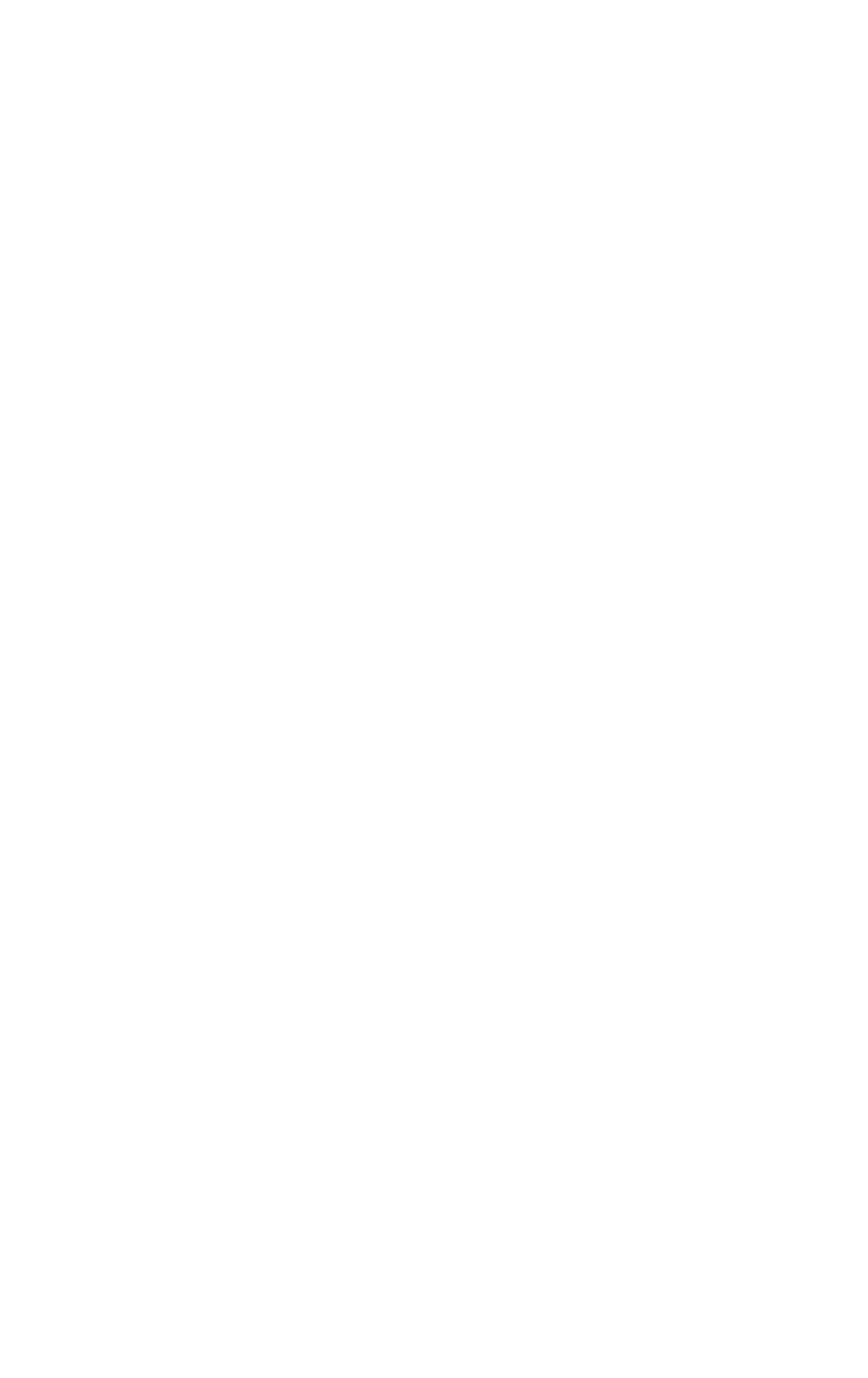## **Minister's Pocket Manual** Church of God of Prophecy Edition

A handy reference manual for sermons, ceremonies, and programs

Special Services

Memorial Services and Funerals

Simple, Church, and Formal Wedding Ceremonies

20 Questions Ministers Should Ask Before Sharing from God's Word

Child Dedication Ceremonies and Services

Church Groundbreaking Ceremonies

Mortgage Burning Ceremonies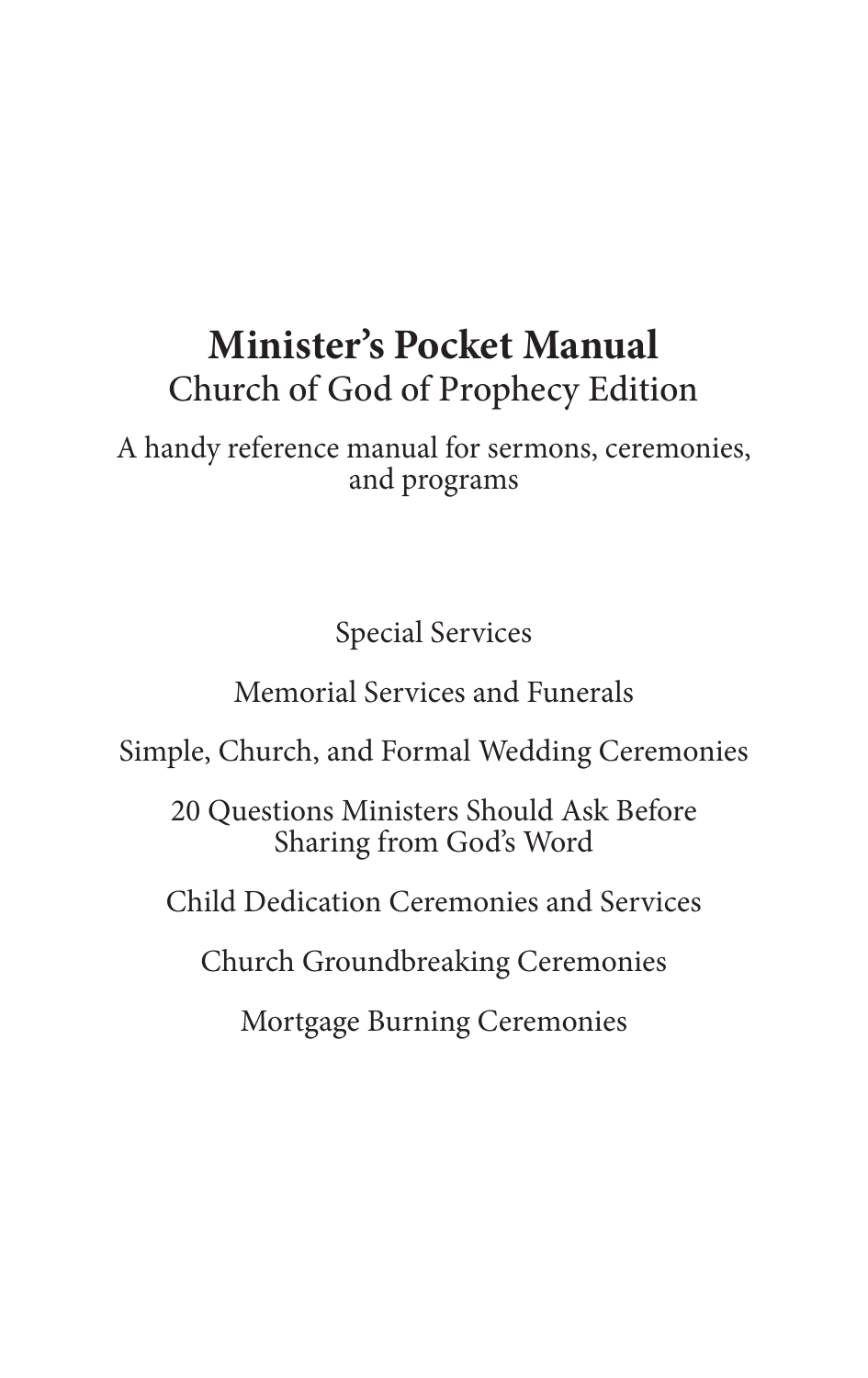#### MINISTER'S POCKET MANUAL CHURCH OF GOD OF PROPHECY EDITION

1st Edition Copyright © 1971 White Wing Publishing House and Press 2nd Edition Copyright © 2016 White Wing Publishing House Church of God of Prophecy Edition Copyright © 2018 White Wing Publishing House

Published by White Wing Publishing House P.O. Box 3000 Cleveland, TN 37320-3000 (423) 559-5425 or 1-800-221-5027 www.whitewingbooks.com

All Scripture quotations, unless otherwise noted, are from the New International Version of the Bible. NIV®. COPYRIGHT 1973, 1978, 1984, 2011 by the International Bible Society. Used by permission of Zondervan Publishing House. All rights reserved.

When passages are paraphrased by the editor for the sake of clarity, they are consistent with a commitment to the verbal, plenary inspiration of the Bible.

Scripture quotations marked (KJV) are taken from the HOLY BIBLE, KING JAMES VERSION®.

ISBN: 978-1-940212-41-8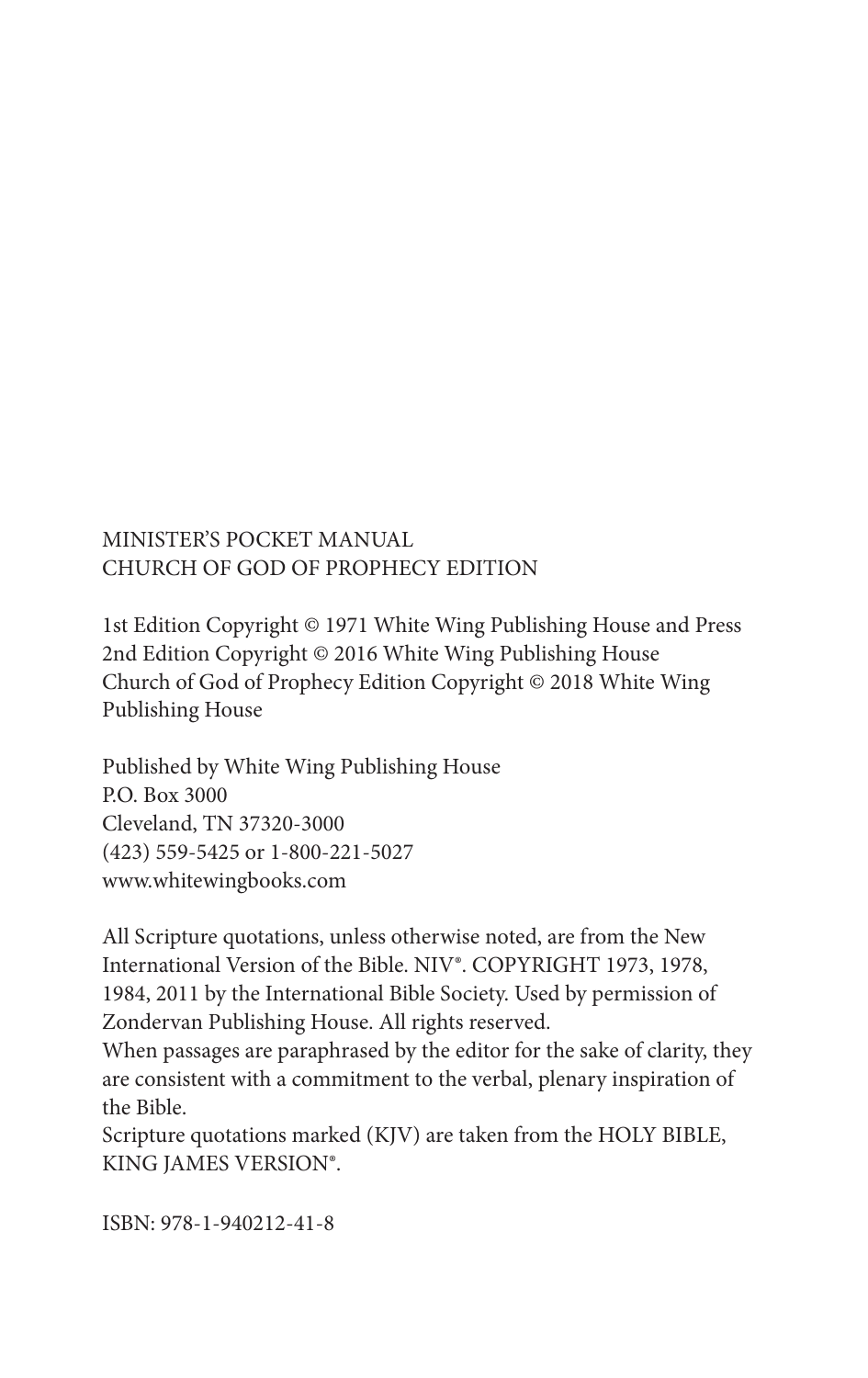The first edition of the Minister's Pocket Manual was compiled almost half a century ago by Bishop C.T. Davidson as a resource that could be easily carried in a minister's pocket. I received a copy of the first edition and it blessed me for over 25 years of pastoral ministry. Since its original publication, societal and cultural changes have called for this updated and expanded edition. In this third edition of the Minister's Pocket Manual, I have taken the original design and expanded it to offer a larger selection of outlines, sermons, services, and programs. Additionally, I have included a section on scriptural exegesis and presentation called, "20 Questions Ministers Should Ask Before Sharing from God's Word."

It is staggering to consider how varied cultures, customs, and practices are throughout the world, particularly in the observance of Christian services. I have attempted to write The Minister's Pocket Manual for a universal context with the hope of suggesting some best practices of Christian ministry. However, those who utilize this resource must recognize it is not exhaustive and sensitivity to local customs and traditions should always be considered. Users of this manual are encouraged to adapt the suggested practices of this work to best suit the observance of Christian ministry and service in their respective culture and tradition.

Brian T. Sutton Executive Director of Leadership Development and Discipleship Church of God of Prophecy International Offices Cleveland, Tennessee (U.S.A.)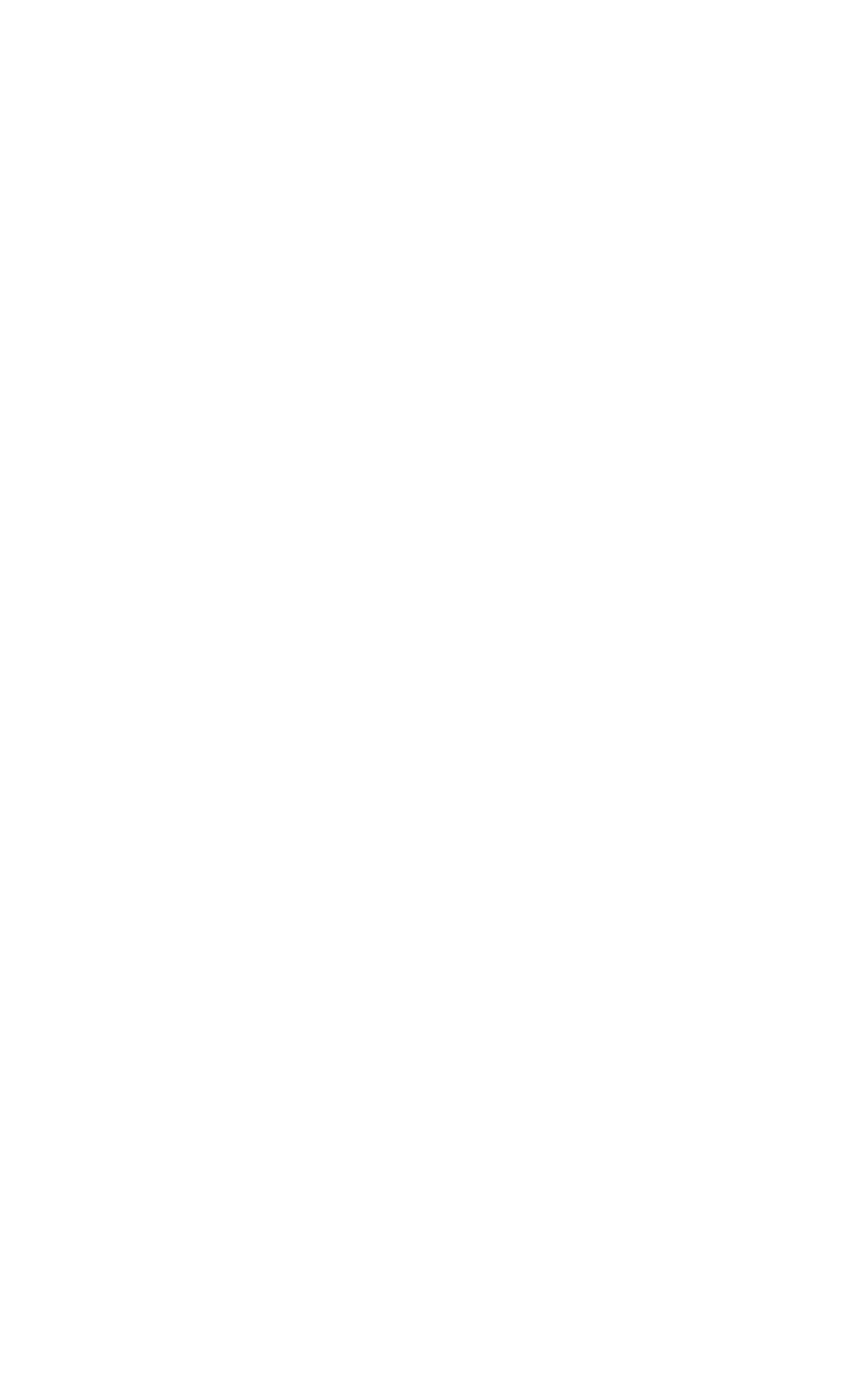## **CONTENTS**

| Ι.   |                                                                                                                                                                                       |
|------|---------------------------------------------------------------------------------------------------------------------------------------------------------------------------------------|
| II.  | Organizing a New Local Church 14                                                                                                                                                      |
| III. | Conducting a Business Conference  18                                                                                                                                                  |
| IV.  | Property and Building Dedications 22                                                                                                                                                  |
| V.   |                                                                                                                                                                                       |
| VI.  |                                                                                                                                                                                       |
| VII. | C. Observance of Washing the Saint's Feet 80                                                                                                                                          |
|      | VIII. Church Membership Observance 86                                                                                                                                                 |
| IX.  | C. Committals for Graveside or Tomb 106<br>D. Memorial Services Using the All Nations Flag  109<br>E. Old Testament Scripture Passages 112<br>F. New Testament Scripture Passages 117 |
| Χ.   | 20 Questions Ministers Should Ask Before Sharing                                                                                                                                      |
| XI.  | Church of God of Prophecy Statement of Faith  130                                                                                                                                     |
| XII. |                                                                                                                                                                                       |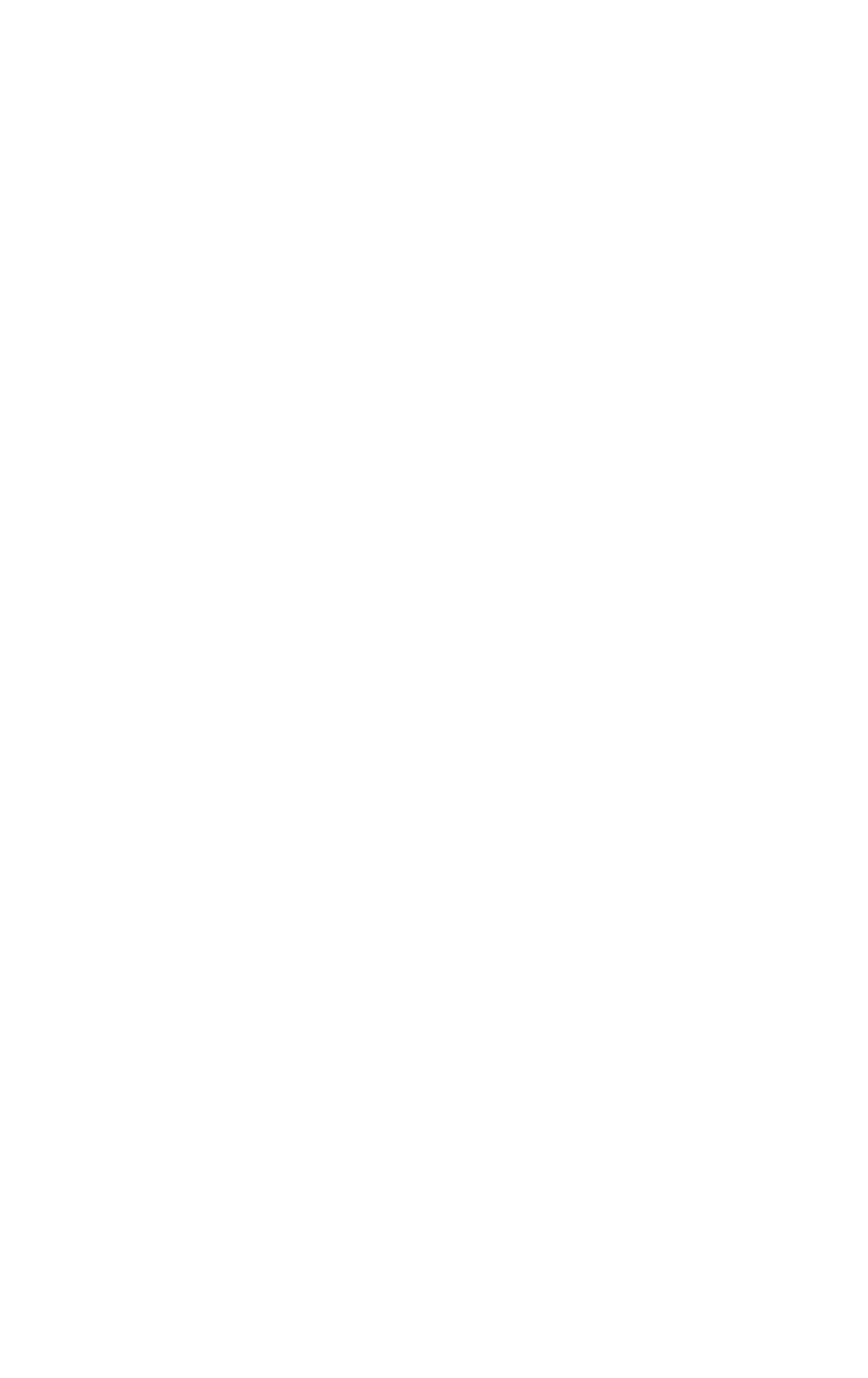# **Excellence in Ministry**

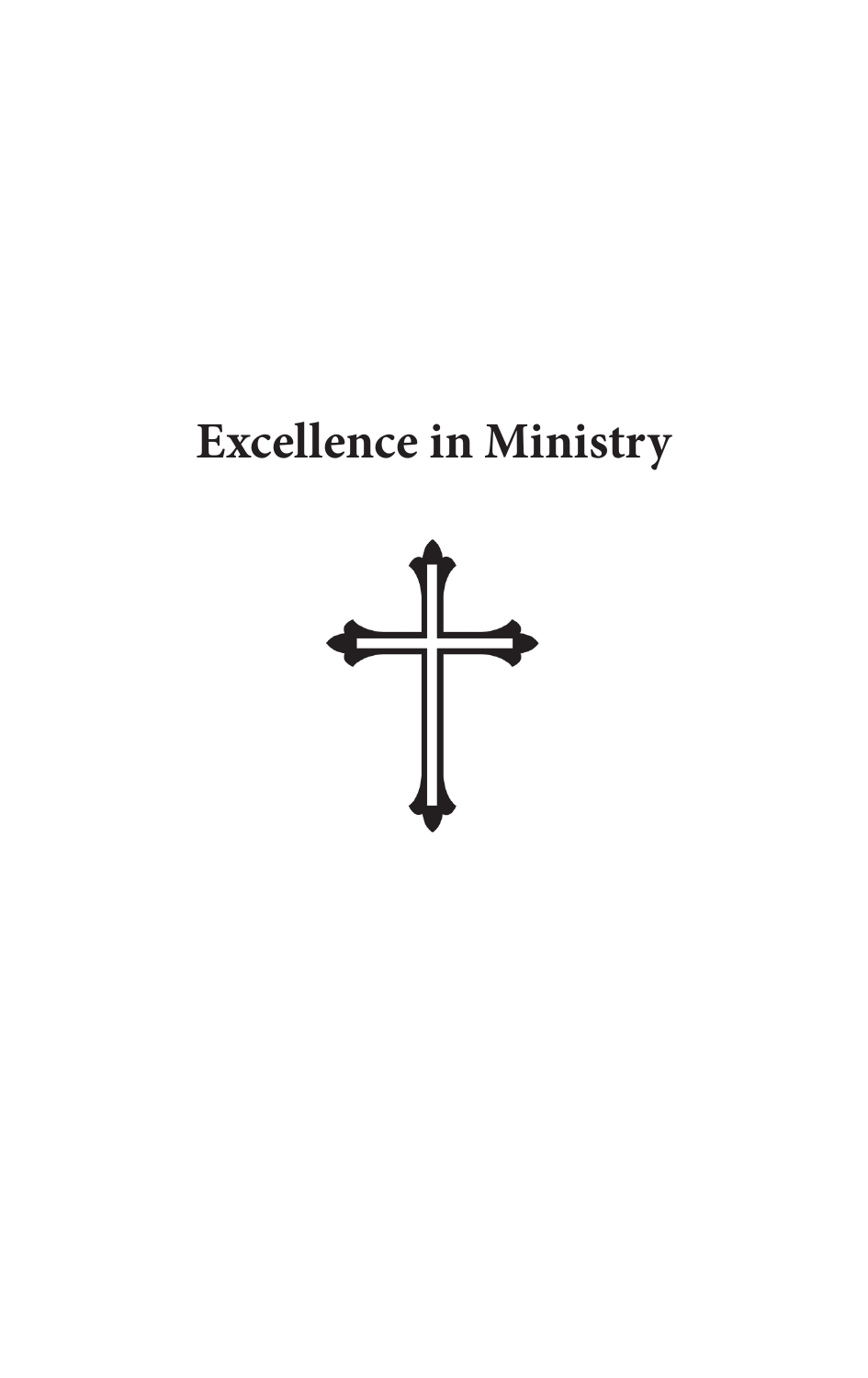### **Excellence in Ministry**

*"We are therefore Christ's ambassadors, as though God were making his appeal through us."*

2 Corinthians 5:20

I hear people use the phrase, "excellence in ministry," often. We may not always know what excellence in ministry looks like, but we can more easily identify what it shouldn't look like. I like the idea of the ministry striving to be excellent in the service of God and His people, as long as we are able to differentiate between the expectations of the secular or business world and the genuine work of building God's kingdom.

As Christ's ambassadors, we are called to:

- offer our very best efforts to God
- prepare ourselves to be used of God
- execute ministry with a dependence upon the Holy Spirit
- strive to have a compassionate heart for those to whom we are called to minister

This is excellence in ministry. As you utilize the resources throughout the *Minister's Pocket Manual*, please consider the following essential truths in ministry.

#### **Preparation**

Before we engage in the task of conducting a ministry service or event, ample preparation is necessary. The ministry Christ desires to do through us can only be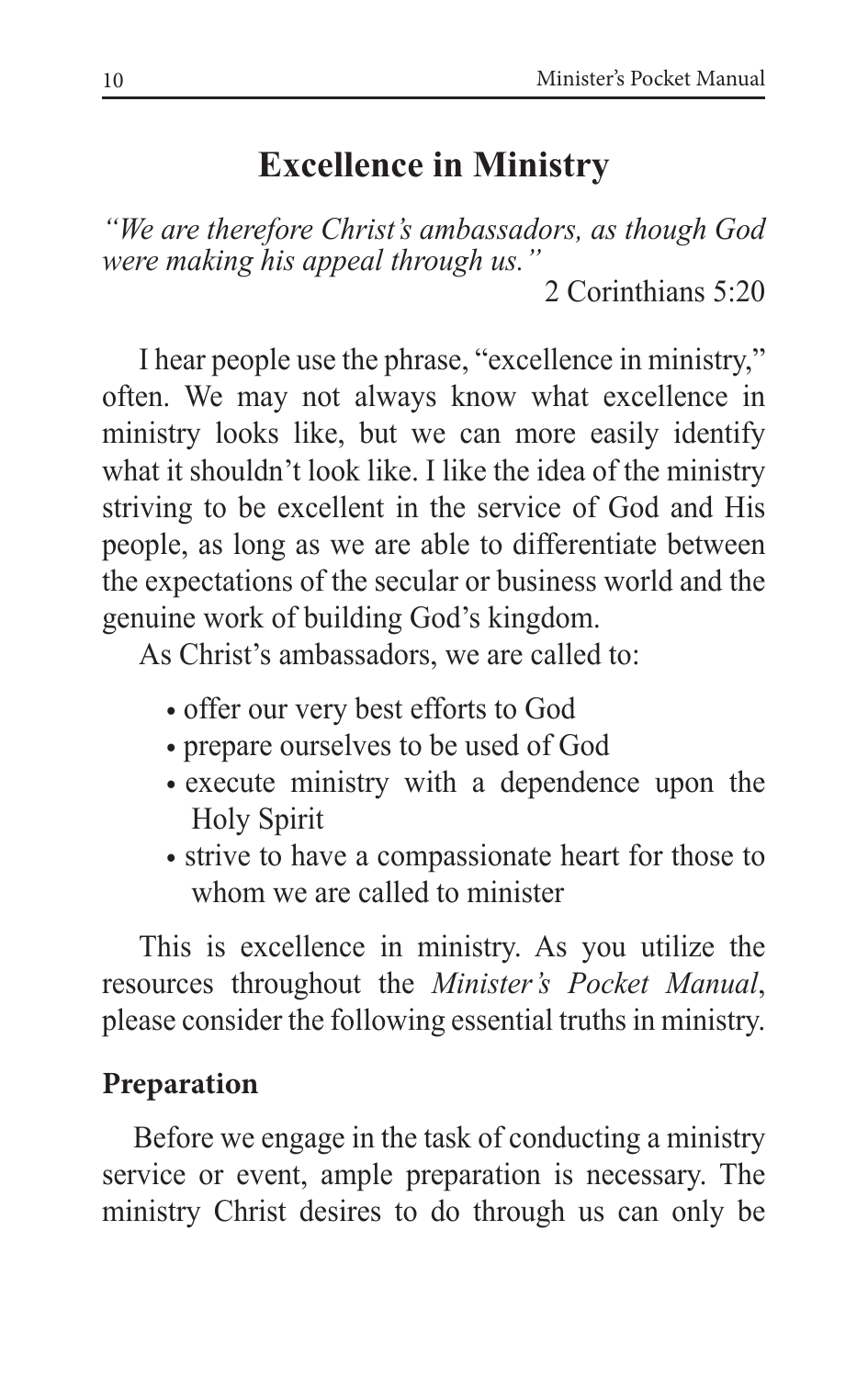fully realized when we allow Him to work in us. If we desire to be effective, prayer must be the essential element of our preparation. There is no need to tell the congregation how much or how little time you have spent in preparation for your responsibilities, as they will clearly see it in your execution. Excellence in ministry rarely takes place without adequate preparation.

#### **Operation**

All of the preparation in the world will be wasted if we do not have a plan and follow the plan we have prepared, as directed by the Holy Spirit. Proper execution of the order of service will require the leader to ensure expectations are understood and followed by all parties involved. Often special services and ceremonies, like the ones described in this work, will require more attention to detail than a regular weekly worship service. Know what to do and when to do it and then see that it is done. This is the time to lead!

#### **Anointing**

When engaged in the task of ministry, we must ask the question, "How can I respond to the leading of the Holy Spirit?" Our best hope is to minister in response to what the Holy Spirit is doing rather than petitioning His blessing upon what we are doing. There is a great difference between those who minister out of professionalism alone and those who minister in the power of the Holy Spirit.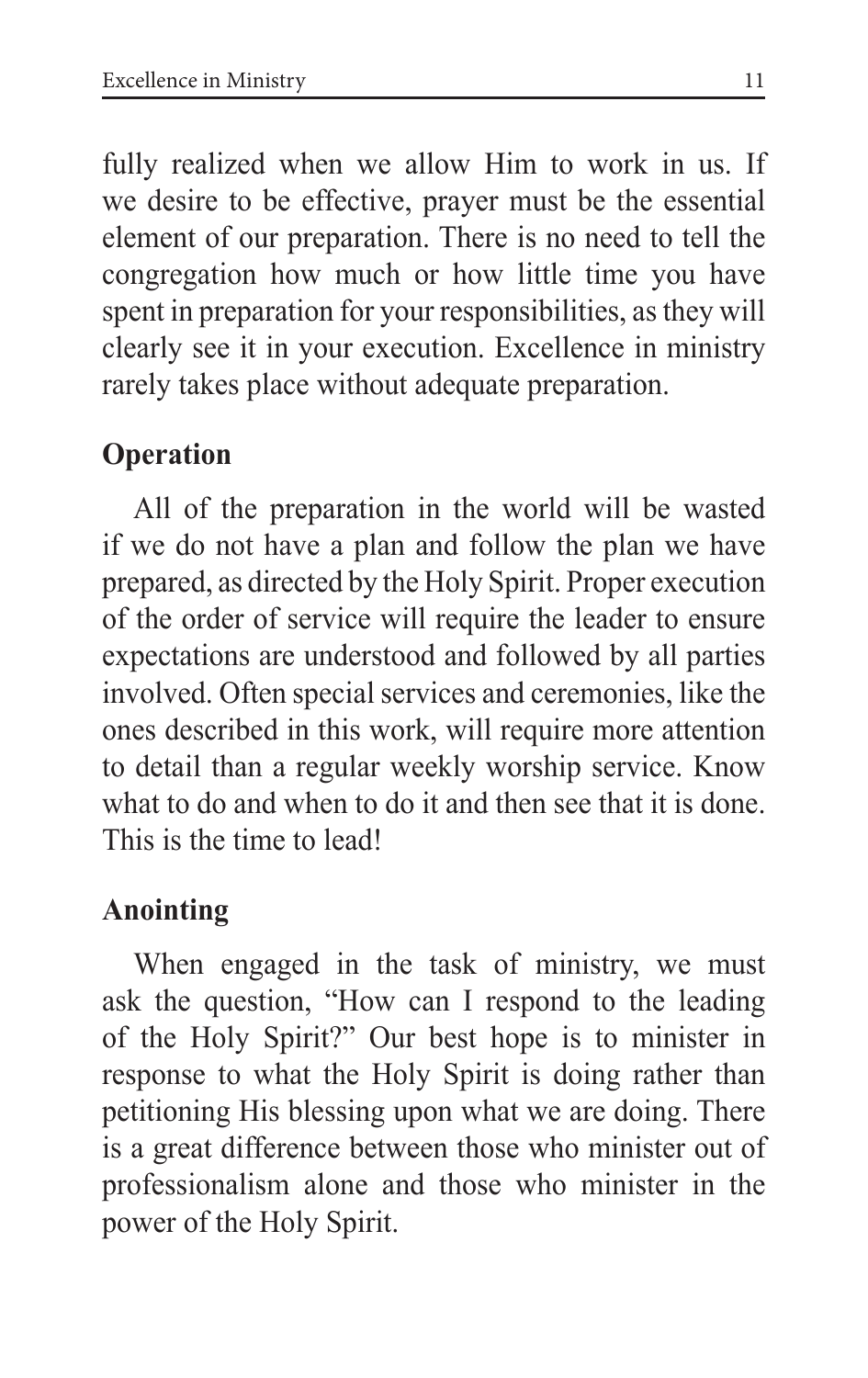#### **Compassion**

Times of sorrow and celebration are often the most critical times for those to whom we minister. Ministers must seek to embody the compassion of Christ and allow God's grace to flow through us to heal wounds during sorrow and share joy during celebration.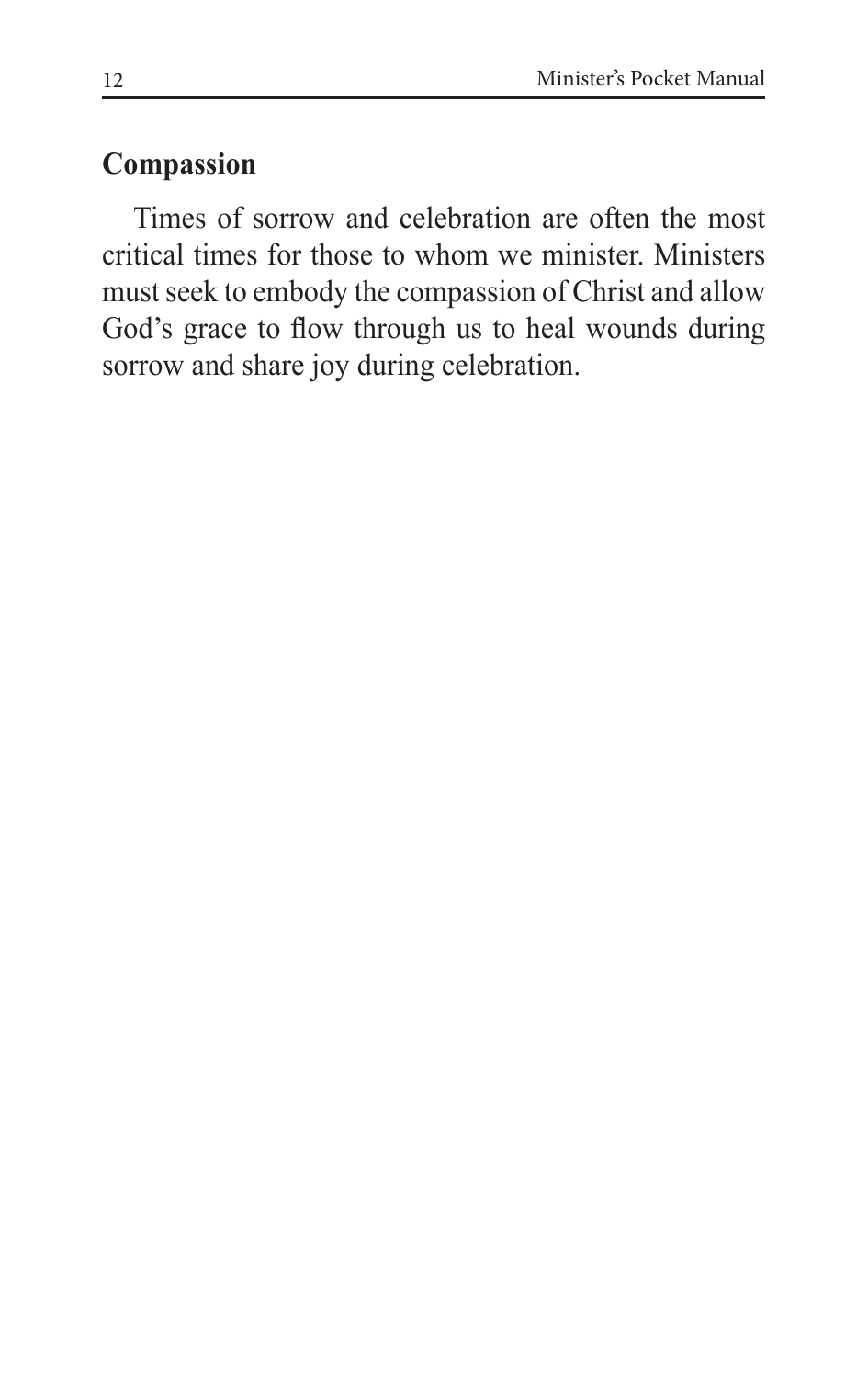## **Organizing a New Local Church**

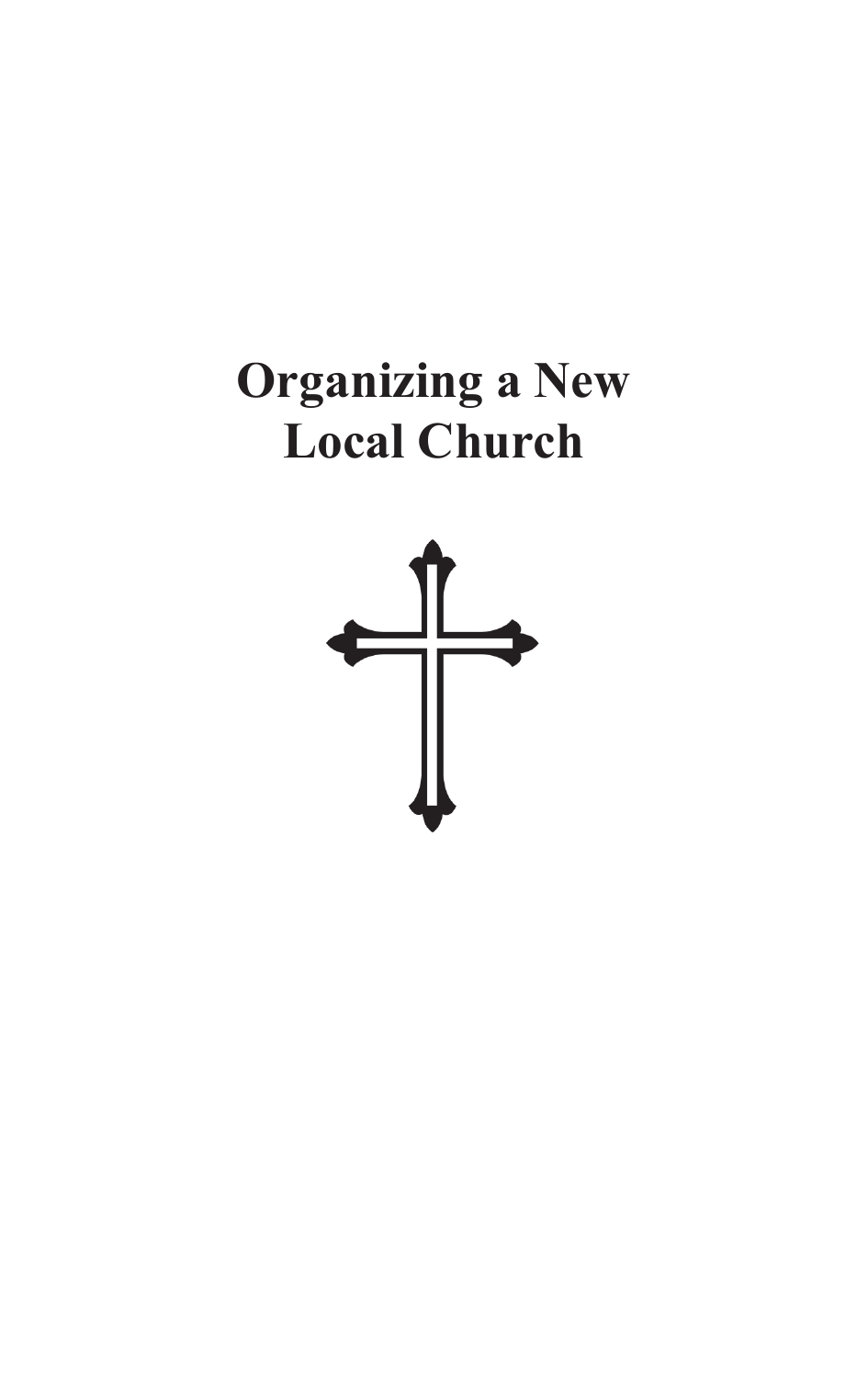### **Organizing a New Local Church**

After a new area has been evangelized, and the people have been made acquainted with the church through its prominent Bible doctrines, teachings, and scriptural standards for eligibility of membership, the minister in charge must come to a conclusion about the advisability of organizing a local congregation. No church should be organized without the approval of the national/regional/ state overseer.

#### **Considerations That Should Be Included:**

- $\bullet$  The strength or weakness of the new church if organized with the prospective members, including any who may transfer from an already organized church.
- $\bullet$  The prospects for future growth in view of the stability of the community's population and the attitude of the community toward the church.
- The availability of a building or regular place to hold services.
- The national/regional/state overseer's advice.

All of the above being favorable, the overseer or authorized minister—bishop or licensed minister acting as moderator may proceed with the business of setting the new church in order.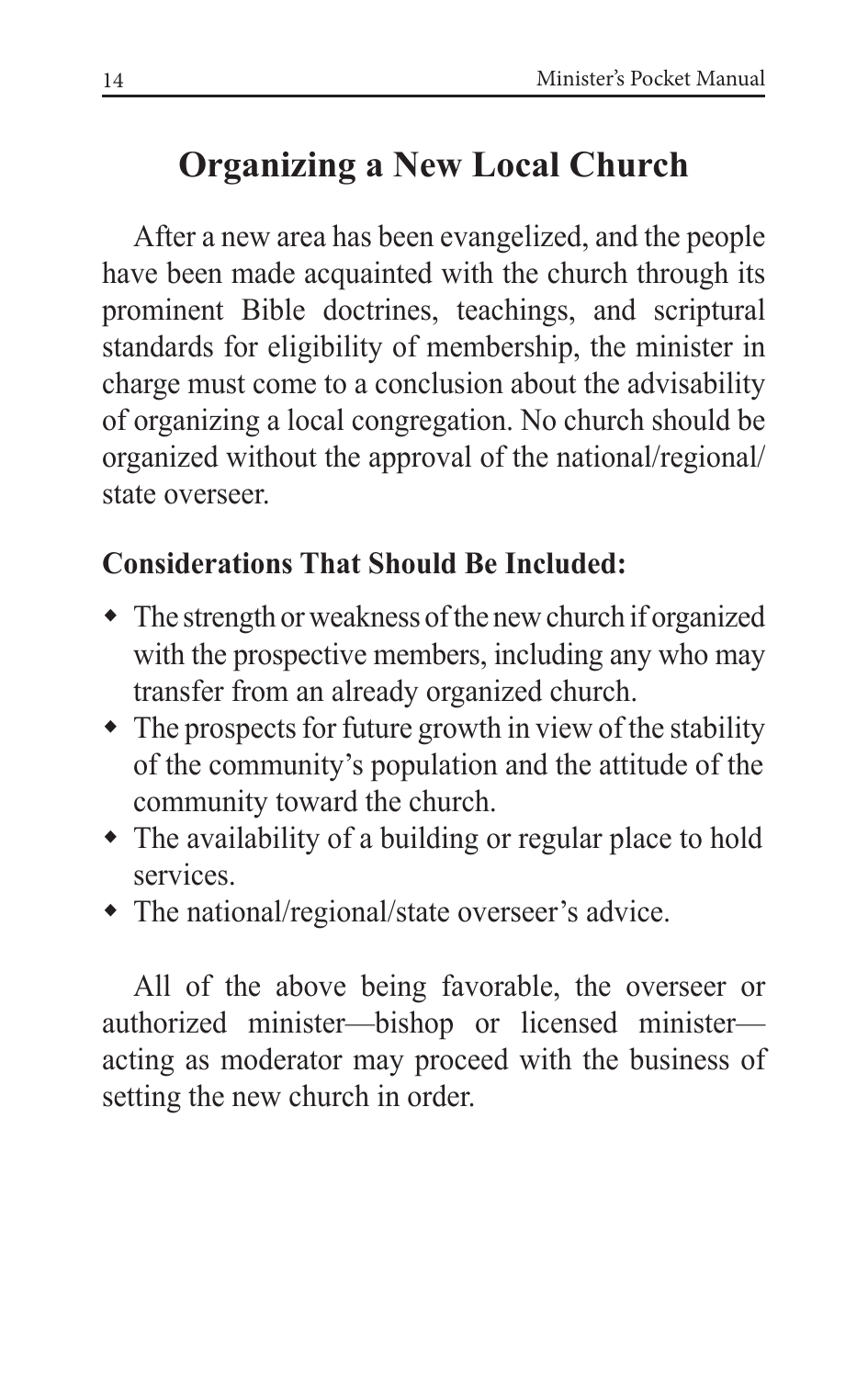### **Organizing Procedures**

The following procedures should be used in organizing a new church:

- w Be sure a capable person will record the minutes of the organization of the new church.
- The moderator should begin with a clear statement to the congregation concerning the intention to organize and explain the purpose of such organization according to the Scriptures.
- $\bullet$  The prominent teachings of the Bible should be carefully read and explained.
- $\bullet$  The moderator should give opportunity for any who desire membership to present themselves and then administer the church covenant to them.
- The moderator will appoint a clerk and treasurer, and other church officers, depending on the local situation and the willingness of such persons to serve.
- If the overseer is not present, he should be notified of the new church immediately so that he may appoint a pastor.

(Ministry Policy Manual 2015 edition, page 38)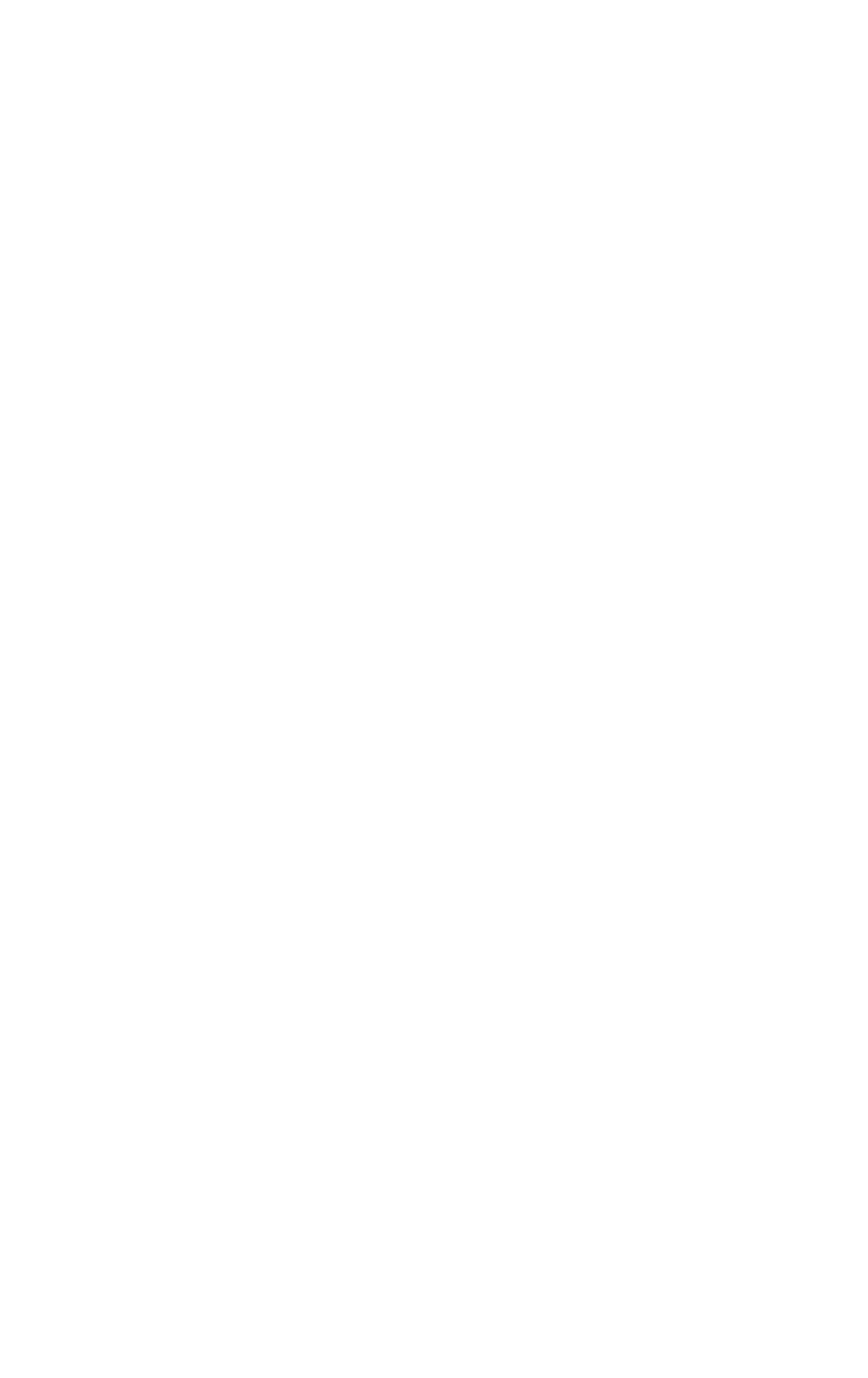## **Conducting Business Conferences**

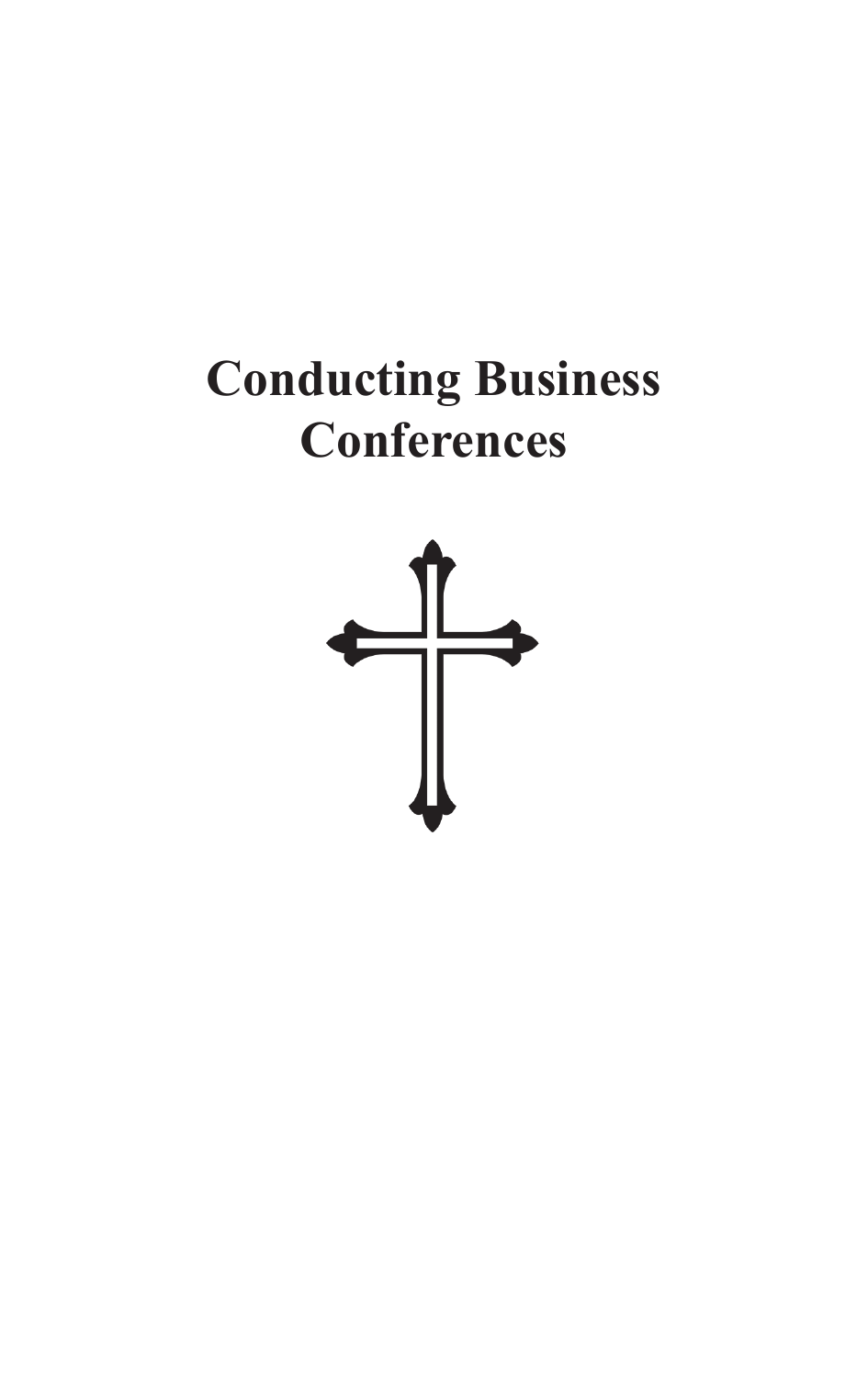## **Conducting Business Conferences**

While it is not absolutely necessary to use *Robert's Rules of Order Newly Revised*, it provides a guide for the orderly conduction of business. These, however, should not interfere with the spiritual nature of the conference when spiritual matters are being decided.

The following is the usual order of business:

- a. Official opening of the conference, usually with a statement similar to the following: "The local church at \_\_\_\_\_\_\_\_\_\_\_\_ is now in business conference to transact any business which may properly come before it" (The statement is necessary to make the acts of business legal and binding in case the minutes should be needed in legal procedure any time in the future. The clerk must include this statement in the minutes of each conference).
- b. Minutes should be read by the clerk of the last regular conference and of any and all called conferences held since, with opportunity being given for corrections and acceptance.
- c. The treasurer's report, including an itemized statement of receipts, disbursements, and balances, with discussion, corrections, and acceptance following
- d. Reports from the ministry activities of the local church, which include those of the deacons and lay ministers
- e. Pastor's report of the local church ministry
- f. Receiving and granting of membership transfers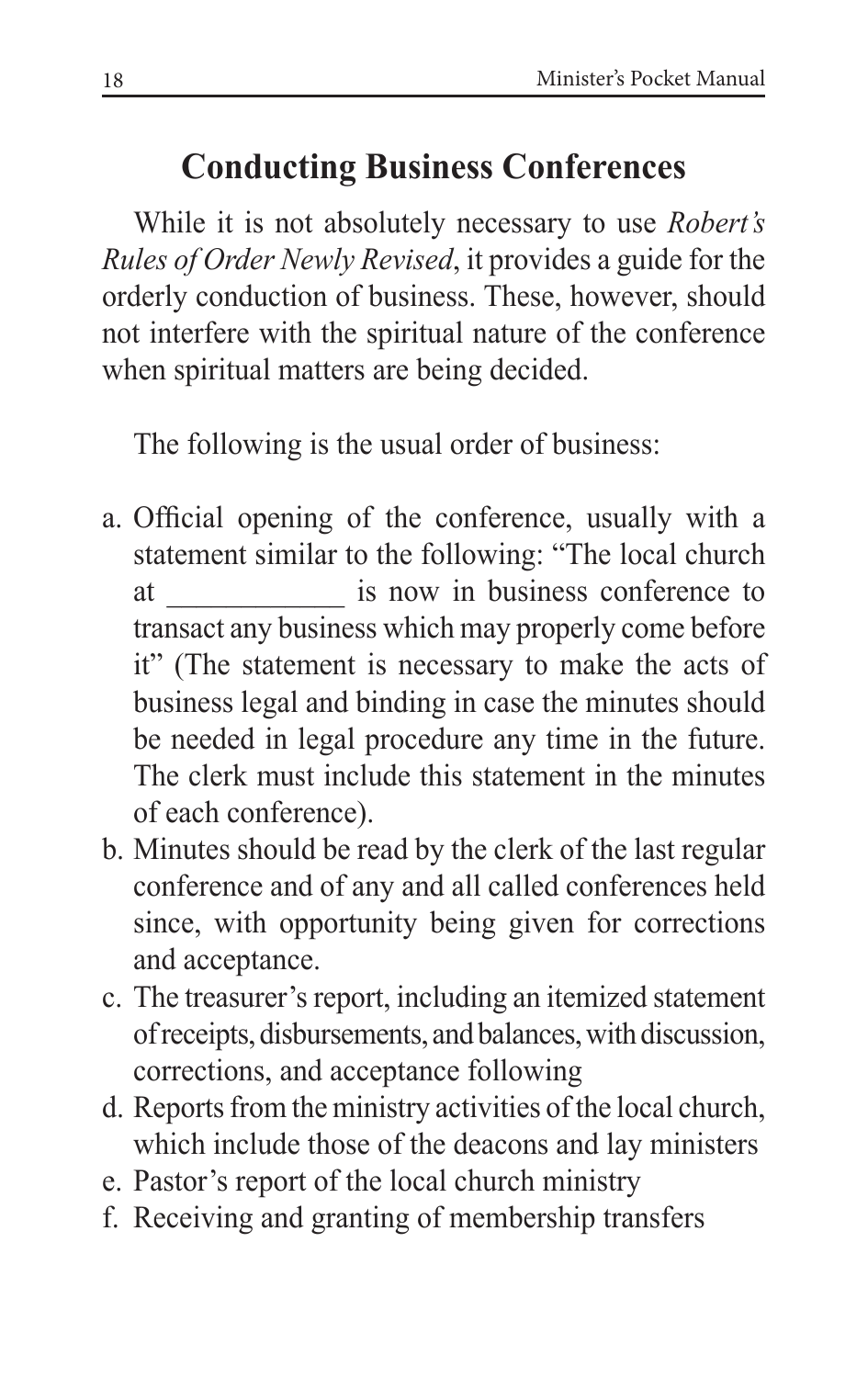- g. Reopening of any unfinished business from previous conferences
- h. New and/or miscellaneous business
- i. Adjournment of meeting
- j. Approved minutes of conference should always be dated and signed by both the pastor and church clerk.

#### **Responsibilities of the Local Church Conference**

The rights and duties of members during the conference include the following:

- a. The right to offer motions or resolutions
- b. The right to discuss or explain (or request explanation of) any subject brought before the conference
- c. The right to hold the floor without interruption until finished unless such is called out of order by the moderator
- d. The duty to await recognition by the moderator when introducing or discussing a motion or when otherwise desiring to speak
- e. The duty to refrain from speaking on any matter not properly moved, seconded, and stated by the moderator
- f. The duty to not interrupt one who has been given the floor even when opposing a matter
- g. The duty to indicate a choice by a "yea" or "nay" or "abstain" when "the question" is put before the conference by the moderator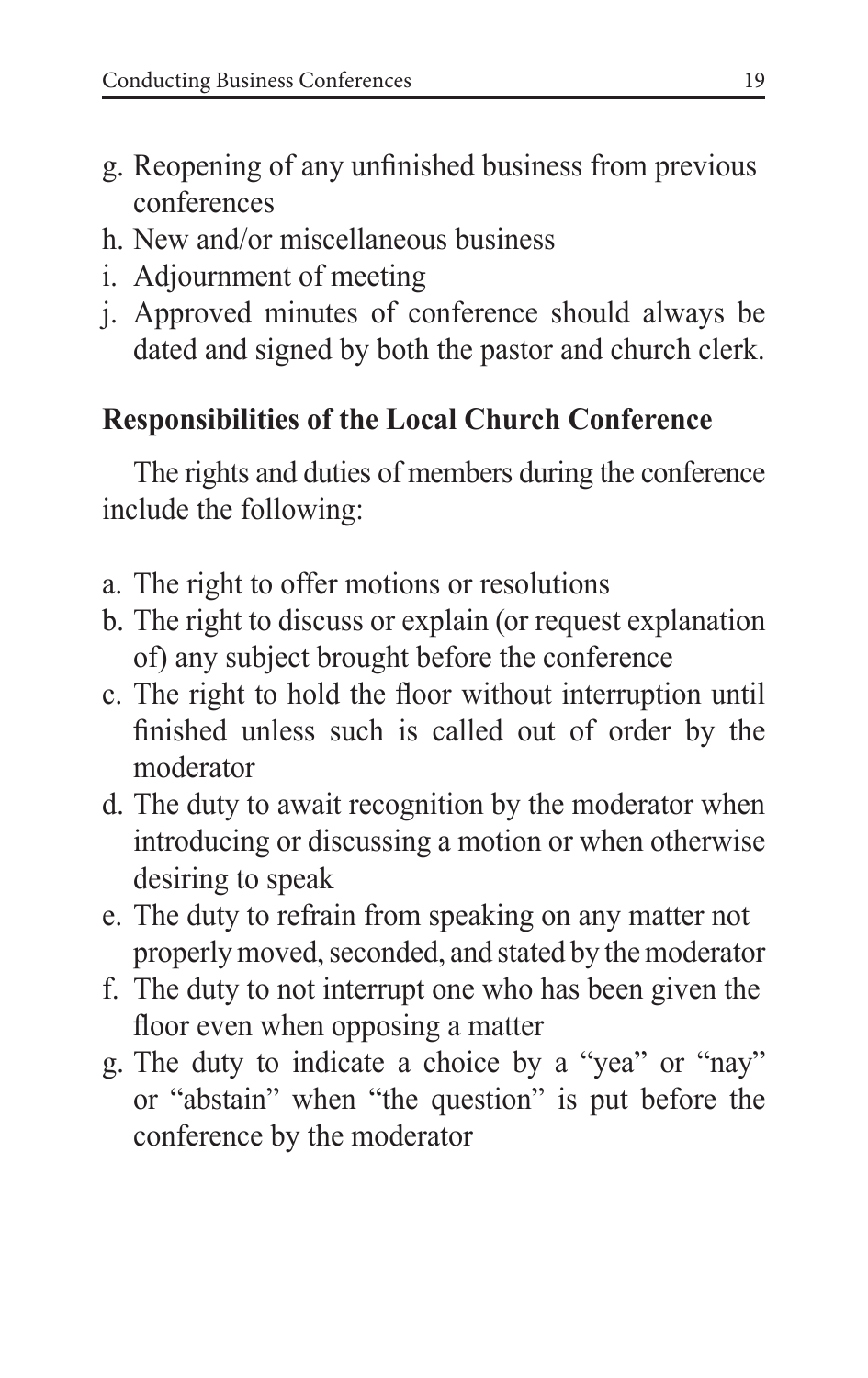#### **The Decision-Making Process in Business Conferences**

All administrative decisions are concluded by the local conference when an overwhelming consensus of the members present are in agreement. However, spiritual matters, such as setting one forth in the ministry or withdrawing fellowship from a member, are to be decided upon in "one-accord."

(Ministry Policy Manual 2015 edition, pages 65–66)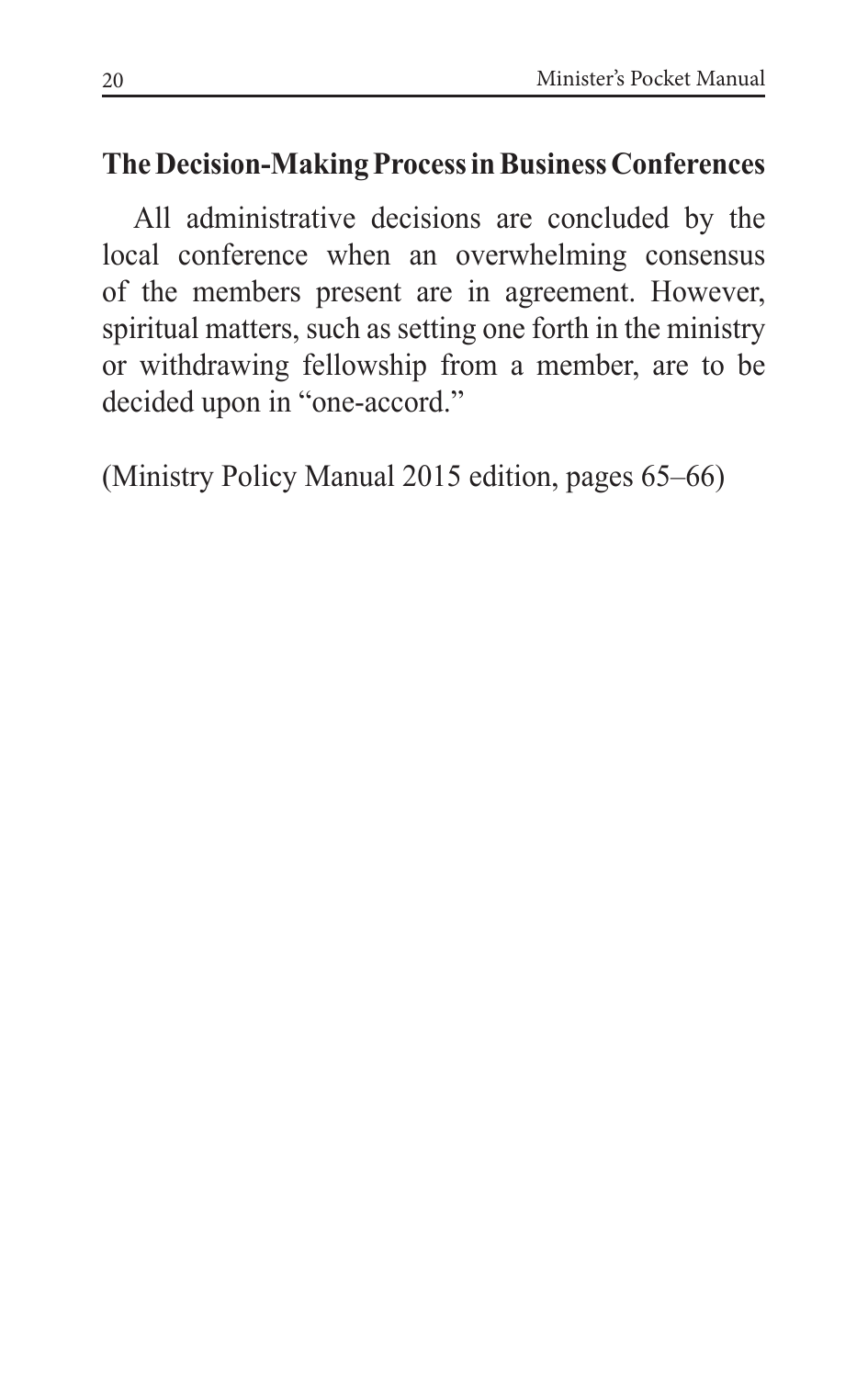## **Property and Building Dedications**

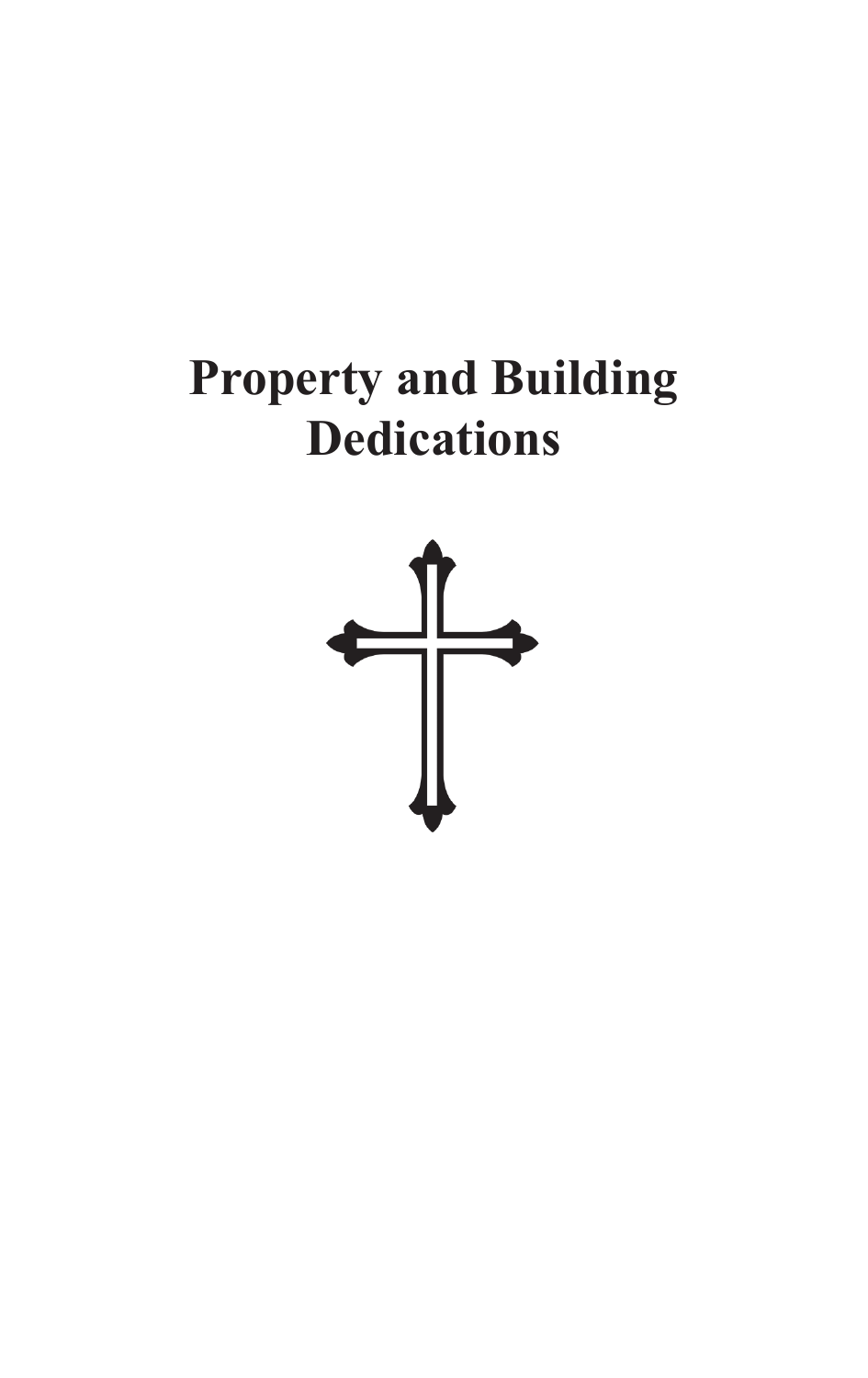### **Property and Building Dedications**

The planning and execution of services and ceremonies pertaining to the construction and dedication of church buildings and mortgage burnings are very important. Enthusiasm for these types of ceremonies is often contagious in the congregation and in the community, as well.

I will offer suggestions for the following occasions:

- $\bullet$  A groundbreaking ceremony
- $\bullet$  A building dedication service
- A mortgage burning service

By virtue of his office, the pastor is generally the emcee for these occasions. They can serve as wonderful opportunities to invite other church leaders to participate, as well as local, regional, and state officials. It is always a great idea to document these activities with photographs. Prepare a written press release with the details of your occasion and share it with local news outlets. You may also invite your local newspapers, television, and radio stations to cover your event for maximum community involvement. And encourage your congregation to share it on social media, as well.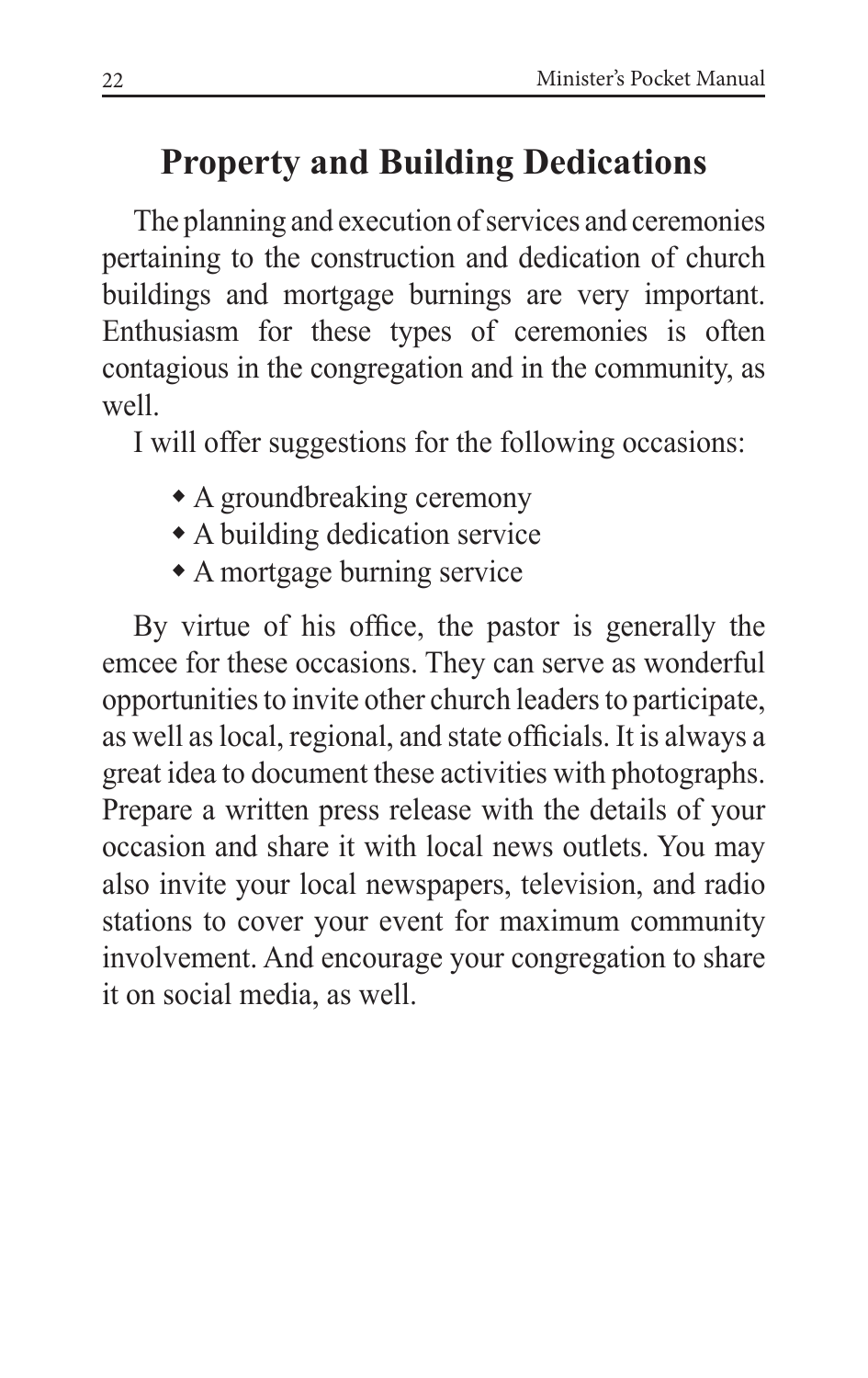#### **Groundbreaking Ceremony**

A ceremony to announce the construction of a new church building can be truly invigorating. The service should highlight the goodness and provision of God. The following are some reasons to hold a groundbreaking ceremony.

 $\bullet$  It is a sign of gratitude to God for His provision, inspiration, and guidance.

• It will enhance the courage and morale of the congregation. Enthusiasm and drive are essential to any building program. Such an undertaking requires commitment and financial sacrifice from the congregation.

• News of your groundbreaking will help expose your community to the work of God in your congregation.

• Some congregations use the groundbreaking ceremony as an opportunity to launch a fund-raising campaign for their building project. This will allow the community outside of the congregation to become aware of the financial need for the project.

#### **Suggested Order for Groundbreaking Ceremony**

#### **Welcome by Emcee**

(The emcee is usually the pastor or building committee chairperson.)

Welcome everyone present and thank them for their attendance. Give thanks to God for His provision to the congregation and for revealing His vision of this building project.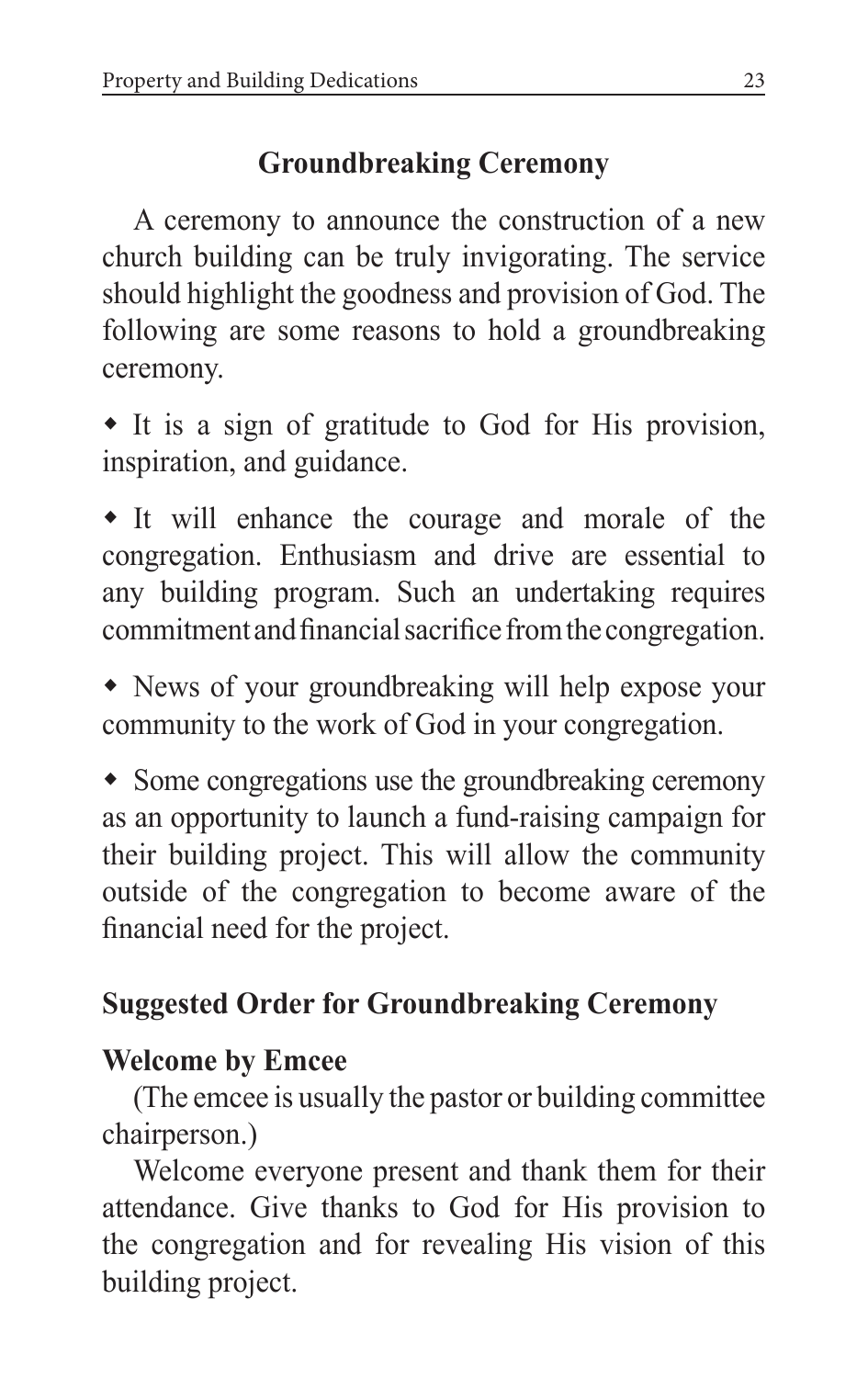#### **Prayer for the Ceremony by Pastor or Selected Person**

#### **Recognize Any Particular Guests in Attendance**

Introduction of guests who may speak. (Each person designated to speak should be instructed before the ceremony regarding the duration of time given them.)

#### **Song(s) of Worship**

#### **Scriptural Address Regarding God's Vision for the Project**

*"Unless the Lord builds the house, the builders labor in vain. Unless the Lord watches over the city, the guards stand watch in vain"* (Psalm 127:1).

#### **Gather Those Who Will Break Ground**

Gather those who will take shovel in hand to break ground where the building will be constructed. Adequate preparation should be done prior to the ceremony to identify any individuals who will be breaking ground. The pastor and representatives from the Building Committee, Trustees, or Finance Committees usually participate.

Insure that an adequate number of shovels or tools are available prior to the ceremony, and have them on hand and ready to be used.

#### **Benediction of Praise and Thanksgiving by Pastor or Leader**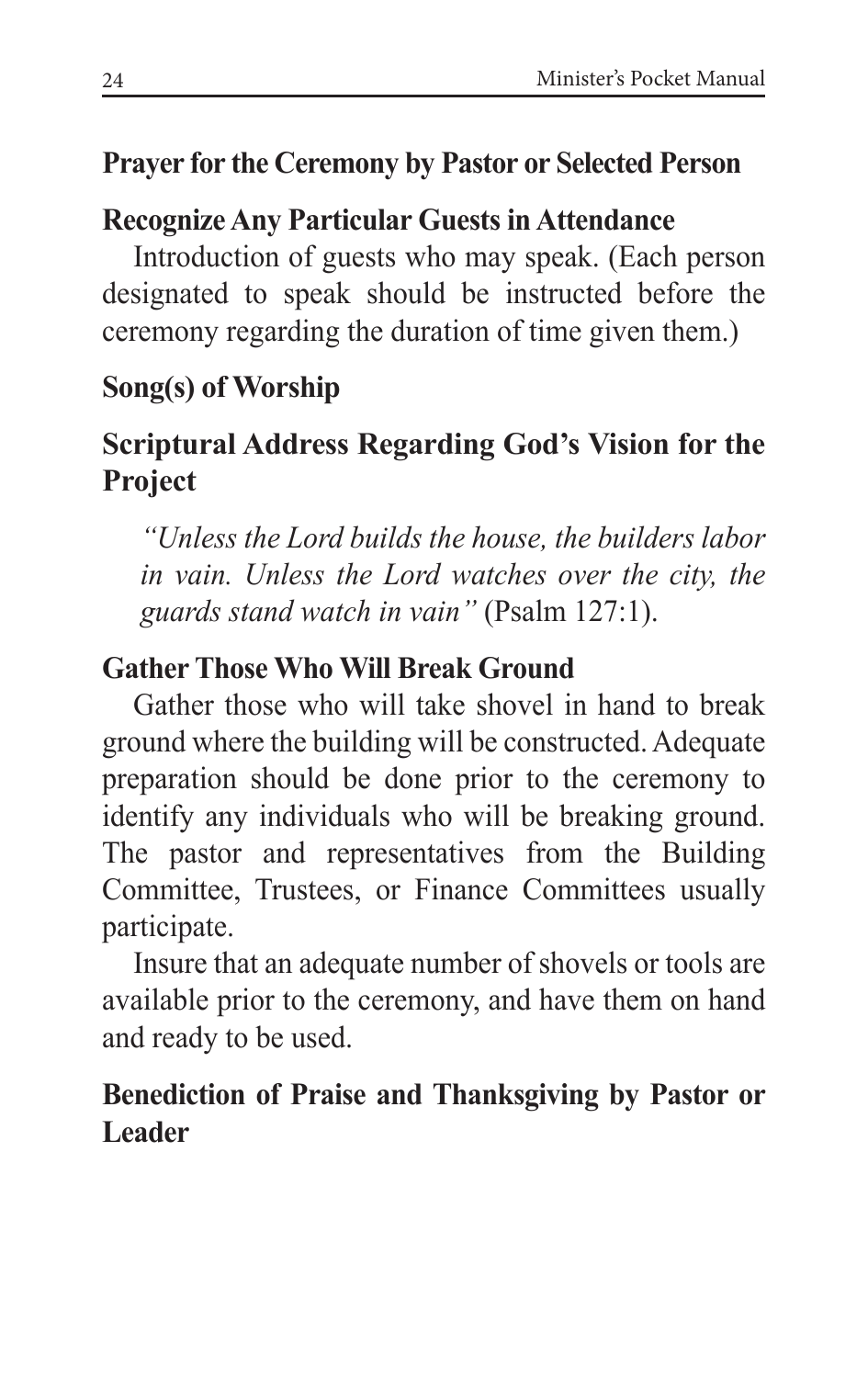#### **Dedicating a Ministry Facility**

If the congregation is a part of a larger Christian movement, invitations should be extended for regional, national, or international representatives to attend the dedication. State presiding bishops and or International Offices leadership present will be a blessing to the congregation and the ceremony.

 Additionally, local, state, and regional political officials should be invited, as well as members of the local media.

#### **Suggested Order of Church Dedication Service**

#### **Call to Worship by the Pastor or Church Leader**

*"I rejoiced with those who said to me, "Let us go to the house of the Lord"* (Psalm 122:1).

*"Praise the Lord, all you servants of the Lord who minister by night in the house of the Lord. Lift up your hands in the sanctuary and praise the Lord. May the Lord bless you from Zion, he who is the Maker of heaven and earth"* (Psalm 134:1–3).

*"Praise the Lord. Praise the name of the Lord; praise him, you servants of the Lord, you who minister in the house of the Lord, in the courts of the house of our God. Praise the Lord, for the Lord is good; sing praise to his name, for that is pleasant"*  (Psalm 135:1–3).

#### **Congregational Songs of Worship and Praise**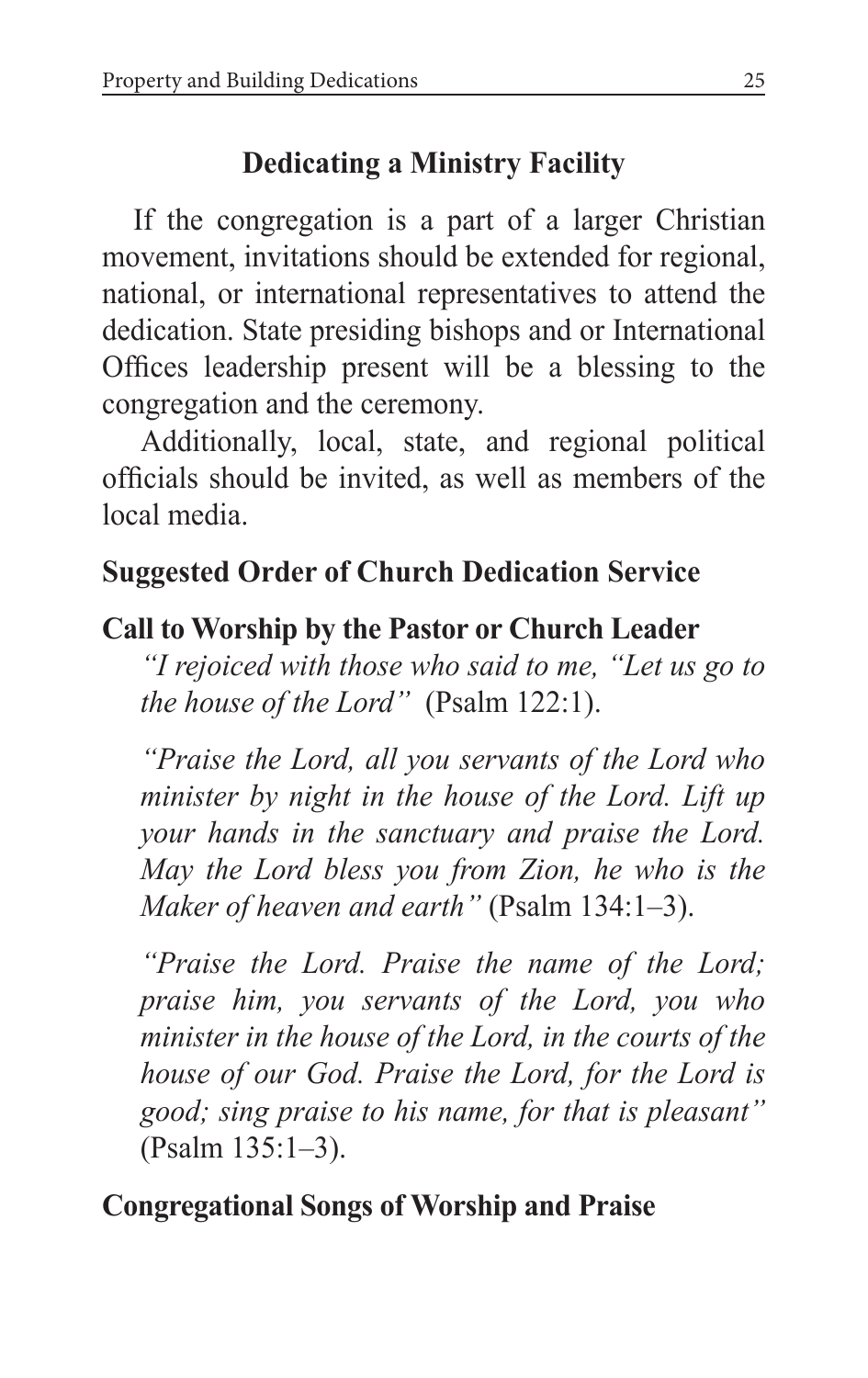#### **Introduction of and Greeting by Special Guests Present**

Any guests who will be speaking should be informed of expectations regarding length of address and topic prior to the service.

#### **Introduction of and Address by Keynote Speaker**

#### **Prayers of Dedication for the Building**

This prayer of dedication is the most important part of the service. Congregation should stand during this time of prayer.

Prayer and supplication for God's blessings may be led by one person or you may choose to have several people lead a prayer for specific aspects of the use of the building. You may also choose to pray a responsive prayer with the congregation.

Prayer time may be led by someone from each generation represented (children, youth, adults, senior adults, etc.).

#### **Benediction**

Announcements and directions should be given at this time. Often congregations use the time following dedication to participate in a fellowship meal. It is proper to invite all present at the dedication to participate.

#### **Sample Prayer of Dedication**

"Heavenly Father we come to You today with thankful hearts for Your provision for us during the construction of this house of worship. We have labored together as a community of believers to expand Your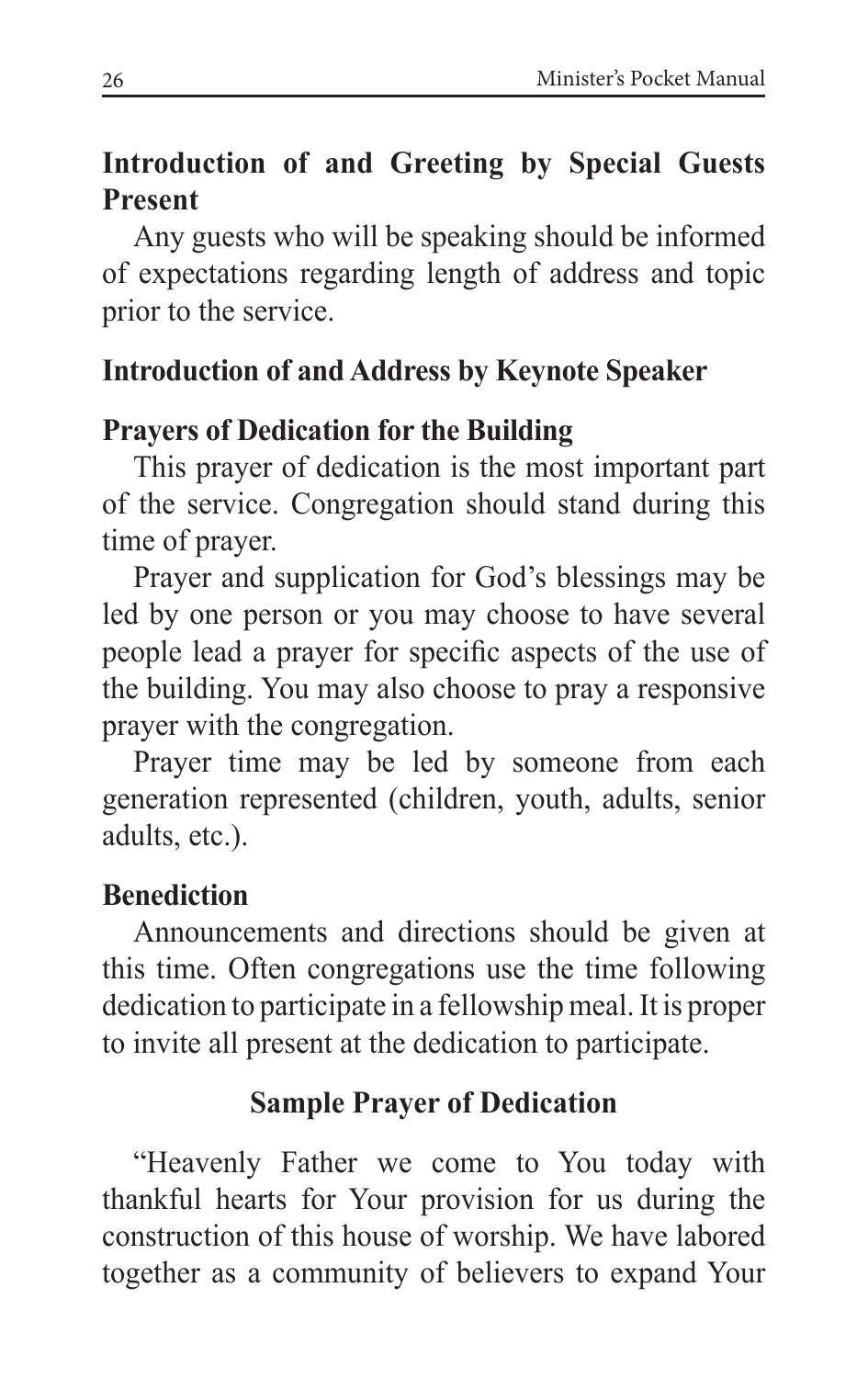kingdom. We now give this building to You for Your glory and honor. We desire for You to accept this as a sacred place of worship to Your name. Lord, make this a place of hope for the hopeless, rest for the weary, and healing for the broken. May it be a place where peace, joy, and happiness can be restored to fallen humanity. Make it a place where You commune with Your people, speaking to us through your Word and by your Spirit. And, may Your power and grace be experienced in every service of worship. We offer to You this structure for Your glory and our own bodies as temples of your Holy Spirit. Amen."

#### **Sample Responsive Congregational Prayer**

(To be read in response with congregation standing)

MINISTER: "Lord, our Lord, how majestic is Your name in all the earth! You have set Your glory in the heavens.

CONGREGATION: "Lord, our Lord, how majestic is Your name in all the earth!"

ALL TOGETHER: "We love You, our Lord. You are our God, our Rock, our Fortress, and our strength. You are the source of our salvation, our High Tower, our Deliverer, our Savior in whom we continually trust."

MINISTER: "We thank and honor You, O Lord, for granting us strength and making it possible for us to construct this building for Your Kingdom's sake. We thank You for the sacrifices and work of those who have willingly given of themselves and their means for Your glory."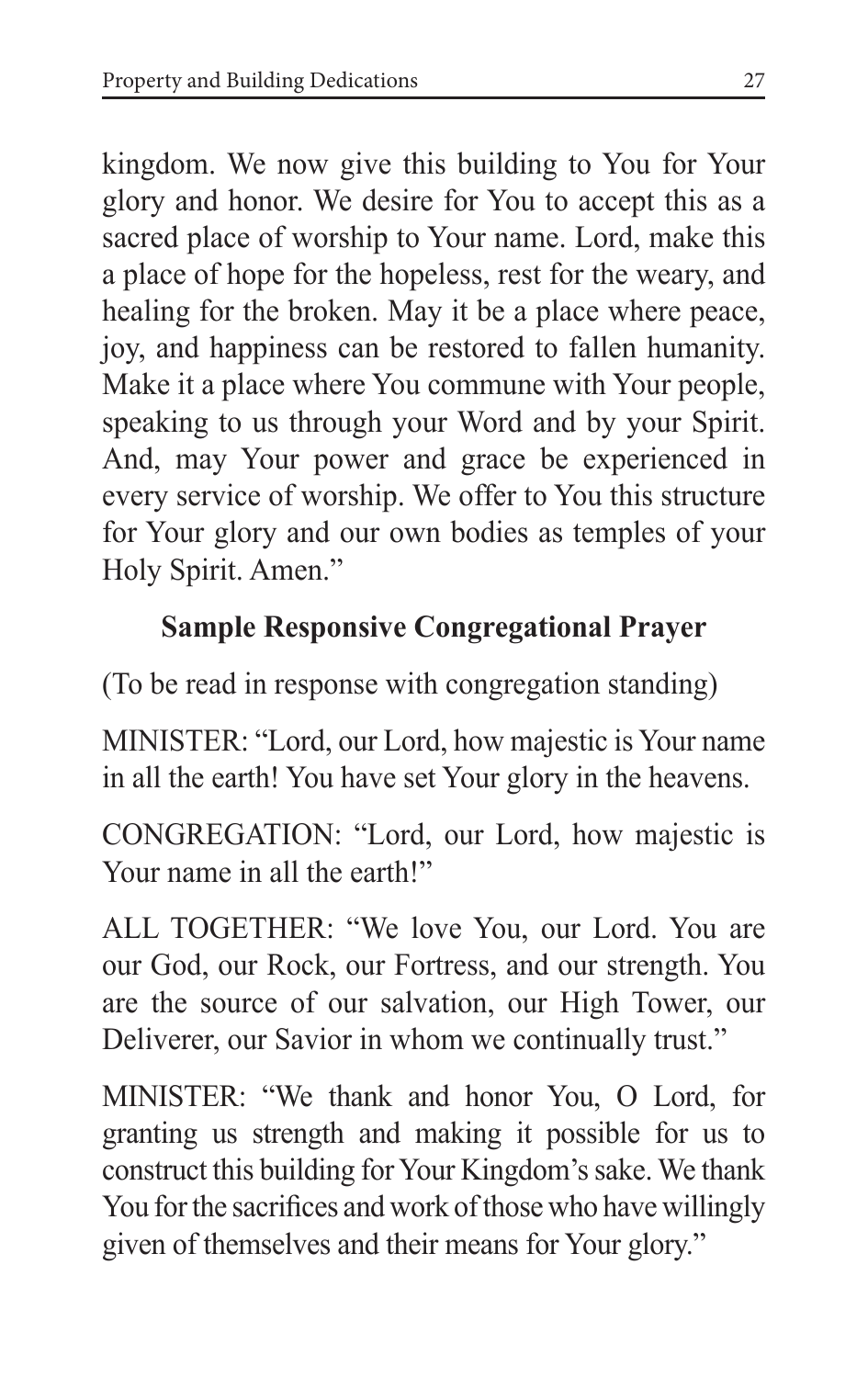CONGREGATION: "We thank You, O Lord, for granting us strength and for allowing us to share in the work of Your kingdom."

MINISTER: "May these words of my mouth and this meditation of my heart be pleasing in Your sight, Lord, my Rock and my Redeemer."

CONGREGATION: "Lord, I love the house where You live, the place where Your glory dwells."

MINISTER: "And now, Lord, we express our appreciation for Your provision. We humbly ask that You make this a place where Your glory dwells."

CONGREGATION: "Abide in this house always, Lord. Bless it and keep it consecrated to Your service."

ALL TOGETHER: "Therefore, O Lord, we dedicate it to You, for the work of Your Kingdom. Amen."

#### **Scriptural Thoughts for Building Dedications**

We Dedicate This House to God

#### **We dedicate this house for the worship of God.**

The people of God have dedicated this place as a house where we may assemble together in order to worship our God. It is the Lord's house!

*"Lord, I love the house where you live, the place where your glory dwells"* (Psalm 26:8).

#### **We dedicate this house for seeking the face of God.**

Christians pour out their soul to God in prayer because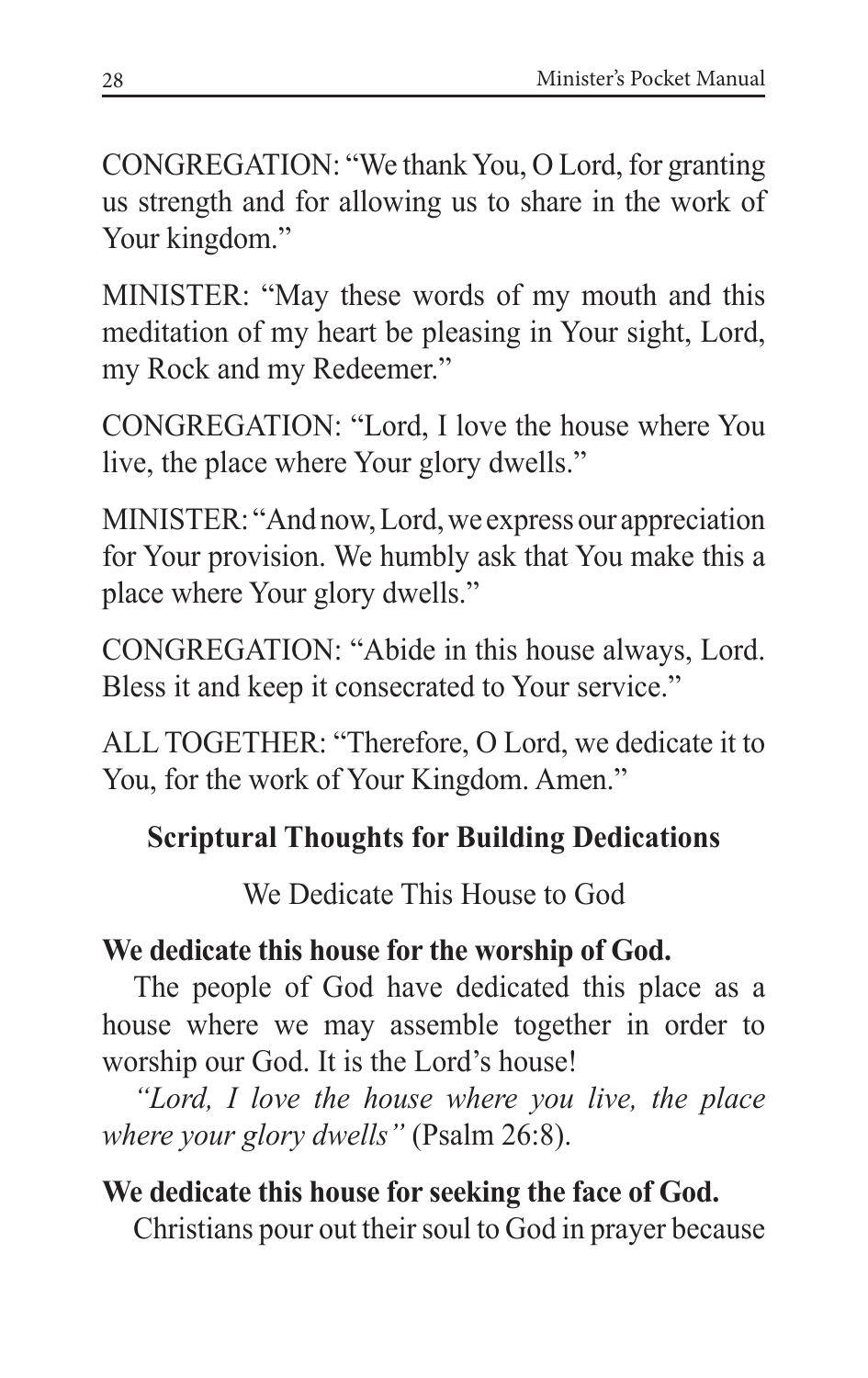they want more of God. We desire to become transformed into the image of Christ and work in His kingdom. To dedicate a church as a place where a congregation may meet together to seek Him is pleasing to the Lord.

*As the deer pants for streams of water, so my soul pants for you, my God. My soul thirsts for God, for the living God. When can I go and meet with God? My tears have been my food day and night, while people say to me all day long, "Where is your God?" These things I remember as I pour out my soul: how I used to go to the house of God under the protection of the Mighty One with shouts of joy and praise among the festive throng* (Psalm 42:1–4).

#### **We dedicate this house for coming together in unity for the glory of God.**

The house of God is a designated place where the people of God come together to partake in the sacraments, seek the face of God, unite in worship, receive instruction from God's Word, and share fellowship together. We gather here so that we may share in each other's suffering and joy, pain and wholeness, loss and celebration.

*"How good and pleasant it is when God's people live together in unity!"* (Psalm 133:1).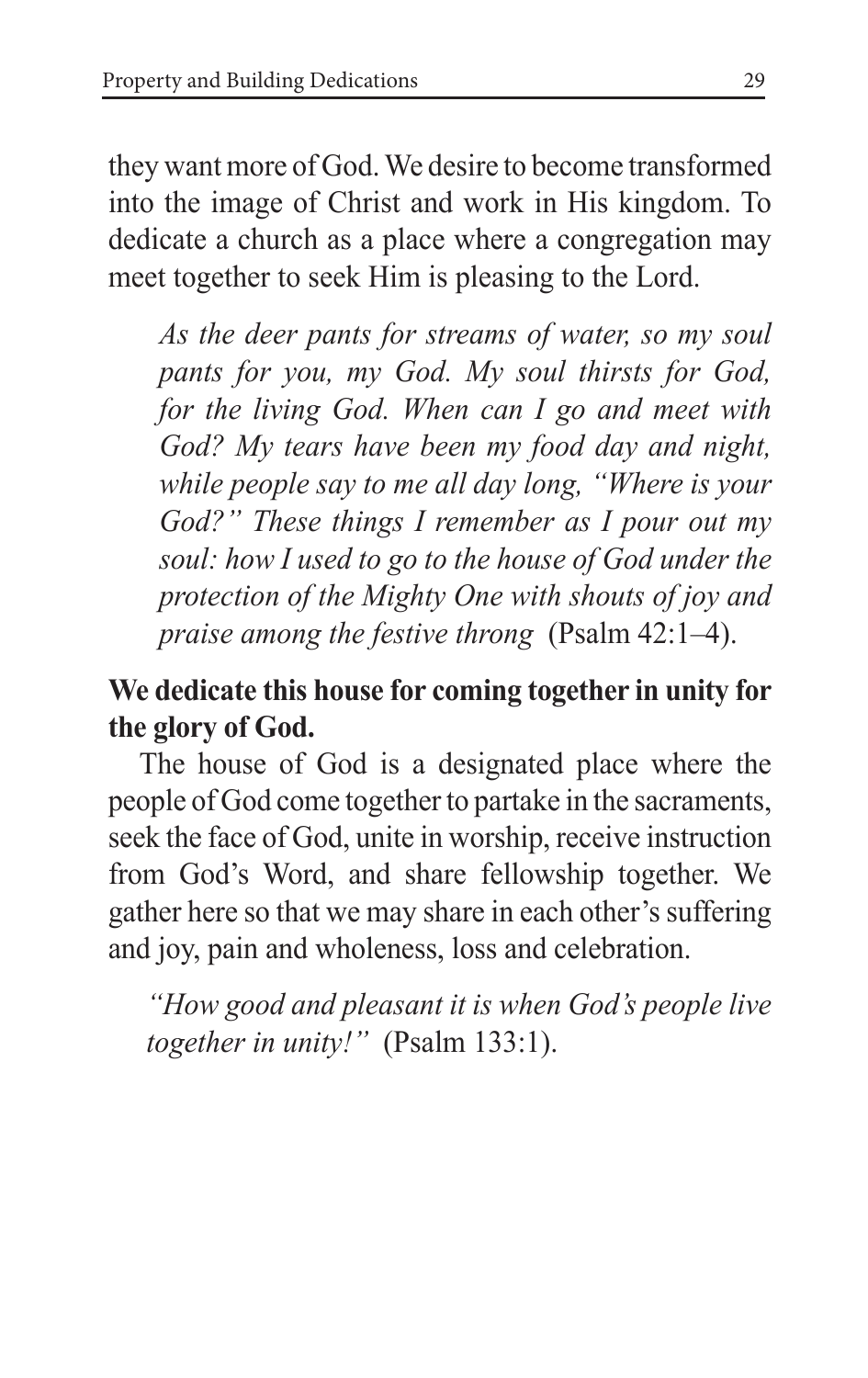#### **Mortgage Burning Ceremony**

The mortgage burning ceremony is a wonderful celebration that takes place when the congregation retires its debt on a house of worship or ministry facility. This is a special day to thank God for His provision and to recognize those who have faithfully served the congregation.

Like any celebration, the mortgage burning ceremony should be well advertised to the congregation and community. Special guests should be invited, especially those pastors who may have served the congregation during the construction and dedication of the building and during the life of the building's indebtedness.

#### **Suggested Order of Mortgage Burning Service**

#### **Welcome by the Pastor**

#### **Songs of Worship**

#### **Introduction of Special Guests in Attendance**

This may be a great time to allow former pastors who have served the congregation during the indebtedness to speak. Instructions regarding length of time requested and topic should be given at invitation.

#### **Prayer of Thanksgiving for God's Provision**

#### **Mortgage Burning**

As a rule, the pastor and a committee member, or the chairman of the finance or building committee, burns the mortgage papers while the congregation watches.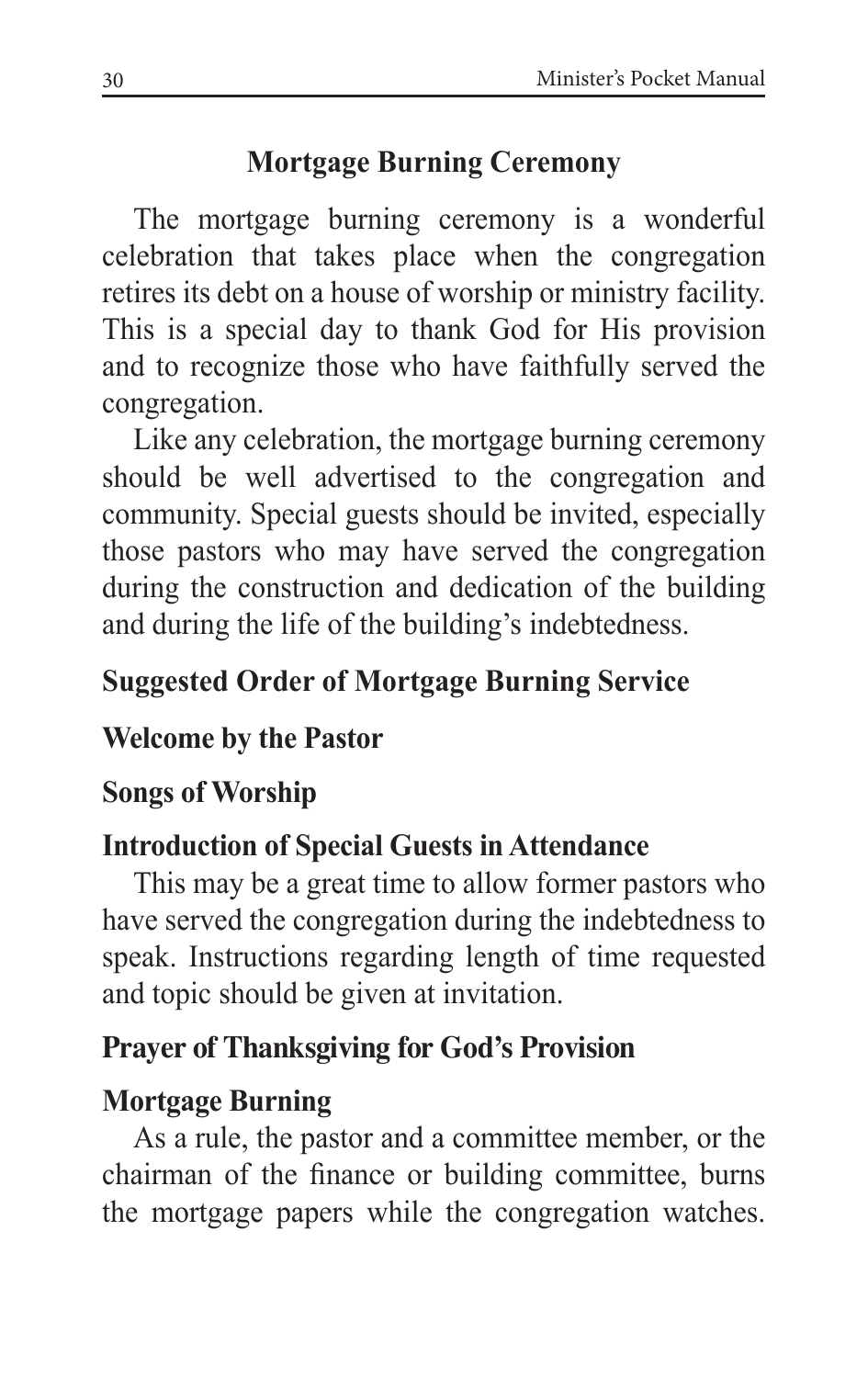(It is suggested that a copy of the mortgage be burned symbolically rather than burning the actual legal mortgage papers.)

The burning of the mortgage may be done either inside or outside the church building. If it is to be done inside, precaution against fire hazards should be taken. Some congregations prefer to burn the mortgage outside the church building, usually on the low step of the building, with the congregation assembled about the front. Either of these options is acceptable.

#### **Introduction of Guest Speaker**

#### **Message by Guest Speaker**

#### **Benediction and Announcements**

Photographs of the entire congregation are commonly taken on the day a mortgage-burning ceremony occurs.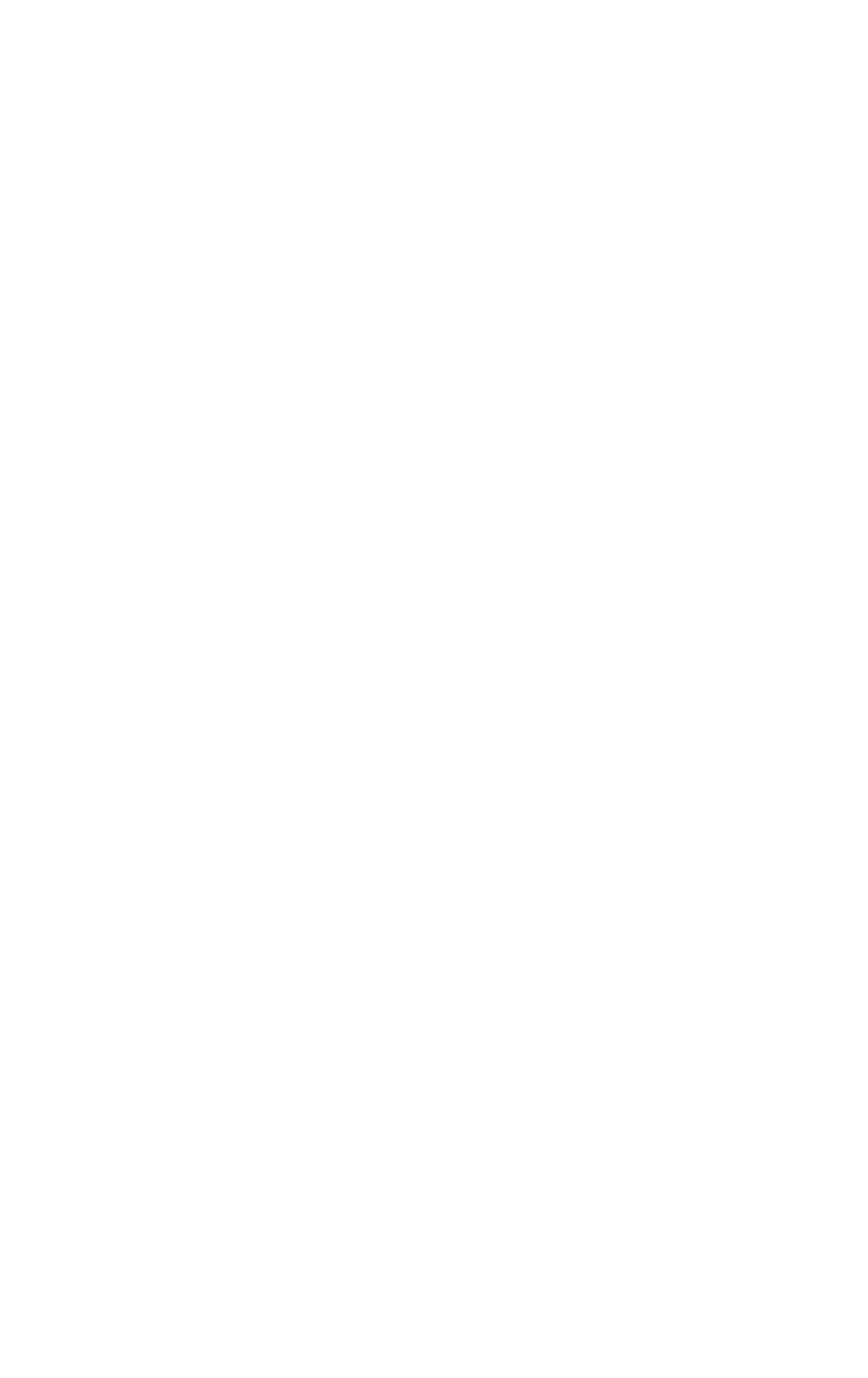## **Dedication of Children**

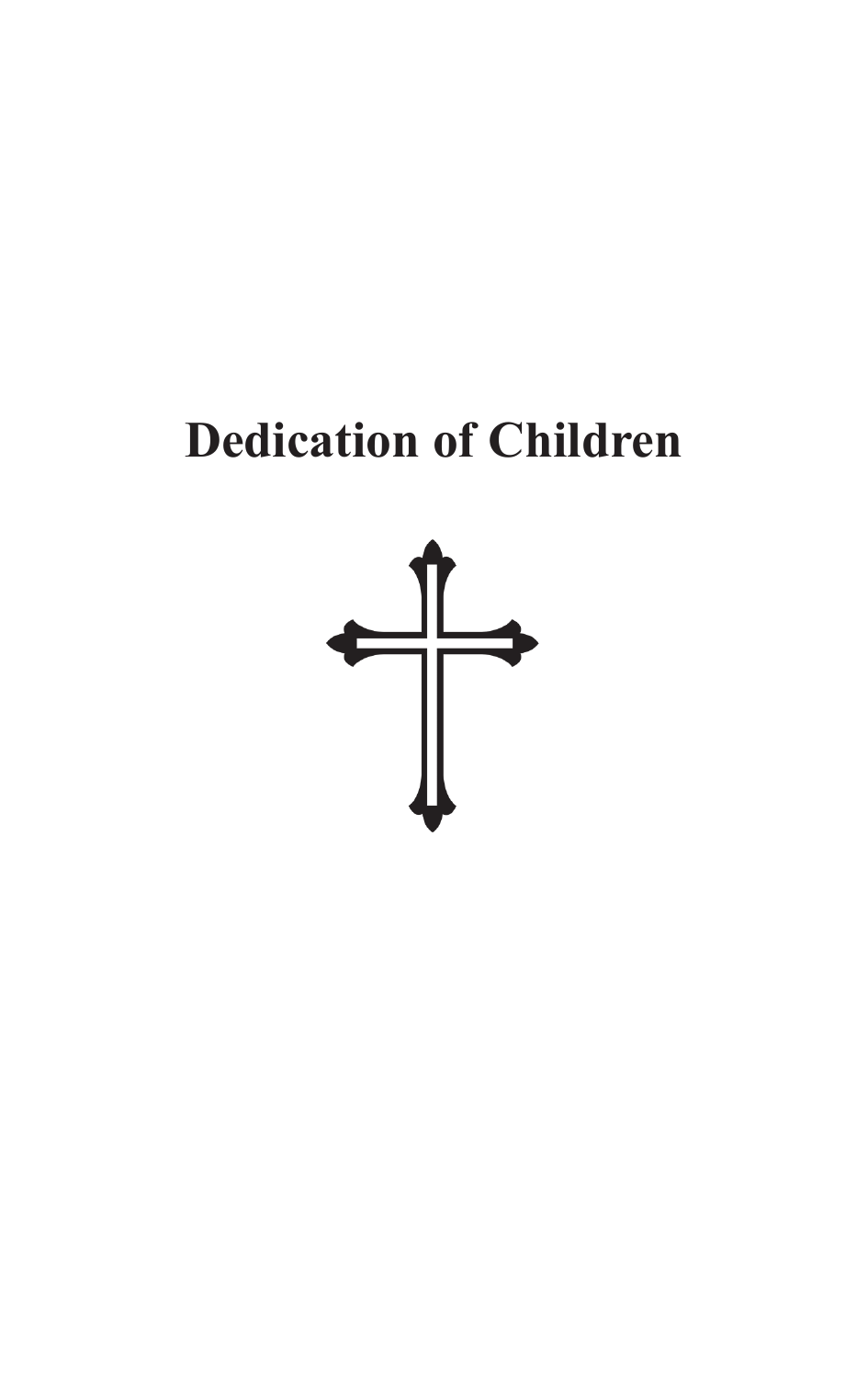### **Dedication of Children**

Dedicating children to God in the presence of family and the church congregation is an important aspect in family life and the life of the church as it sacramentally reinforces the work of prevenient grace in the life of a child. The memory of the occasion will remain in the hearts of the parents and will be a source of comfort in prayer as they raise their children in the fear and admonition of the Lord.

The presiding minister should plan the service carefully and ensure that parents understand what will take place during the dedication program. Parents should be encouraged to invite grandparents, great-grandparents, and extended family members to attend the dedication service.

#### **Suggested Services For Dedication of Children**

#### **Child Dedication Option 1**

Parents, the child to be dedicated, and all family members present are invited to join the minister on the stage. Minister should begin by recognizing parents and the child being dedicated. The child's name and date of birth should be mentioned.

Minister should recognize each person on the stage and their relationship to the child. It is important to obtain the names and relationships of all those present from the parents prior to the service. It is better to recognize no one than to accidentally leave some out. If you fear you may omit someone, you may simply recognize that the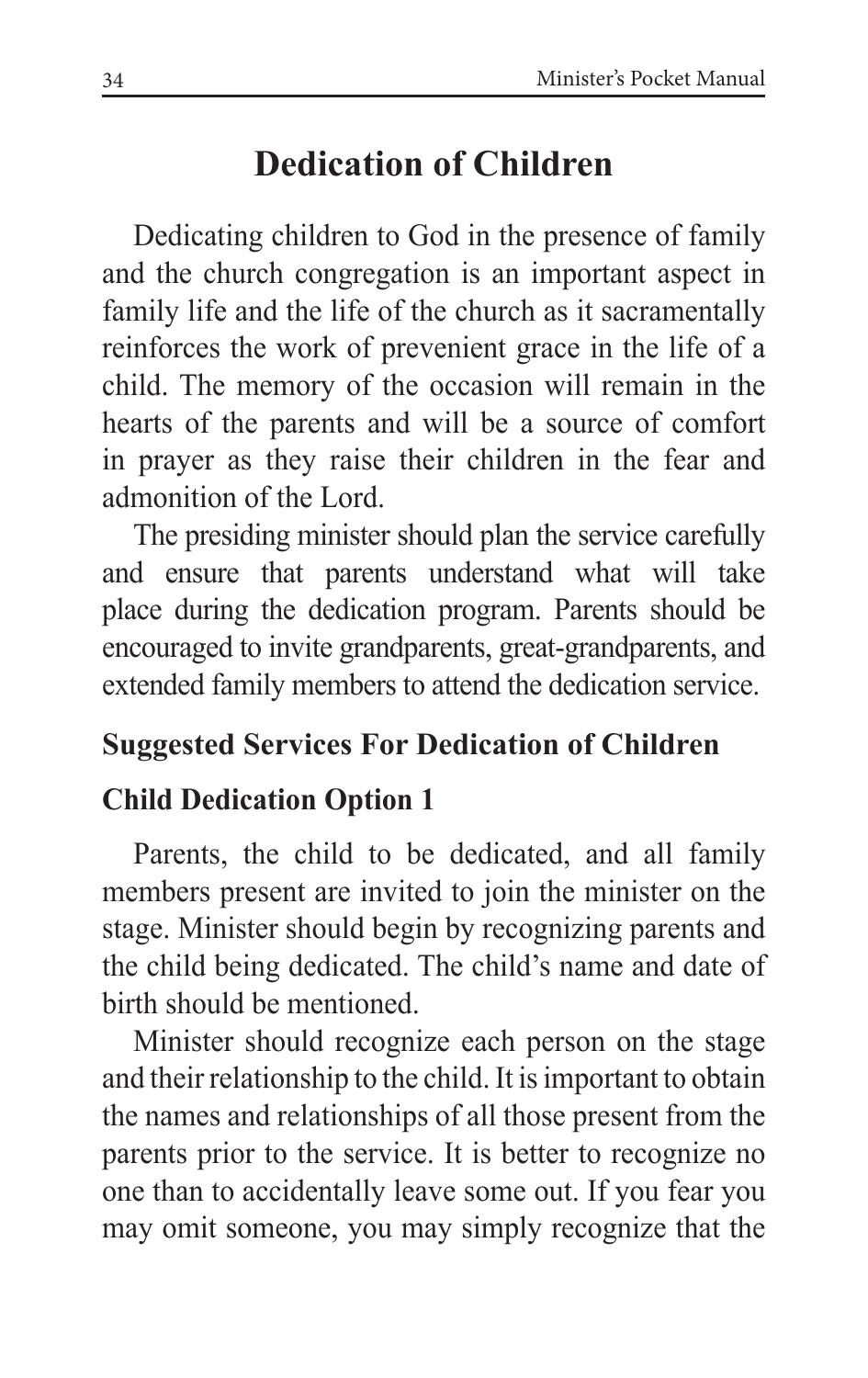extended family is present and welcome them as a group rather than recognizing each family member by name.

Minister addresses the family and congregation:

The Psalmist declared, "*Children are a heritage from the LORD, offspring a reward from him*" (Psalm 127:3). We believe the Psalmist's assertion; therefore, we now enter into this time of dedication.

In the book of 1 Samuel, we read that Hannah was barren but she prayed and asked God for a son, so God gave her Samuel. Hannah declared, "*After the boy is weaned, I will take him and present him before the Lord, and he will live there always*" (1 Samuel 1:22). She did as she had said, reminding Eli, the Lord's servant, of all she had done and why she and her son—Samuel—were present at the house of the Lord. "*Then she said, 'So now I give him to the Lord. For his whole life he will be given over to the Lord.' And she worshiped the Lord there*" (1 Samuel 1:28).

As a result of the unselfish dedication of this son by his mother, God's presence stayed with Samuel throughout his long life. Great blessings followed him and the Lord never let his words fall to the ground during his lifetime.

In the New Testament, we see that Jesus paid special attention to little children and blessed them. The Scripture records, "*People were bringing little children to Jesus for him to place his hands on them. And he took the children in his arms, placed his hands on them and blessed them*" (Mark 10:13, 16).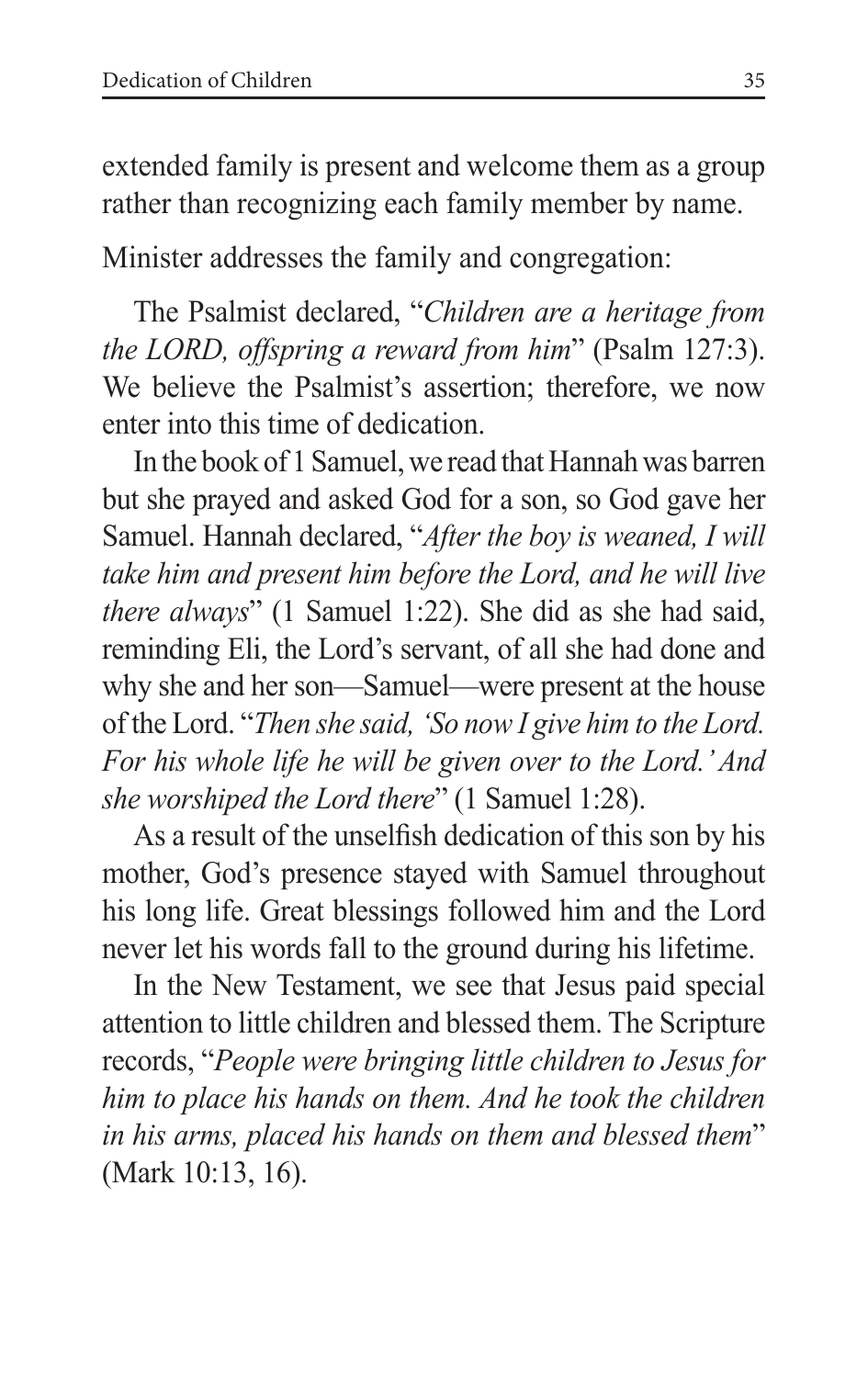Parents, this is an unparalleled privilege with which you have endowed your child. Rest assured that God will remember your pledges made here in offering this beloved child to Him in sincere dedication. It is my prayer God would grant you the ability to always trust in Him for divine protection and guidance throughout the child's life. In the fear of God, we charge you to teach and train this child in the ways of the Lord and to always seek to be kind and considerate of them and their search for happiness in the Lord. Never neglect to pray for your child.

The minister then takes the baby into his or her arms and prays the dedicatory prayer. If another is assisting, he or she honors the assistant by having the assistant pray first. If the child is large enough to walk or stand, the child may do so as the ministers pray (assistant first) and lay hands upon the child while the dedicatory prayer is offered.

A presentation is then made to the parents and child. Some small gift may be given as a memento of this occasion such as flowers, a Bible, or certificate for the occasion.

Parents, children, and family present may then be dismissed from the stage by the minister.

#### **Child Dedication Option 2**

Parents, the child to be dedicated, and all family members present are invited to join the minister on the stage. The minister should begin by recognizing the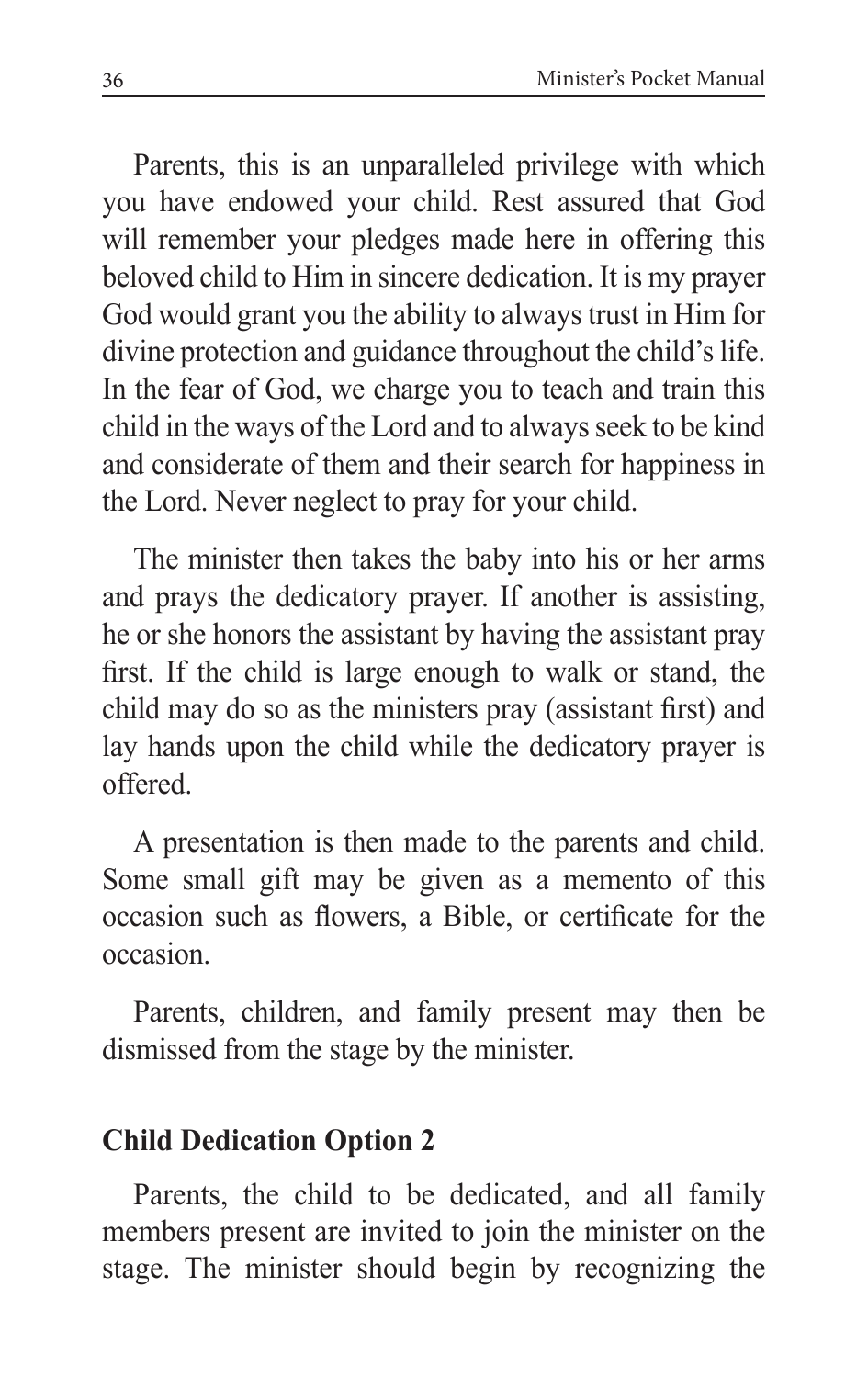parents and the child being dedicated. The child's name and date of birth should be mentioned.

The minister should recognize each person on the stage and their relationship to the child. It is very important to obtain the names and relationships of all those present from the parents prior to the service. It is better to recognize no one than to accidentally leave some out. If you fear you may omit someone, you may simply recognize that the extended family is present and welcome them as a group rather than recognizing each family member by name.

## **Minister addresses the family and congregation:**

It is wonderful to have grandparents with us here for this dedication. Proverbs 17:6 records, "*Children's children are a crown to the aged, and parents are the pride of their children.*" Grandparents, we know you are proud of your grandchildren, and proud of your children, for making this step of faith and prayer today.

Parents, we trust that the step of faith you're taking today will one day make your children proud of your actions. Children are a gift from God. Psalm 127:3 proclaims, "*Children are a heritage from the Lord, offspring a reward from him*." As followers of Christ we are called to recognize that children belong first and foremost to God. God in His goodness gives children as gifts to parents. They not only have the awesome responsibility of caring for this gift, but also the wonderful privilege of enjoying the gift. Because children belong to God and are given by grace as gifts to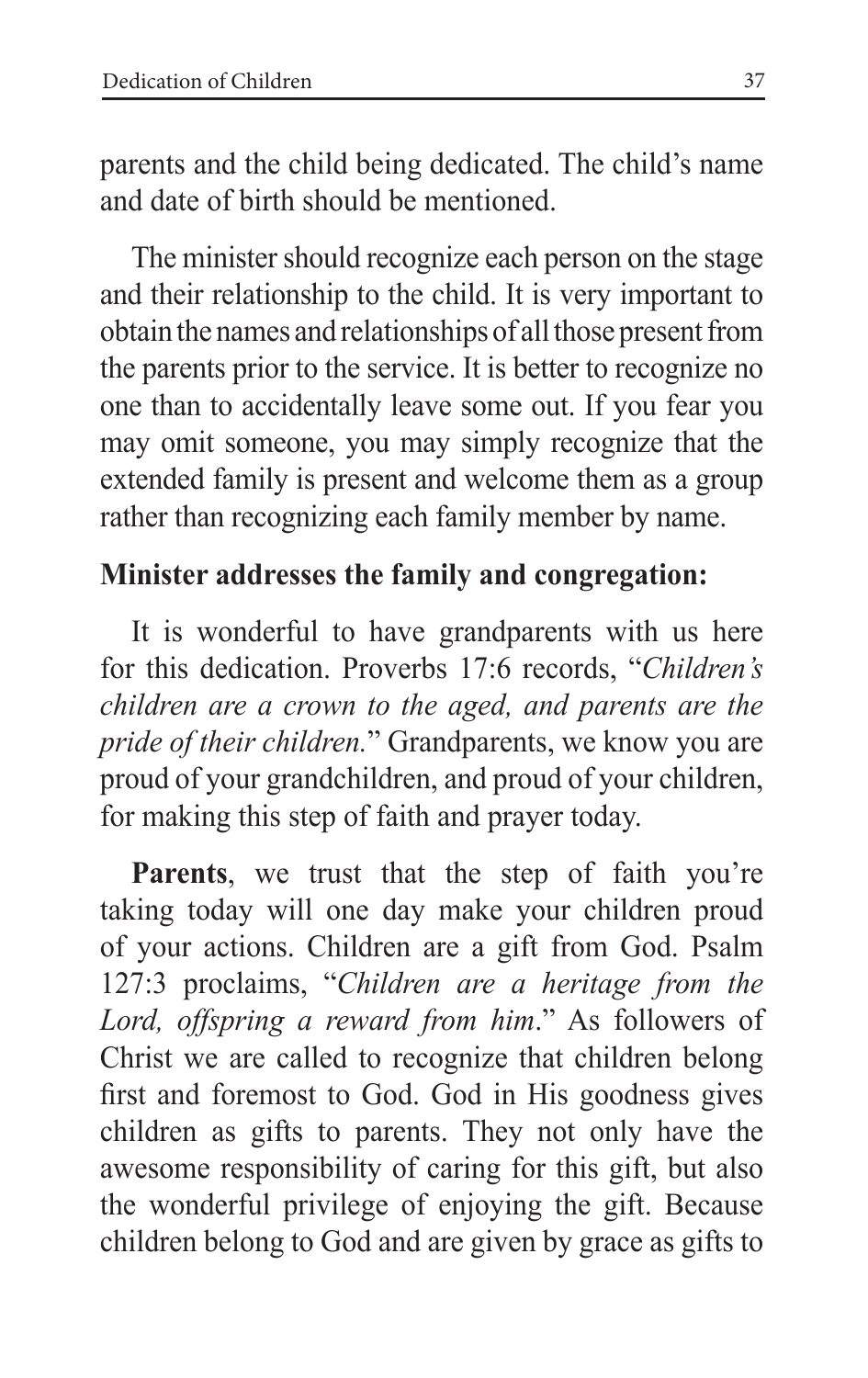parents, it is only proper and appropriate that children be dedicated to God.

In the book of 1 Samuel, we read that Hannah was barren but she prayed and asked God for a son, so God gave her Samuel. Hannah declared, "*After the boy is weaned, I will take him and present him before the Lord, and he will live there always*" (1 Samuel 1:22). She did as she had said, reminding Eli, the Lord's servant, of all she had done, and why she and her son—Samuel—were present at the house of the Lord. "*Then she said, 'So now I give him to the Lord. For his whole life he will be given over to the Lord.' And she worshiped the Lord there*" (1 Samuel 1:28).

As a result of the unselfish dedication of this son by his mother, God's presence stayed with Samuel throughout his long life. Great blessings followed him and the Lord never let his words fall to the ground during his lifetime.

In the New Testament, we see that Jesus paid special attention to little children and blessed them. The Scripture records, "*People were bringing little children to Jesus for him to place his hands on them. And he took the children in his arms, placed his hands on them and blessed them.*" (Mark 10:13, 16)

**Parents**, I call your attention to the commands recorded in holy Scripture. Deuteronomy 6:4–7 tells us:

*Hear, O Israel: The Lord our God, the Lord is one. Love the Lord your God with all your heart and with all your soul and with all your strength. These commandments that I give you today are to be on your hearts. Impress them on your children.*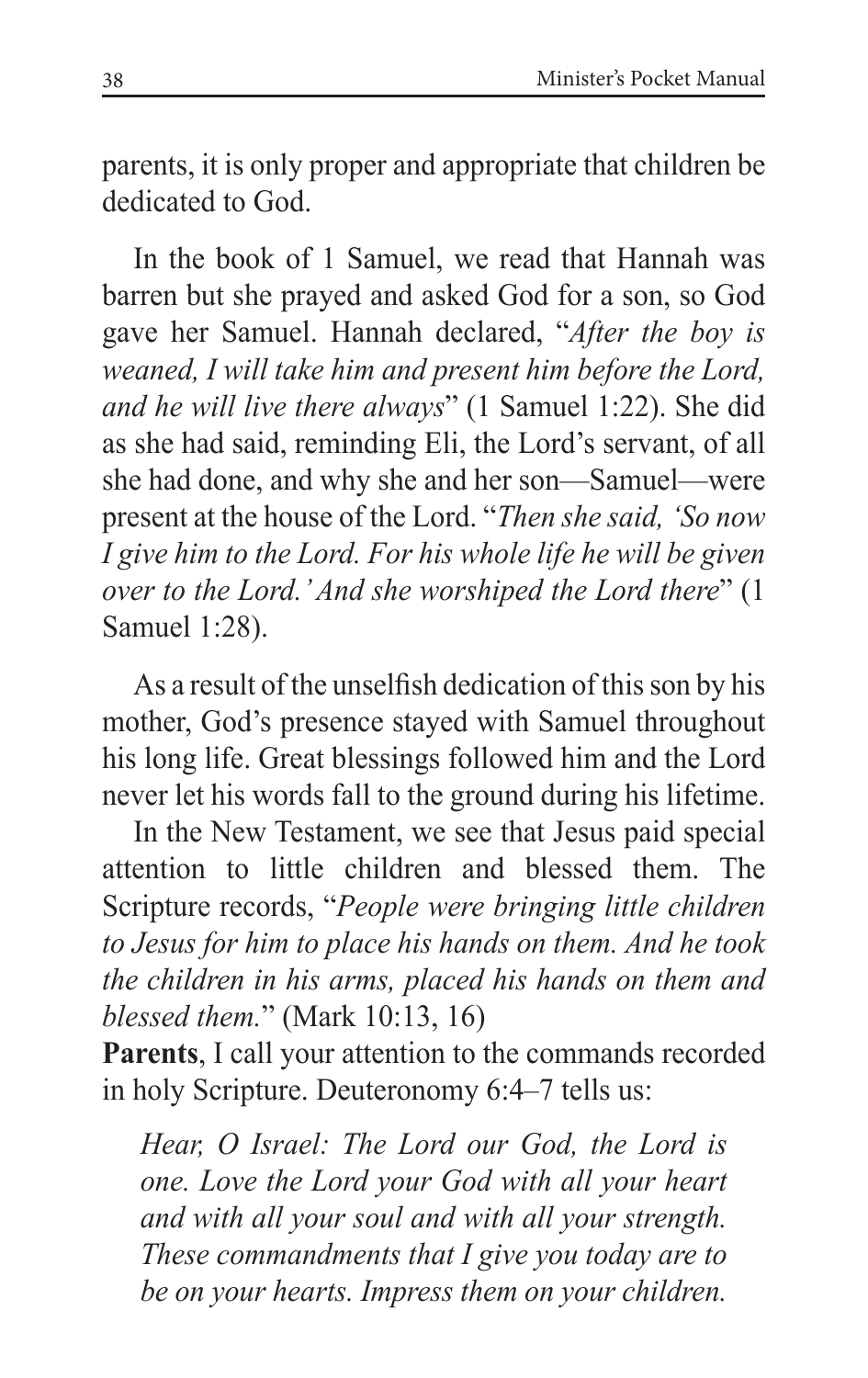*Talk about them when you sit at home and when you walk along the road, when you lie down and when you get up.*

Ephesians 6:4 records: "*Fathers, do not exasperate your children; instead, bring them up in the training and instruction of the Lord.*"

**Parents**, I call on you to love God with every ounce and fiber of your energy and teach your children to do the same. As you love God and one another, you will model before your children a wonderful love for God that they will want for themselves. By coming forward before God and His people, you do hereby declare your desire to dedicate yourselves and your children to the Lord. Having come freely, I ask now that you enter into the following commitment in the presence of God and His people so that your children may walk in the abundant life that Christ offers:

Do you **parents** vow by God's help and in partnership with the church, to provide your children with a home of love and peace, to raise them in the truth of our Lord's instruction and discipline, and to encourage them to one day trust Jesus Christ as their own Savior and Lord? (Their answer should be, "We do.")

For encouragement in fulfilling these vows, these parents call upon these grandparents to also enter into this time of dedication.

**Grandparents**, by coming forward before God and His people, you do hereby declare your desire to help these parents fulfill the vow they have just made. Having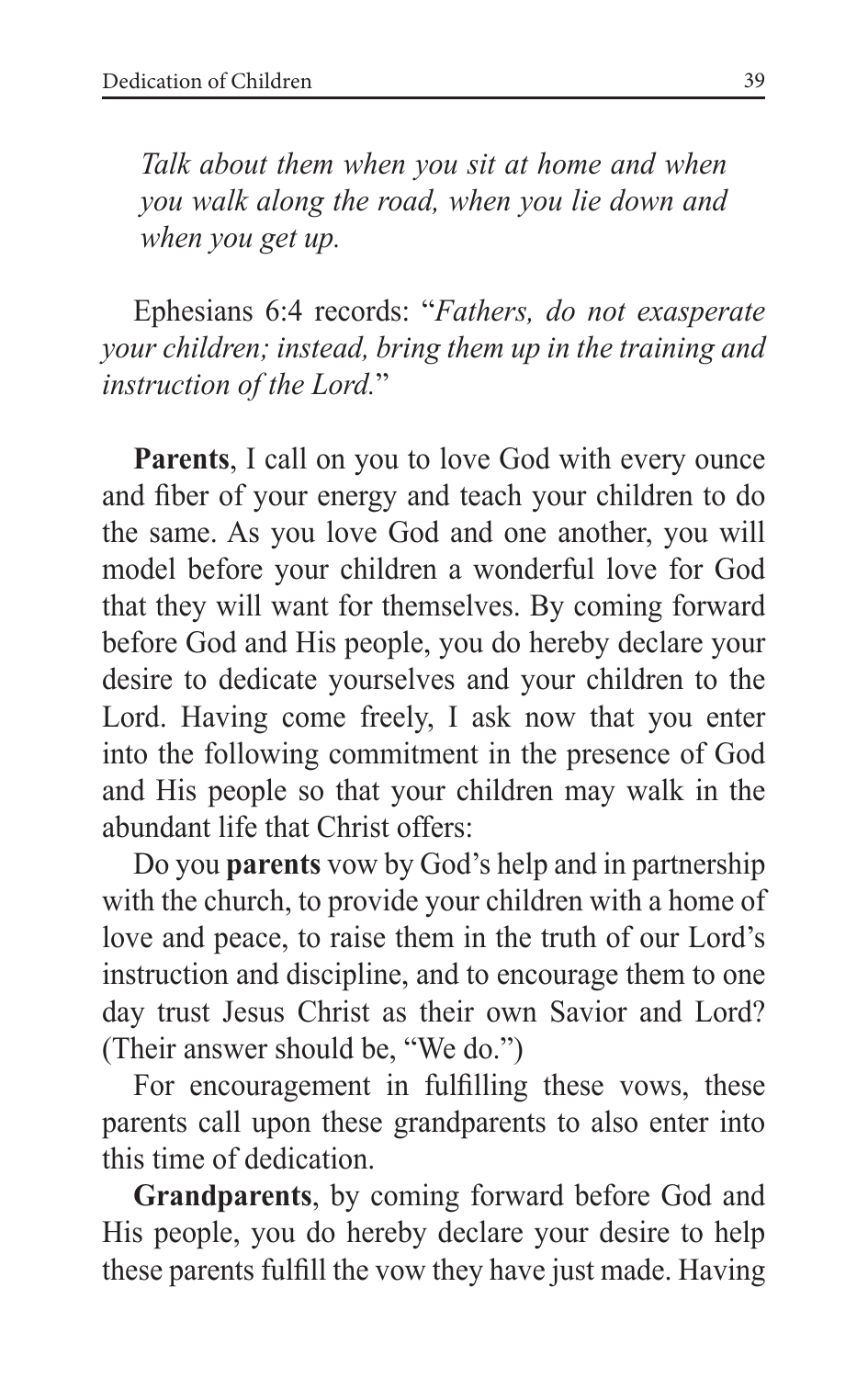come freely, I ask now that you enter into the following commitment:

So that these children may walk in the abundant life that Christ offers, do you vow by God's help, to pray for and encourage these parents in their effort to raise their children in the fear of the Lord, so they might receive our Lord's guidance and instruction? (Their answer should be, "We do.")

Finally, I ask that the church make a commitment, as well. As believers in the body of Christ, as a community of faith, we have a responsibility to teach the Gospel story to our younger generation. In fact, the Old Testament prophet Joel commands us to tell of God's work "*to your children, and let your children tell it to their children, and their children to the next generation*" (Joel 1:3). So I direct my questions now to the congregation. (Ask the congregation to stand.)

**Church**: I ask now that you make the following commitment to those who stand before you:

So that these children may walk in the abundant life that Christ offers, do you vow by God's help, to be faithful in your calling as members of the body of Christ, to help these parents be faithful to God, and to help teach and train their children in the ways of the Lord? If you accept this responsibility, please respond by saying, "We do."

Pastor and congregation pray a prayer of dedication. Pastor should lay hands on the child and parents during this time of prayer.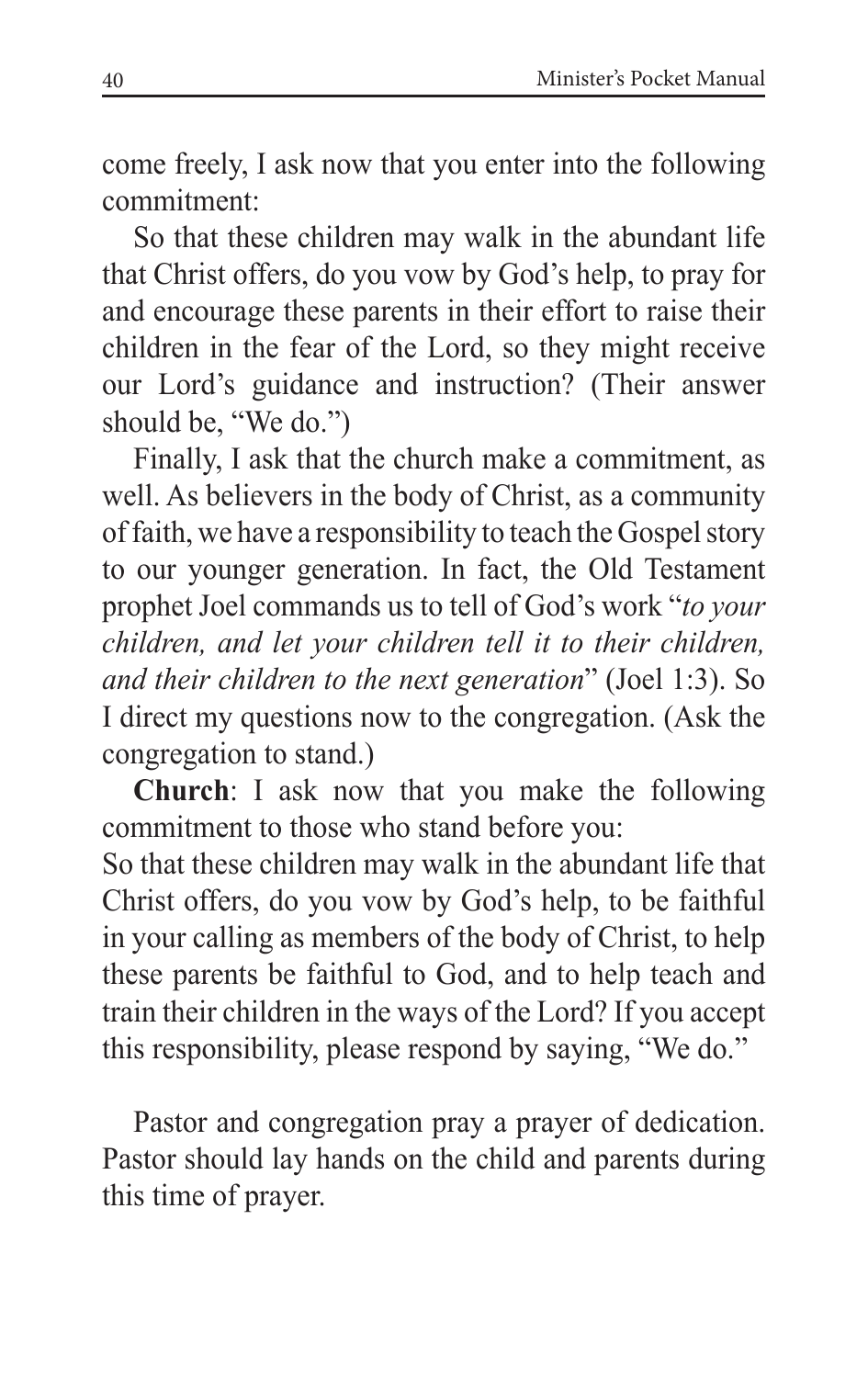At this time, two separate presentations can be made.

- 1. A certificate for each child dedicated. "So that these children and parents may remember this day, and the commitments that have been made, we present this certificate recording the date of this dedication."
- 2. A Bible for each child dedicated. "We present to this child a Bible, which is God's holy Word. May they make this living document a lamp for their feet and a light for their path, and may they hide this Word in their hearts that they might not sin against God."

Parents, children, and family present may then be dismissed from the stage by the minister.

## **Note:**

Certificates dated and signed by the pastor or minister in charge should be prepared and presented to the parents at the particular service of dedication. Certificates are a preferred part of such a service as they afford an accurate record for future reference. The presentation of a Bible may also a serve as a source of strength for the parents and children. Appropriate certificates and gift Bibles may be obtained at the White Wing Publishing House.

PO Box 3000 Cleveland, TN 37320-3000 www.whitewingbooks.com 1-800-221-5027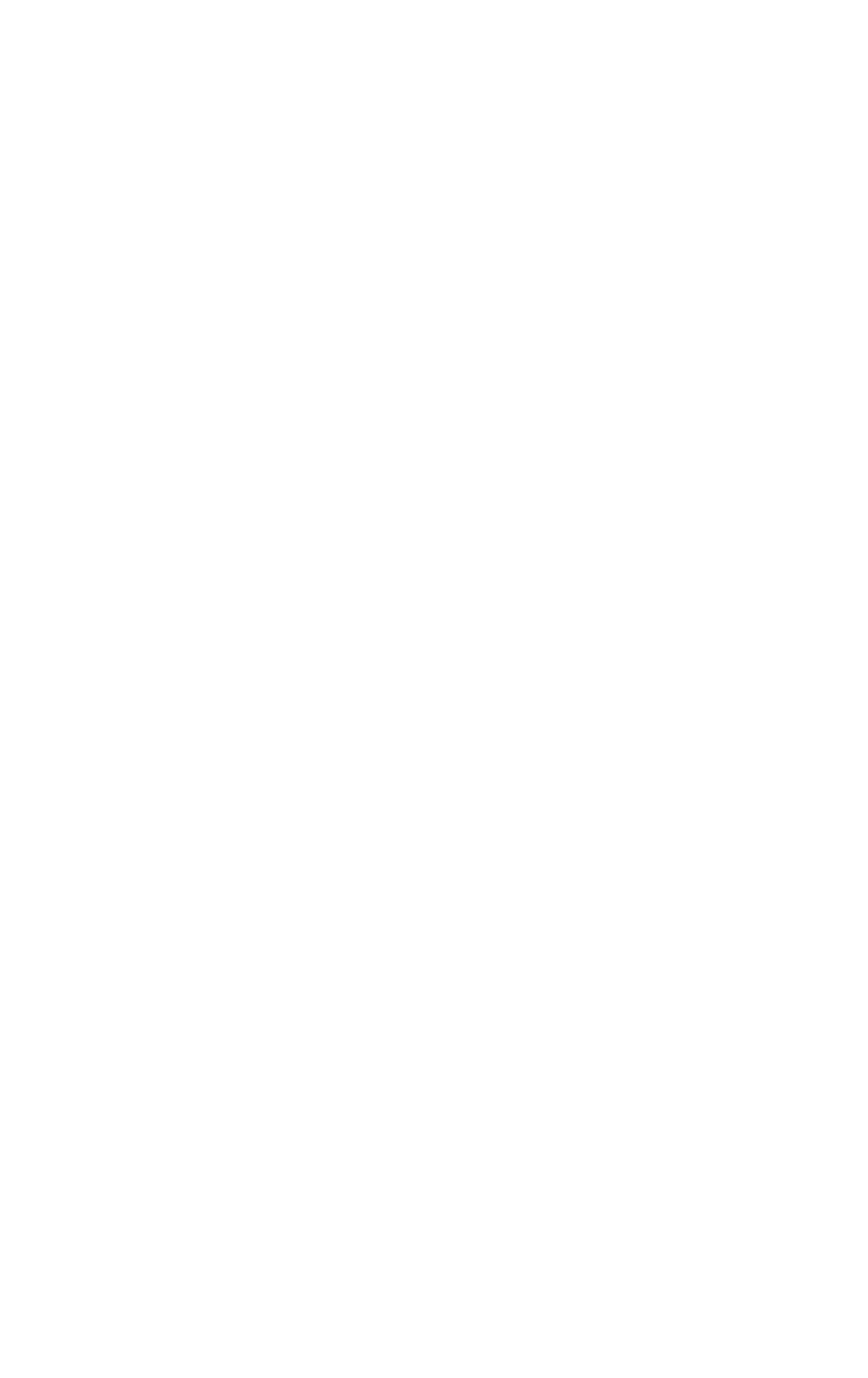# **Wedding Ceremonies**

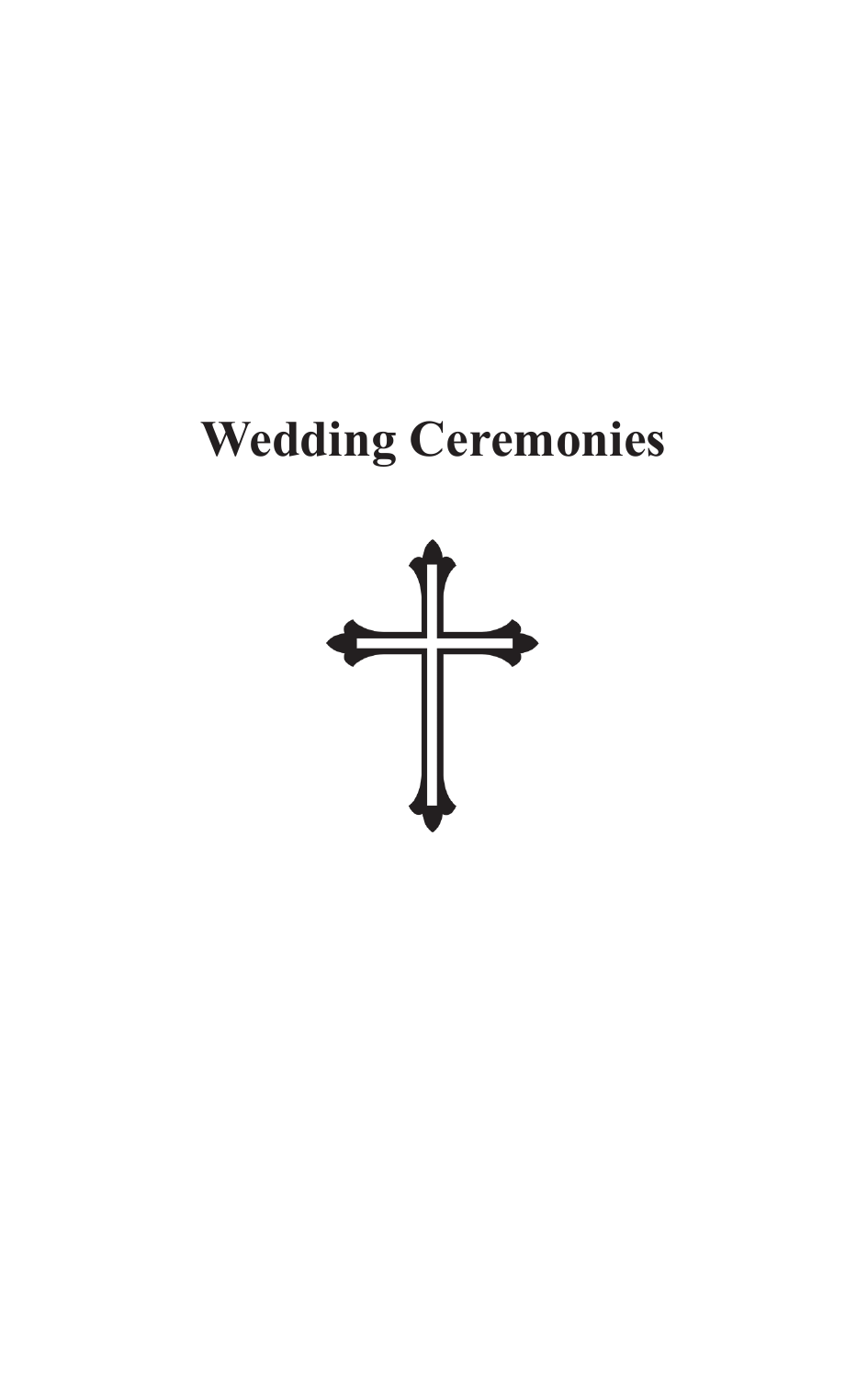# **Wedding Ceremonies**

## **Considerations for Officiating Wedding Ceremonies and Services**

The covenant of marriage is of divine origin and should be held in high esteem. It is considered the culmination of the respect, love, and devotion of two people. Two separate hearts that blend together as one. It runs like a golden thread throughout the history of man, for God so willed it from the very beginning. So solemn is it that death only should sever its bonds, when verified by vows and covenants according to the will of the Lord. Strange as it may seem, the marriage vow, honored by God, causes two people, male and female, to become one.

Since wedding practices contrast in the different nations and communities of the world, one should not expect in this little volume a detailed dissertation of them all. While we will refer to several practiced among us, do not be surprised if these too are changed and pursued differently to suit some particular custom.

Let us remember also that wedding vows, or covenants, are not confined to administration by ministers alone, but may be administered by certain civic officials to whom such authority is granted. Such ceremonies by civic officials are often administered outside the church. Remember, too, that some couples prefer a private wedding, possibly at someone's home or elsewhere, without fanfare. This is perfectly acceptable. It is a good idea to ensure that two witnesses are present to sign any documents that may be required by local governments.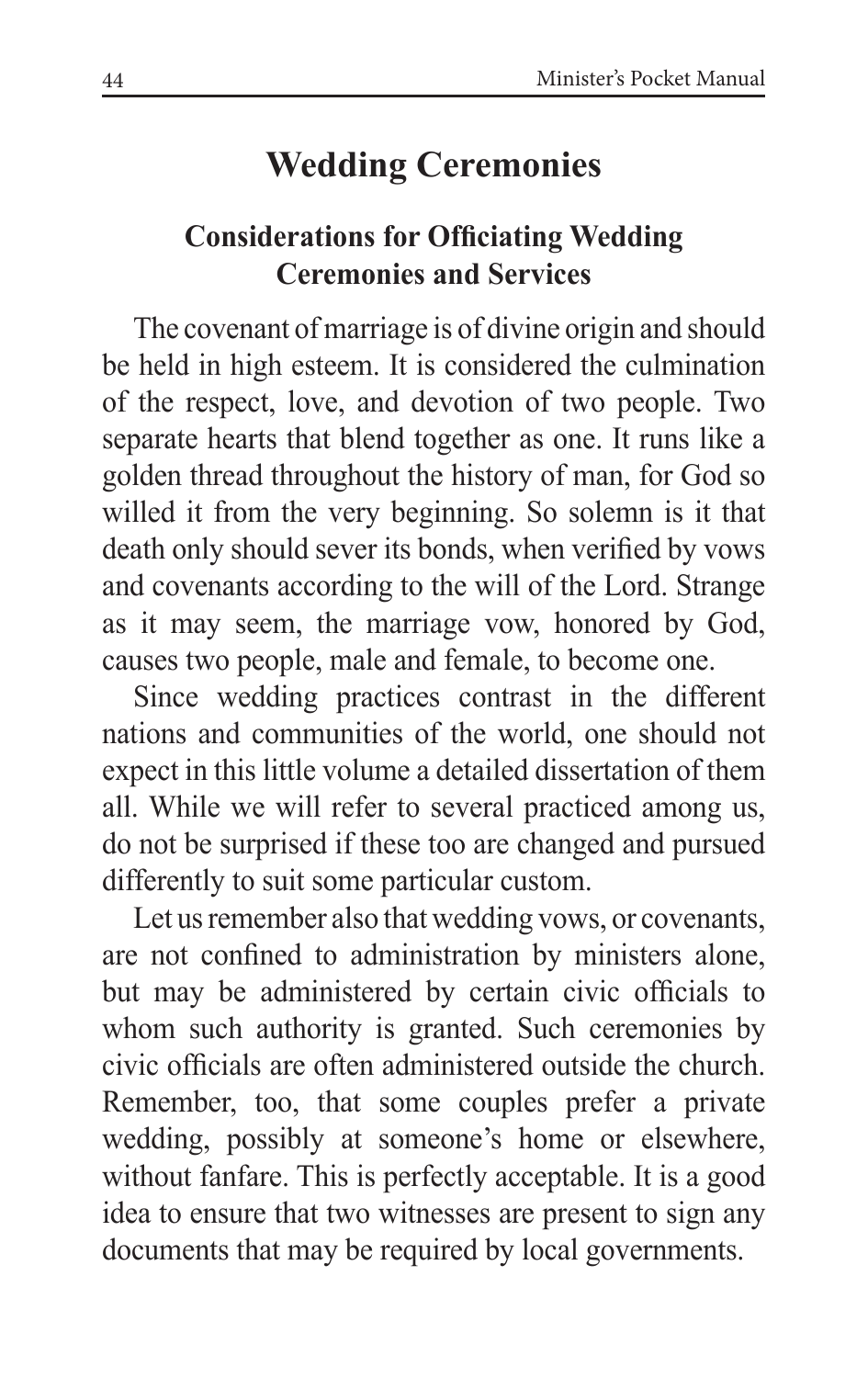The focus of the wedding ceremony should be upon the bride-to-be. Her wedding highlights one of the greatest and most important periods of her life. Therefore, she should never be deprived of her liberty of choice and decision. After all, it is her wedding. Without her there could be none, nor is the bridegroom forgotten or neglected in this important step of his life. Usually the bride and groom decide what they want done and how it is to be done. They set the date, the time, and the place. The bride first announces her acceptance of the proposal and sees that the invitations are sent out.

If it is to be either formal or semi-formal wedding, at a church or elsewhere, the bride usually chooses her bridal party, and other assistants, who are at her command throughout, and during the reception that follows, when requested. Of course, the groom works with his prospective companion, for they are now getting a first opportunity to agree harmoniously.

The minister who is to perform the ceremony (more than one minister may at times be called upon to participate) will receive his instructions from the bride and groom. The minister does not control the party or direct the wedding but only carries out his part as instructed. However, the part of the minister is held in high esteem and professionalism of the minister is of critical importance.

Some will have an official wedding planner who may direct the specific schedule of the ceremony, or the bride may choose to do so. From time to time, the minister may be asked to direct the specifics of the ceremony. Discuss what is expected of you concerning the rehearsal dinner beforehand to be sure of your role throughout.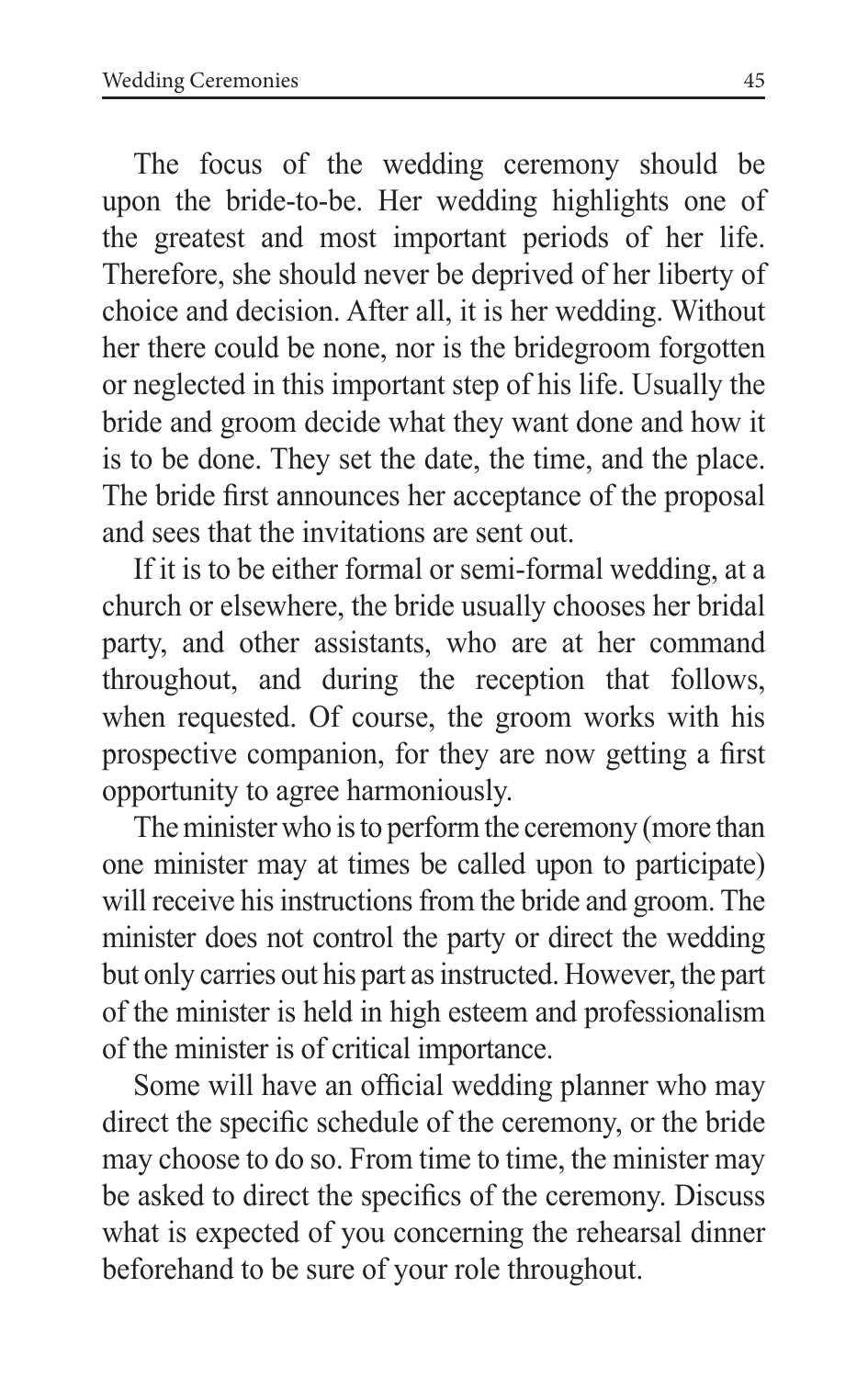Prior to the rehearsal and ceremony, the minister should consider certain family dynamics that may be of concern for the wedding ceremony. Assistance in navigating issues and disagreements between the families and wedding party may be necessary for the minister. Prayer, compassion, and wisdom will be needed and may be expected if these issues arrive. Be sure the bride is always front and center in these decisions and that her wishes are being honored.

## **Personal Requirements for Officiating Weddings**

Many ministers draft a document titled, "Requirements for Officiating Marriage Ceremonies." This document may be referenced as a set of ethics for the minister. This could prove to be of significant importance in the ever-changing landscape of today's culture. When called upon to perform wedding ceremonies, ministers often share this document with the bride and groom. Explanation is given that this document is not singling out the bride and groom requesting their services, but rather, the minister has a certain pre-determined ethical requirement that must be agreed upon by all parties for the minister to officiate the wedding. The following are examples of items that could be included in a minister's requirements for performing marriage ceremonies:

- The couple must agree to regular counseling, at least two sessions, with the minister or other pre-marital counselor.
- Both parties should be biblically eligible for marriage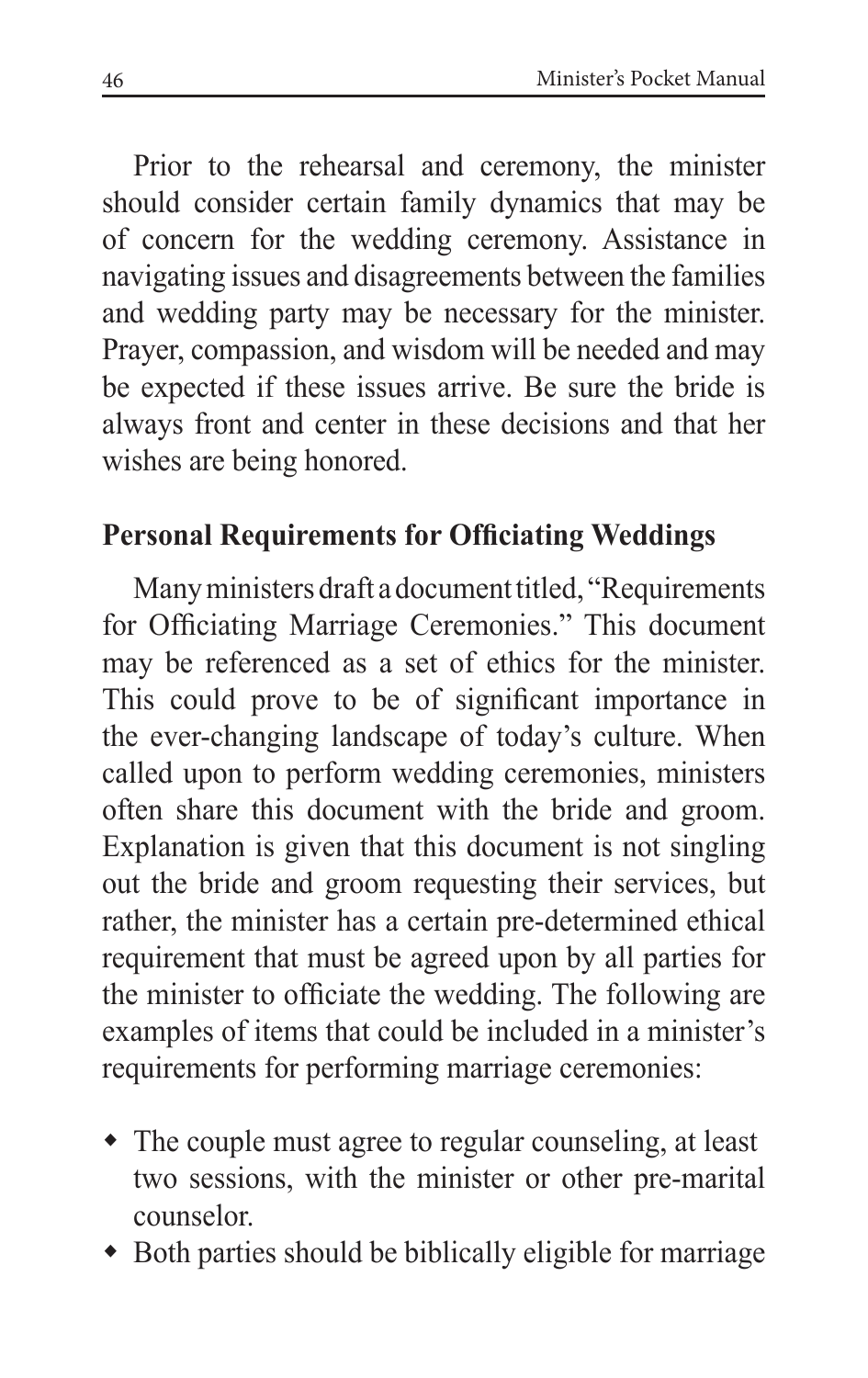to each other, based upon scriptural guidelines accepted by the requested minister.

- $\bullet$  The couple should not engage in pre-marital sexual activity.
- $\bullet$  If the minister is not the pastor of the requesting couple, consideration for remuneration for services rendered should be discussed.

## **Counseling for the Prospective Couple**

The minister who is to officiate the wedding does a disservice to the couple if he does not require premarital counseling before officiating the service. If the minister will be providing the premarital counseling, there should be ample time given to discuss areas that may become a challenge to the couple in their marriage.

Premarital counseling also gives an excellent opportunity for the minister to share the love of Christ with the prospective couple, especially those couples who have not trusted Christ as Savior. The minister should focus on the need for God's direction and blessing in marriage and the blessing to the prospective couple of being an active part of a church family.

## **Marriage Licenses and Requirements**

Marriage licenses and meeting all legal requirements are the sole responsibility of the respective couple to be. This should be explained at the first meeting with the minister. Encourage the couple to handle all requirements early, such as securing marriage licenses. This cannot be ignored and will help to avoid any embarrassing situations before the wedding ceremony.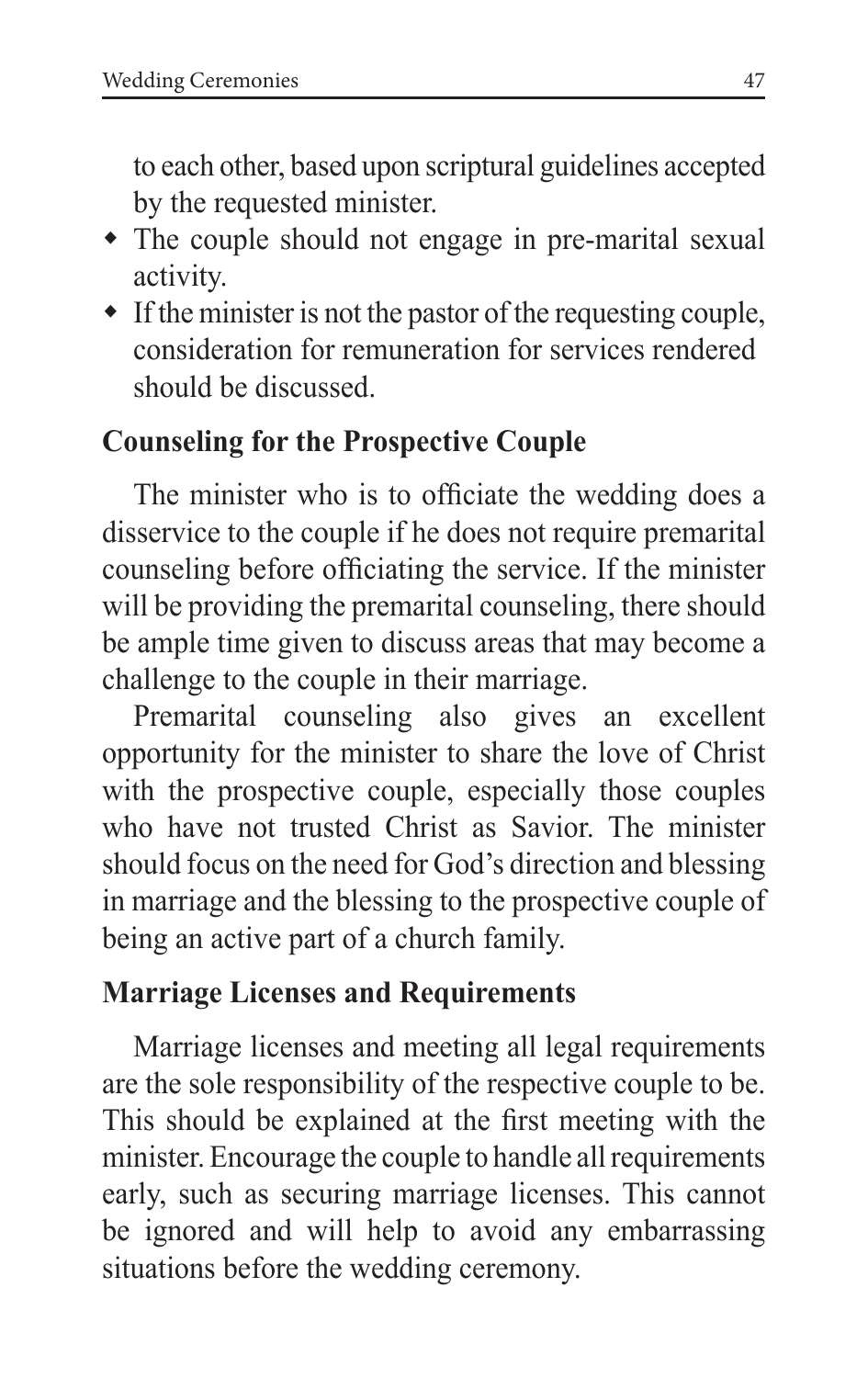## **Professionalism of the Minister**

The minister must remember that he or she is an ambassador of Christ and behave as such in all situations. Often great expense has been taken in preparation and execution of the wedding ceremony. Those responsible for paying for and planning the wedding ceremony will expect the minister to be punctual, professional, and prepared. The minister should recognize this wonderful opportunity to be a light for Christ to your community.

The minister's attire should be proper for the wedding ceremony, depending upon the culture and situation at hand. Likewise, consideration should be given to the spiritual magnitude of the marriage ceremony. The minister should officiate a wedding as he or she officiates a church worship service, with dependence upon the Holy Spirit for guidance and a reverence for the presence and work of God.

Wedding ceremonies should be considered Christian services that request the blessing of God for the union between one male and one female. Ministers should also recognize the needs of the bride to be. This is her special day and the minister should pray for her and work to see that her wedding is special and blessed by God.

If it is the minister's responsibility to complete and submit the legal documents required for the legalization of the ceremony, he or she should do so in a timely manner. Copies of any legal documents should be made and retained by both the minister and couple before the minister submits them.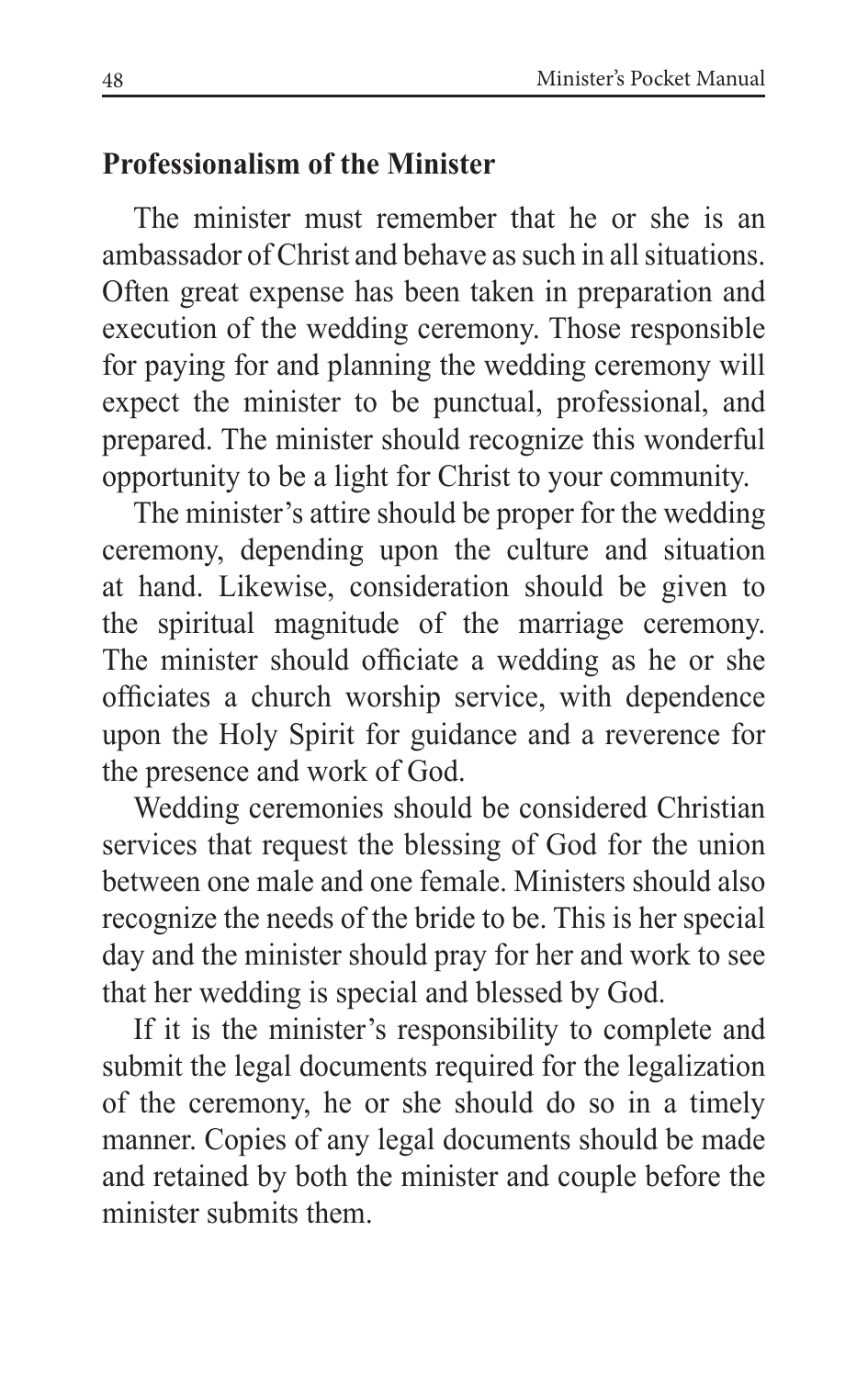#### **Ceremony Examples**

#### **Simple Wedding**

This simple wedding is informal and usually brief. The bride may or may not have an attendant, and the groom may or may not have a best man. Sometimes there may be several witnesses present and at times this will not be the case. At least one additional witness should be present (in addition to the minister) when the marriage covenant is taken, depending upon the legal requirements as outlined on the marriage certificate.

When all is ready the minister may ask the couple to stand at a certain place in the room, facing the minister as he or she administers the covenant as follows:

#### **Message**

The Lord, who said it was not good for man to be alone, instituted marriage in the Garden of Eden. So, He created a helper suitable for him, and said, "This is why a man leaves his father and mother and is united to his wife, and they become one flesh."

Inasmuch as we are gathered here in the sight of God, and in the presence of these witnesses, to join together this man and this woman in Holy Matrimony. Wherein they are now two they shall be one afterwards. By mutual agreement they now desire to be joined into this holy estate of marriage and therefore seek the approval of God.

If either of you can show any just cause why you may not be lawfully joined together, I charge you before God and these witnesses that you now confess it. If no such cause exists, you may please join your right hands.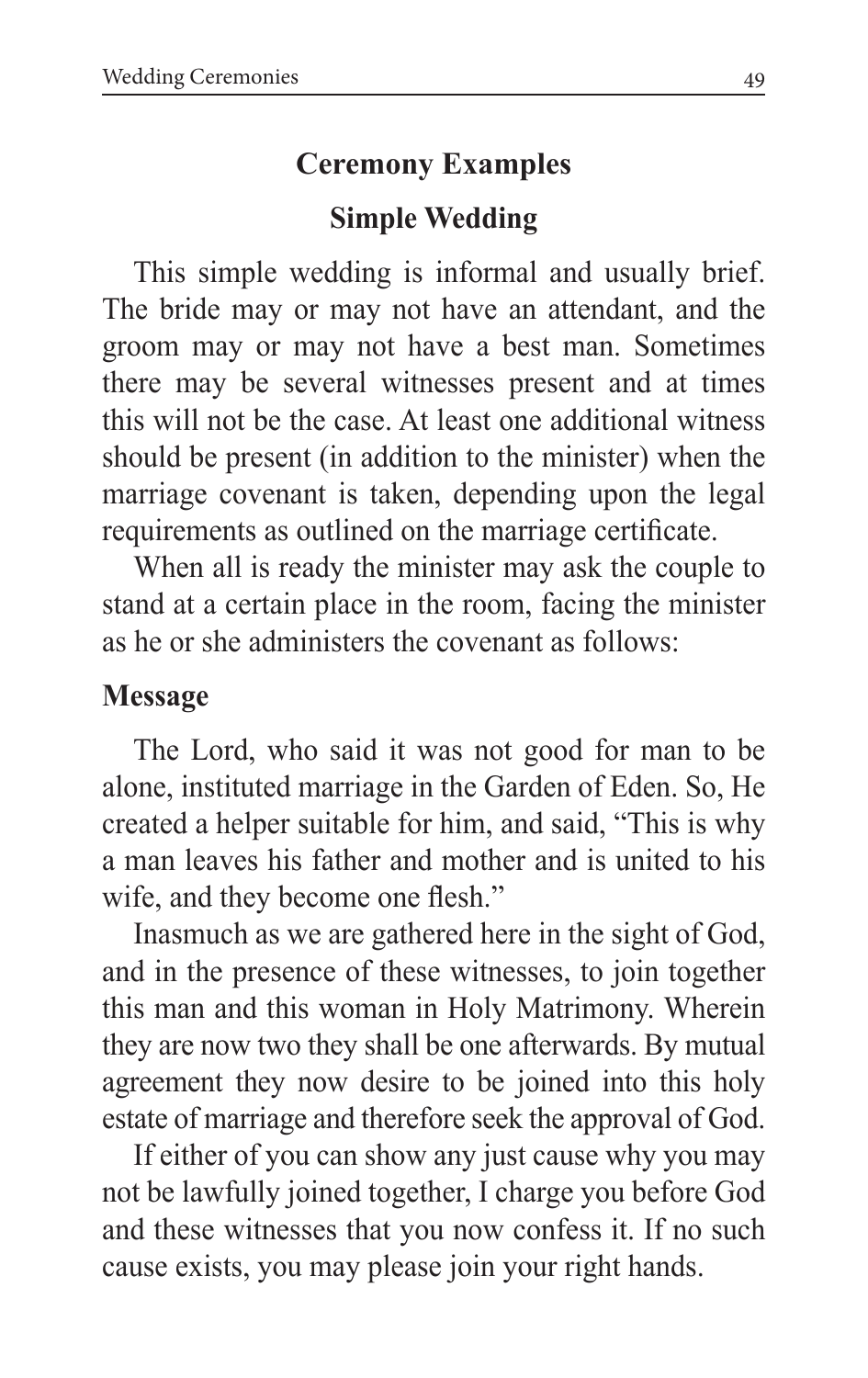#### **Marriage Vows**

To the groom: (Name)

Will you take this woman whose heart you have won, and whose confidence you have cherished to be your wedded wife, to live together in holy matrimony? Will you love her, comfort her, honor and keep her in sickness and in health, and forsaking all others cleave only unto her so long as you both shall live? If so, please answer with, "I will."

To the bride: (Name)

Will you take this man, whose love and confidence you have won, to be your wedded husband, to live together in holy matrimony? Will you love him, comfort him, honor, and keep him in sickness and in health, forsaking all others, cleave only unto him so long as you both shall live? If so, please answer with, "I will."

#### **Ring Ceremony**

Will you both present the rings?

The ring is a time-honored symbol of love and marriage. It is often made of gold, which represents a love that is strong, precious, and forged in the fires of time. It is made as a continuous circle, symbolic of a love between a husband and a wife that is continuous and without end.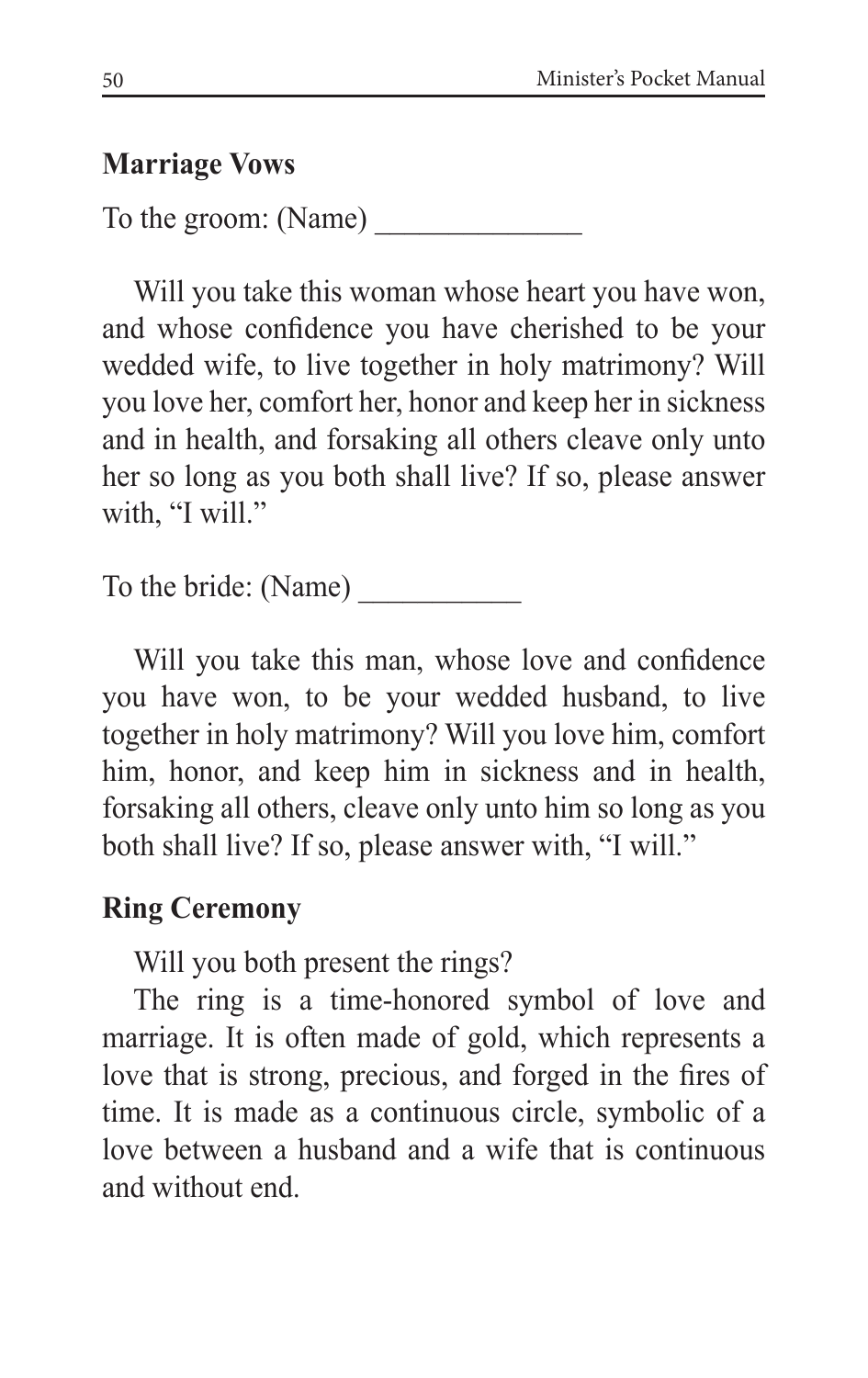To the groom: (Name)

Do you give this ring to your bride as a token of your love for her? (Response should be, "Yes.") You may place the ring on her finger.

To the bride: (Name)

Do you take this ring as a token of his love for you and will you wear it as a token of your love for him? (Response should be, "Yes.")

To the bride: (Name)

Do you give this ring to your groom as a token of your love for him? (Response should be, "Yes.") You may place the ring on his finger.

To the groom: (Name)

Do you take this ring as a token of her love for you and will you wear it as a token of your love for her? (Response should be, "Yes.")

#### **Prayer for the Couple**

Father, we thank You for bringing (groom) and (bride) \_\_\_\_\_\_\_\_\_\_\_\_\_\_\_ together today. We pray that You will bless them as they seek to honor You and one another over the days, weeks, months, and years to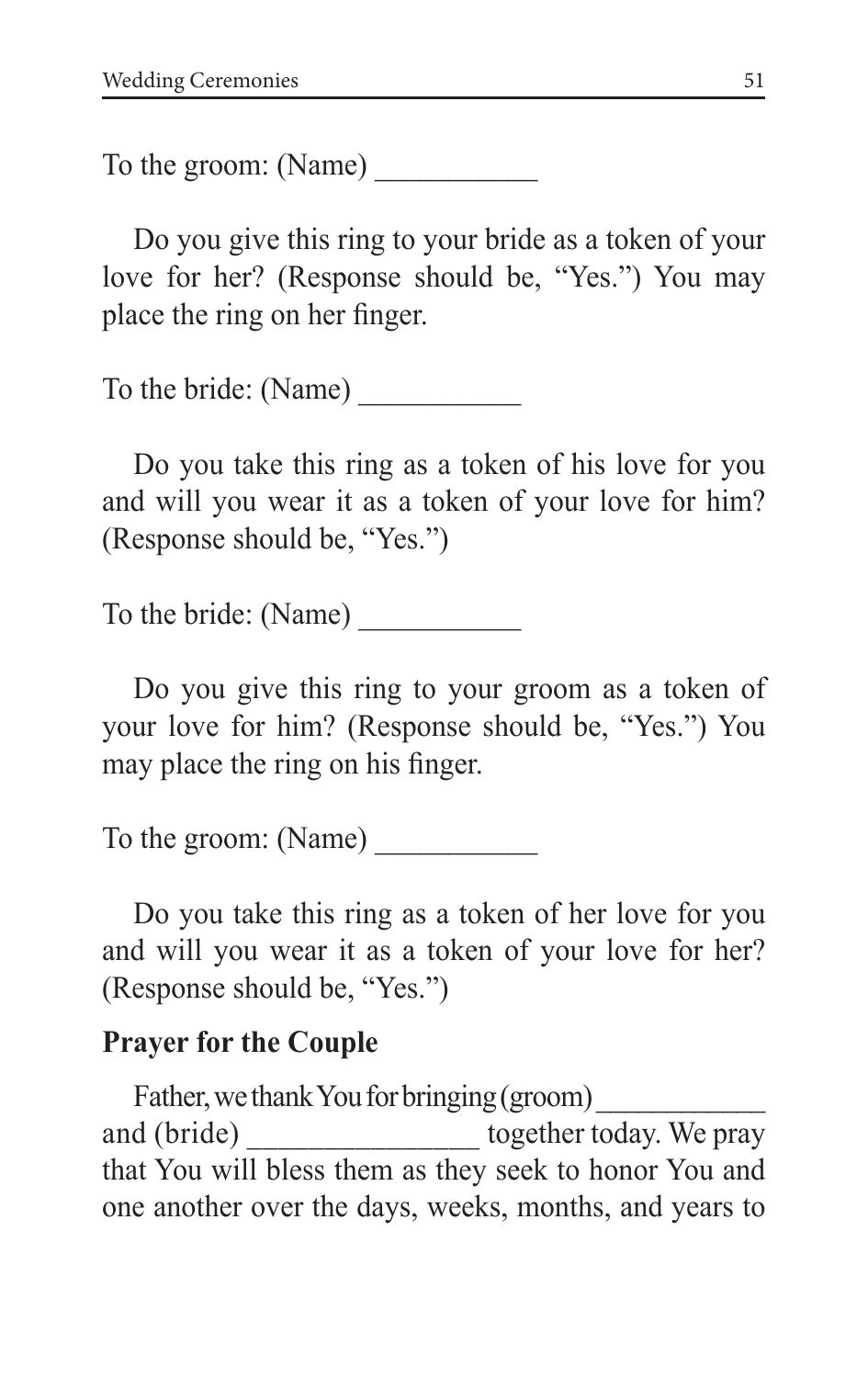come. As they keep You first in all things, may they find the true, deep, love that can only be found in a life lived fully for You. May this holy union be a true reflection of Your holy Trinity. May these two souls be united as one and serve as a reflection of how the Father, Son, and Holy Spirit also are one. Keep them, bless them, and honor them as they bless and honor You. In the name of the Father, the Son, and the Holy Spirit, amen.

## **Proclamation**

Inasmuch as (groom) \_\_\_\_\_\_\_\_\_\_\_\_\_\_\_\_ and (bride) \_\_\_\_\_\_\_\_\_\_\_\_\_\_\_\_\_ have agreed together by covenant, in the presence of God and these witnesses, I do now, by the authority vested in me as a minister of the Gospel, pronounce you husband and wife, with the scriptural injunction, "Therefore what God has joined together, let no one separate." You may now kiss your bride.

## **Presentation**

Ladies and gentlemen, it is my pleasure to present to you, for the very first time, (groom's and bride's first names with new last name)

## **Semi-Formal Wedding**

The semi-formal wedding contrasts from the simple wedding in that it typically takes place in a more formal setting or venue. It also tends to include more formal dress, more formal entrances and exits of the bridal party and bride, as well as feature selected songs.

Songs, music processional are all prearranged.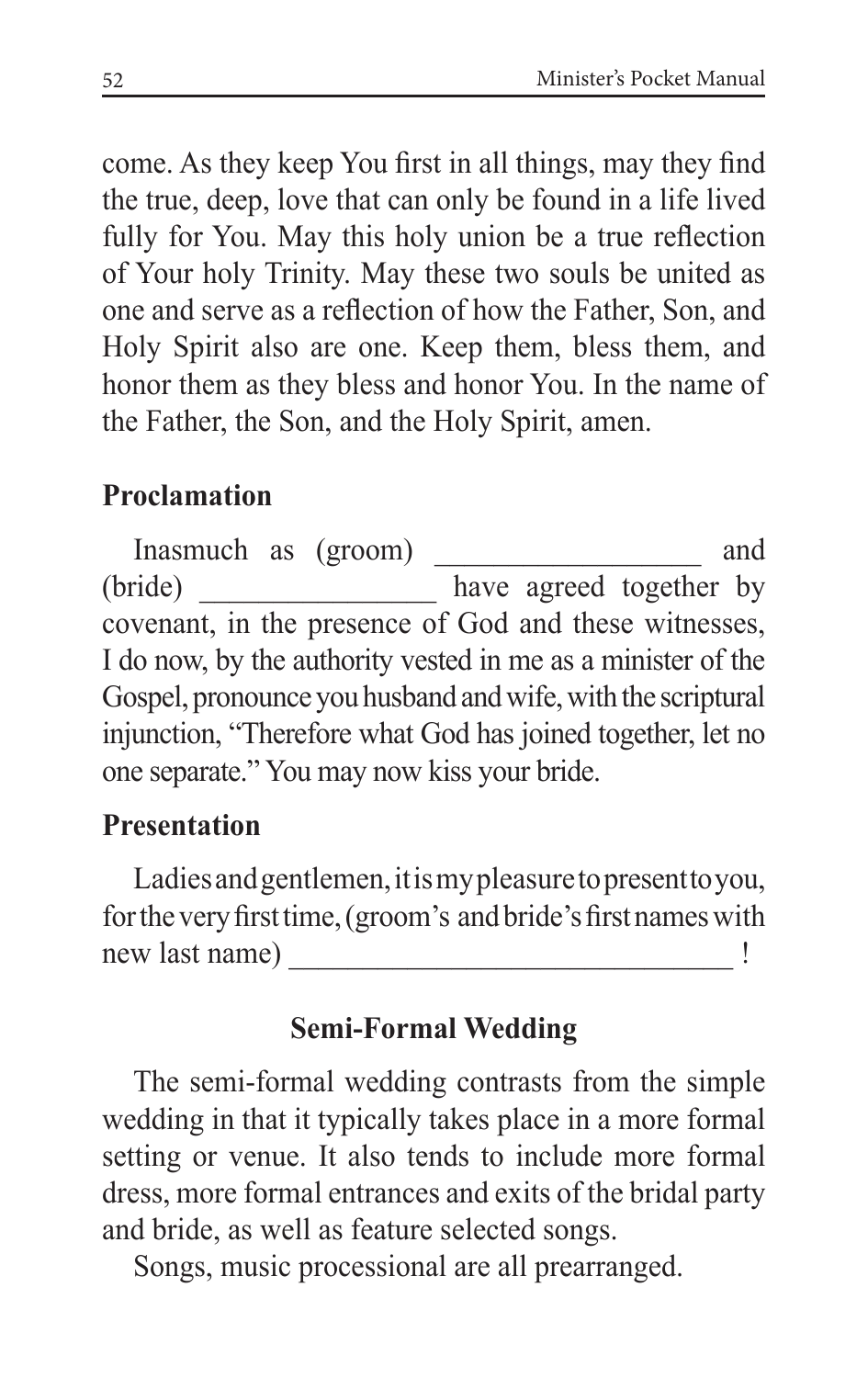## **Entrance of Wedding Party**

At the proper time, the concealed minister emerges from either right or left and just before he reaches his designated station, the best man, followed shortly by the groom, enter to take their places.

Then enter the bridesmaid(s), or maid-of-honor (whichever is used) to take their places. The bride enters when the designated music begins. Generally, she is escorted by her father or person of honor whom she has chosen. The bride moves slowly down the aisle to the front then stops in her designated place.

## **Giving Away of the Bride**

"Who gives this woman in marriage?"

The reply from the father is: "Her mother and I."

(This may be altered pertaining to the circumstances of the bride's family)

The minister steps forward, takes the hand of the bride and places it into the hand of the groom (who steps forward as the father speaks) and the couple follows the minister to the place where the vows are to be exchanged.

Some couples desire to stand with their backs to the congregation, with the minister facing the congregation. Other couples prefer to face the congregation during the ceremony. Either is acceptable.

## **Selected Song**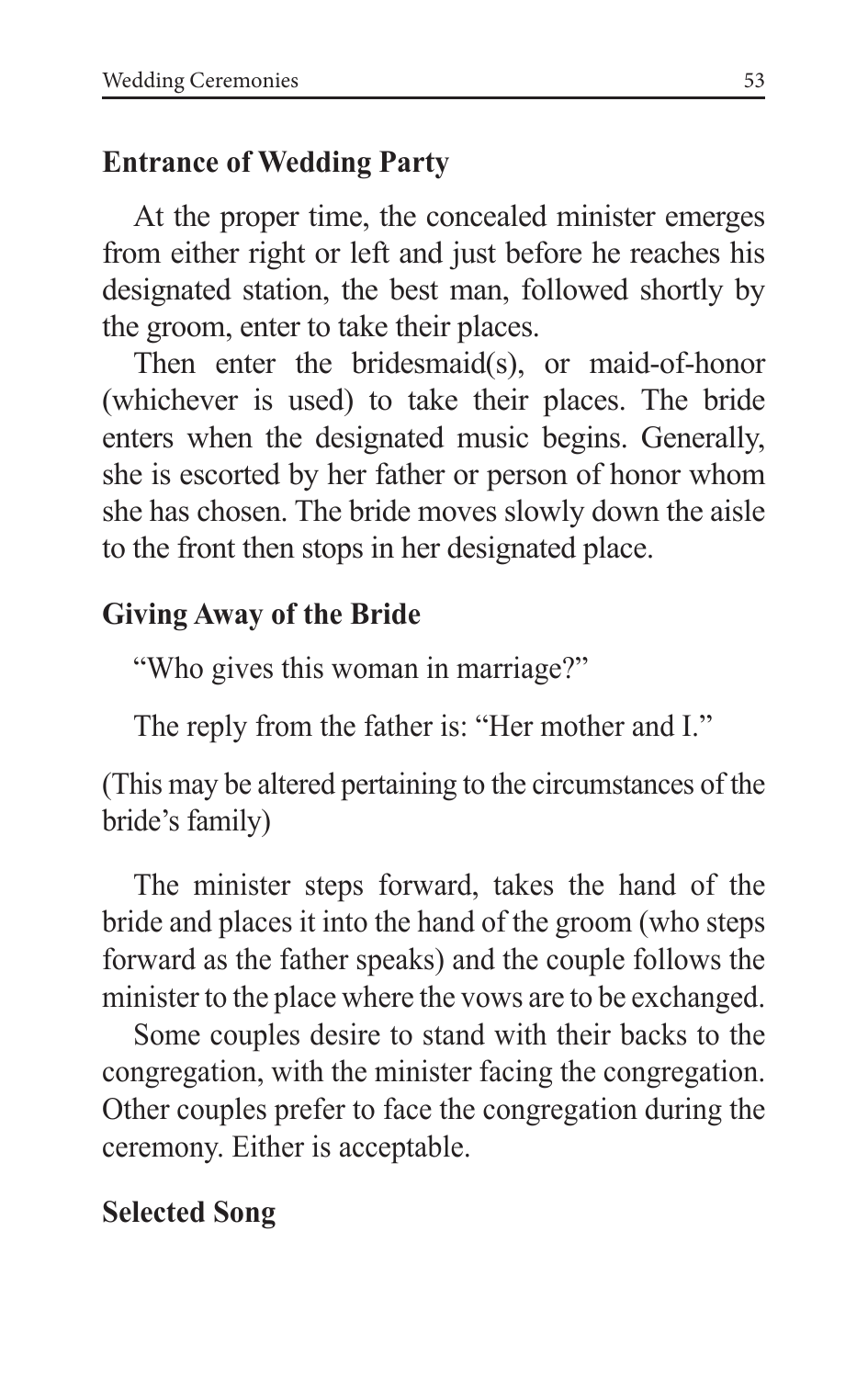## **Brief Message From the Minister**

Few things are more precious or blessed than the mutual communion and devotion shared by a man and woman who love each other and leave footprints of their love wherever they travel. Marriage was instituted in the Garden of Eden by the creator of the universe, for He said that it was not good for man to live alone. So He created a helper suitable for the man and said, "This is why a man leaves his father and mother and is united to his wife, and they become one flesh" (Ephesians 5:31). So with these strong and encouraging words, man and woman are joined together for life.

Inasmuch as we are gathered together here in the sight of God and in the presence of these witnesses, to unite this man and woman in holy matrimony, we appeal to almighty God for His presence and approval. For, though they are now two they shall be one, afterwards. By mutual agreement and consent they now approach the altar and desire to be joined in the holy estate of marriage.

If anyone here knows of any reason why this ceremony of marriage should not be pronounced, will you speak now, or forever hold your peace." (To the couple)

If either of you can show any just cause why you may not be lawfully joined together, I charge you before God and these witnesses that you now confess it. (Pause here) If no such cause exists, you may please join your right hands.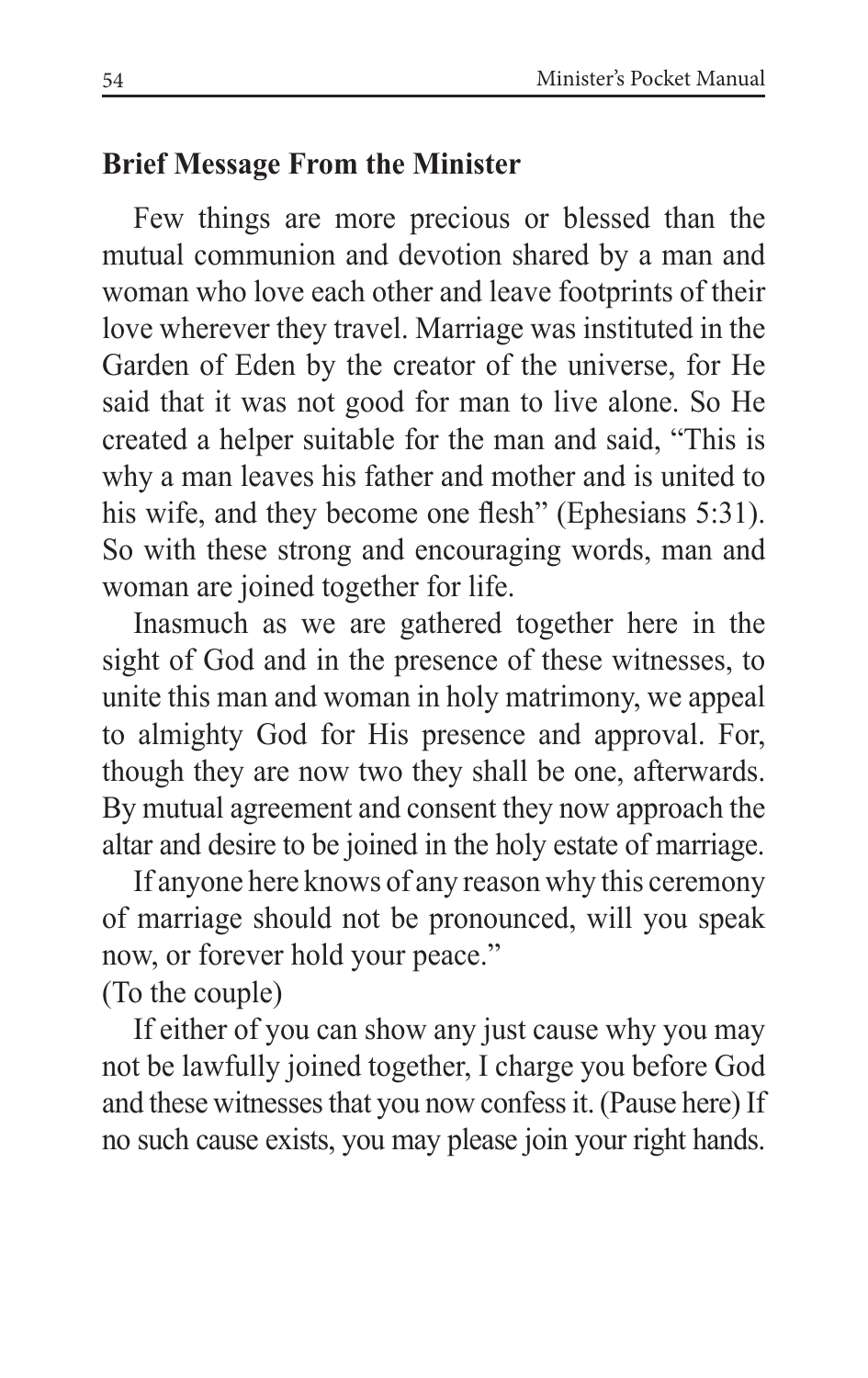#### **Marriage Vows**

To the groom: (Name)

Will you take this woman whose heart you have won, and whose confidence and love you have cherished, to be your wedded wife, to live together in holy matrimony? Will you love her, comfort her, honor and keep her in sickness and in health, and forsaking all others cleave only unto her so long as you both shall live? If so, please answer with, "I will."

To the bride: (Name)

Will you take this man, whose love and confidence you have won, to be your wedded husband, to live together in holy matrimony? Will you love him, comfort him, honor and keep him in sickness and in health, forsaking all others, cleave only unto him so long as you both shall live?" If so, please answer with, "I will."

#### **Ring Ceremony**

Will you both present the rings? The ring is a time-honored symbol of love and marriage. It is often made of gold, which represents a love that is strong, precious, and forged in the fires of time. It is made as a continuous circle, symbolic of a love between a husband and a wife that is continuous and without end.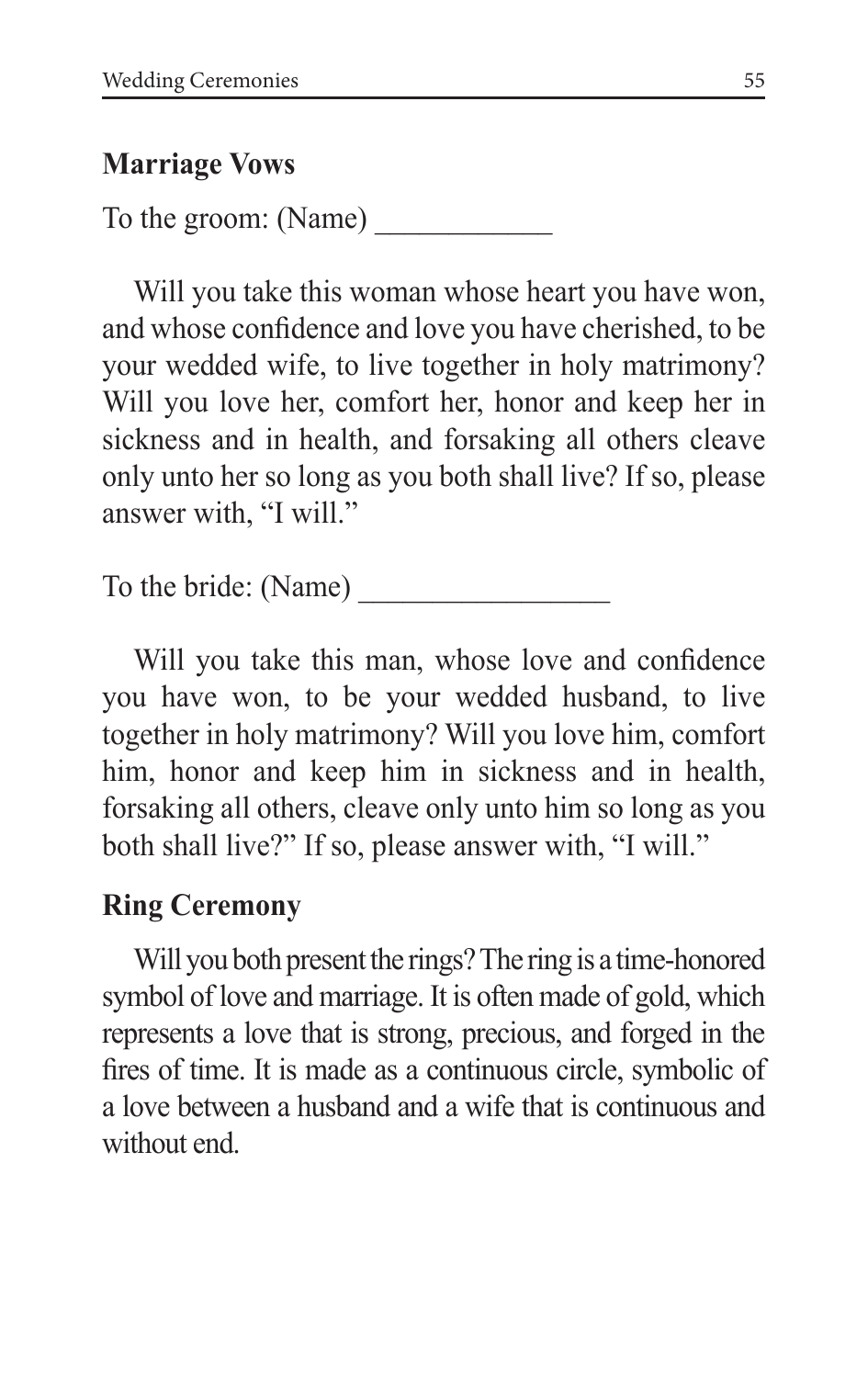To the groom: (Name)

Do you give this ring to your bride as a token of your love for her? (Response should be, "Yes.") You may place the ring on her finger.

To the bride: (Name)

Do you take this ring as a token of his love for you and will you wear it as a token of your love for him? (Response should be, "Yes.")

To the bride: (Name)

Do you give this ring to your groom as a token of your love for him? (Response should be, "Yes.") You may place the ring on his finger.

To the groom: (Name)

Do you take this ring as a token of her love for you and will you wear it as a token of your love for her? (Response should be, "Yes.")

#### **Prayer for the Couple by the Minister**

## **Selected Song**

## **Proclamation**

| Inasmuch as (groom) |  |  |                         | and |
|---------------------|--|--|-------------------------|-----|
| (bride)             |  |  | have agreed together by |     |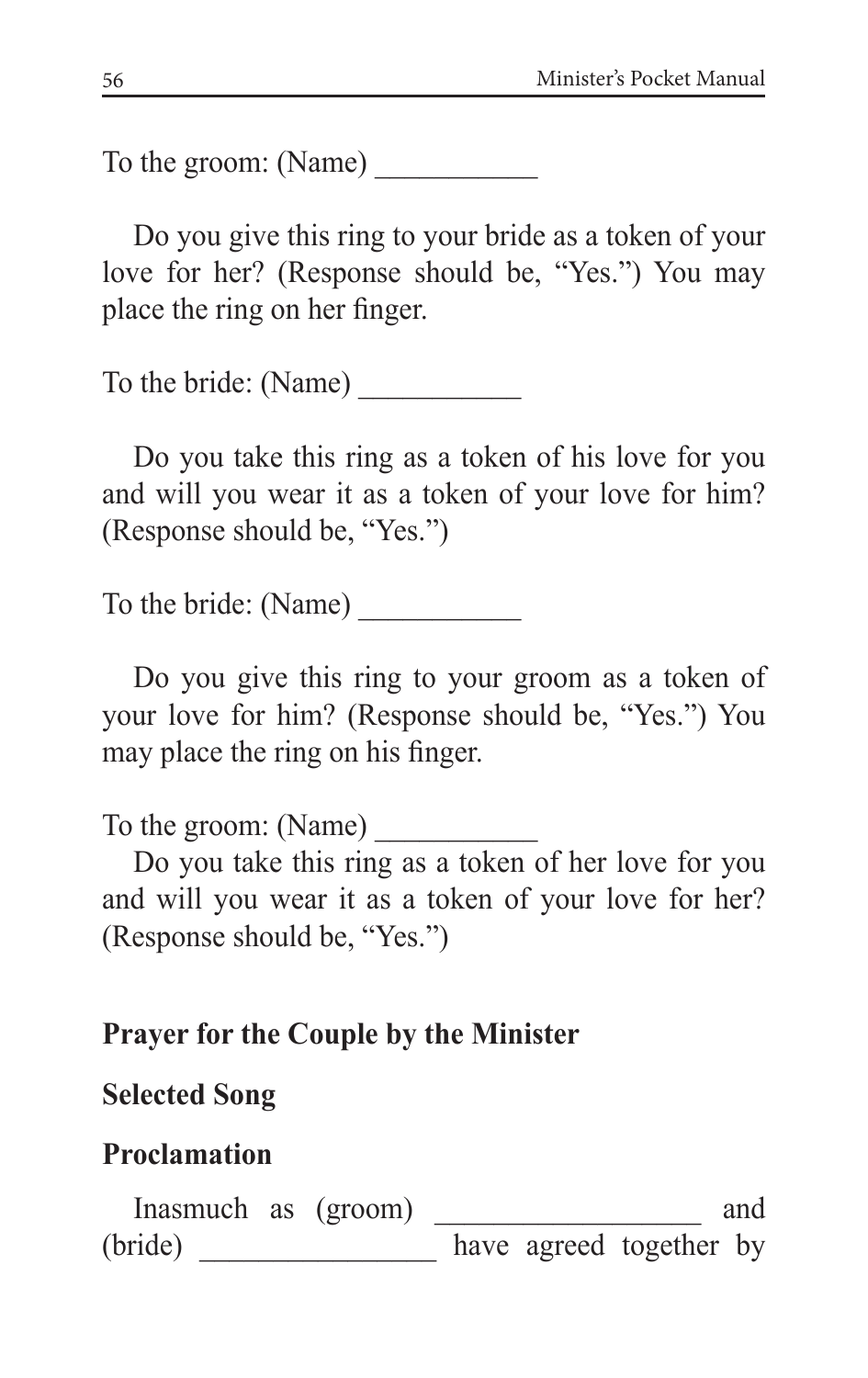covenant, in the presence of God and these witnesses, I do now, by the authority vested in me as a minister of the Gospel, pronounce you husband and wife, with the scriptural injunction, "Therefore what God has joined together let no one separate."

You may now kiss your bride.

## **Presentation**

Ladies and gentlemen, it is my pleasure to present to you, for the very first time, (Groom's and bride's first names with new last name)

## **Formal Wedding Options**

A formal wedding may feature more elaborate venues and decorations than the simple or semi-formal wedding. A formal ceremony may include physical representations of the couple's union such as: lighting of a unity candle, shared sand ceremonies, sharing of candlelight ceremony with the congregation, pouring of salt together, partaking of communion, or washing of each other's feet, or any other cultural symbol of the couple's union.

The formal ceremony will generally also be greater in length than the simple or semi-formal wedding as it will include use of these physical symbols. The minister's message will also be in greater detail. However, this may be altered to suit the wishes of the bride and groom.

Due to the complexity of requests a minister may receive, I will suggest several options for a Formal Wedding Ceremony.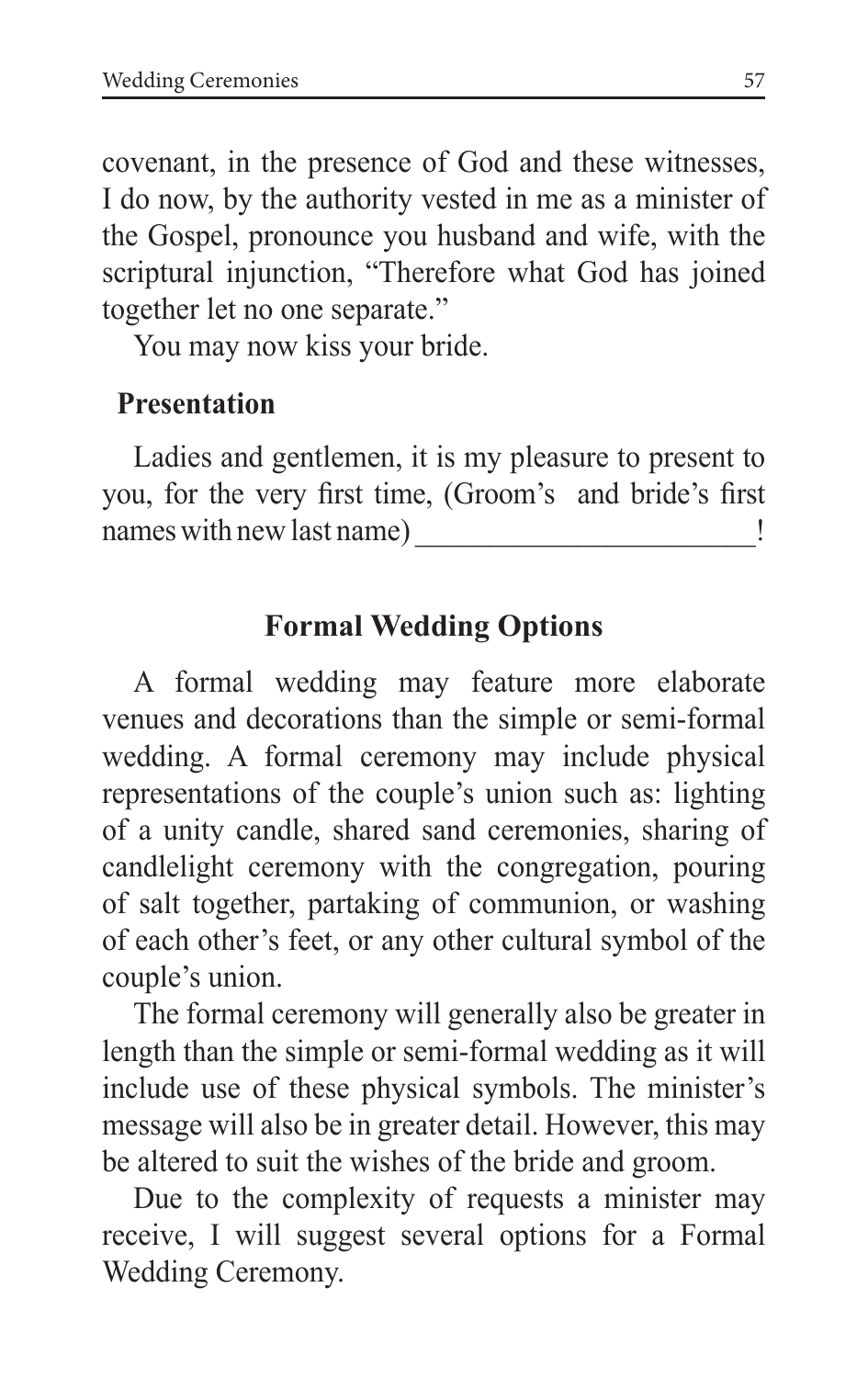#### **Formal Wedding Option 1**

#### **Wedding Party Entrance**

At the proper time, the concealed minister emerges from either right or left and just before the minister reaches the designated station, the best man, followed shortly by the groom, enter to take their places. Then enter the bridesmaids, and maid-of-honor (if used) to take their places. The bride enters when the designated music begins. Generally, she is escorted by her father or person of honor whom she has chosen. The bride moves slowly down the aisle to the front, then stops in her designated place.

#### **Invocation by Minister**

Let us pray. Our wonderful and gracious Father and Lord of all heaven and earth, You, Lord, are the Creator of all things. We recognize today that every good and perfect gift comes down from You. We call upon You in this hour to hear our prayer for blessing. We call upon You that You would come and honor us today with the blessing of Your presence. May the power and presence of Your Holy Spirit hover over this chapel, this congregation, and this couple, as we turn our hearts toward You to unite this man and this woman in the holy union of marriage. Guide our hearts and bless our efforts. We humble ourselves before You to receive Your mercy, Your grace, and Your power. We ask these things in the name of Your Son, the head of the Church and Savior of the world, our Lord Jesus Christ. Amen.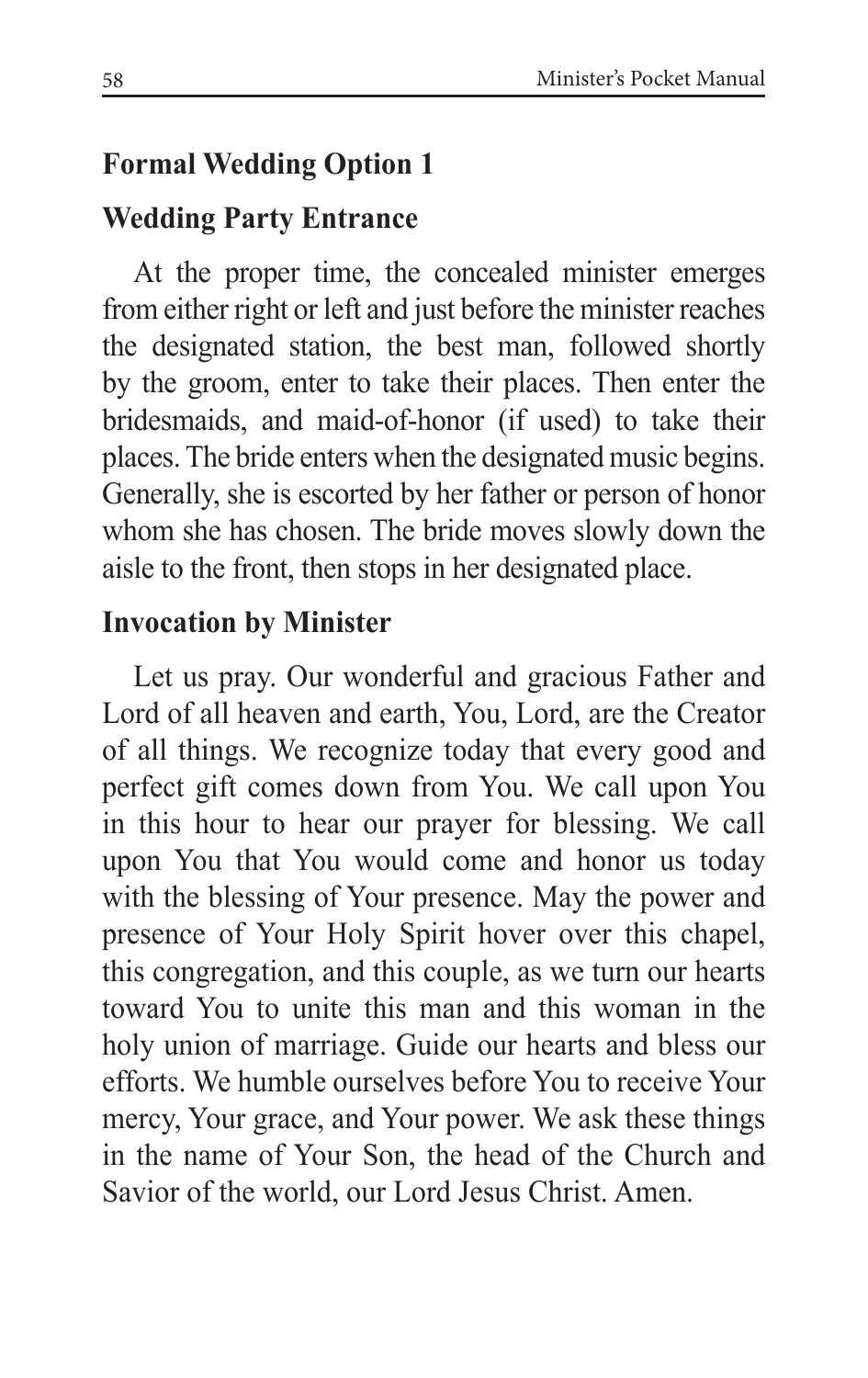## **Declaration and Consent**

"Who gives this woman in marriage?" The reply from the father is: "Her mother and I." (This may be altered pertaining to the circumstances of the bride's family)

The minister steps forward, takes the hand of the bride and places it into the hand of the groom (who steps forward as the father speaks) and the couple then follow the minister to the place where the vows are to be exchanged.

Some couples desire to stand with the backs to the congregation, with the minister facing the congregation. Other couples prefer to face the congregation during the ceremony. Either is acceptable.

#### **Selected Song**

#### **Message by the Minister**

What an amazing turn of events has brought us to this day, when this man and this woman stand together before these witnesses, and in the sight of God, to be united in marriage. How wonderful it is to see a man search the world to find the woman of his dreams. It is humbling to realize we have a God who loves us so much that He would create someone for us to be united with throughout our lifetime. We acknowledge that the God we serve is wonderful and loving. He cares deeply for His children. And He allows us to find the one who enables us to know Him more fully through the sacred union of marriage.

In marriage, love comes down to two things: a fall and a choice. Holy Scripture tells us to guard our hearts, for our hearts are fragile. We are cautioned to be careful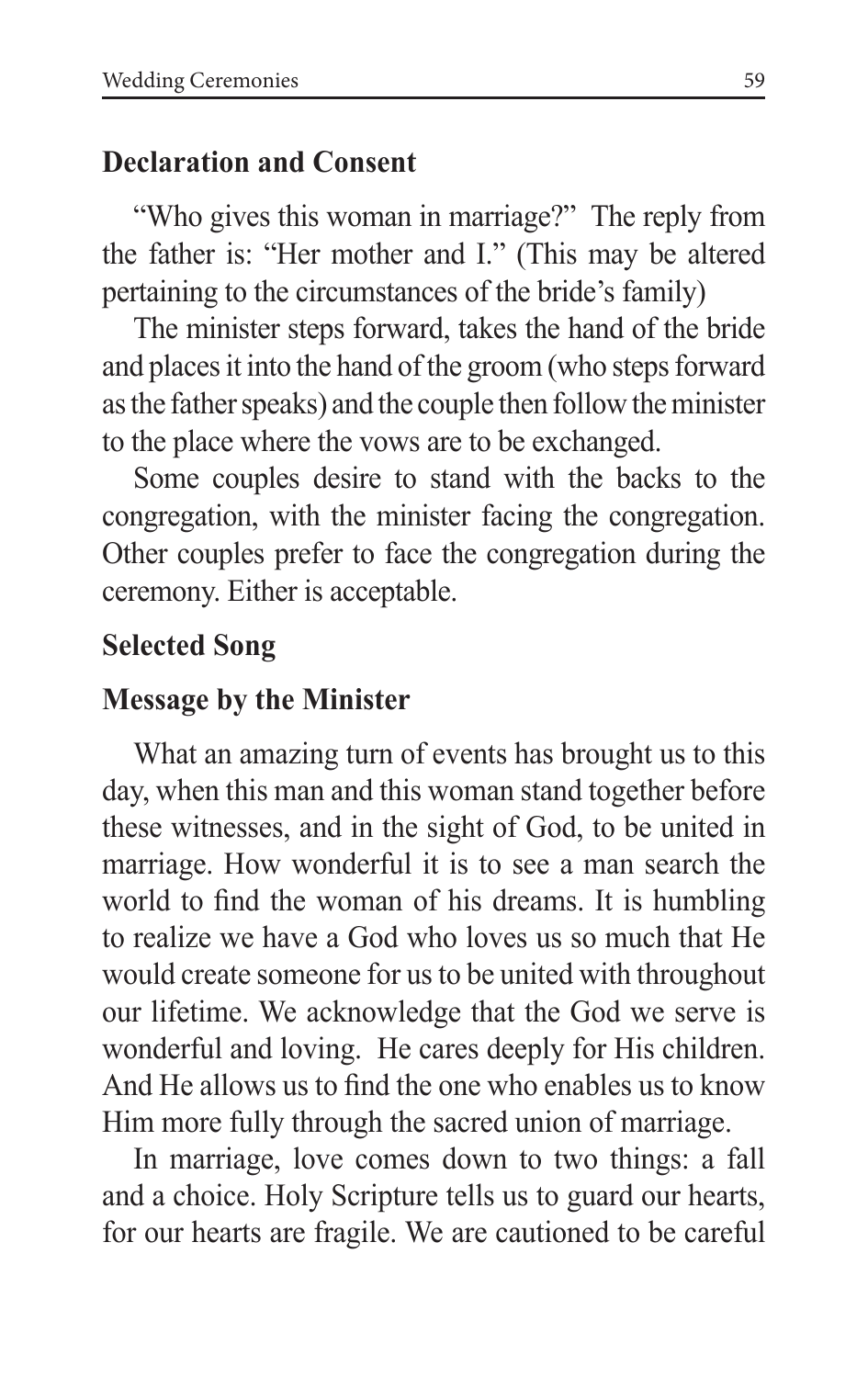about who we date, because the heart can fall head over heels for someone. This is what we call "falling in love." When we fall in love, we get weak in the knees. We see the most beautiful woman or the most handsome man and our hearts can think of nothing else. A fall happens when we trip over something, as something unforeseen comes upon us as we walk that causes us to stumble and be knocked off our feet.

Love is the same. Falling in love happens when we cross the path of a person who causes us to lose focus and fall, and that fall is hard. We become vulnerable. Our hearts are exposed and suddenly we are blind to every imperfection, blind to every fault, blind to every mistake. Such a fall happens without choice. Falling in love is something that happens to us rather than a decision made by us. But the fall is not all there is, because after the fall, there must then be a choice.

While the "fall" in falling in love is powerful and undeniable, it pales in comparison to what happens next in the choice. The "falling in love" will probably only last for a season of time. While it is happening, couples are encouraged to "ride this wave of love" for all it's worth. Enjoy not seeing the faults, and imperfections, and less than wonderful conditions, for there will come a time when love will become more of a choice than a fall, and it is at this moment when I believe love becomes more powerful than ever before.

The apostle Paul describes what love is in one of the Bible's most familiar passages. In Paul's first letter to the church in Corinth, chapter 13, he says, *"Love is patient, love is kind. It does not envy, it does not boast, it is not*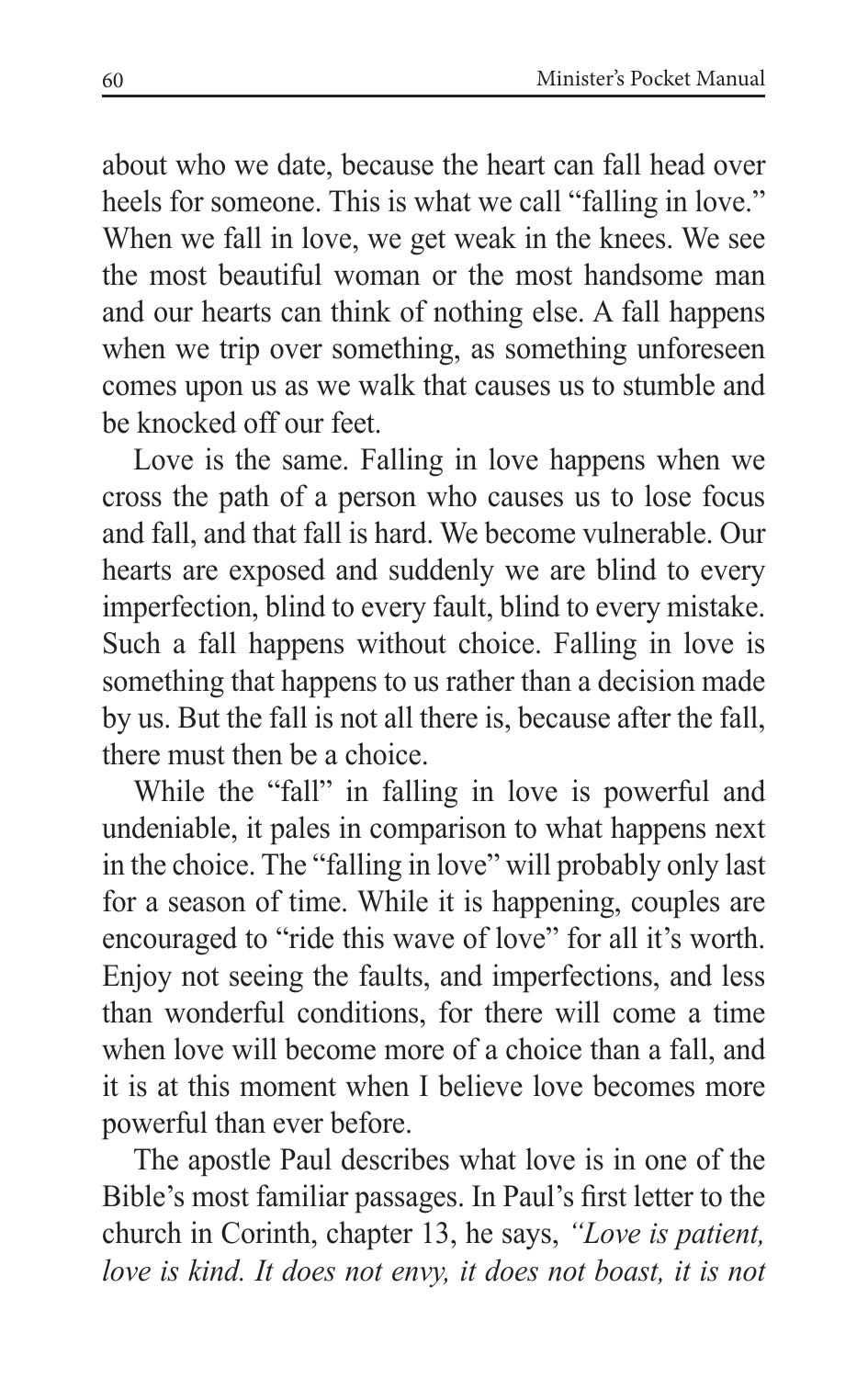*proud. It does not dishonor others, it is not self-seeking, it is not easily angered, it keeps no record of wrongs. Love does not delight in evil but rejoices with the truth. It always protects, always trusts, always hopes, always perseveres. Love never fails."*

All of these aspects of love as described by Paul refer to choices we make concerning love. If you are going to be patient, you will, with the help of the Holy Spirit, have to make a choice to be patient. If you are kind, you have to make a choice to be kind, even at times when kindness will not come easy or naturally.

It is a wonderful thing to have someone fall in love with you, but it is a far better thing to know a person has made a choice to love you. In marriage, your love will daily be a choice. Marriages fail when people say they have just "fallen out of love" with the other person. It is at this moment of falling out of love that true love must then come forth, for it is with true love that God loved us and chose to love us, when we were not worthy of love. He loved us so much that He gave Himself away for us, and this is ultimately what marriage is: each person making a choice today, now, in this moment—to make a choice every day for the rest of their lives—to give themselves away and choose to love each other as Christ has loved them.

Paul, in his letter to the Philippians, describes how Christ modeled love for us and how we are to live out love in our relationships with each other. He said, *"In your relationships with one another, have the same mindset as Jesus Christ: who being in very nature God, did not consider equality with God something to be used*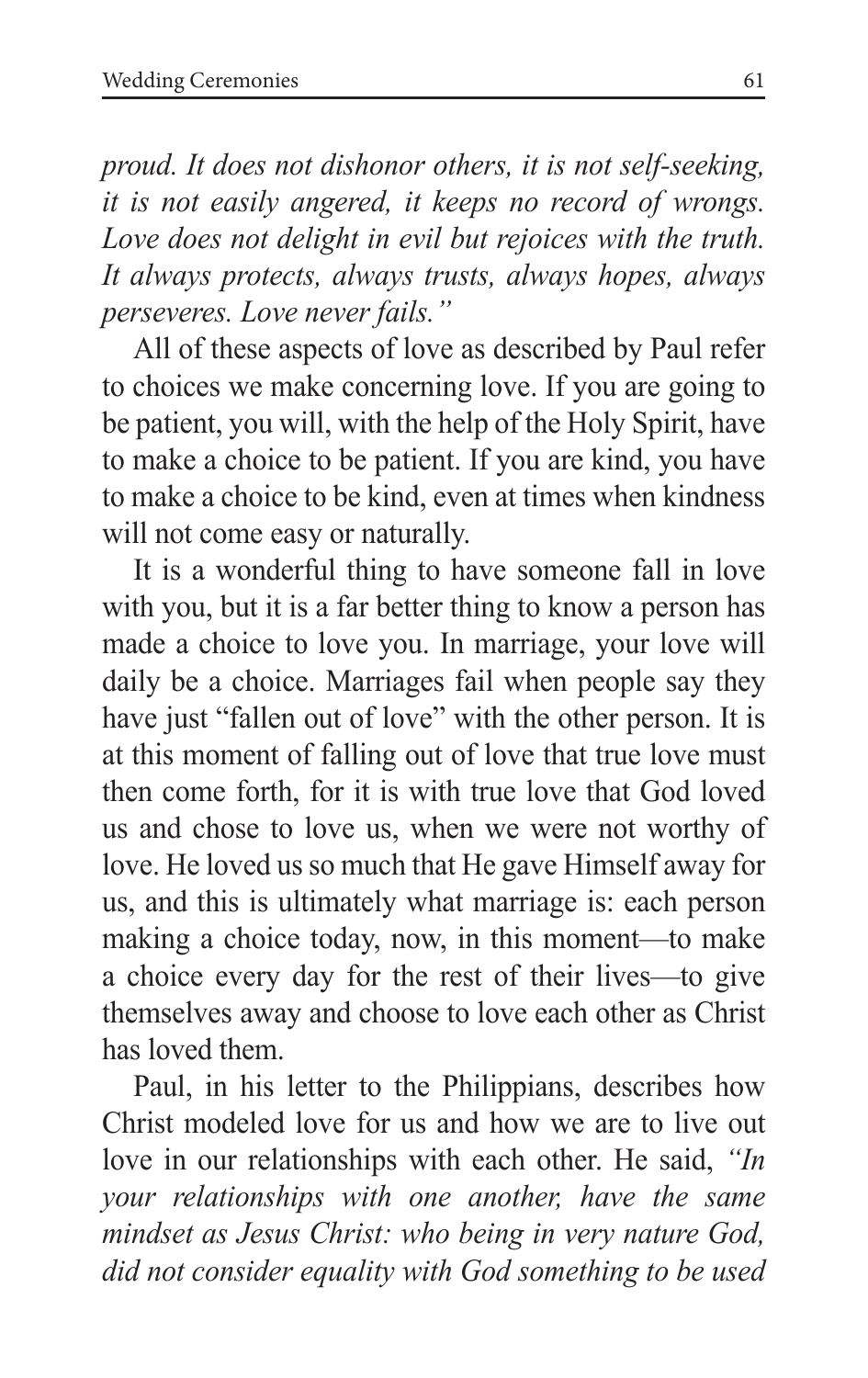*to His own advantage, rather, he made himself nothing by taking the very nature of a servant, being made in human likeness. And being found in appearance as a man, He humbled himself by becoming obedient to death—even death on a cross*" (Philippians 3:5–8).

What amazing love that Christ has given to us and what amazing love we can give to one another in marriage, when we choose to give ourselves away, in love, to our spouse. It is amazing when we choose to dedicate ourselves to helping them become more like Jesus, to love them through every circumstance, and to choose to love them every day.

Now this bride and groom enter into this choice to love each other today, and to renew that choice to love each other each and every day, for the rest of your lives.

## **Marriage Vows**

Inasmuch as we are gathered here in the sight of God, and in the presence of these witnesses, to join this man and this woman in Holy Matrimony: Wherein they are now twain, they shall be one afterwards. By mutual agreement they now desire to be joined into this holy estate, and therefore seek the approval of God. I ask that you please now join your right hands.

Groom Will you take this woman whose heart you have won, and whose confidence you have cherished to be your wedded wife, to live together in holy matrimony? Will you love her, comfort her, honor and keep her in sickness and in health,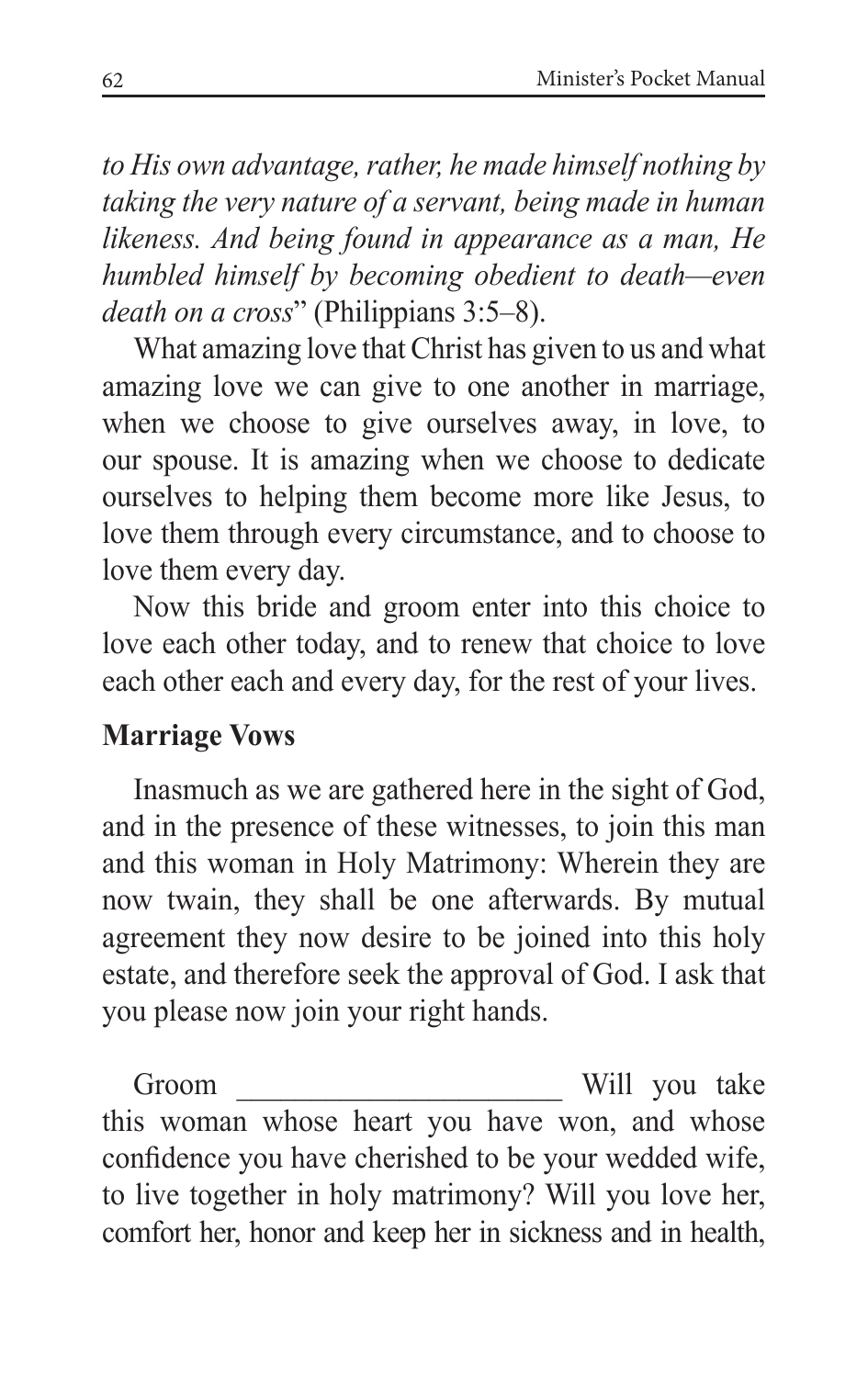and forsaking all others cleave only unto her so long as you both shall live? If so, please answer with "I will."

Bride Will you take this man whose love and confidence you have won, to be your wedded husband, to live together in holy matrimony? Will you love him, comfort him, honor and keep him in sickness and in health, forsaking all others cleave only unto him so long as you both shall live? If so, please answer with "I will."

### **Ring Ceremony**

Will you both present the rings? The ring is a timehonored symbol of love and marriage. It is often made of gold, which represents a love that is strong, precious, and forged in the fires of time. It is made as a continuous circle, symbolic of a love between a husband and a wife that is continuous and without end.

#### To the groom: (Name)

Do you give this ring to your bride as a token of your love for her? (Response should be, "Yes.") You may place the ring on her finger.

## To the bride: (Name)

Do you take this ring as a token of his love for you and will you wear it as a token of your love for him? (Response should be, "Yes.")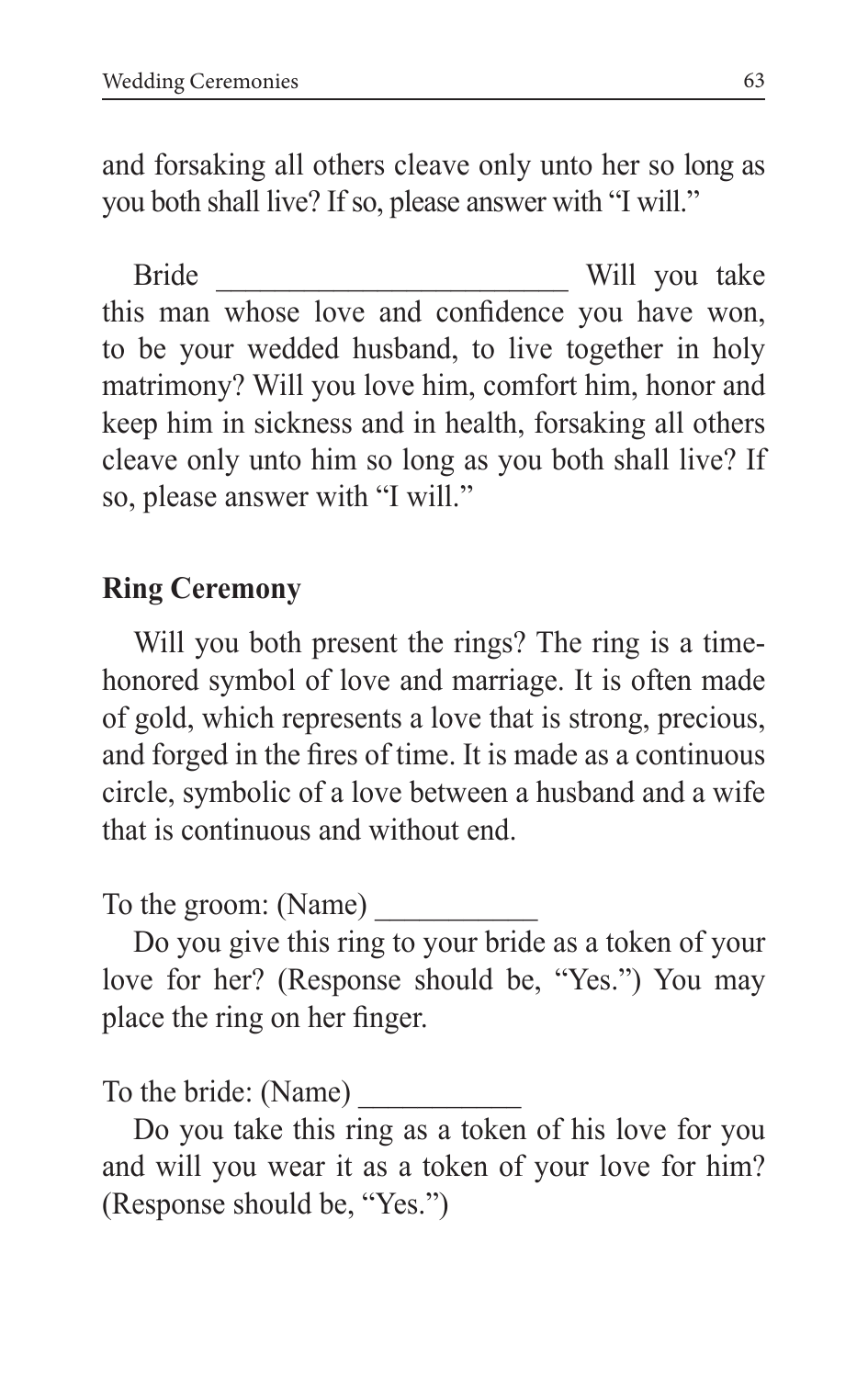To the bride: (Name)

Do you give this ring to your groom as a token of your love for him? (Response should be, "Yes.") You may place the ring on his finger.

To the groom: (Name)

Do you take this ring as a token of her love for you and will you wear it as a token of your love for her? (Response should be, "Yes.")

#### **Salt Vow**

(Any other physical observance may be done at this time such as lighting candles, sand vows, communion, etc.)

At this time,  $(groom's name)$ and (bride's name) would like to observe a salt covenant with each other.

The salt covenant in Bible times was a covenant of loyalty. The God we serve is a God of covenant. The Word of God declares that the Lord keeps His covenant for a thousand generations to those who love and keep His commands.

Salt is used because in history it has been priceless. Men have been paid in salt for their labor. We still have the word "salary" from the Latin word for salt. We also have the saying, "He who is not willing to work is not worth his salt." In the eyes of God, every believer, like salt, is priceless in His sight.

In ancient times, when two people wanted to enter into a covenant of loyalty, they would recite the details of the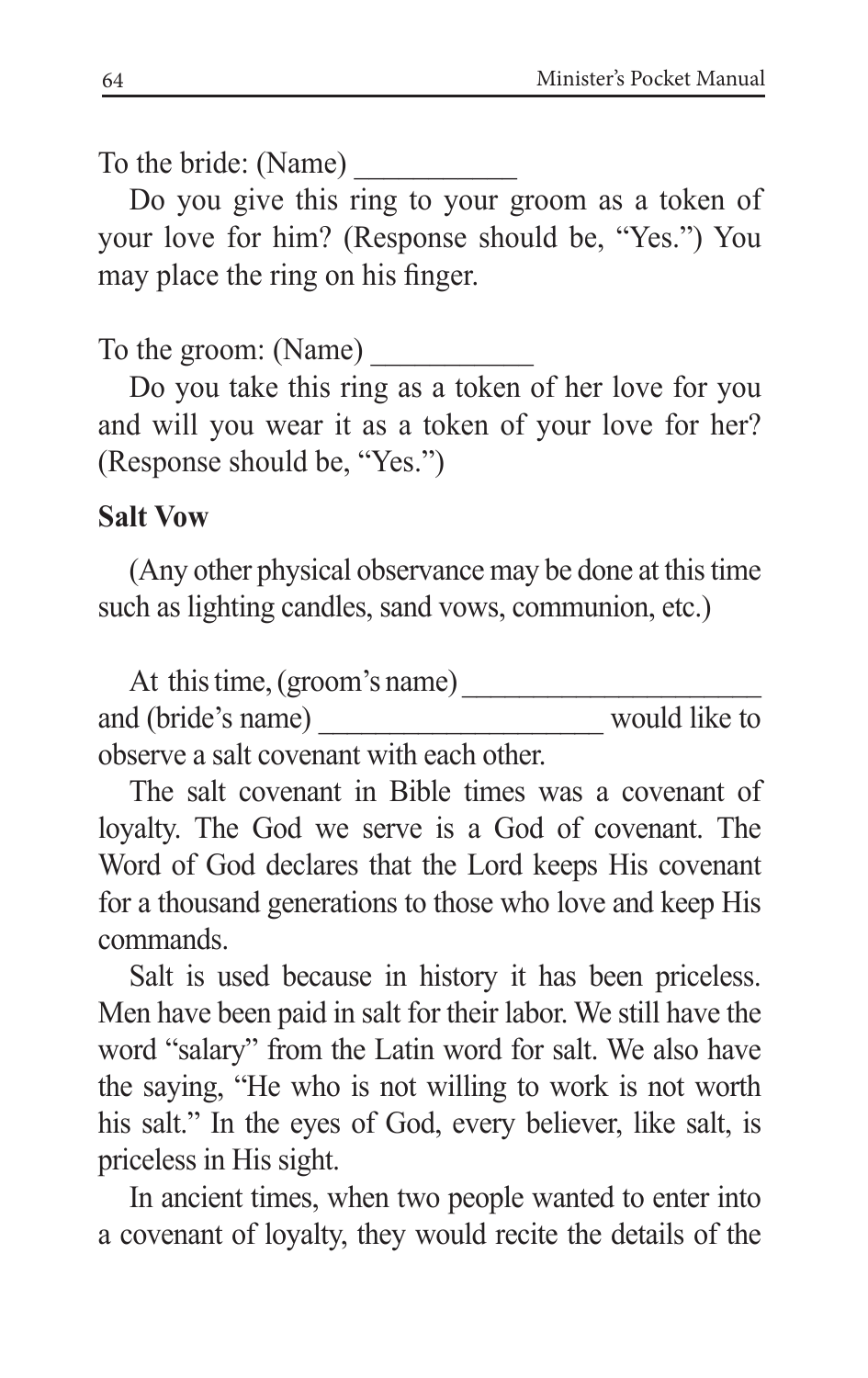covenant, exchange salt from one pouch to the other, then shake the pouches. The symbolism is powerful. The only way this contract could possibly be broken is for them to individually retrieve their own grains of salt, which is impossible. So, once the covenant of loyalty is spoken and made, it is bound on earth and recorded in heaven. The bride and groom would like to now observe this covenant with each other.

**Note:** A song should be shared during this observance.

## **Family Blessing (optional)**

This is the prayer for the union of the couple. It may be prayed by the officiating minister or designated family member(s).

At this time, I would like to call the designated family member(s) to come and pray for the bride and groom. Those sitting at your seats are invited to participate in prayer with the family for this union.

## **Proclamation**

Inasmuch as (groom) and (bride) have agreed together by covenant, in the presence of God and these witnesses, I do now, by the authority vested in me as a minister of the Gospel, pronounce you husband and wife, with the scriptural injunction, "Therefore what God has joined together let no one separate."

You may now kiss your bride.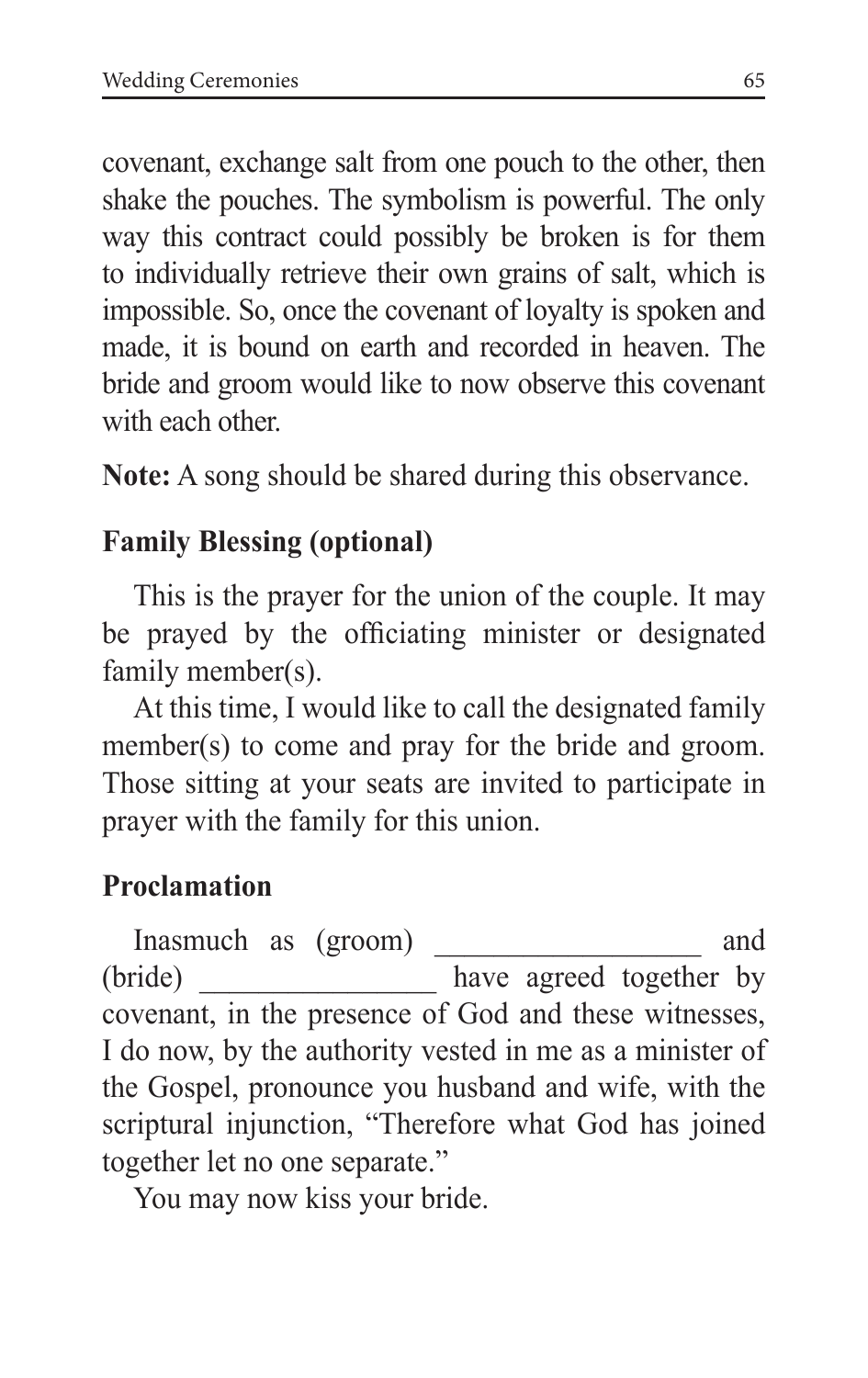## **Presentation**

Ladies and gentlemen, it is my pleasure to present to you, for the very first time, (groom's and bride's first names with new last name)

## **Recessional**

Bride and groom exit the venue, usually while a selected song is being played. Bridal party exits as directed. The officiating minister is typically the last to leave and dismisses the guests after the party has completely exited. Additionally, the officiating minister will make announcements pertaining to the reception. At this point, the ushers come to release each row of attendees, moving from front to back.

## **Formal Wedding Option 2**

## **Wedding Party Entrance**

At the proper time the concealed minister emerges from either right or left, and just before he reaches his designated station, the best man, followed by the groom, enter to take their places. Then enters the bridesmaids, or maid-of-honor (whichever is used) to take their places. The bride enters when the designated music begins. Generally, she is escorted by her father or person of honor whom she has chosen. The bride moves slowly down the aisle to the front, then stops in her designated place.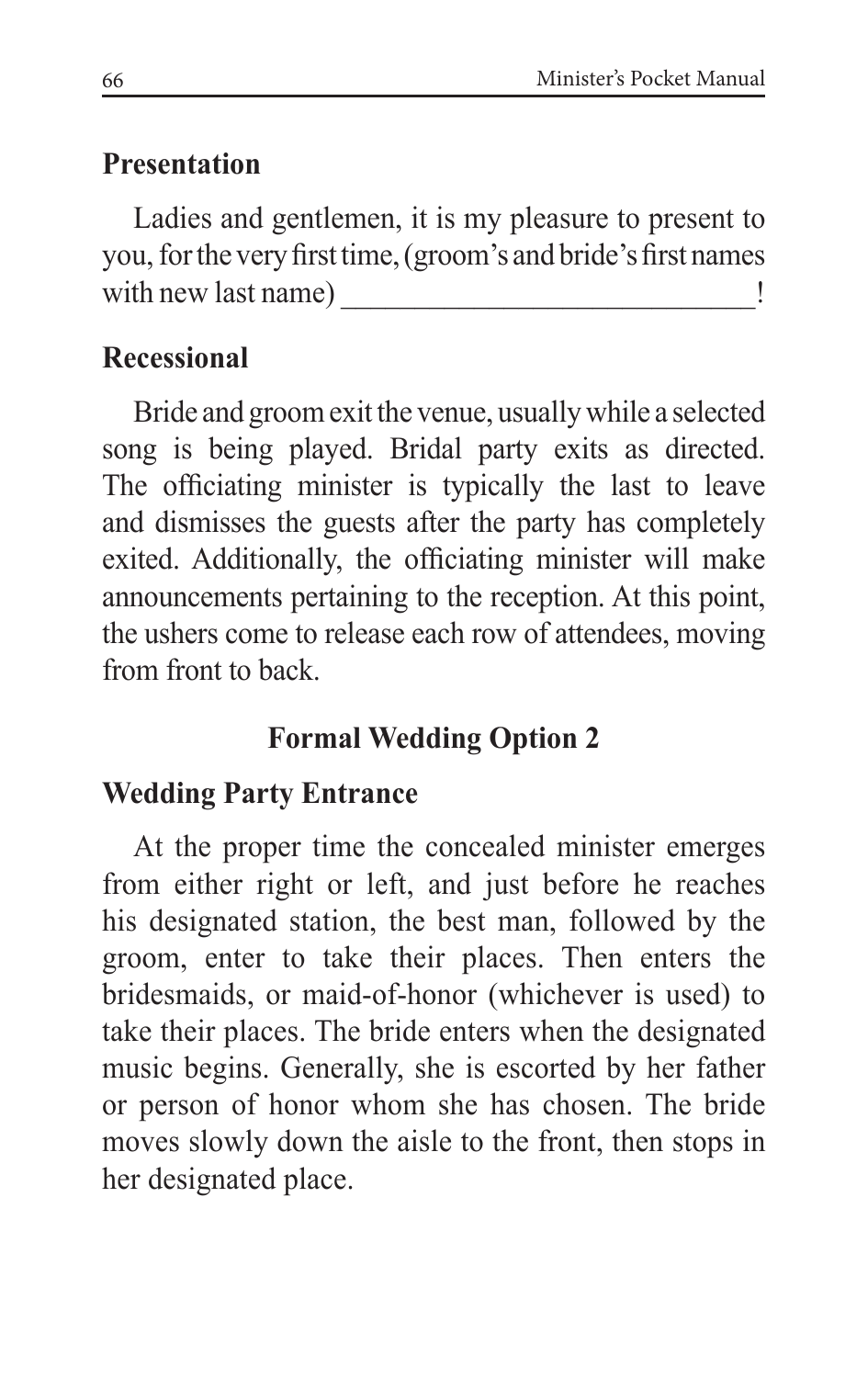## **Declaration and Consent**

"Who gives this woman in marriage?" The reply from the father is: "Her mother and I." (This may be altered pertaining to the circumstances of the bride's family)

The minister steps forward, takes the hand of the bride and places it into the hand of the groom (who steps forward as the father speaks) and the couple then follow the minister to the place where the vows are to be exchanged.

Some couples desire to stand with the backs to the congregation, with the minister facing the congregation. Other couples prefer to face the congregation during the ceremony. Either is acceptable.

## **Message by the Minister**

*"He who finds a wife finds what is good and receives favor from the Lord"* (Proverbs 18:22).

Modern society has led us to a misconception about marriage. Many teach and believe that marriage is bondage. That suddenly, after walking down the aisle and saying "I do," you are now a slave to that person and that union. I will say to you today that if marriage is done properly it is not bondage, but rather, a *bonding*. Where bondage chains a person to another person, a bond is a compelling force that draws two people together.

Marriage vows are often written to include, "in sickness and in health, for richer and poorer, and for better or worse" for a reason. There will be times when things do not go exactly as planned. You've likely experienced this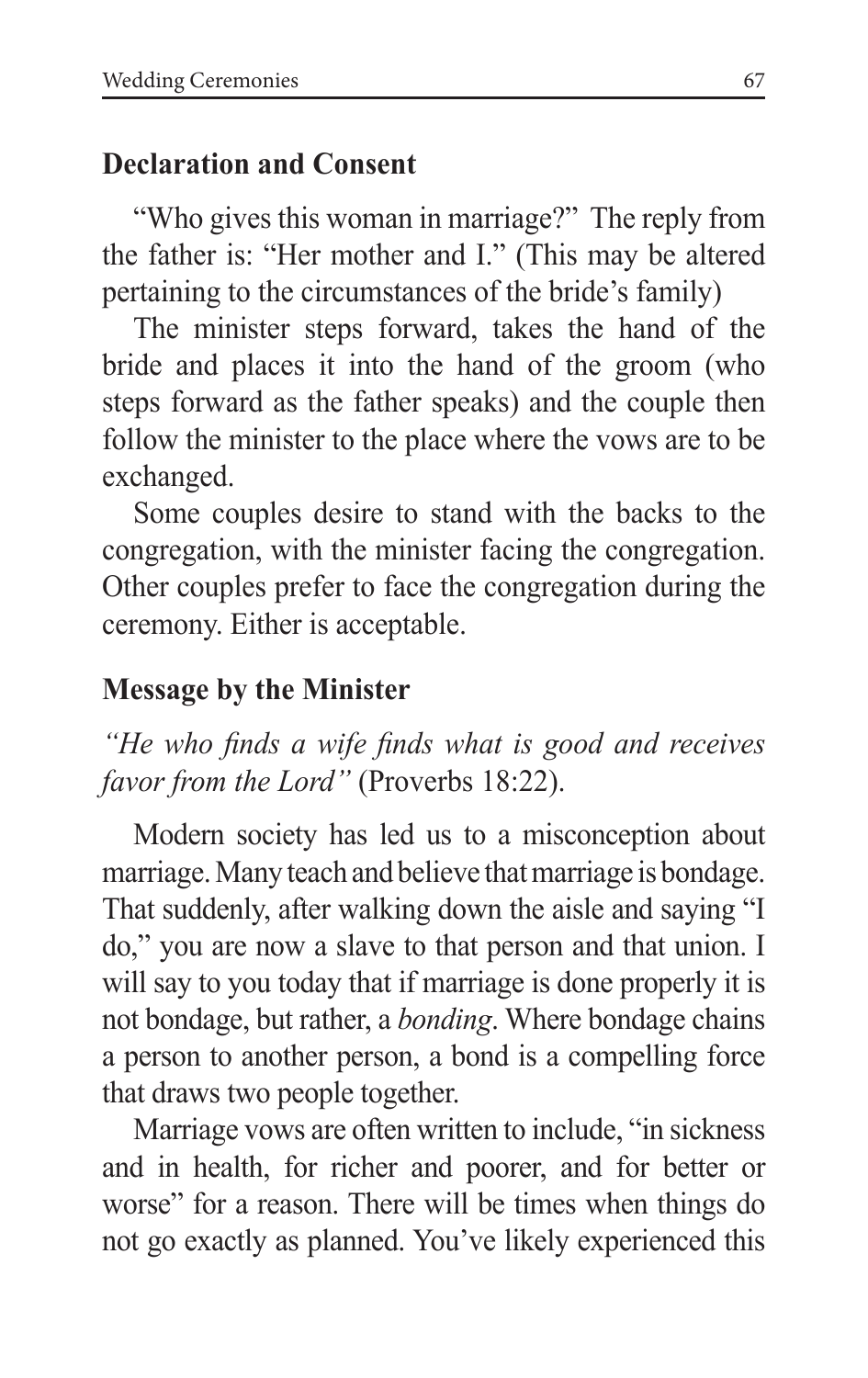already just in the past few days! This marriage bond will be the force that compels you to stay together. This bond is strengthened or weakened, through the years, by a couple's willingness to sacrifice for each other and to put their spouse ahead of themselves. This bond grows as both parties learn the principle of: "It is more blessed to give than to receive."

Galatians 5:22 paints the perfect picture of what the marriage bond should be as the apostle Paul describes the fruit of the Holy Spirit. "*But the fruit of the Spirit is love, joy, peace, long-suffering, gentleness, goodness, faith, meekness and temperance*" (KJV).

Marriage *bondage* says, "I love you . . . as long as you stay thin and beautiful, or muscular and handsome, or give me materially what I desire. In a marriage *bond*, love says "I love you no matter what comes our way, regardless of what changes we may encounter."

In marriage bondage, joy is based solely on having more than the neighbors. In a marriage bond, joy says, "I will be happy regardless of what we do or do not have."

In marriage bondage, peace is sought through monetary means, but never comes. In a marriage bond, peace is found solely in Christ.

In marriage bondage, there is no long-suffering. Perfection, which cannot be attained, is demanded by the spouse. This brings resentment from both parties. In a marriage bond, long-suffering is shown to one another by recognizing that the person you married was, in fact, not absolutely perfect. But you are longsuffering through their faults and committed to them in spite of their shortcomings.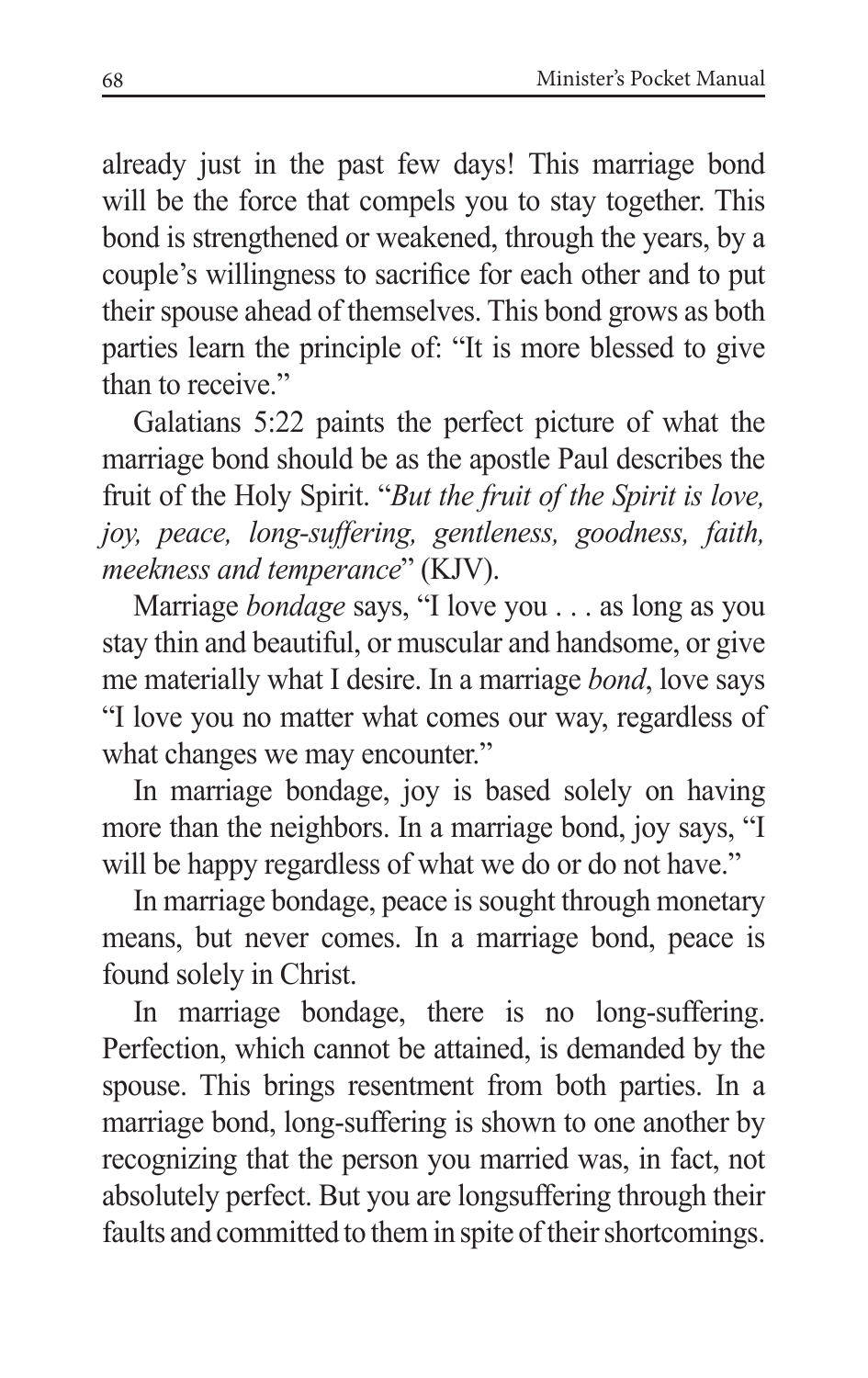In marriage bondage, there is no gentleness but only, "my way or the highway!" In a marriage bond, gentleness is shown by each person in everyday conduct.

In marriage bondage, each spouse feels there is no goodness in his or her partner and surely there is someone out there better. In a marriage bond, goodness is shown in the relationship through unfailing character. Each partner feels that their spouse is in fact one of the greatest people they know.

In marriage bondage, there is rampant distrust. Jealousy lurks around every corner and truth is neither regarded nor respected. In a marriage bond, there is faith: faith in God, faith in each other, and faith that God has a plan for this family and we are committed to the fulfillment of this plan.

Finally, in marriage bondage, there is no meekness; there are only selfish wants and desires, and a constant pursuit of personal gratification. In a marriage bond there is selflessness and self-control, that seeks to put your beloved ahead of yourself in every situation. It's a selflessness that seeks to do everything in my power to make sure that this sacred vow I'm taking today before God and man will govern my life and my choices.

Love is the guiding principle of all positive characteristics regarding the fruit of the Spirit. It will be love that enables (groom's name) and (bride's name) b  $\frac{1}{2}$  to have a successful marriage and find the happiness that can be found only through the blessings and grace of God.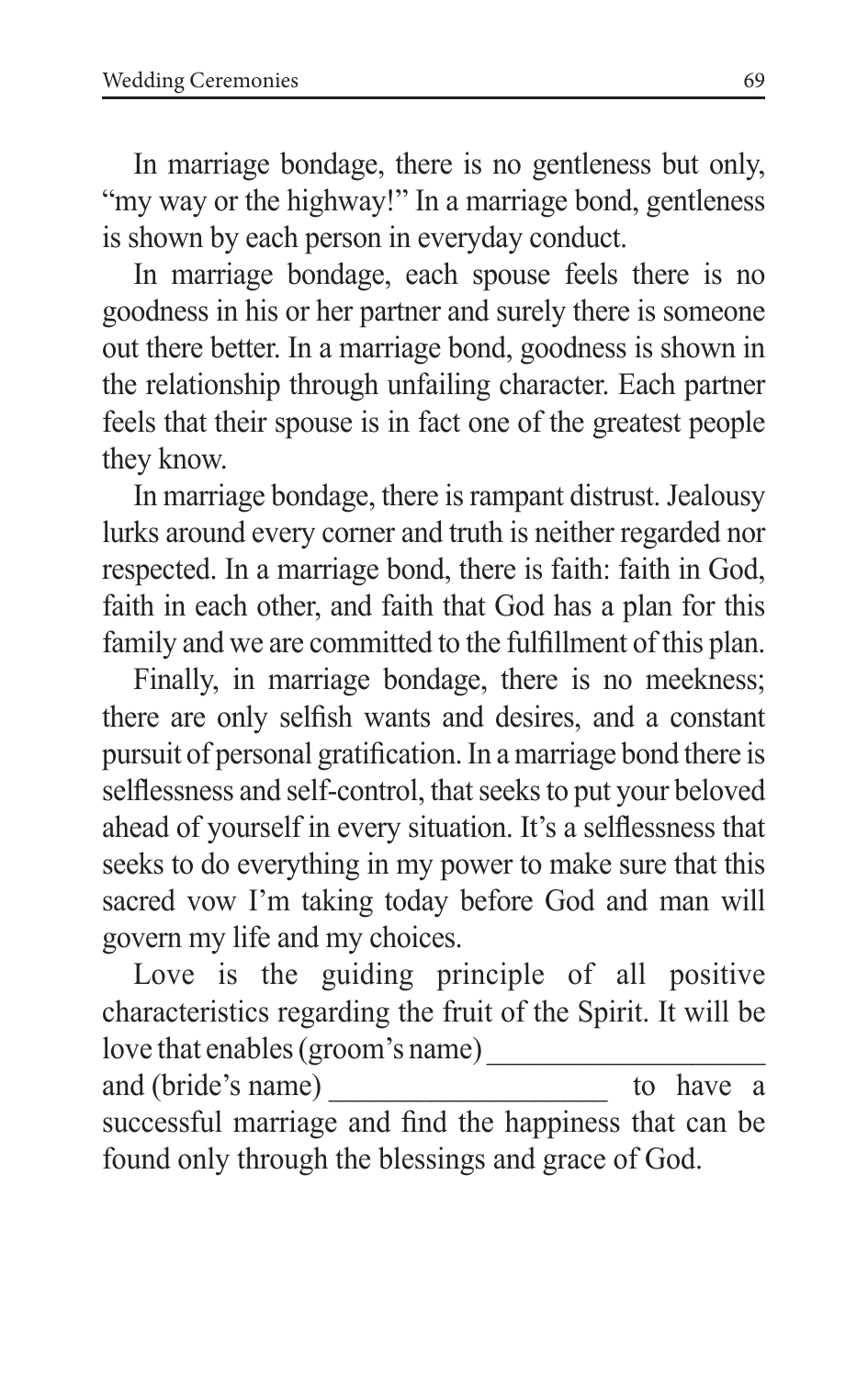## **Prayer For Couple by Minister**

## **Selected Song**

## **Marriage Vows**

Will you please face each other and join hands? May the promises you make this day live always in your hearts, and in your home. May all that you now share deepen and grow through the years, leading you through a lifetime of happiness. Are you prepared to make these promises?

(Groom's name) \_\_\_\_\_\_\_\_\_\_\_\_\_\_\_\_\_\_\_\_ and (bride's name) as you take these vows, I would have you remember to love is to come together from the pathways of our past and move forward hand in hand, along the uncharted roads of our future, ready to risk, to dream, and to dare, and always believe that all things are possible with faith and love in God, and in each other.

(Groom's name) \_\_\_\_\_\_\_\_\_\_\_\_\_\_\_\_\_\_\_\_, will you take this woman, whose hand you hold, choosing her alone to be your wedded wife? Will you live with her in the state of true matrimony? Will you love her, comfort her, through good times and bad, in sickness and in health, honor her at all times, and be faithful to her? If so, please answer with, "I will."

(Bride's name) \_\_\_\_\_\_\_\_\_\_\_\_\_\_\_\_\_\_\_\_, Will you take this man, whose hand you hold, choosing him alone to be your wedded husband? Will you live with him in the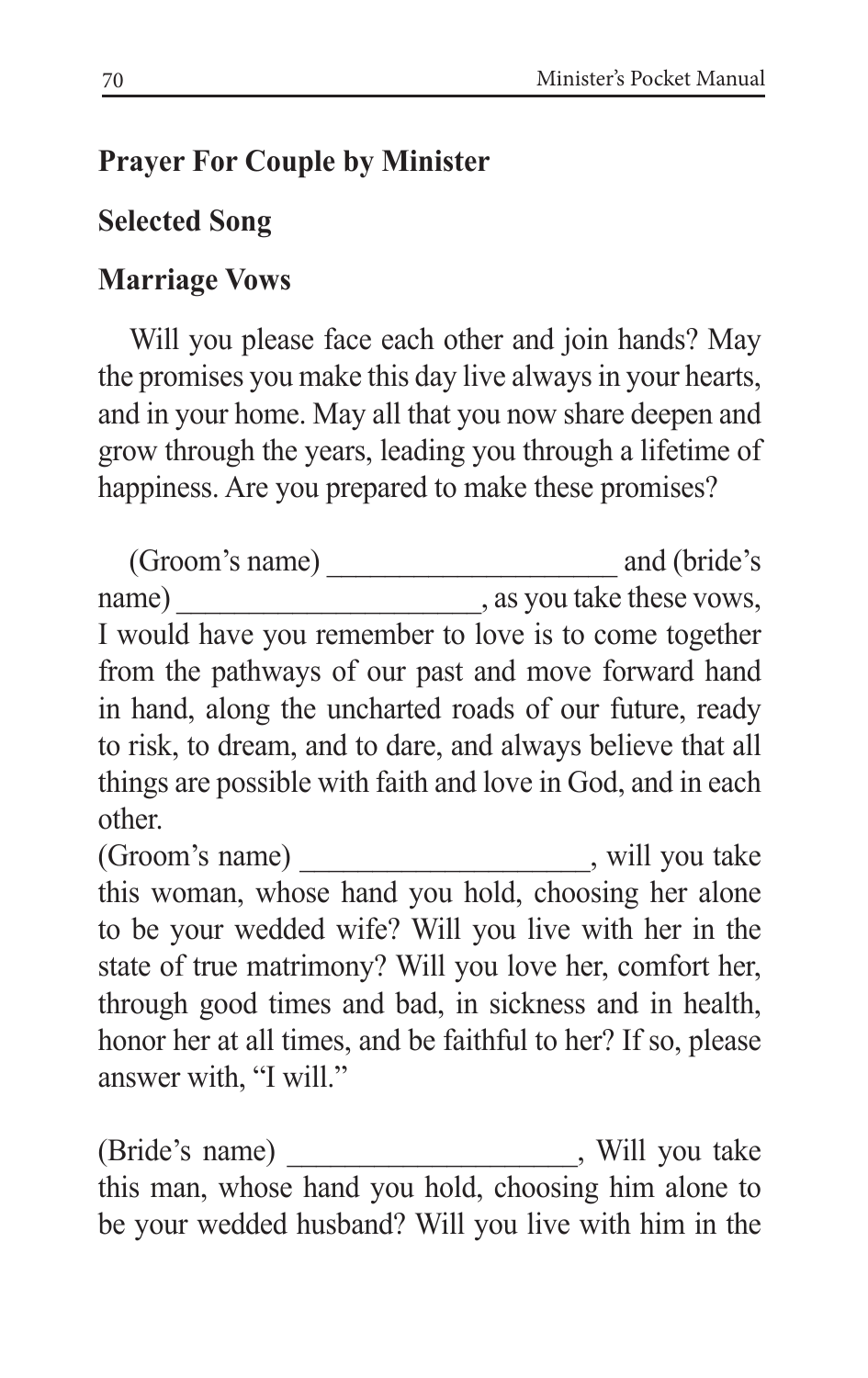state of true matrimony? Will you love him, comfort him, through good times and bad, in sickness and in health, honor him at all times, and be faithful to him? If so, please answer with, "I will."

## **Ring Ceremony**

Will you present the rings? May the giving and receiving of these rings serve as a symbol of your love for one another. And just as the ring encircles your finger, may it also remind you both that you are surrounded by each other's constant love.

To the groom: (Groom's name) \_\_\_\_\_\_\_\_\_\_\_\_\_\_\_\_\_\_\_\_\_, will you now place the ring on the finger of (bride's name) \_\_\_\_\_\_\_\_\_\_\_\_\_\_\_\_\_\_\_ and repeat after me? "I (groom's name) take you (bride's name) \_\_\_\_\_\_\_\_\_\_\_\_\_\_\_\_\_\_\_ to be my wife. I will love and honor you, respect and cherish you, all the days of my life. With this ring, I thee wed."

To the bride: (Bride's name) \_\_\_\_\_\_\_\_\_\_\_\_\_\_\_\_\_\_\_\_\_\_\_, will you now place the ring on the finger of (groom's name) and repeat after me? "I (bride's name) \_\_\_\_\_\_\_\_\_\_\_\_\_\_\_\_\_\_\_ take you (groom's name) to be my husband. I will love and honor you, respect and cherish you, all the days of my life. With this ring, I thee wed."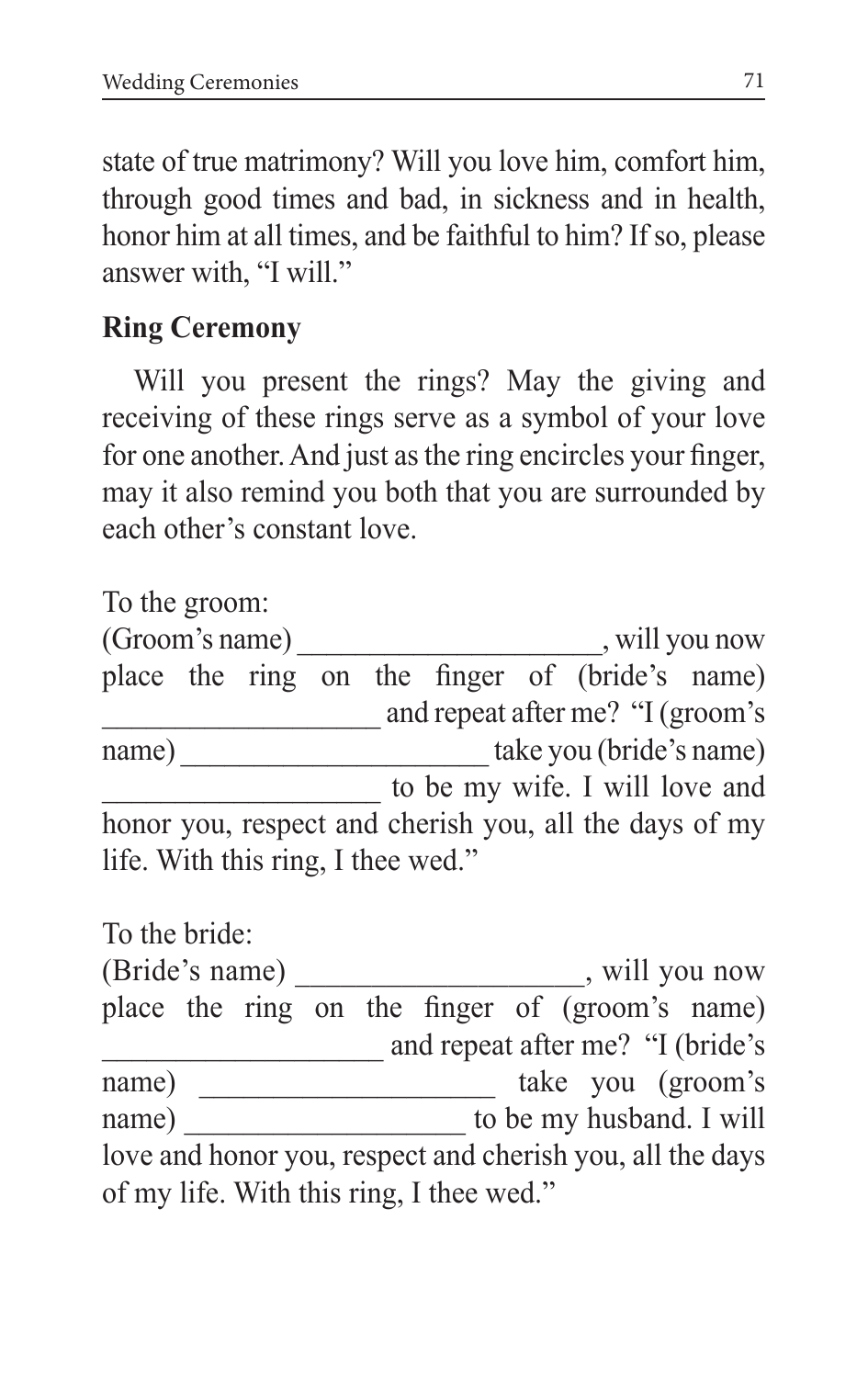## **Unity Candle**

(Any other physical observance may be done at this time such as pouring unity sand, salt vows, communion, etc.)

At this time, (groom's name) and (bride's name) will be lighting a candle to symbolize their love and unity together. Jesus said we are the light of the world, and today these two hearts will unite their light as one.

**Note:** A song should be shared during this observance.

## **Proclamation**

For as much as (groom's name) and (bride's name) have consented together in holy matrimony, and have witnessed the same before God and before this company, I pronounce that they are husband and wife, in the name of the Father, the Son, and the Holy Ghost. What God has joined together, let no man put asunder. You may now kiss your bride!

## **Presentation**

Ladies, gentlemen, friends, family, and loved ones; it is with great pleasure that I now introduce to you, for the first time, Mr. and Mrs. (groom's and bride's names with new last name, if applicable):

## **Recessional**

Bride and groom exit the venue, usually while a selected song is being played. Bridal party exits as directed. The officiating minister is typically the last to leave and dismisses the guests after the party has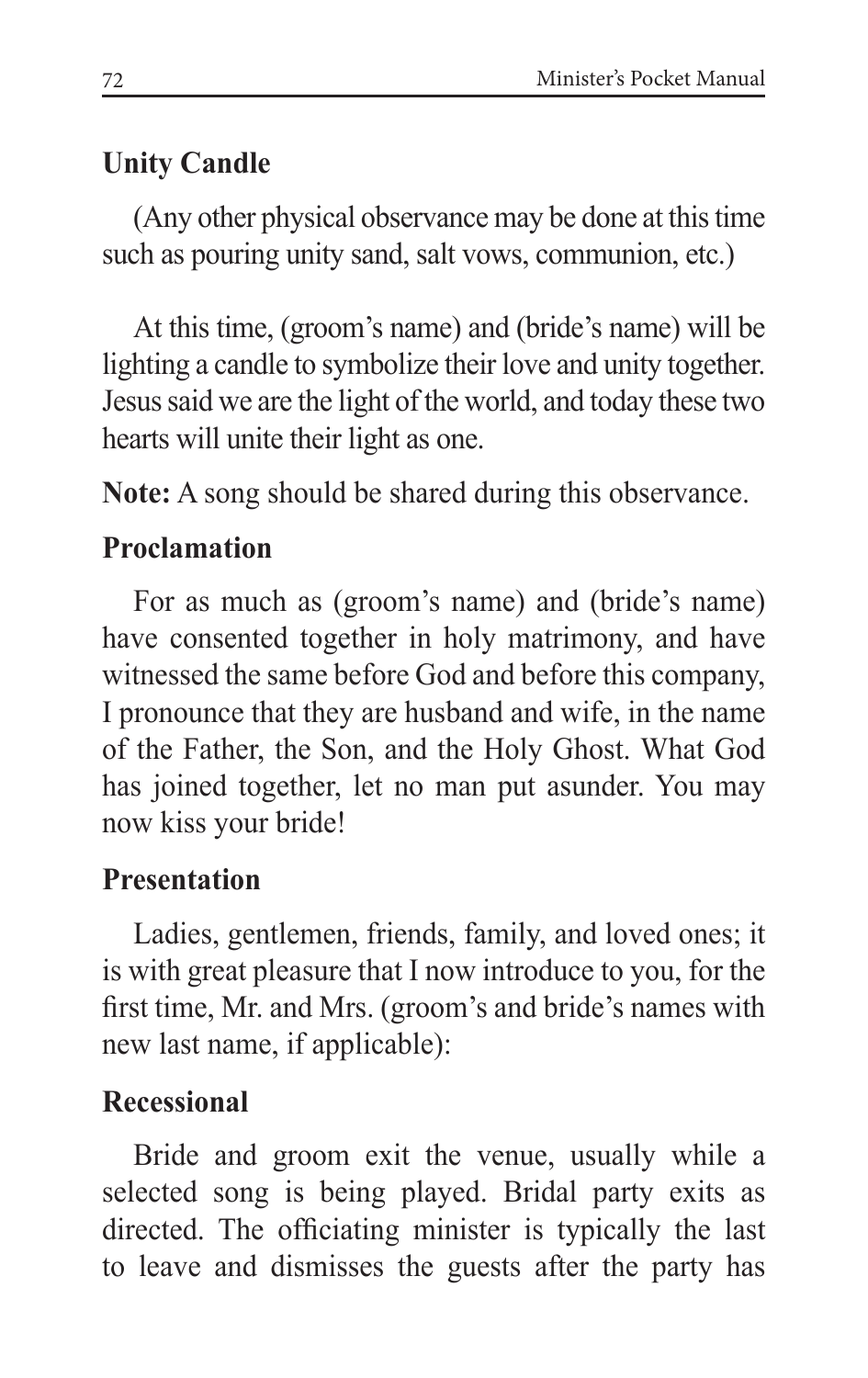completely exited. Additionally, the officiating minister will make announcements pertaining to the reception. At this point the ushers come to release each row of attendees, moving from front to back.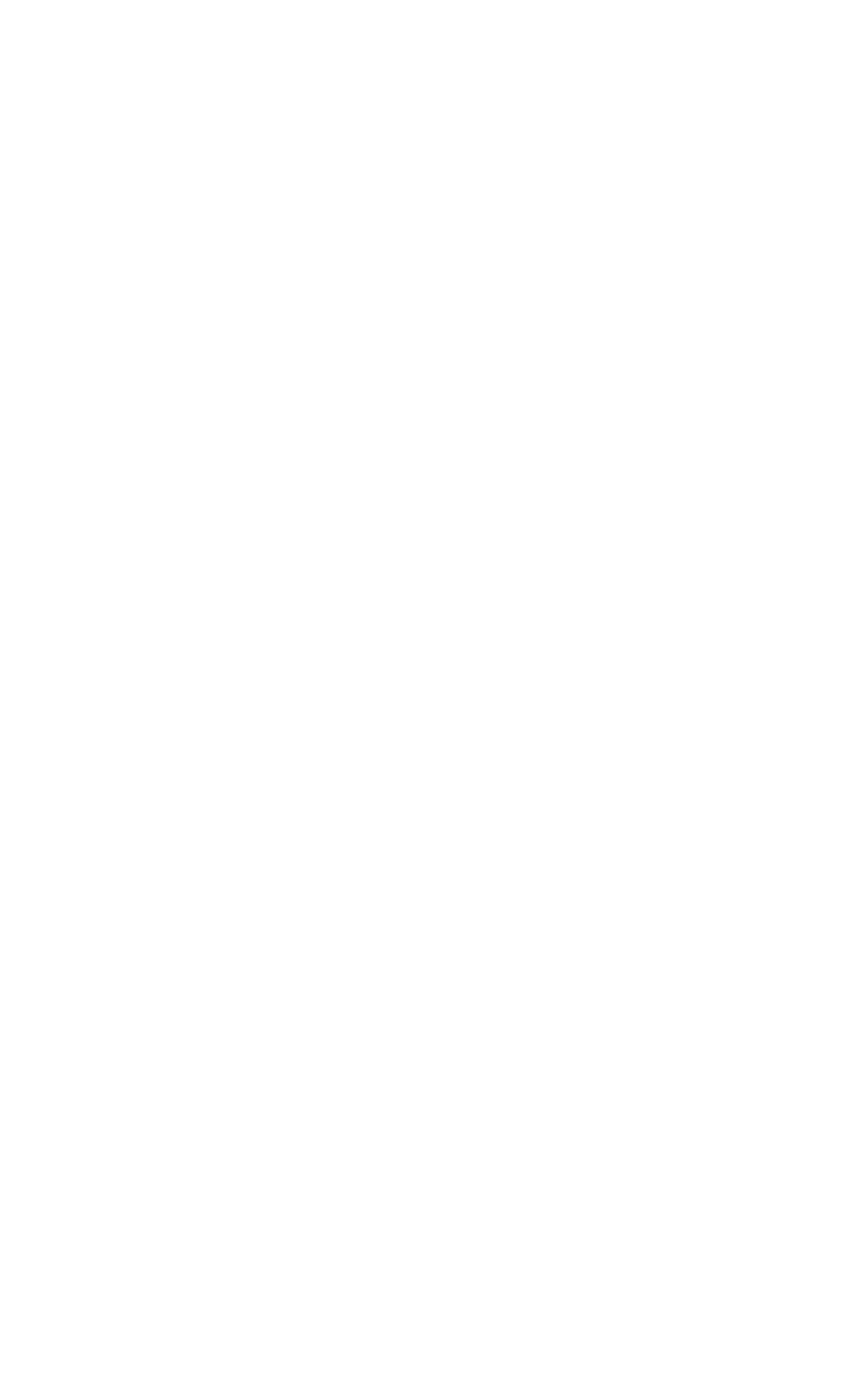# **Sacramental Observances**

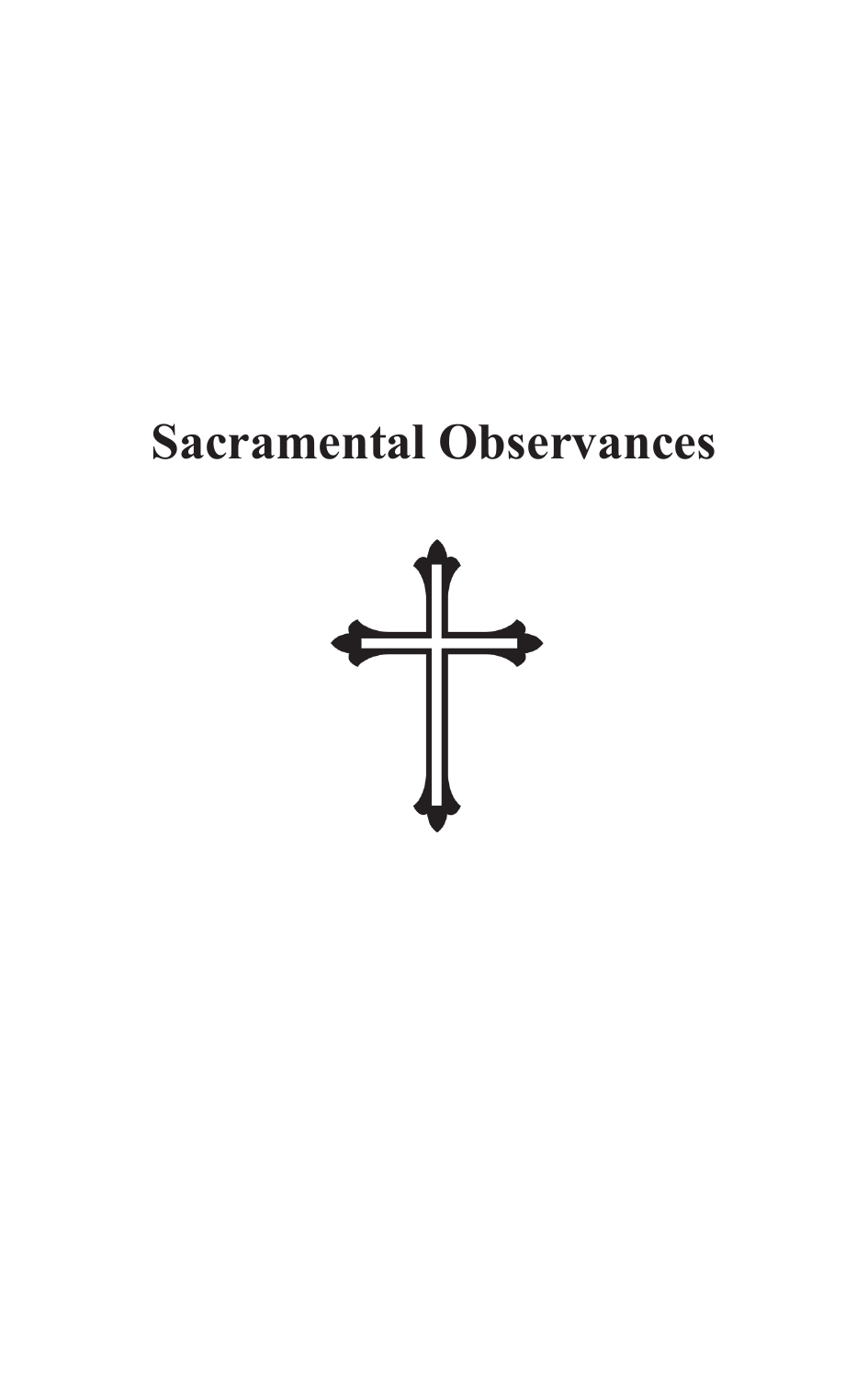## **Sacramental Observances**

#### **Water Baptism**

Water baptism is a sacramental sign of the saving work of Jesus Christ in the heart and life of the believer. The act of water baptism was instituted by Christ and was instructed by Him to be observed. Water baptism proclaims the spiritual death of our old life and the spiritual resurrection of our new life in and through Jesus Christ.

*Then Jesus came from Galilee to the Jordan to be baptized by John. But John tried to deter him, saying, "I need to be baptized by you, and do you come to me?" Jesus replied, "Let it be so now; it is proper for us to do this to fulfill all righteousness." Then John consented. As soon as Jesus was baptized, he went up out of the water. At that moment heaven was opened, and he saw the Spirit of God descending like a dove and alighting on him. And a voice from heaven said, "This is my Son, whom I love; with him I am well pleased"* (Matthew 3:13–17).

*Therefore go and make disciples of all nations, baptizing them in the name of the Father and of the Son and of the Holy Spirit, and teaching them to obey everything I have commanded you. And surely I am with you always, to the very end of the age*  (Matthew 28:19, 20).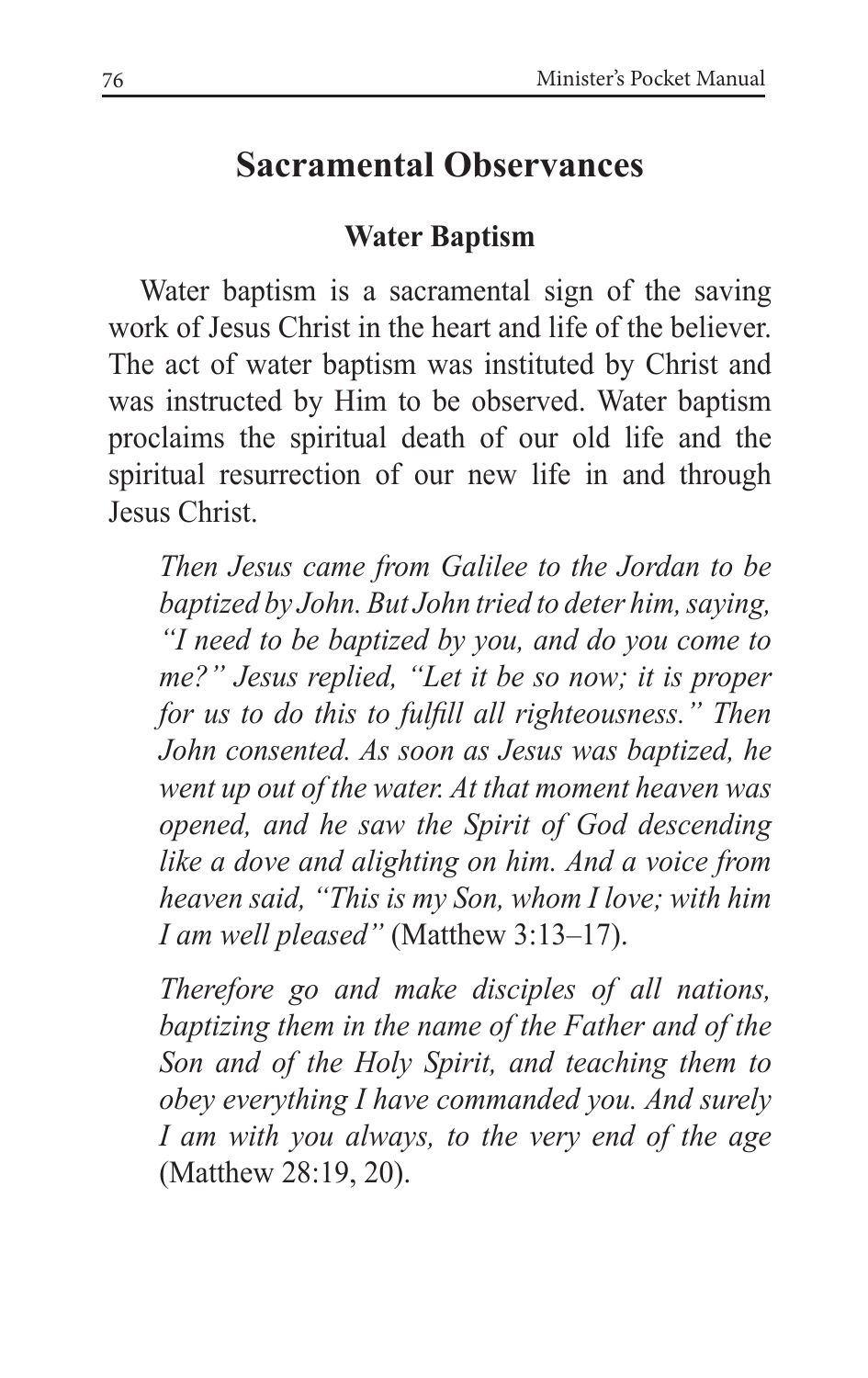*Whoever believes and is baptized will be saved, but whoever does not believe will be condemned*  (Mark 16:16).

*Peter replied, "Repent and be baptized, every one of you, in the name of Jesus Christ for the forgiveness of your sins. And you will receive the gift of the Holy Spirit"* (Acts 2:38).

Some ministers have made it a practice to ask a question regarding salvation to water baptism candidates. Usually this question will be asked before the baptism and in the presence of the congregation. While this is not a required practice, it is an option for the service and may be a blessing to the candidate and congregation. A sample question for response might be: "Do you believe that Jesus is the Son of God, that He died on the cross, and on the third day rose from the dead for the forgiveness of your sins?"

Some also allow a simple testimony to be shared concerning the participant's salvation experience. If this is allowed, prepare the participant beforehand concerning the time given and the content of the testimony.

When it is time for the actual submersion, it is helpful to have participants cross their arms over their chest. Instruct them to close their nose with one hand and to firmly grip their forearm with the other. This should be demonstrated before the event. As you begin the submersion, hold one hand on the participants back and the other to the arms crossed in the front. It is often helpful to have a third person in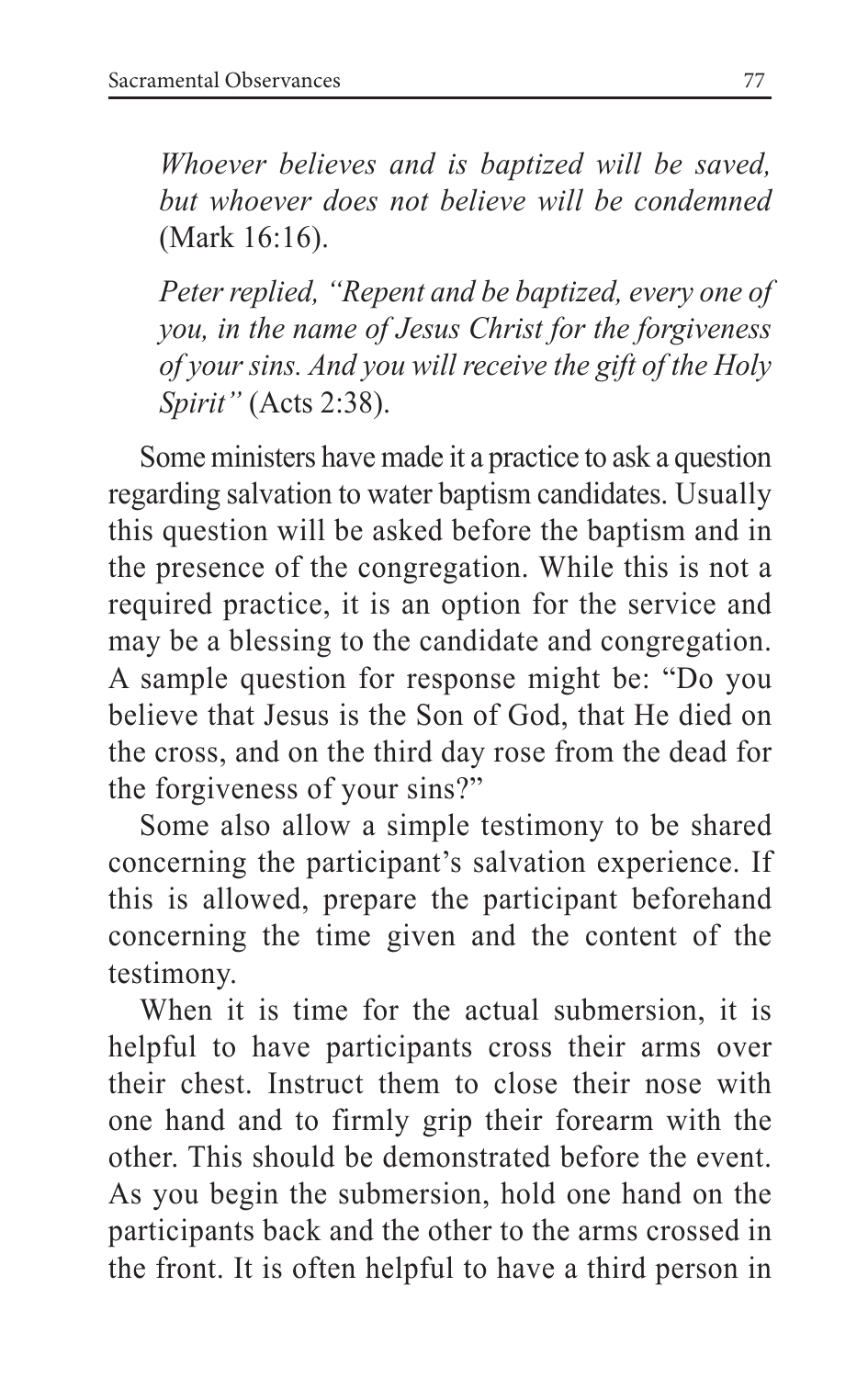the water with you (possibly a deacon or other church leader) to assist with the submersion.

Participants should be submerged in water after the minister makes the following statement: "In obedience to the command of our Lord and Savior Jesus Christ, I baptize you in the name of the Father, and of the Son, and of the Holy Spirit."

Once the baptism is complete, have others on hand to help the participant safely out of the water.

#### **Communion Observance**

Communion through the consuming of unleavened bread and fruit of the vine is observed as a sacramental sign of remembrance of Jesus being broken and poured out for us, as well as the consummation of His work in the eschaton. Believers consume these elements during a service directed by a minister. There are many differing customs in this ordinance.

*While they were eating, Jesus took bread, and when he had given thanks, he broke it and gave it to his disciples, saying, "Take and eat; this is my body." Then he took a cup, and when he had given thanks, he gave it to them, saying, "Drink from it, all of you. This is my blood of the covenant, which is poured out for many for the forgiveness of sins"* (Matthew 26:26–28).

*"I am the living bread that came down from heaven. Whoever eats this bread will live forever. This bread is my flesh, which I will give for the life of the world." Then the Jews began to argue sharply*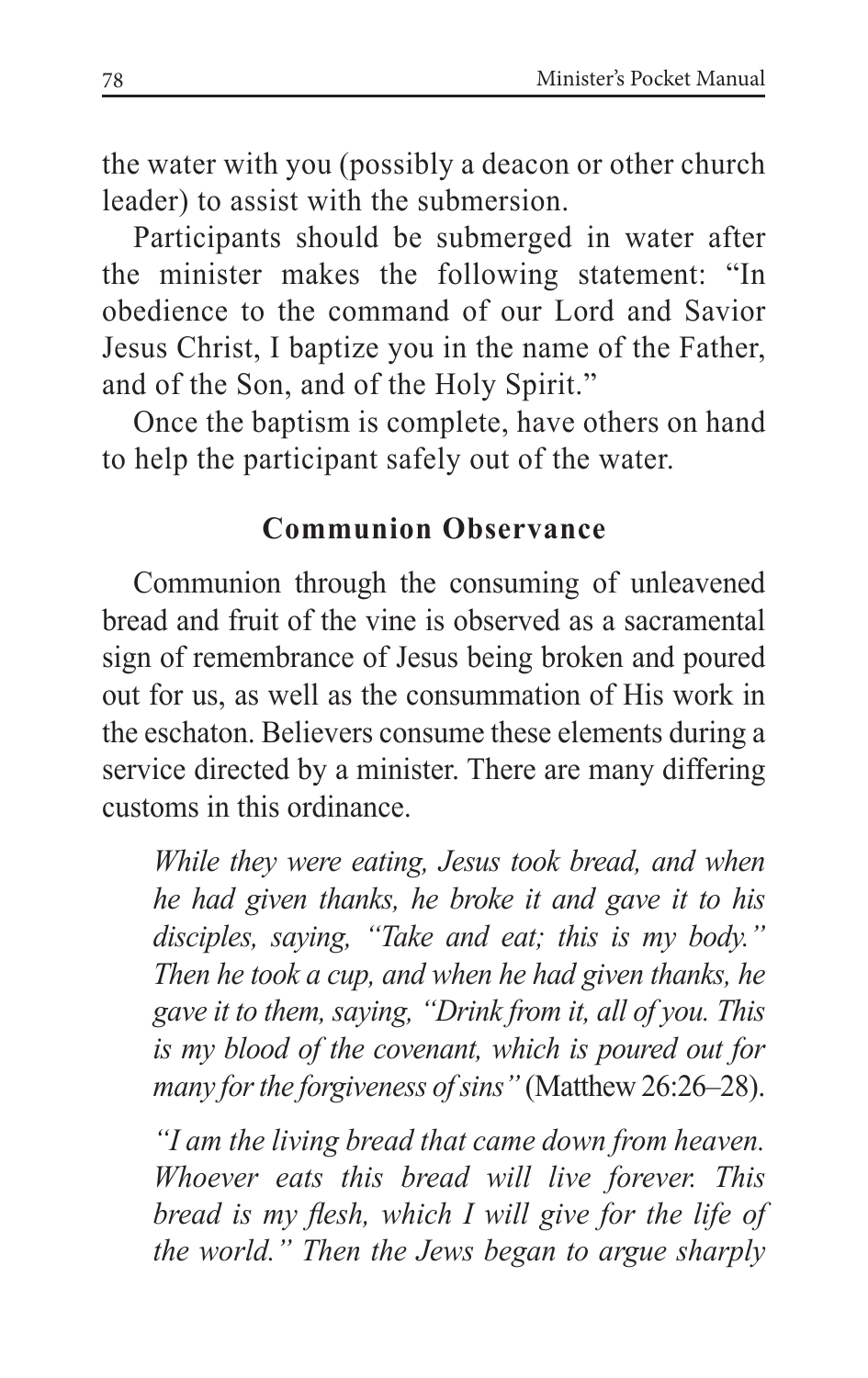*among themselves, "How can this man give us his flesh to eat?" Jesus said to them, "Very truly I tell you, unless you eat the flesh of the Son of Man and drink his blood, you have no life in you. Whoever eats my flesh and drinks my blood has eternal life, and I will raise them up at the last day. For my flesh is real food and my blood is real drink. Whoever eats my flesh and drinks my blood remains in me, and I in them. Just as the living Father sent me and I live because of the Father, so the one who feeds on me will live because of me. This is the bread that came down from heaven. Your ancestors ate manna and died, but whoever feeds on this bread will live forever"* (John 6:51–58).

*For I received from the Lord what I also passed on to you: The Lord Jesus, on the night he was betrayed, took bread, and when he had given thanks, he broke it and said, "This is my body, which is for you; do this in remembrance of me." In the same way, after supper he took the cup, saying, "This cup is the new covenant in my blood; do this, whenever you drink it, in remembrance of me. For whenever you eat this bread and drink this cup, you proclaim the Lord's death until he comes"* (1 Corinthians 11:23–26).

It is appropriate to administer the sacraments with the bread first, and the fruit of the vine second. This follows the order of events as seen in the 1 Corinthians passage. You may pray between each element, before each element, or after each element.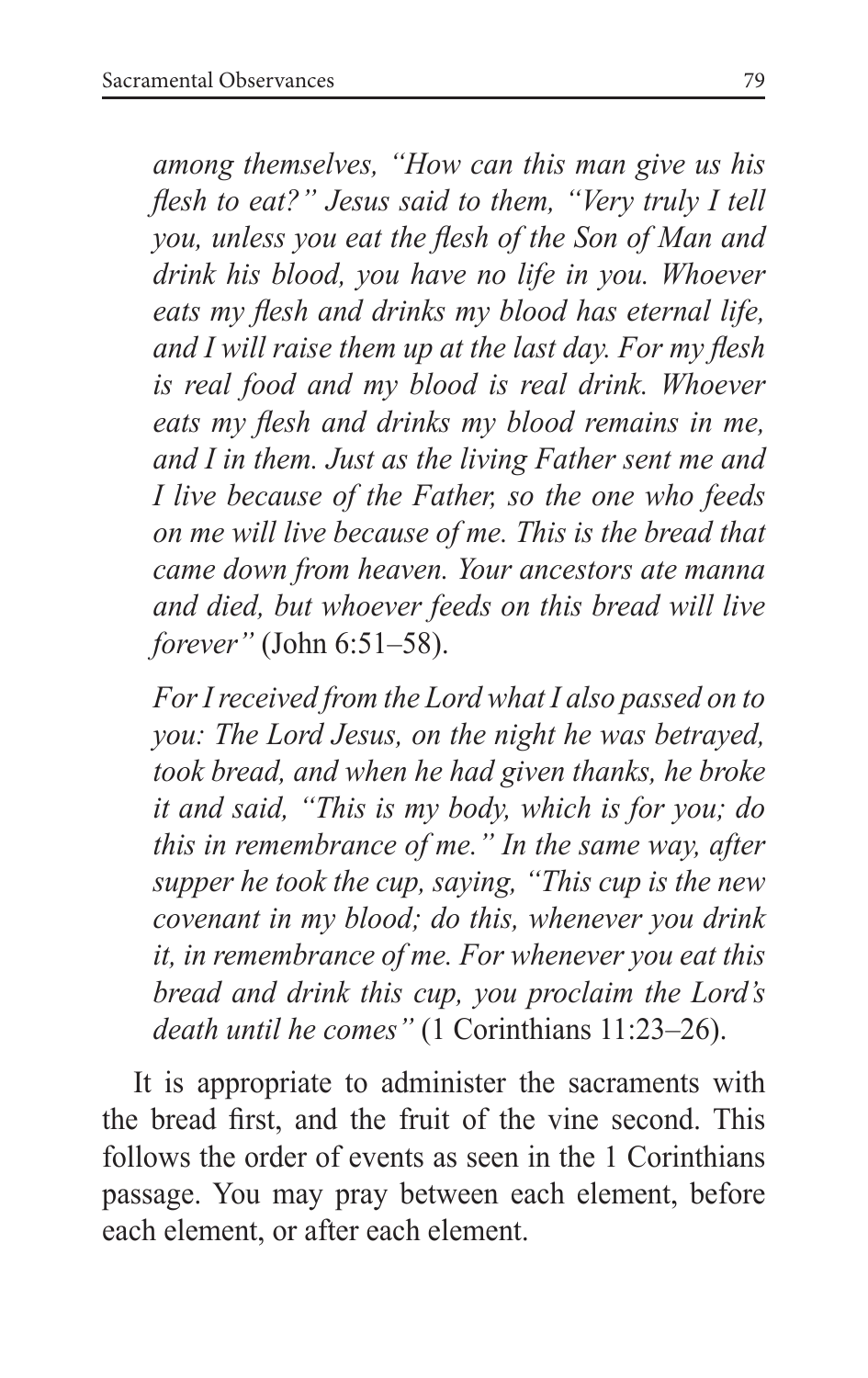There are several options for the elements which can be obtained at your Christian bookstore. Real bread broken into small pieces is certainly an option. Some also practice intinction, which is the practice of dipping the bread into the fruit of the vine and taking both the cup and the bread as one in this manner. If you choose this latter format, take special care concerning which bread you use to ensure the bread leaves no crumbs in the cup after dipping.

#### **Observance of Washing The Saints' Feet**

Washing of feet is a sacramental sign of the cleansing power of the sacrificial death of Jesus and His cleansing power. It is observed as believers humble themselves and follow Christ's example of serving by washing another's feet. The washing of feet enables us to participate in the humble, unselfish nature of Christ. Philippians 2 reminds us that Jesus emptied Himself of His divine rights as He took on flesh and lived among us. Foot washing was the ultimate act of Jesus' humility, and we are asked to participate in this sacred act.

*It was just before the Passover Festival. Jesus knew that the hour had come for him to leave this world and go to the Father. Having loved his own who were in the world, he loved them to the end. The evening meal was in progress, and the devil had already prompted Judas, the son of Simon Iscariot, to betray Jesus. Jesus knew that the Father had put all things under his power, and that he had come from God and was returning to God; so he*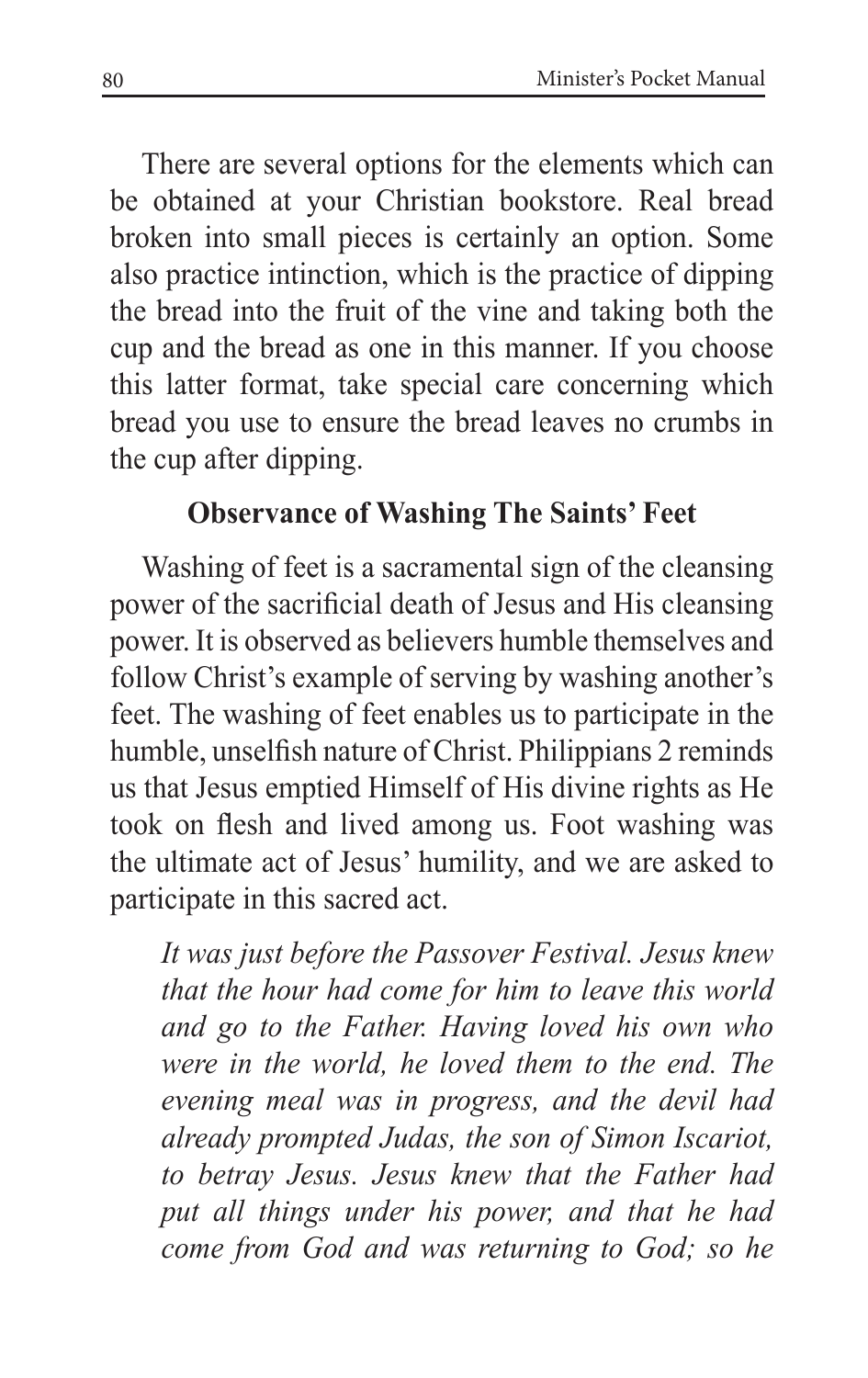*got up from the meal, took off his outer clothing, and wrapped a towel around his waist. After that, he poured water into a basin and began to wash his disciples' feet, drying them with the towel that was wrapped around him. He came to Simon Peter, who said to him, "Lord, are you going to wash my feet?" Jesus replied, "You do not realize now what I am doing, but later you will understand." "No," said Peter, "you shall never wash my feet." Jesus answered, "Unless I wash you, you have no part with me." "Then, Lord," Simon Peter replied, "not just my feet but my hands and my head as well!" Jesus answered, "Those who have had a bath need only to wash their feet; their whole body is clean. And you are clean, though not every one of you." For he knew who was going to betray him, and that was why he said not every one was clean. When he had finished washing their feet, he put on his clothes and returned to his place. "Do you understand what I have done for you?" he asked them. "You call me 'Teacher' and 'Lord,' and rightly so, for that is what I am. Now that I, your Lord and Teacher, have washed your feet, you also should wash one another's feet. I have set you an example that you should do as I have done for you. Very truly I tell you, no servant is greater than his master, nor is a messenger greater than the one who sent him. Now that you know these things, you will be blessed if you do them"* (John 13:1–17).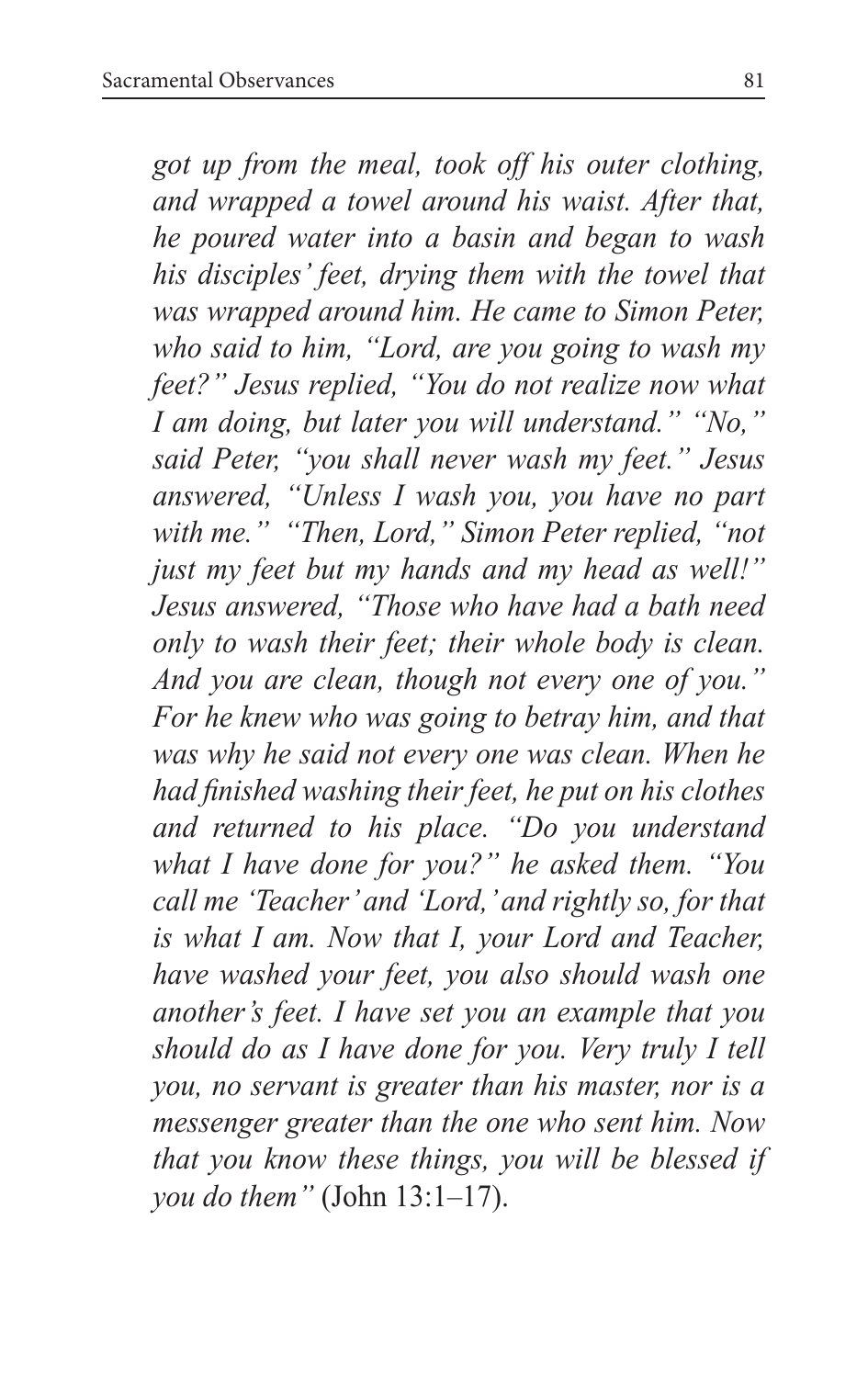Be sure to announce a foot washing service well in advance to allow ample planning time. Simple plastic basins are often used for this practice. Very little water is needed, only an inch or two will suffice. Traditionally, men and women are separated so only men wash men's feet while women wash women's feet. You may choose to separate men and women in different rooms, or simply put them on either side of the same room. Chairs should be facing one another, with ample room between. Make sure each participant has a towel available to dry, as well. Pitchers for pouring water can be helpful to those who might have a hard time bending down low enough to use the water in the basin.

When the washing begins, it is common to pray softly for the person as you wash. Wash one foot, dry it off, and then wash the other. Washing is done by simply splashing or pouring water over the foot. Once both feet have been washed, the two participants can switch places and the one who was washed now does the washing in the same manner. Soft music in the background is helpful, but not necessary. A few worship songs to conclude may be beneficial, as well. It is common and appropriate to practice foot washing and communion together, as it follows the example of Jesus in the John 13 passage.

#### **Praying For The Sick**

The Bible presents Jesus Christ as the healer of our physical bodies and His healing can and does occur in response to prayer. The practice of anointing with oil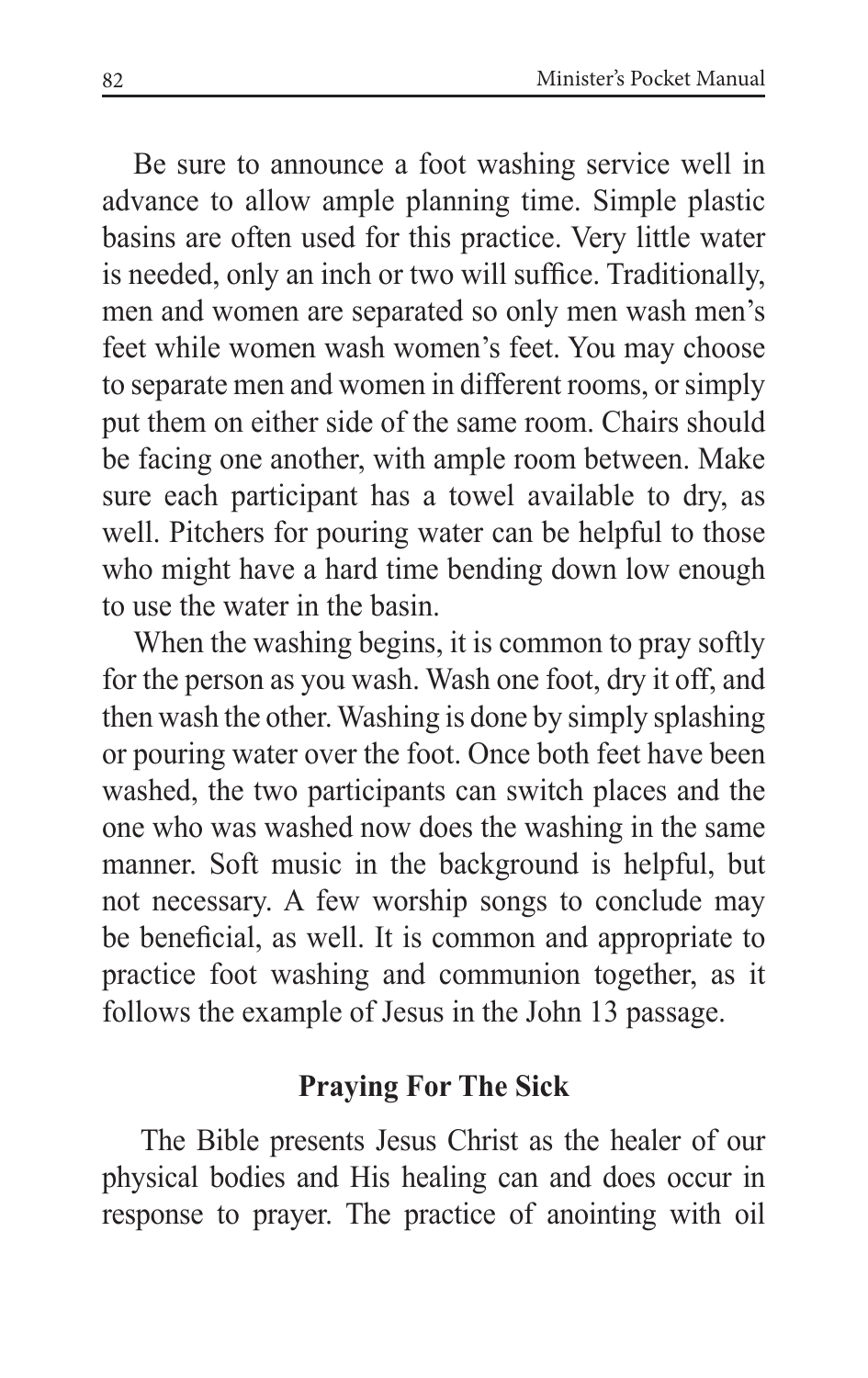as a sacramental sign of this healing, accompanied by the laying on of hands and praying for the sick, is encouraged in Scripture. While God does not always heal instantaneously in response to all prayers for healing, having the elders and ministers of the church pray for the sick in faith is undoubtedly a clear, biblical duty

When praying for the sick, it is a common practice to touch the head or shoulder of the sick person. To anoint the sick person with oil before praying for them, place a drop of oil upon your finger and touch it to the body of the person for whom you are praying. Placing the drop of oil upon the forehead of the person is most common. It is not necessary to use a large amount of oil. Great care should be given to anoint and pray for a person in a way that respects them and does not cause them harm, fear, or reluctance. Care should also be taken to ensure that you do not touch a person of the opposite sex inappropriately while anointing and praying for them.

*Surely he took up our pain and bore our suffering, yet we considered him punished by God, stricken by him, and afflicted. But he was pierced for our transgressions, he was crushed for our iniquities; the punishment that brought us peace was on him, and by his wounds we are healed* (Isaiah 53:4, 5).

*Is anyone among you in trouble? Let them pray. Is anyone happy? Let them sing songs of praise. Is anyone among you sick? Let them call the elders of the church to pray over them and anoint them with oil in the name of the Lord. And the prayer offered*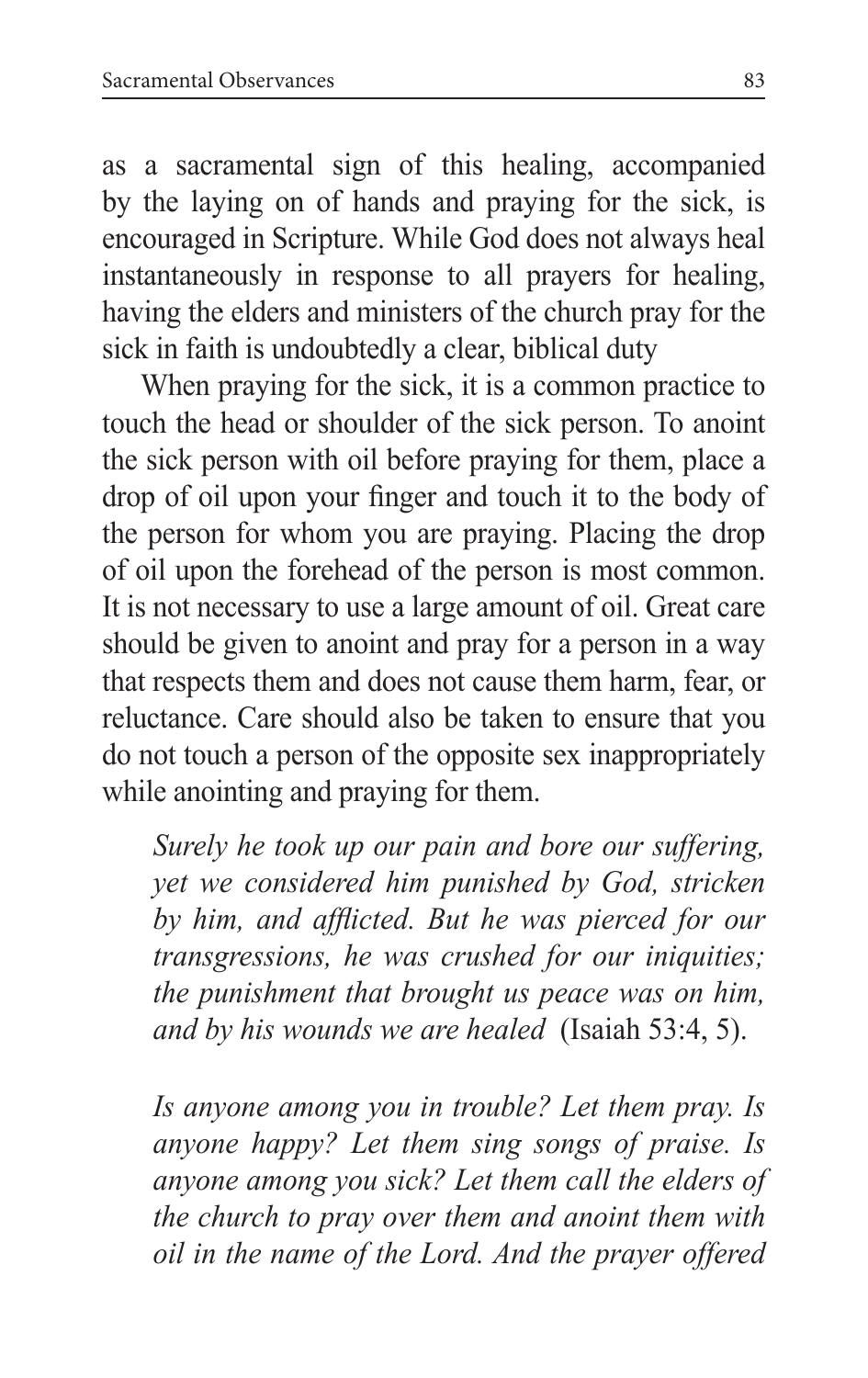*in faith will make the sick person well; the Lord will raise them up. If they have sinned, they will be forgiven. Therefore confess your sins to each other and pray for each other so that you may be healed. The prayer of a righteous person is powerful and effective. Elijah was a human being, even as we are. He prayed earnestly that it would not rain, and it did not rain on the land for three and a half years. Again he prayed, and the heavens gave rain, and the earth produced its crops* (James 5:13–18).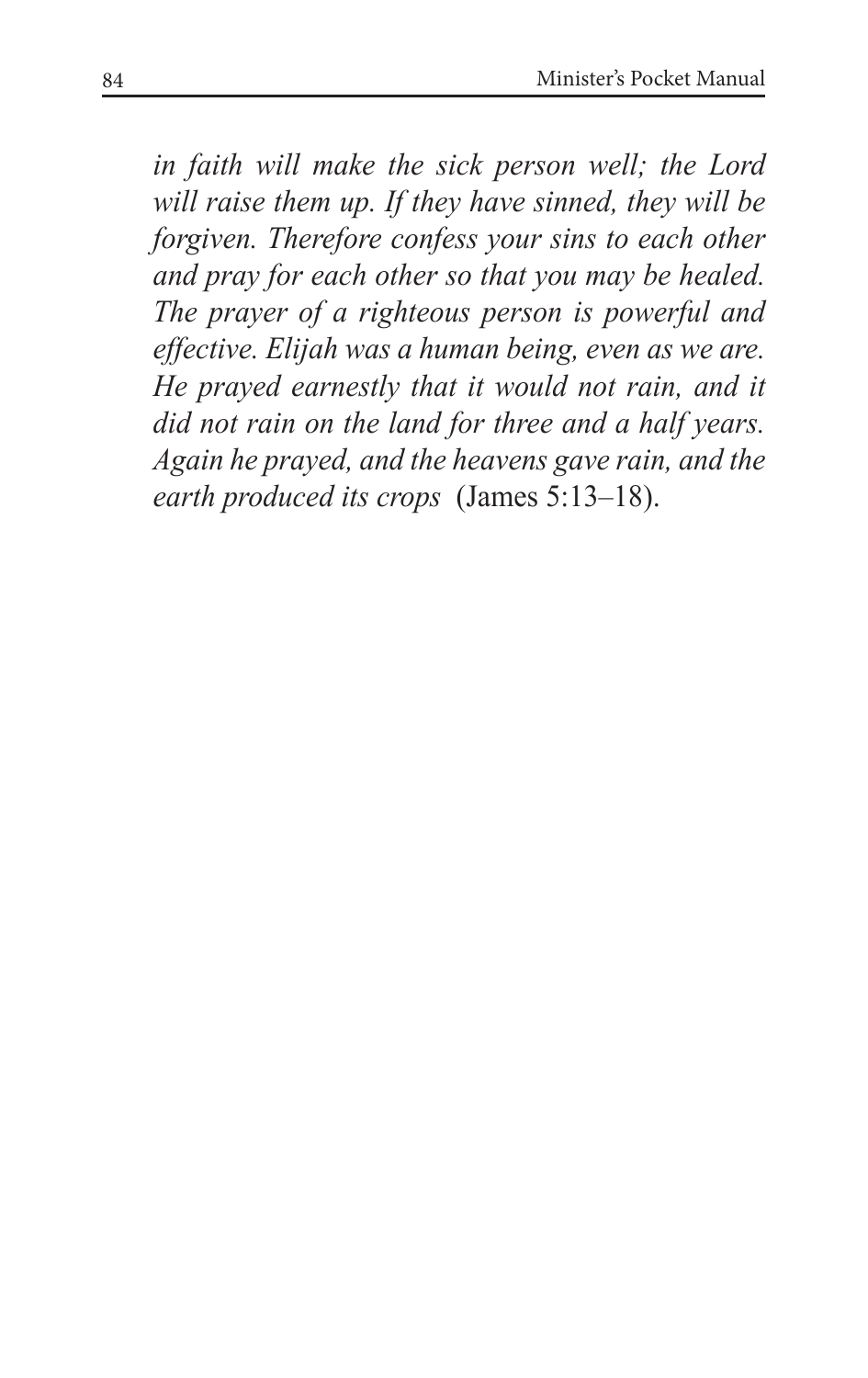# **Church Membership Observance**

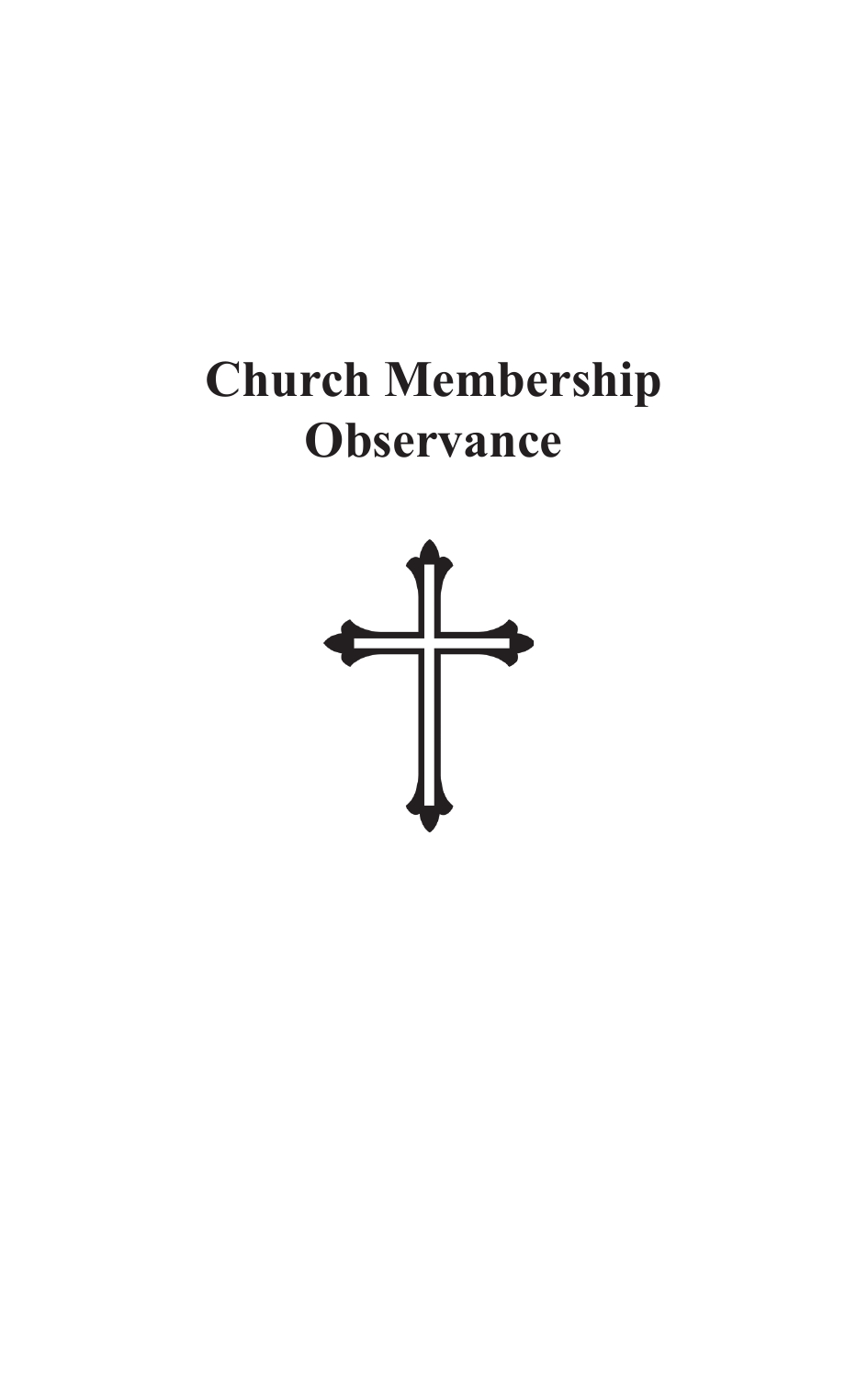## **Church Membership Observance**

It is the practice of the Church of God of Prophecy to unite members into the church through a covenant to God's Word, in the presence of the local congregation. The Church of God of Prophecy holds the biblical principle of genuine repentance toward God (an individual's experience of salvation) as its qualification for church membership in accordance with the early church's practice and God's own activity in adding to the church daily those who were being saved (Acts 2:41, 42, 46–47; 1 Corinthians 12:12–14). When new members are received into the church through covenant they are joining both the local congregation and the larger, global Church of God of Prophecy family.

Church membership is an important step in the spiritual life of the Christian believer. Therefore, prospective members who wish to unite with the church through covenant should be provided a membership orientation/ course regarding the benefits, responsibilities, and expectations of church membership, prior to their uniting with the church.

The ceremony to receive members into the church should take place in the presence of the local congregation and may be held as a part of the congregation's scheduled worship service or in a special called service. Sometime during the course of the service candidates for membership should be invited to join the minister who will administer the covenant on the stage or at the focal point of the gathering. Once the candidates have joined the minister they should face the congregation, each one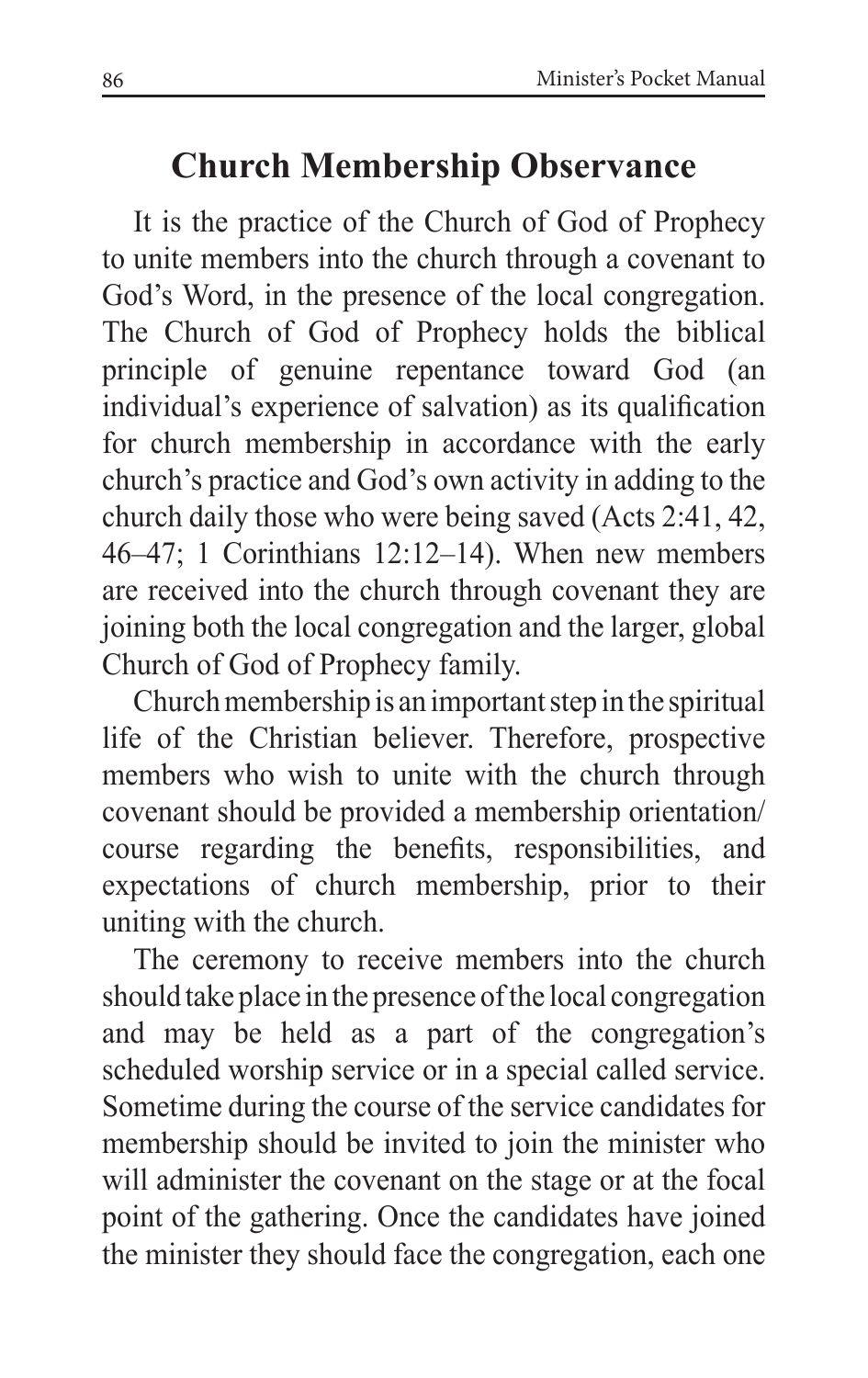holding their personal copy of the Bible, where possible. The minister should face the candidates as ask them to enter in to the following covenant to God's Word:

*Will you sincerely promise in the presence of God and these witnesses that you will accept this Bible as the Word of God, believe and practice its teachings rightly divided—the New Testament as your rule of faith and practice, government and discipline, and walk in the light to the best of your knowledge and ability? \**

Each candidate should be given the opportunity to answer in the affirmative. When all candidates have answered, the minister should ask the congregation to pray for the spiritual growth and ministry of the candidates. At the conclusion of the prayer, the minister should address the new members, "We now welcome you as members of the Church of God of Prophecy."

Membership in the church denotes acceptance, which is the basic need of every believer. It is recommended to have a time either during or after the service to extend the "right hand of fellowship" from the congregation to those who have united with the church. This is a time of greetings, acceptance, and celebration.

The minister should be diligent to make certain that the church clerk has recorded the names and information of each new member into the church roll.

\*After its historic usage in various forms, the church covenant in its present form was formally sanctioned by the 82nd International Assembly on September 10, 1987.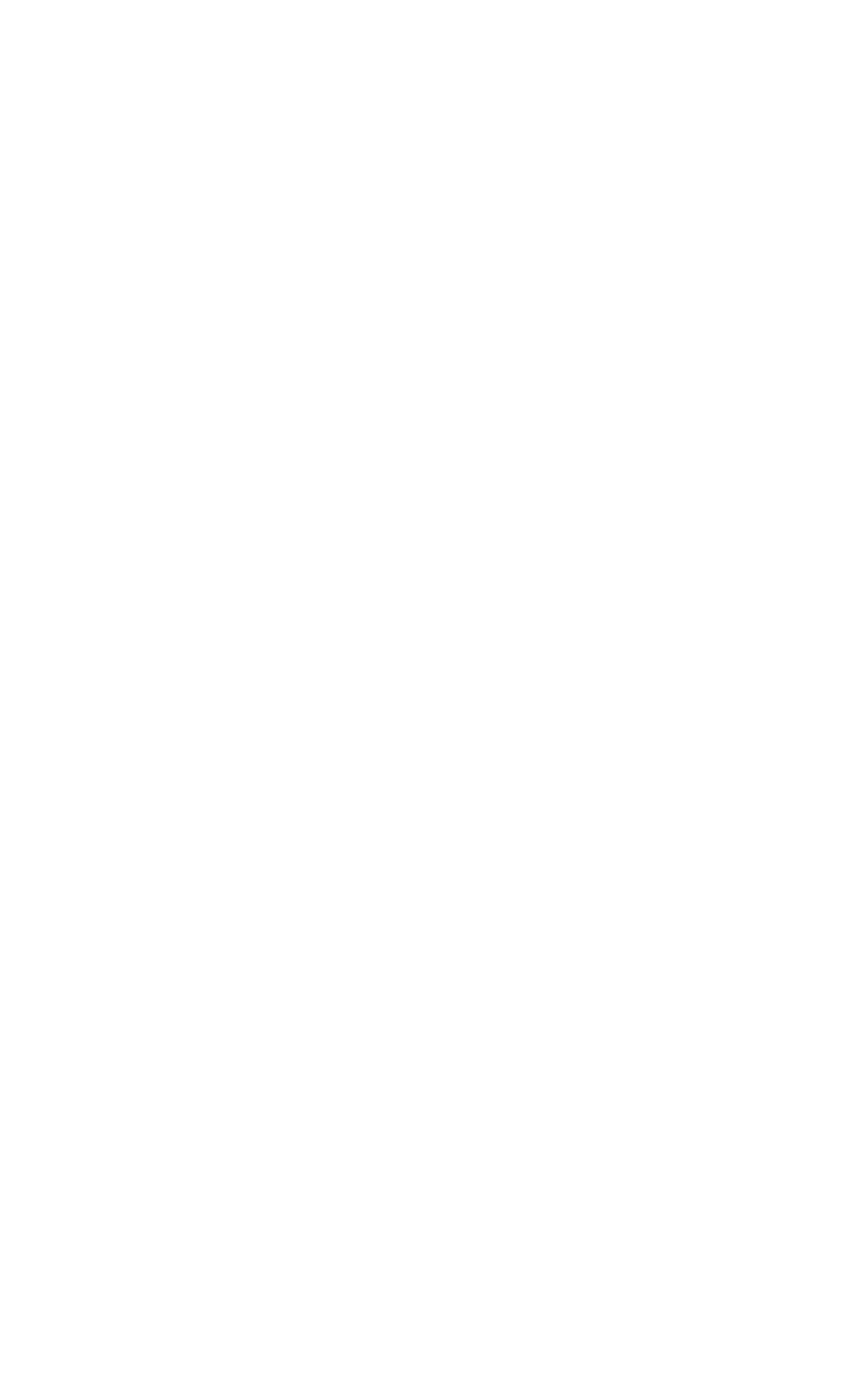# **Funeral and Memorial Services**

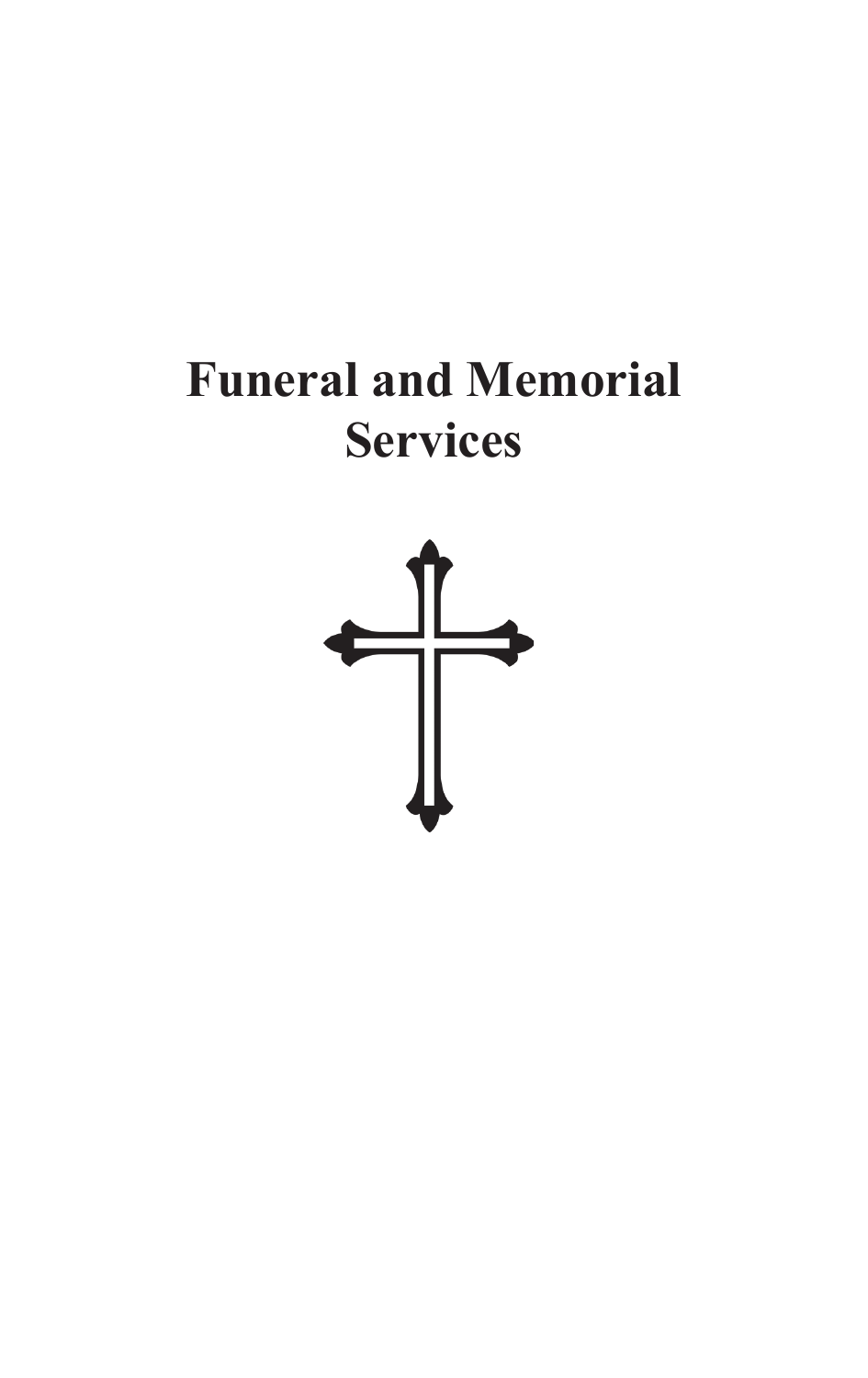## **Funeral and Memorial Services**

#### **Considerations for Officiating Memorial Services**

#### **Ministering to the Family**

Though you may be accustomed to dealing with death and loss, the family will probably be in shock and they will look to the minister for comfort and support. Be kind and compassionate to them. The responsibility of the minister is to provide godly wisdom and direction during this time. While you may feel like you are an expert at these matters because of previous experience, your ministry will be far greater if you depend upon the Holy Spirit rather than your experience and charisma. In pastoral ministry, it is important to recognize that people may not remember every message you preach, but they will remember every moment you stood by their side during times of need. This is your time to be used of God.

#### **Leadership**

The minister must take the lead during the service, without excuse or blame for the failings of others. Biblical leadership is extremely important during times of loss. The family and guests will look to the minister to display godly wisdom. The actions you take will be remembered long after the service has concluded. Preservice planning is critical to the proper execution of a memorial service. Take the extra time needed to plan and coordinate what will take place during the service and then convey that plan to all parties involved.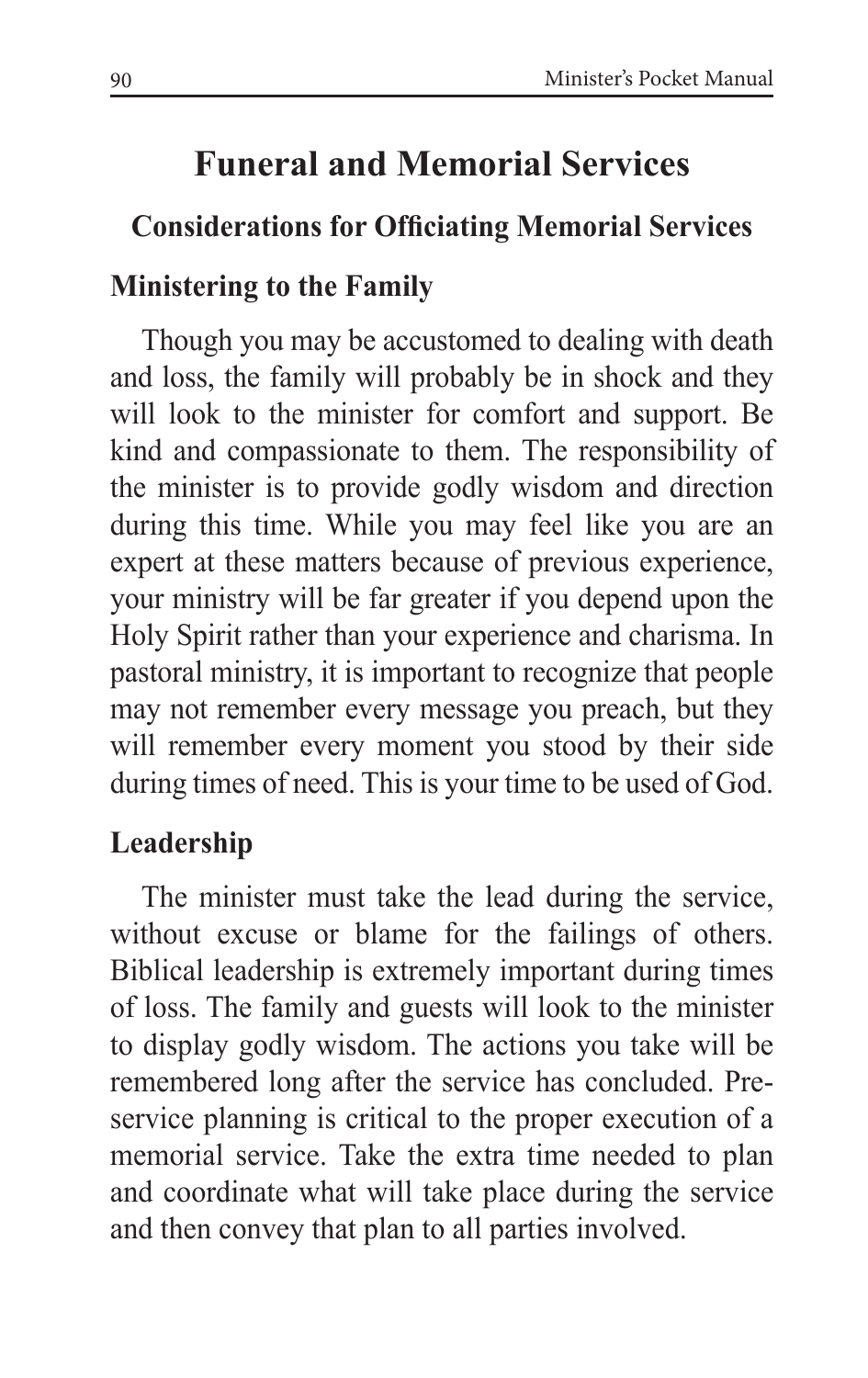#### **Cultural Questions**

Ministers must pay special attention to observe any cultural needs of the family. Customary practices vary from area to area and from family to family. These questions should be answered during the planning of the service.

#### **The Minister's Attire**

Most ministers wear black during a memorial service; however, other colors are acceptable as long as they convey respect from the minister to the deceased and the family. The minister should consider the cultural norms of the area, as well as the wishes of the family. The minister should always dress professionally when officiating a funeral, with shoes shined and clothes pressed.

#### **Other Ministers**

When more than one minister is involved in the officiating and planning of a memorial service, mutual humility and respect for all parties is required. Often the local church pastor will be responsible to take the lead in the planning and moderation of the memorial service. However, the wishes of the family should be honored. To avoid embarrassment and duplication of subjects if multiple ministers will speak during a memorial service, it is a good practice to share with each other the scriptures and thoughts that will be presented. This is not the time to try to "out-do" the other ministers involved. Consideration for the amount of time each minister speaks is important so the service will be a blessing to family and friends rather than a source of physical and emotional fatigue.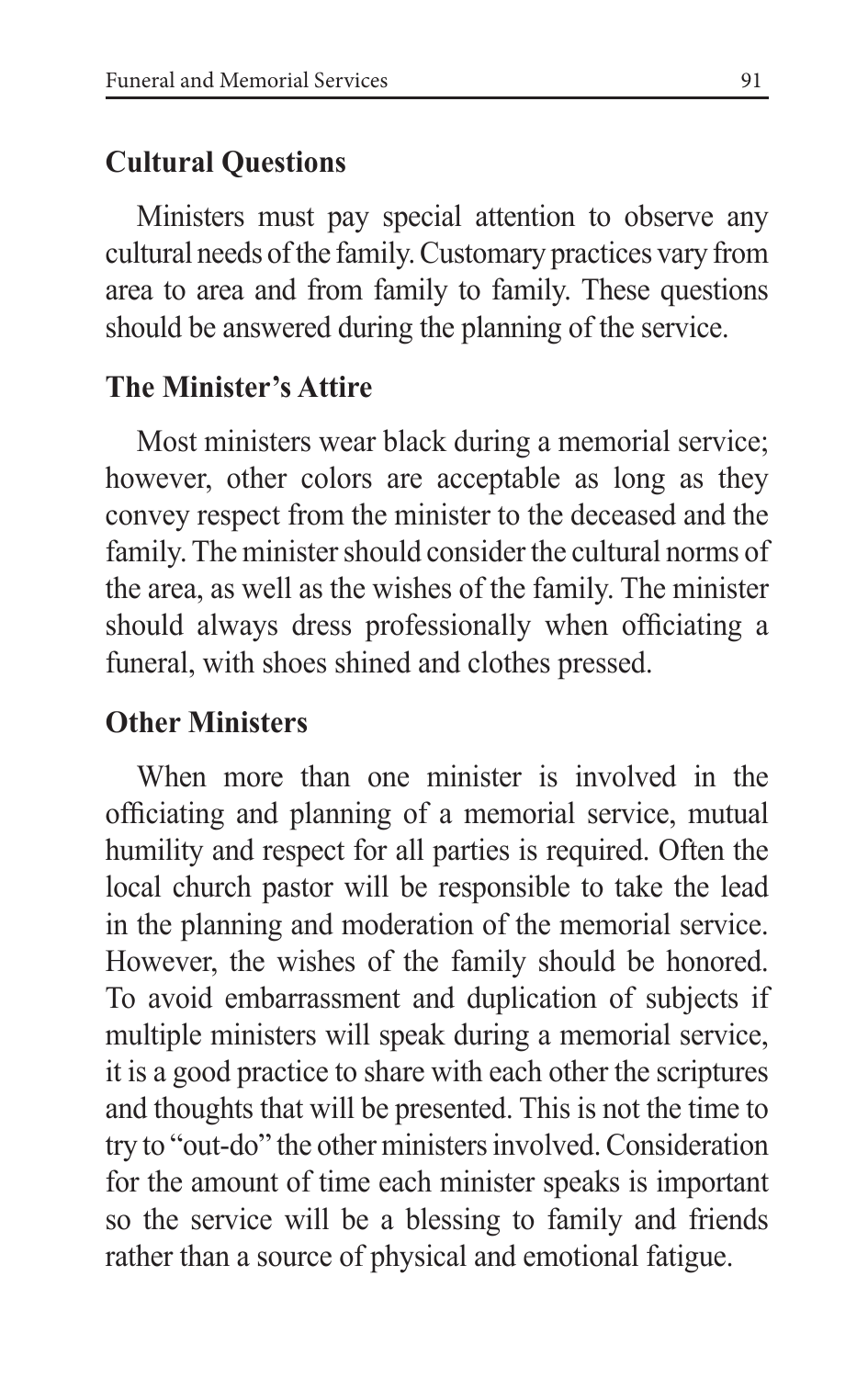#### **The Position of the Minister**

Generally, the minister will always precede the casket when it is traveling, either by foot or by automobile. If other ministers are with him/her they should also precede the casket either following the officiating minister or walking/standing by his/her side. However, cultural considerations must be observed during a memorial service. Therefore, consideration for position of the minister must give way to accepted norms of the area, as well as the need of the venue and service.

## **Minister's Automobile**

Many areas no longer practice a full automobile funeral processional. However, if this is practiced, the minister's car should precede the hearse. Where possible, the minister's automobile should be clean and in proper working order.

### **Pre-Service Preparation**

The officiating minister must ensure that an order of service is prepared and that all persons involved in the service have received a copy. He/she should also take responsibility to ensure that all parties involved understand their roles in the service.

## **Graveside Considerations**

During a graveside service, the minister should stand at the head of the casket, when possible. Often the head of the casket will be placed toward the sunset, but this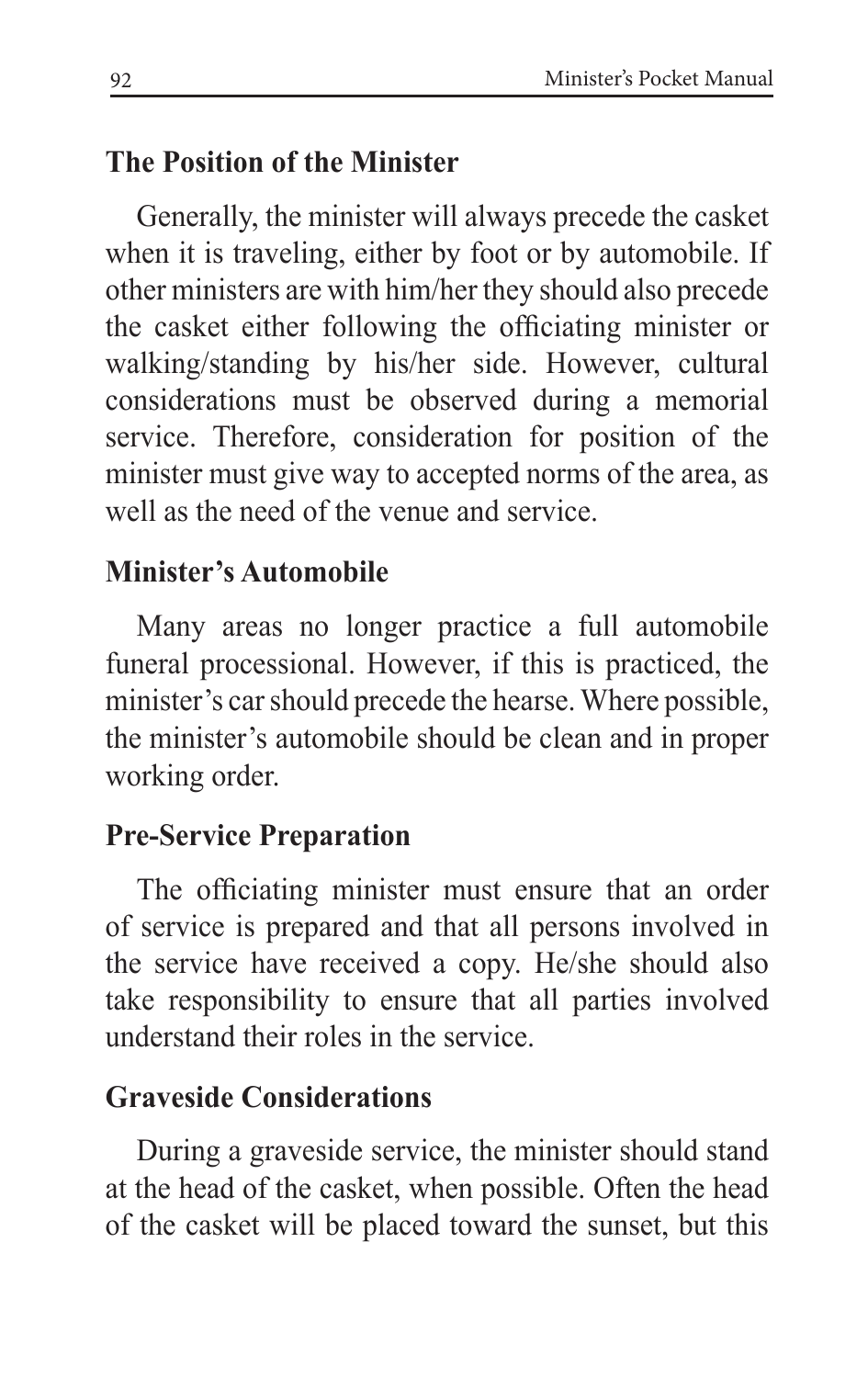is not true in every situation. It is common practice for the minister(s) to greet and comfort each family member present after the conclusion of the graveside service.

It is virtually impossible to plan every aspect of a service. It is important to be patient and flexible in dealing with the family during times of loss. If an unplanned moment occurs during a memorial service, do not overreact. Handle each situation with kindness, humility, and a dependence upon the leading of the Holy Spirit.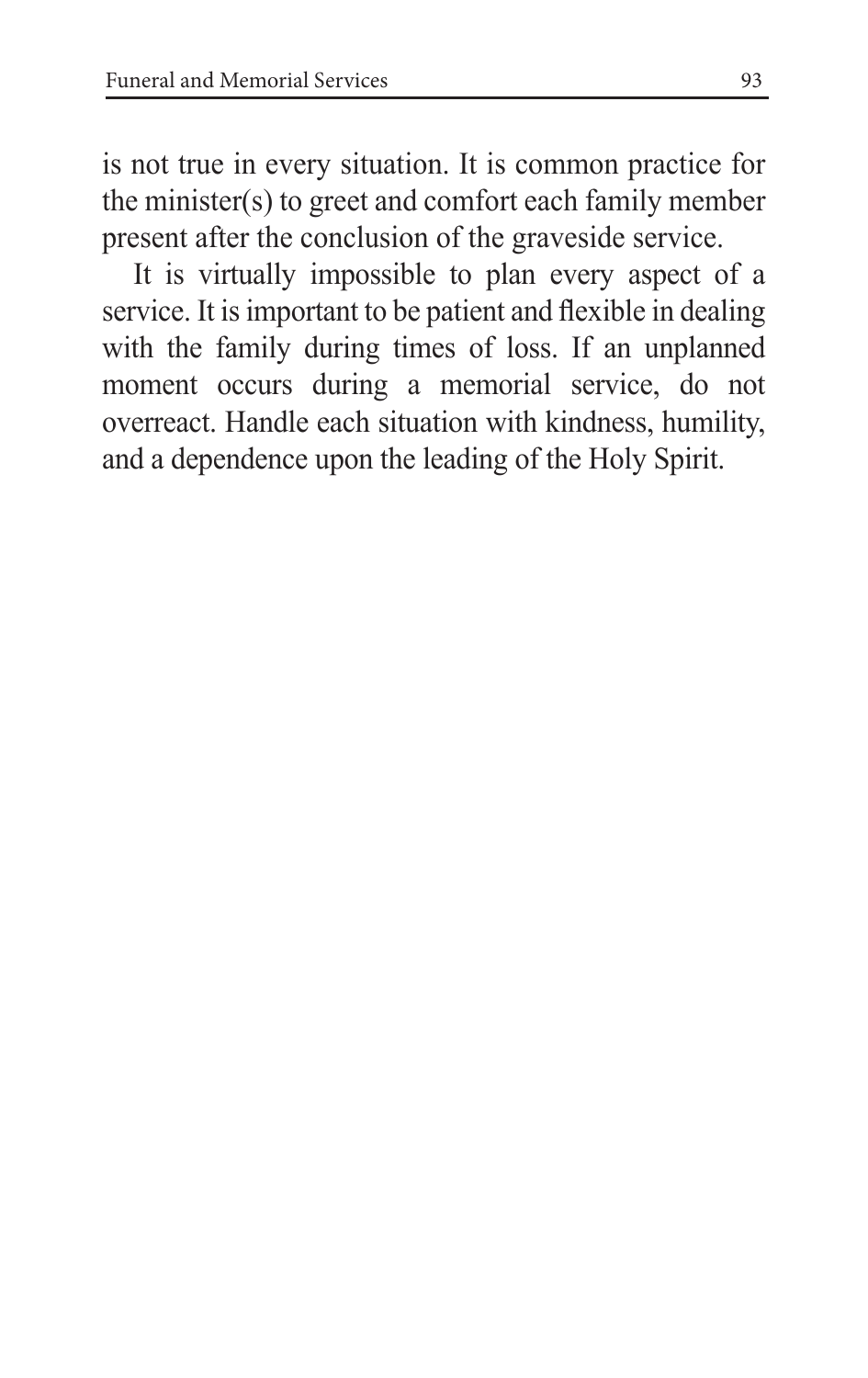# **Sample Order of Service For Memorial Service or Funeral**

#### **Note:**

Practices at memorial services vary greatly depending upon cultural and family traditions. Often memorial services will include comments by friends or family members, messages by multiple ministers, and video tributes. When planning a memorial service, time is always an important consideration. The family of the deceased will look to the memorial service as a source of comfort and strength. Effort should be made to design the service to be an appropriate length of time that will bless the friends and family without prolonging it beyond their physical and emotional capacity. The following is simply an outline submitted as a suggestion.

**Processional** (if applicable)

**Selected song**

**Greeting, reading of obituary, and prayer by minister**

**Selected song** 

**Message by selected minister**

**Selected song** 

**Benediction**

**Recessional**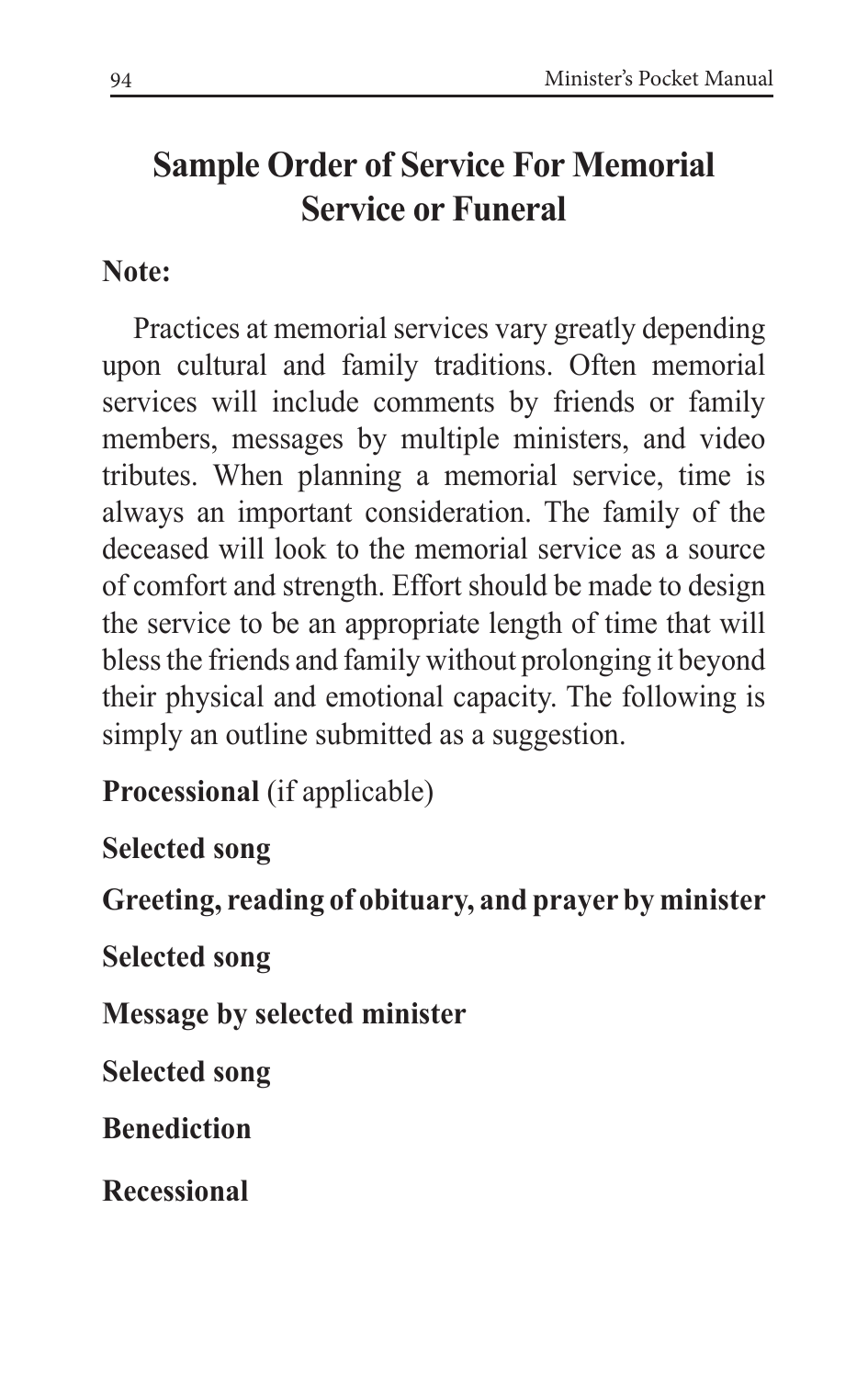## **Funeral Sermon Starters**

#### **Funeral Sermon Starter 1: "His Glory Revealed In Us"**

*The Spirit you received does not make you slaves, so that you live in fear again; rather, the Spirit you received brought about your adoption to sonship. And by him we cry, "Abba, Father." The Spirit himself testifies with our spirit that we are God's children. Now if we are children, then we are heirs—heirs of God and co-heirs with Christ, if indeed we share in his sufferings in order that we may also share in his glory. I consider that our present sufferings are not worth comparing with the glory that will be revealed in us. For the creation waits in eager expectation for the children of God to be revealed that the creation itself will be liberated from its bondage to decay and brought into the freedom and glory of the children of God* (Romans 8:15–19, 21).

As the apostle Paul penned these words to the church at Rome, he considered his life and the situation, circumstances, and even trials he had faced in his lifetime. Verse 18 of chapter 8 shares the focus of Paul regarding his life, "*I consider that our present sufferings are not worth comparing with the glory that will be revealed in us.*"

For those who have lived their lives walking with Jesus Christ in His kingdom, something strange often happens as they begin to approach death. Heaven and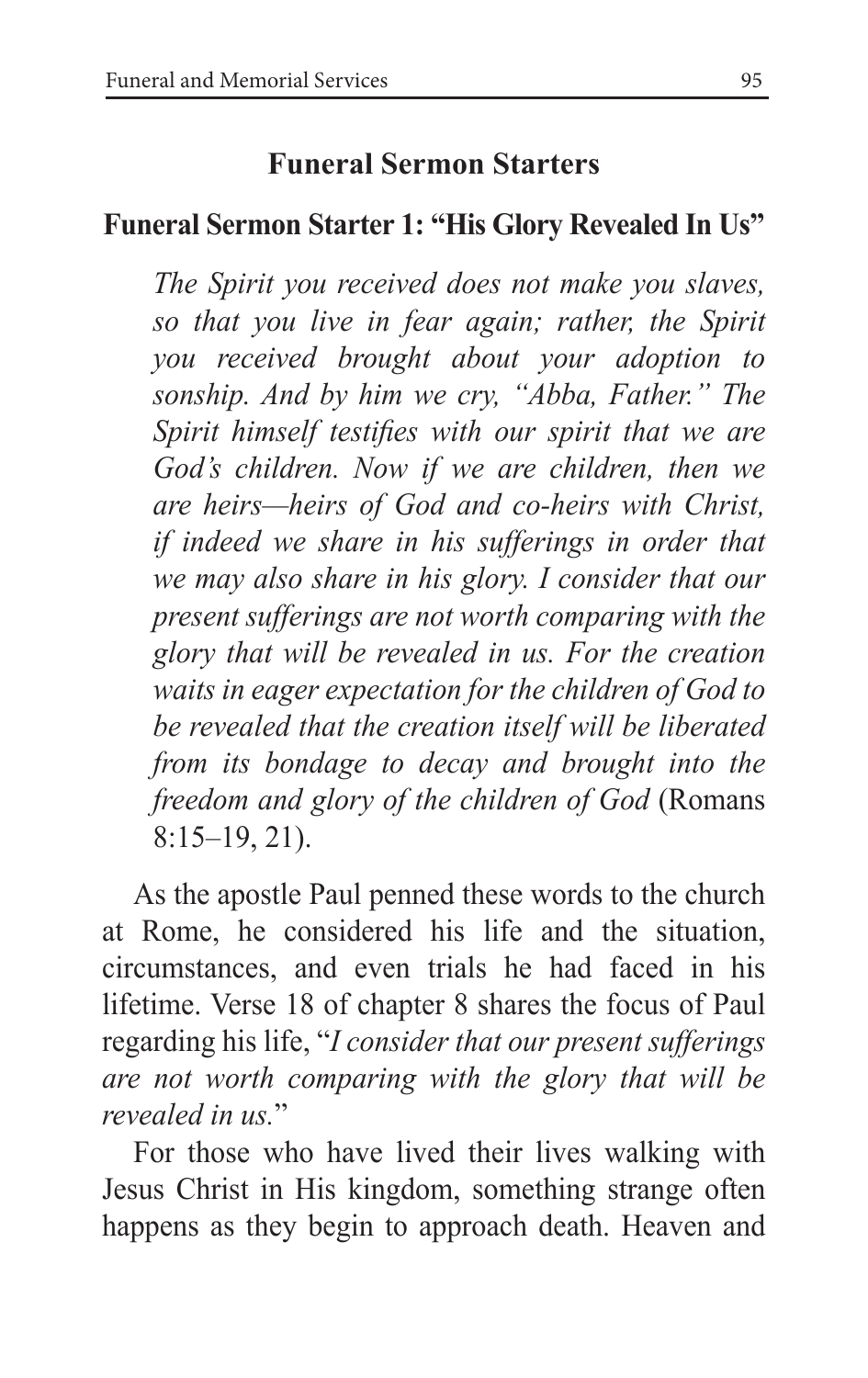their eternal reward become clearer to them. Much like when we squint our eyes as we attempt to see something far away, we go about our daily lives and pursuits and heaven can seem so far away from us and often hard to see. In the latter days of our lives, I believe heaven will come into focus for us and we begin to see more clearly what is waiting. Also, it's at this point in our lives that we begin to agree more fully with Paul's words, "The sufferings of this world" do not compare to what is waiting for us.

Paul shared in the book of 2 Timothy:

*For I am already being poured out like a drink offering, and the time for my departure is near. I have fought the good fight, I have finished the race, I have kept the faith. Now there is in store for me the crown of righteousness, which the Lord, the righteous Judge, will award to me on that day—and not only to me, but also to all who have longed for his appearing* (2 Timothy 4:6–8)*.*

When we look at that word, *departure*, Paul used in this passage, we find it has multiple meanings. Sailors would use this word to describe what happened when people gathered at the harbor to watch a ship depart and sail over the horizon. People would say, "There she goes," as they saw the ship sail out of sight. So as the people saw the ship disappear, they would know that somewhere in another harbor there would be people waiting. They would be waiting for that same ship to come into their harbor and they would say, "Here she comes."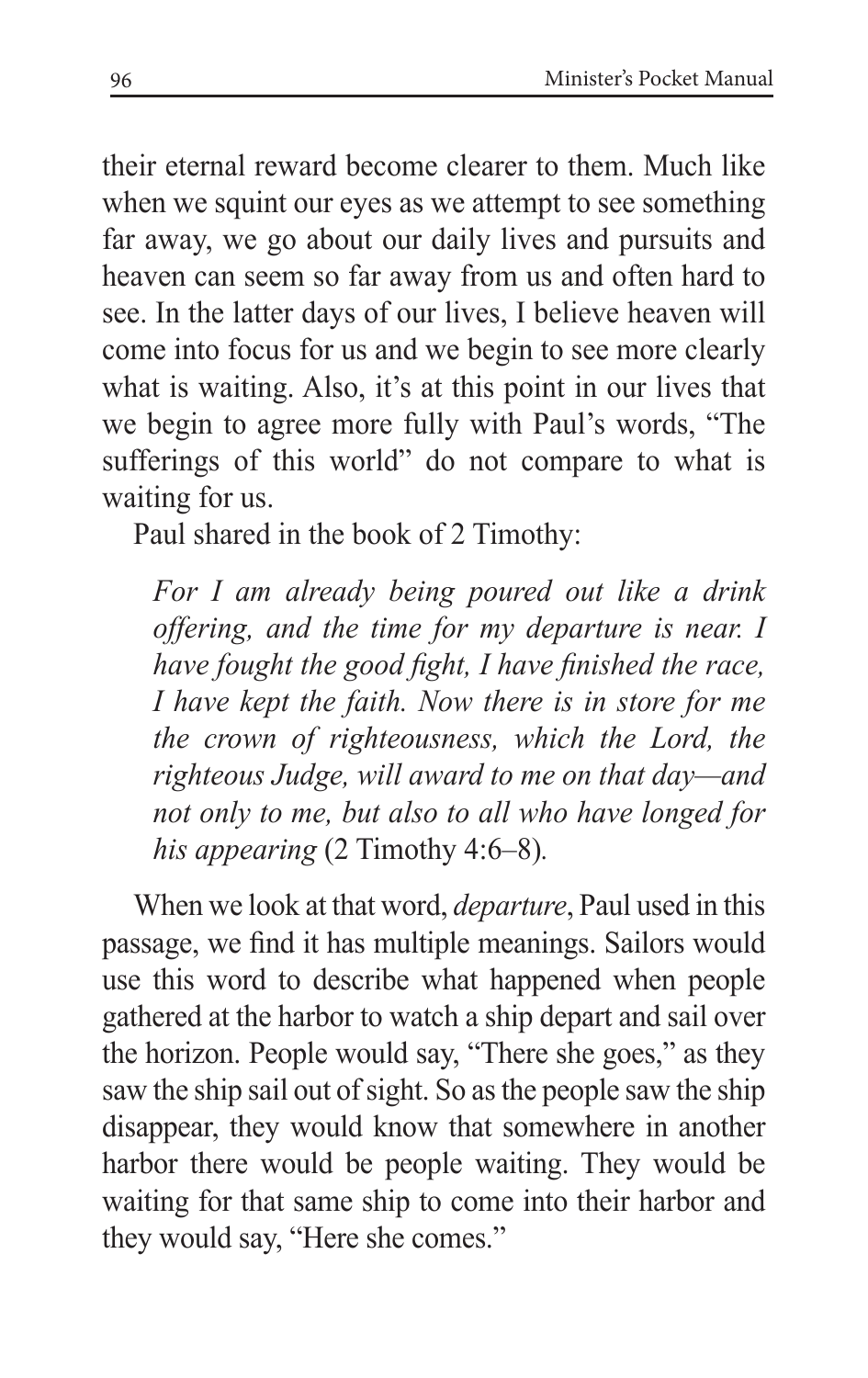*Departure* was also a term soldiers would use when they would break camp, pull up their tent stakes, and move on. Farmers would also use it while taking the yoke off their oxen to "unburden" them after a day of working in the field.

Today as we consider losing this saint of God, we recognize that we are saying goodbye as we see them depart. But we also understand that Jesus and the hosts of heaven were waiting to welcome them. They have folded up their tent and departed to a more permanent place where they are unburdened of the loads and trials of this life. Without question, Jesus has relieved them of sorrow and welcomed them into their new harbor.

*I eagerly expect and hope that I will in no way be ashamed, but will have sufficient courage so that now as always Christ will be exalted in my body, whether by life or by death. For to me, to live is Christ and to die is gain. If I am to go on living in the body, this will mean fruitful labor for me. Yet what shall I choose? I do not know! I am torn between the two: I desire to depart and be with Christ, which is better by far; but it is more necessary for you that I remain in the body* (Philippians 1:20–24).

Paul says in verse 21, "*For to me, to live is Christ and to die is gain.*" When Paul wrote this letter, he was imprisoned under house arrest in Rome. He may have even been chained to a Roman guard. Though Paul was a prisoner, his letter sounds like he was full of joy.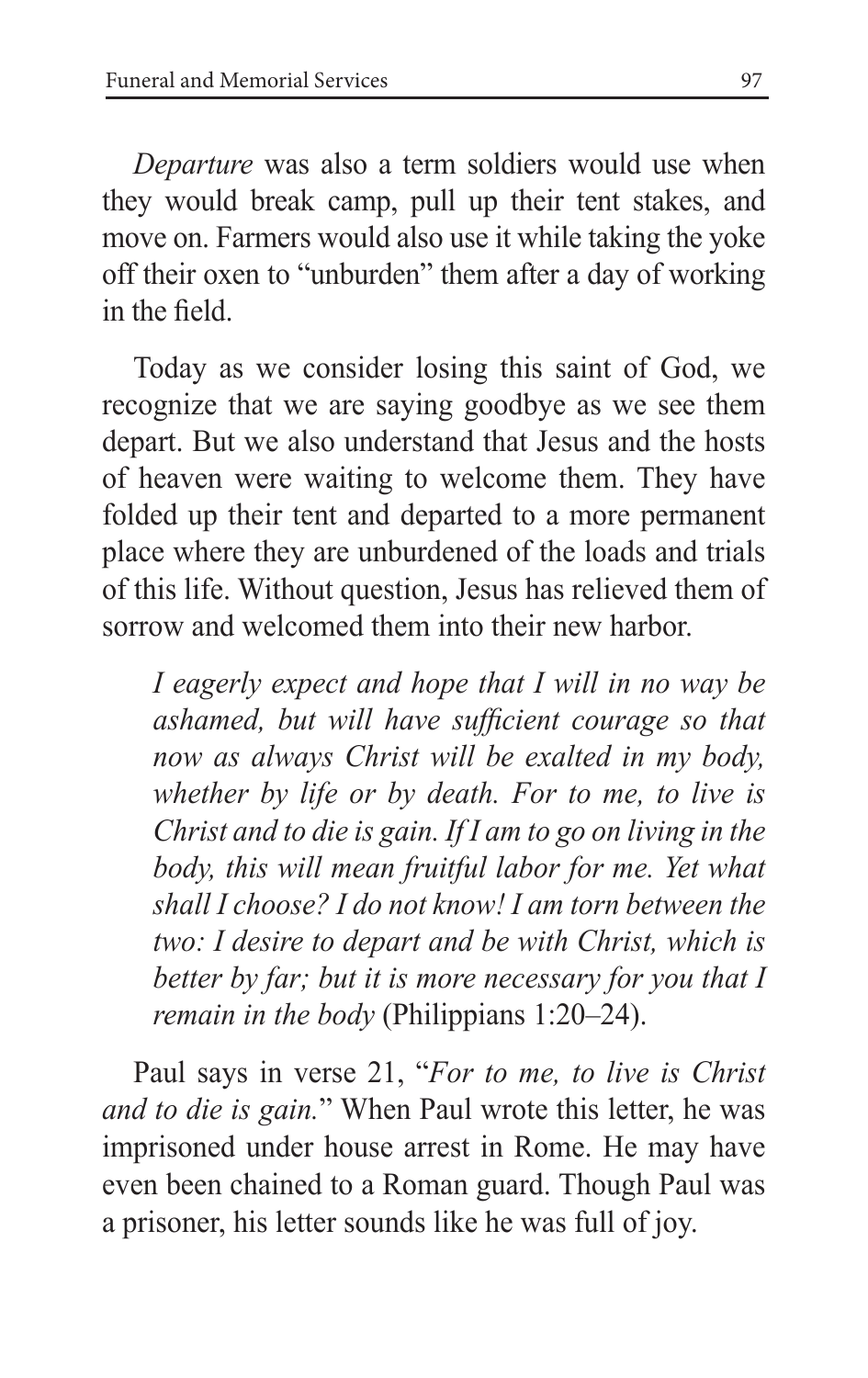Though our lives are often filled with difficulties or trials, life with Christ can be full of joy and rejoicing. We may not always be happy about the situations we find ourselves placed in, but we can rejoice over what Christ is doing in and through us. We rejoice over the wonderful things that happen to us but we can also rejoice over those things which challenge us, knowing God is working in them to make us stronger and more like Him.

God has a specific purpose for each of us. We are not like a ship that has set sail with no rudder. If we will allow Him, Christ will direct our paths and enable us to live for His plans and purposes.

Do you remember what it's like to be a young child and dream about going on a trip? It may have been a vacation with your family, a school field trip, or even a summer camp. The feelings of anticipation were at times overwhelming. You couldn't wait to take your trip and you counted the days until it arrived. Living a life for Christ is somewhat like this. Today we've lost a friend, a family member, or an acquaintance. But, we recognize this was a trip they were always planning for and anticipating. Their spiritual bag was packed and when Christ called, they were prepared. God's timing is perfect.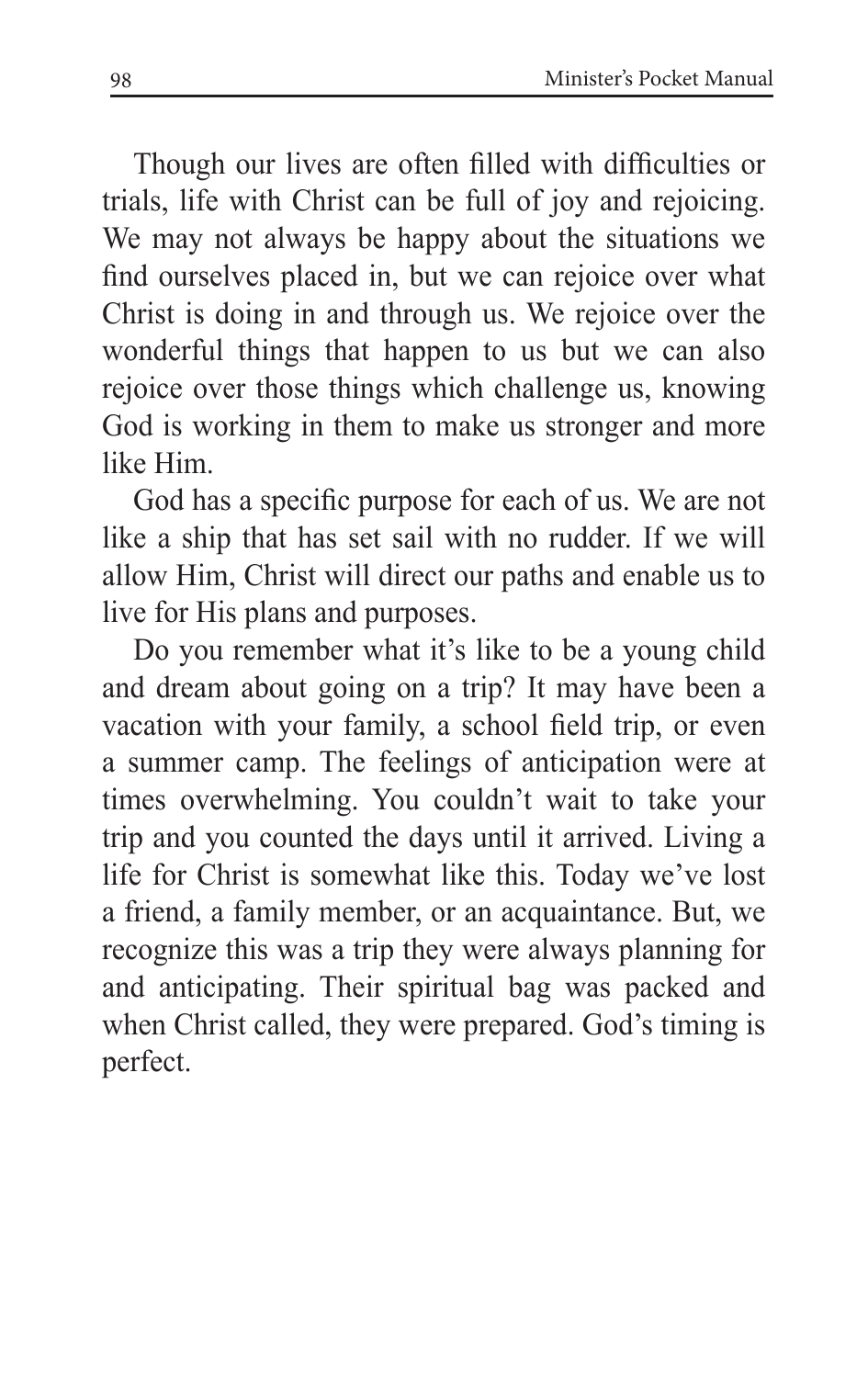#### **Funeral Sermon Starter 2: "Our Passage to Heaven"**

Though we are certainly saddened today over the loss of our loved one and friend, it is hard to focus only on our loss when we consider their gain. If we are in Christ when we depart this life, we take a direct route into God's presence. The apostle Paul shares in 2 Corinthians 5:6–8:

*Therefore we are always confident and know that as long as we are at home in the body we are away from the Lord. We live by faith, not by sight. We are confident, I say, and would prefer to be away from the body and at home with the Lord.* 

The moment we take our last breath here on earth we take our first in paradise. We are absent from the body and immediately present with the Lord. Then in God's time we receive our glorified bodies at the return of Christ. Will we know one another in eternity? I believe the answer is yes. We will be known in our resurrected or heavenly bodies, just as Moses and Elijah were recognized when they appeared with Jesus on the mount of transfiguration. If you remember, Moses had been dead for over 1,400 years and Elijah had been caught into heaven in a whirlwind over six centuries before Jesus lived. The disciples recognized Moses and Elijah, although they did not have their resurrected bodies. At death, we will be with the Lord and be immediately recognized.

When our bodies cease to function and we leave this life, our spirit is not dead or asleep. When we leave our bodies, we depart to be with Christ, and then we wait for our adoption and the redemption of our bodies. Our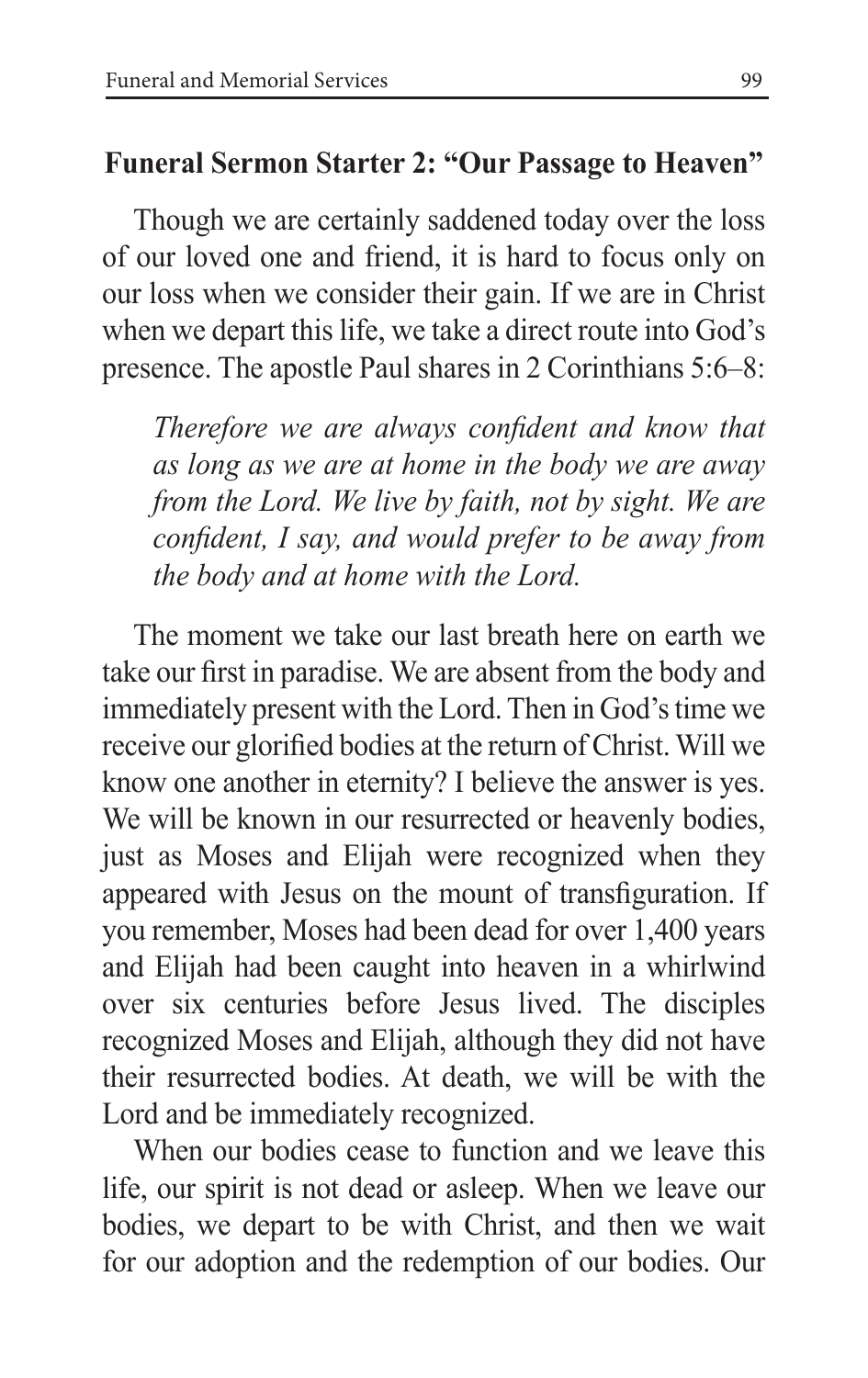bodies will be renewed and transformed, like that of the resurrected body of Jesus Christ.

Billy Graham told a story of a missionary family forced to leave China when an enemy had overtaken the country. As this family fled, they were forced to sleep in a different place each night. As they were fleeing one night, unexpectedly, the mother of the family passed away. This death was devastating to the husband, but especially to her children.

None of the children would allow their mother's body to be left behind and buried where she died, since they were soon moving on to another place. The father was faced with a very difficult situation. He knew the family needed to continue to flee to safety but he understood the grief and anxiety of the children. He prayed, asking God for wisdom.

After prayer, he shared with the children that the body of their mother was just the house she lived in. He explained that during the night their mother had now left that house, even though she loved it. He reminded them that they had all been on a journey staying in different houses as they fled and they had to leave them behind. This, too, was the case with their mother; she had left this earthly home behind and was no longer there.

The missionary convinced his children to bury the body of their mother there, awaiting the time when Christ would resurrect her body, renewing it and restoring it to her spirit. This was enough to help them understand and they left the body of the mother there.

We, too, are on a journey. When we leave this life, we leave this former house behind. It is no longer our home.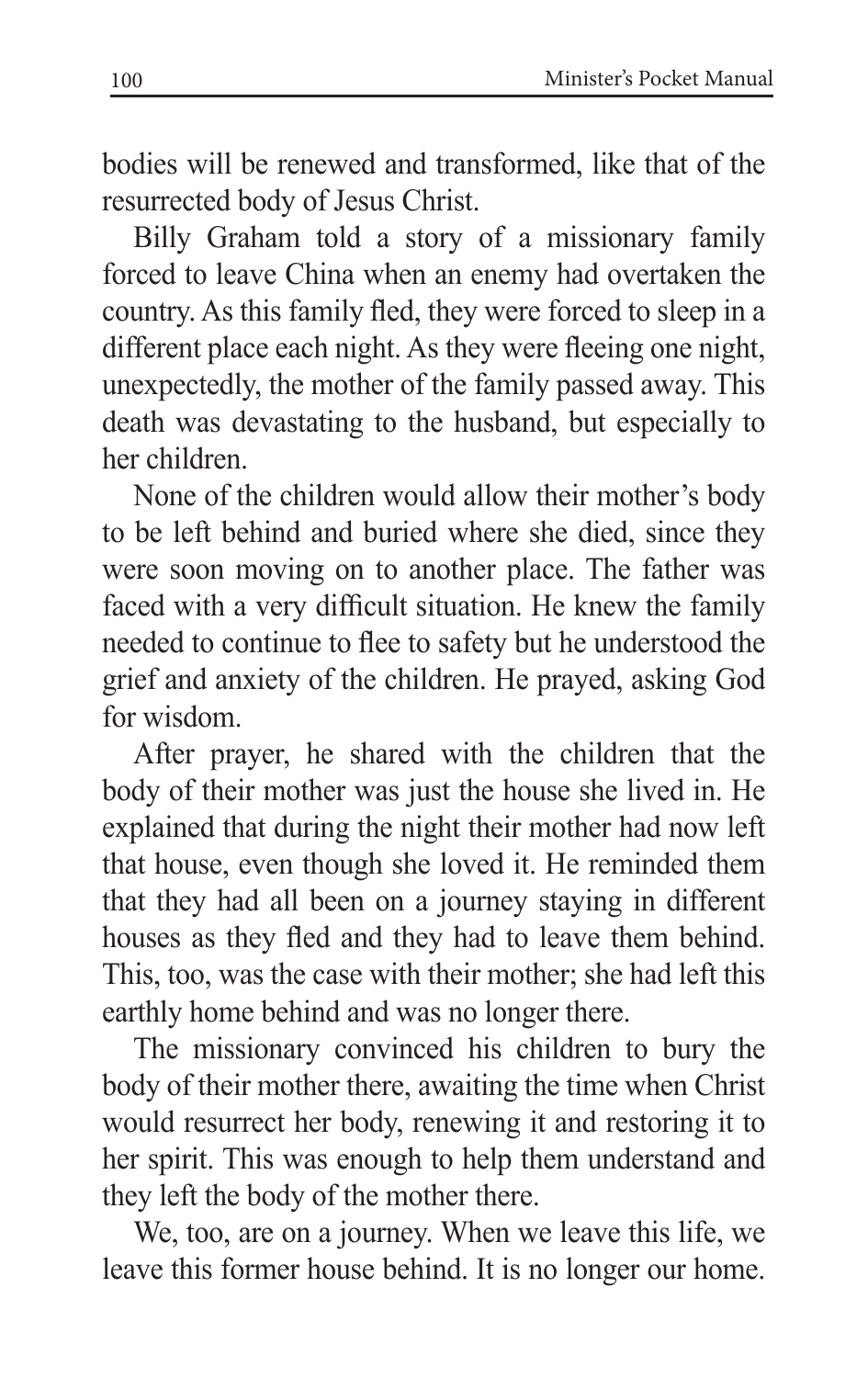We are moved to a new and better place as we wait for the renewal and restoration of our old dwelling place.

Many times, I have seen businesses with a sign on their door that says, "Closed for Remodeling: Will Open Again Soon." This is the picture of death for the believer in Christ. Though this mortal body is no longer in use, it will be renewed and resurrected, and will be joined with our renewed inward being. We will be renewed with changes and improvements over our old bodies. No more pain, sickness, and death.

In our walk with God, there are many joys. Our families are a source of love and inspiration to us. Even in death we remember the promise of Jesus, "I will never leave you or forsake you." Our walk with the Lord is one we take step-by-step and day-by-day, following Him wherever He leads.

As we remember our friend and loved one today, we are reminded of their walk with Christ and how it resembles a story told many years ago. There was a young boy in a church Sunday school class who was asked by the teacher if anyone knew the story of Enoch, the man who did not die. The little boy said he knew the story and was then asked by the teacher to tell the class this Bible story. The boy described it as this: "There was a man named Enoch who was God's friend. Every day Enoch and God took walks together. Each day Enoch and God walked farther and farther together. One day while on their walk, God said to Enoch, "Enoch, we've walked so far that we are closer to My house than yours, rather than going home, why don't you just come home with Me? So, Enoch did."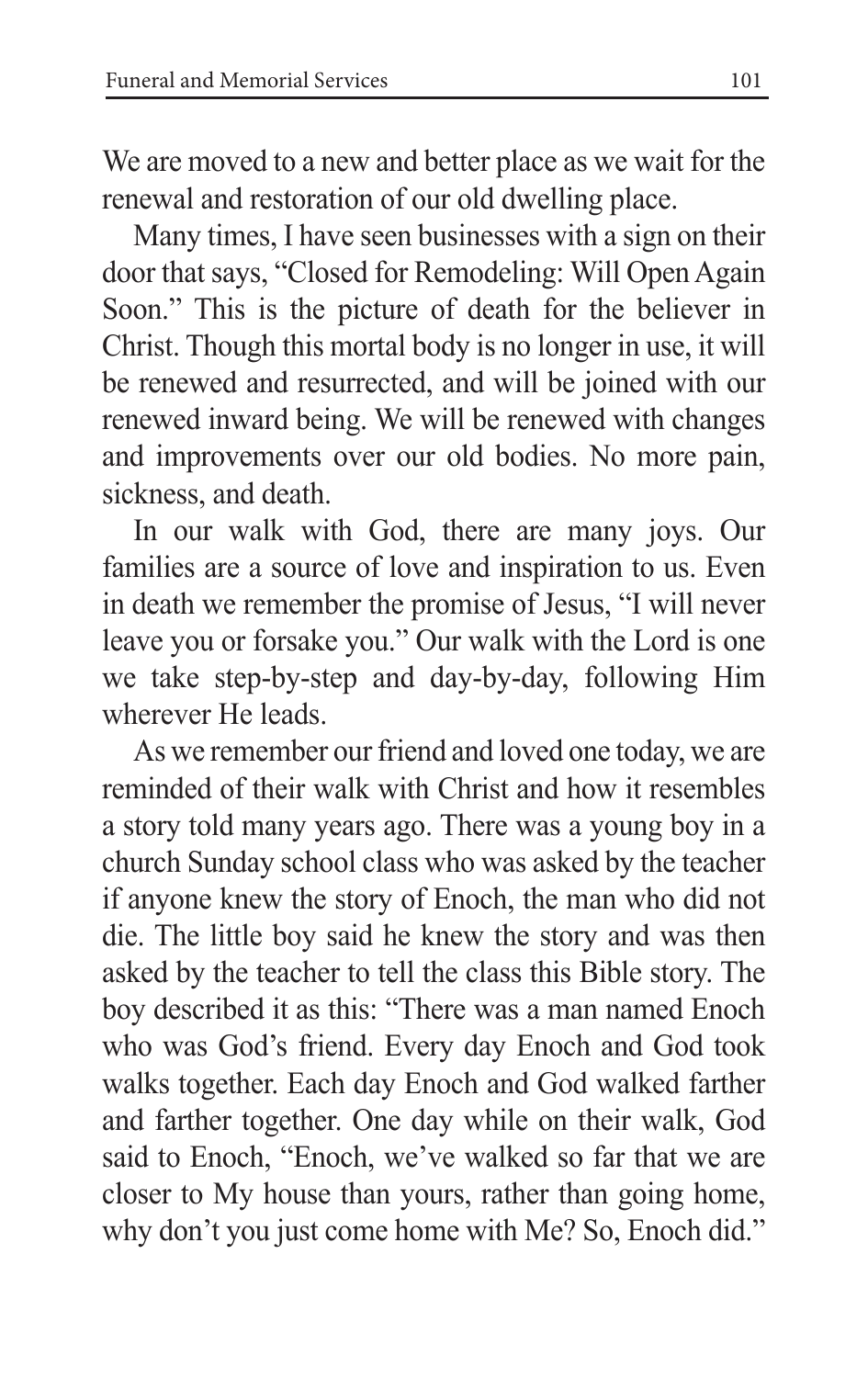Although we've lost someone dear to us today, we still have cause to rejoice. We rejoice because they walked with God day-by-day, but now God has said, "Since we are closer to my house than yours, why don't you just come home with me." We are sad that we won't see them again in this life, but we rejoice that we, too, can walk with Jesus and someday be reunited in the presence of the Lord.

*Brothers and sisters, we do not want you to be uninformed about those who sleep in death, so that you do not grieve like the rest of mankind, who have no hope. For we believe that Jesus died and rose again, and so we believe that God will bring with Jesus those who have fallen asleep in him. According to the Lord's word, we tell you that we who are still alive, who are left until the coming of the Lord, will certainly not precede those who have fallen asleep. For the Lord himself will come down from heaven, with a loud command, with the voice of the archangel and with the trumpet call of God, and the dead in Christ will rise first. After that, we who are still alive and are left will be caught up together with them in the clouds to meet the Lord in the air. And so we will be with the Lord forever. Therefore encourage one another with these words*  (1 Thessalonians 4:13–18).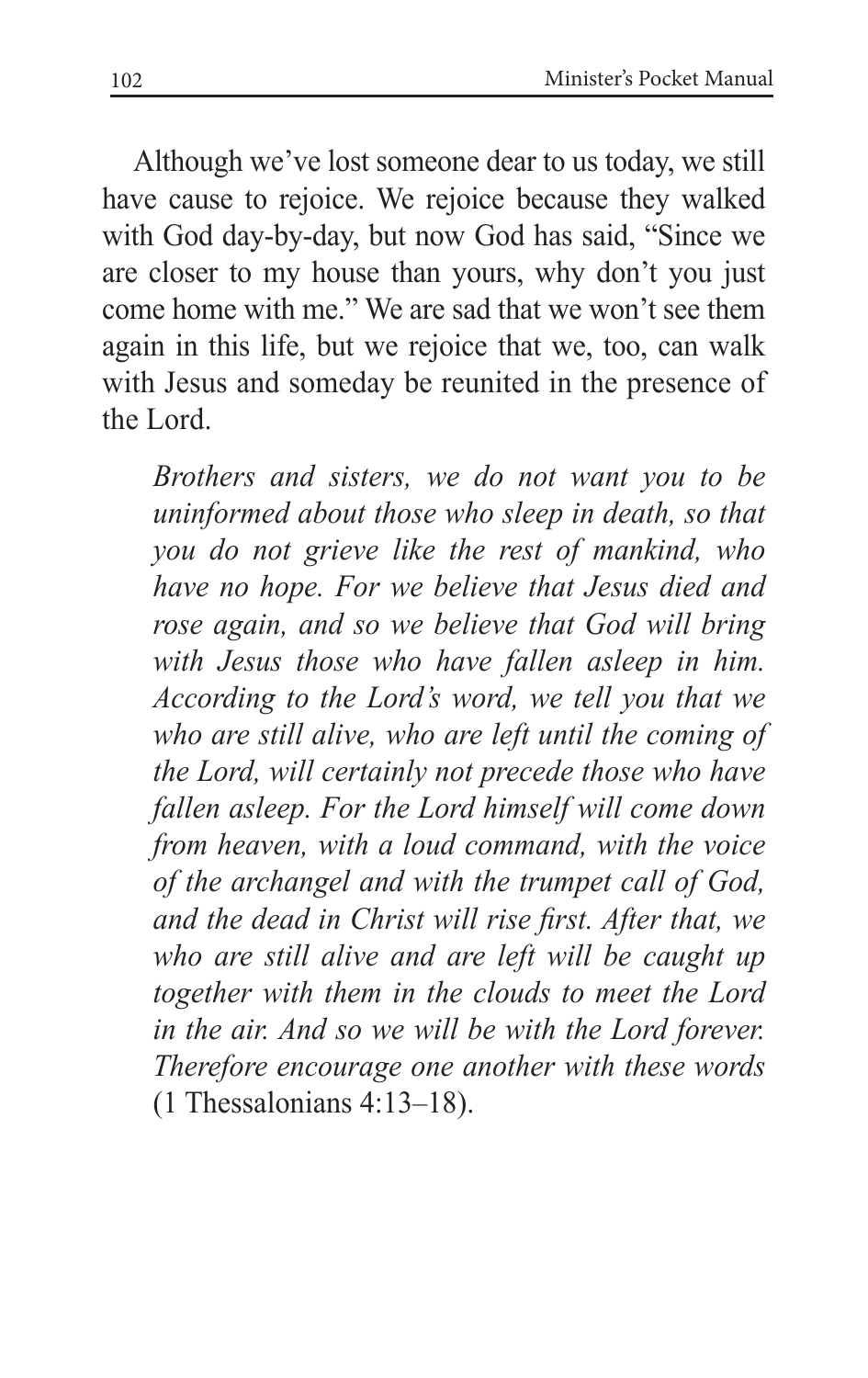#### **Funeral Sermon Starter 3: "What Is Unseen Is Eternal"**

*All this is for your benefit, so that the grace that is reaching more and more people may cause thanksgiving to overflow to the glory of God. Therefore we do not lose heart. Though outwardly we are wasting away, yet inwardly we are being renewed day by day. For our light and momentary troubles are achieving for us an eternal glory that far outweighs them all. So we fix our eyes not on what is seen, but on what is unseen, since what is seen is temporary, but what is unseen is eternal* (2 Corinthians 4:15–18).

There are many things in life that can impair our vision. Imagine that you are driving a car late at night, trying to make it to an appointment many hours away, and you're running far behind schedule. You'd love to make up time, so you try to drive faster, but it's dark, and it's foggy. The fog has rolled in and it's so thick that you have to slow down because you can barely see in front of you. You even change your headlights from bright to dim and dim to bright again, trying to see more clearly. But the fog on the road is so intense that it's impairing your vision.

Many times, our spiritual lives can feel like driving in a thick fog. The God of the universe, the Creator of all things, has an eternal plan for each and every one of us. His plan of love for you and for me began long before we were even born. God has been working in our lives to perform His perfect will for us and in us. But, because we don't always see clearly, we may not be able to see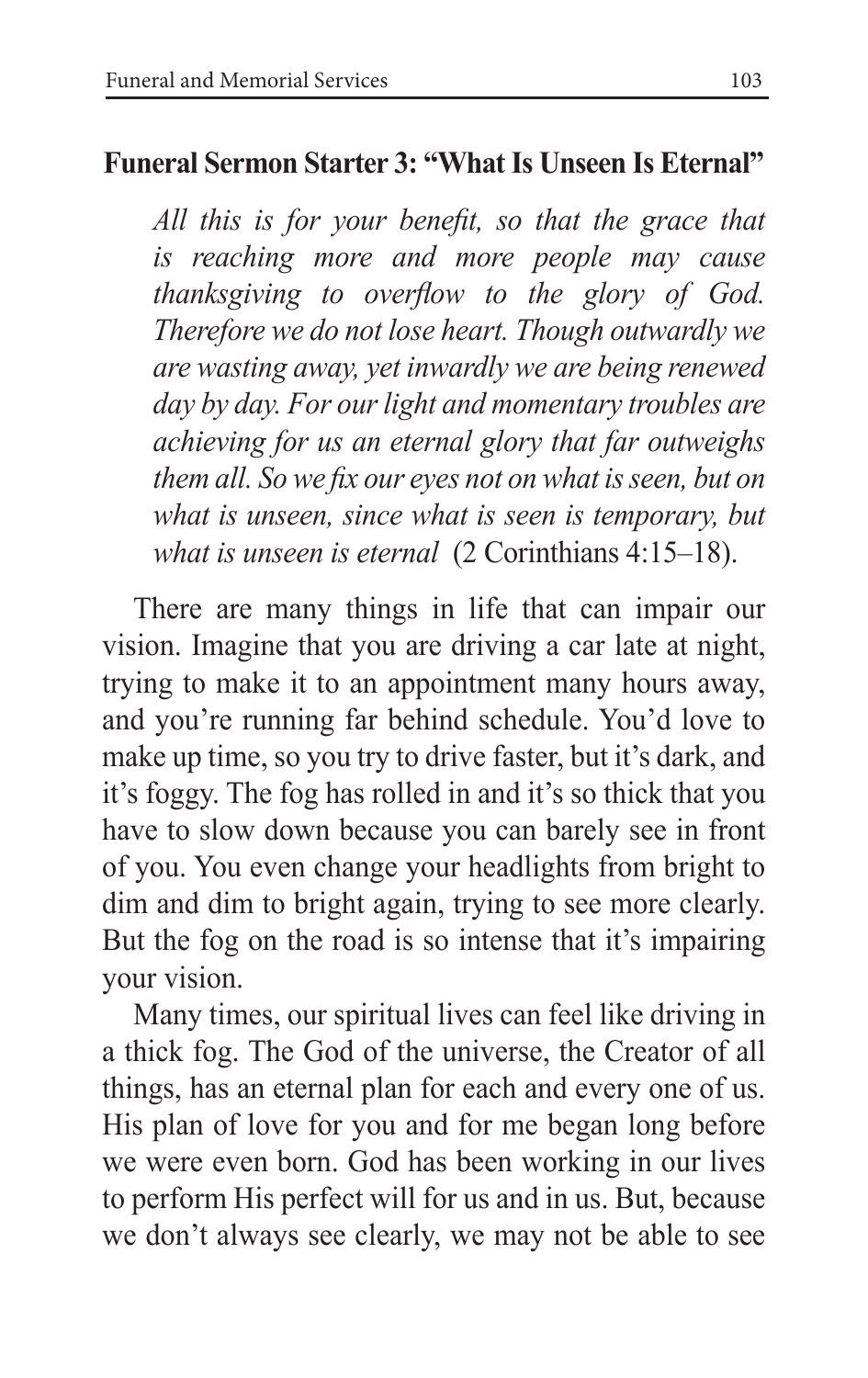what God is doing. We hope God has a plan; we believe God has a plan, but we can't always see that plan because of the impairments we deal with every day. Like a thick fog that has rolled in on a dark night, we can try with all of our might to see, but in some moments, we simply cannot see or comprehend all the ways God is at work.

But God, in His infinite wisdom, has the ability to look at any life and see what we can become rather than what we are. God is a great organizer. He is never without a plan. From the beginning of our lives, God has a plan and we can rest assured that He is always working to accomplish this plan.

We begin as a ball of clay. Do you remember as a child playing with clay, molding it, working the clay, and creating new things? Did you ever leave your clay out of its container only to come back later to find it had dried out? The hard, brittle clay was impossible to mold once dry. Our lives are much like that ball of clay, with one major exception—God will never let you dry out.

There is a struggle of wills. God sees what your life should be—and often our ideas are much different from God's—but God doesn't allow the clay to dry out or harden in us. He just continues to work, shape, and mold us. God uses every situation, every experience, every trial, every blessing, every mountaintop and every valley. In every moment, God is working on us and in us to drive us to His intended goal line. The funny thing about all this is, we don't always know exactly when or how God is working on us. Through our natural eyes, an illness would seem devastating. What good could possibly come from being terminally ill or experiencing sickness?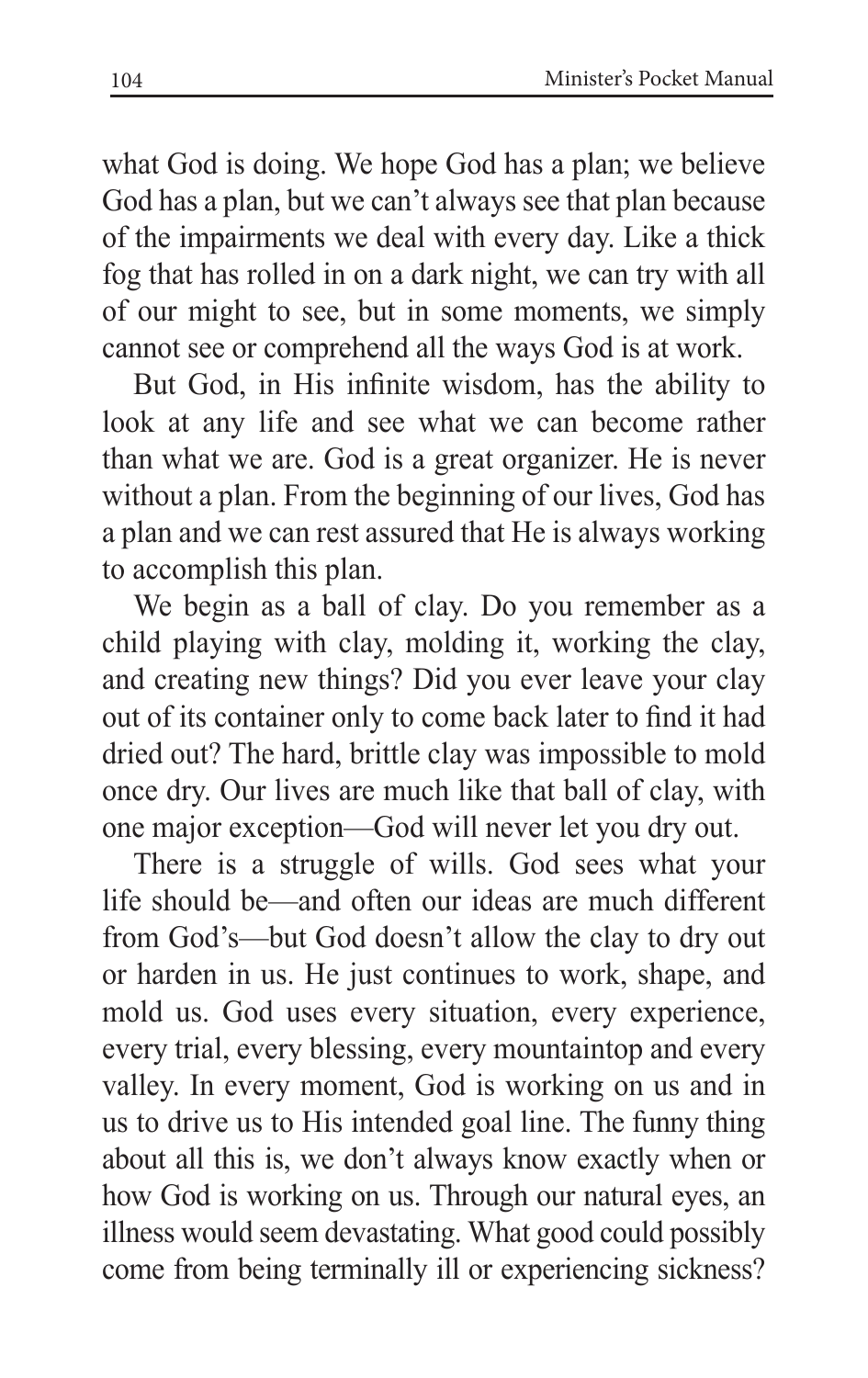But God can and does use all experiences to mold us, even until we take that final breath.

It would be easy to focus on our sadness today. We will wake tomorrow and this friend and family member will not be here in body. They will, however, be seen in the faces and lives of family and friends. What part did they play in your life? How did they take part in God's sculpting of you? What is your greatest memory of them? What seemed insignificant at the time—the hug, the kiss, the "I love you"—means more now than ever. We must draw strength from the positives and the good times we have experienced with our friend.

The psalmist David said it wonderfully in his description of God's hand in his life:

*O Lord you have searched me and you know me. You know when I sit and when I rise. You perceive by thoughts from afar. You discern my going out and my lying down. You are familiar with all my ways. Before a word is on my tongue, you know it completely, O Lord. You hem me in behind and before, you have laid your hand on me . . . Where can I go from your spirit? Where can I flee from your presence? If I go up to the heavens, you are there. If I make my bed in the depths, you are there. If I rise on the wings of the dawn, if I settle on the far side of the sea, even there your hand will guide me; your right hand will hold me fast. For you created my inmost being, you knit me together in my mother's womb. I praise you because I am fearfully and wonderfully made* (Psalm 139:1–5, 7–10, 13, 14 NIV, 1984).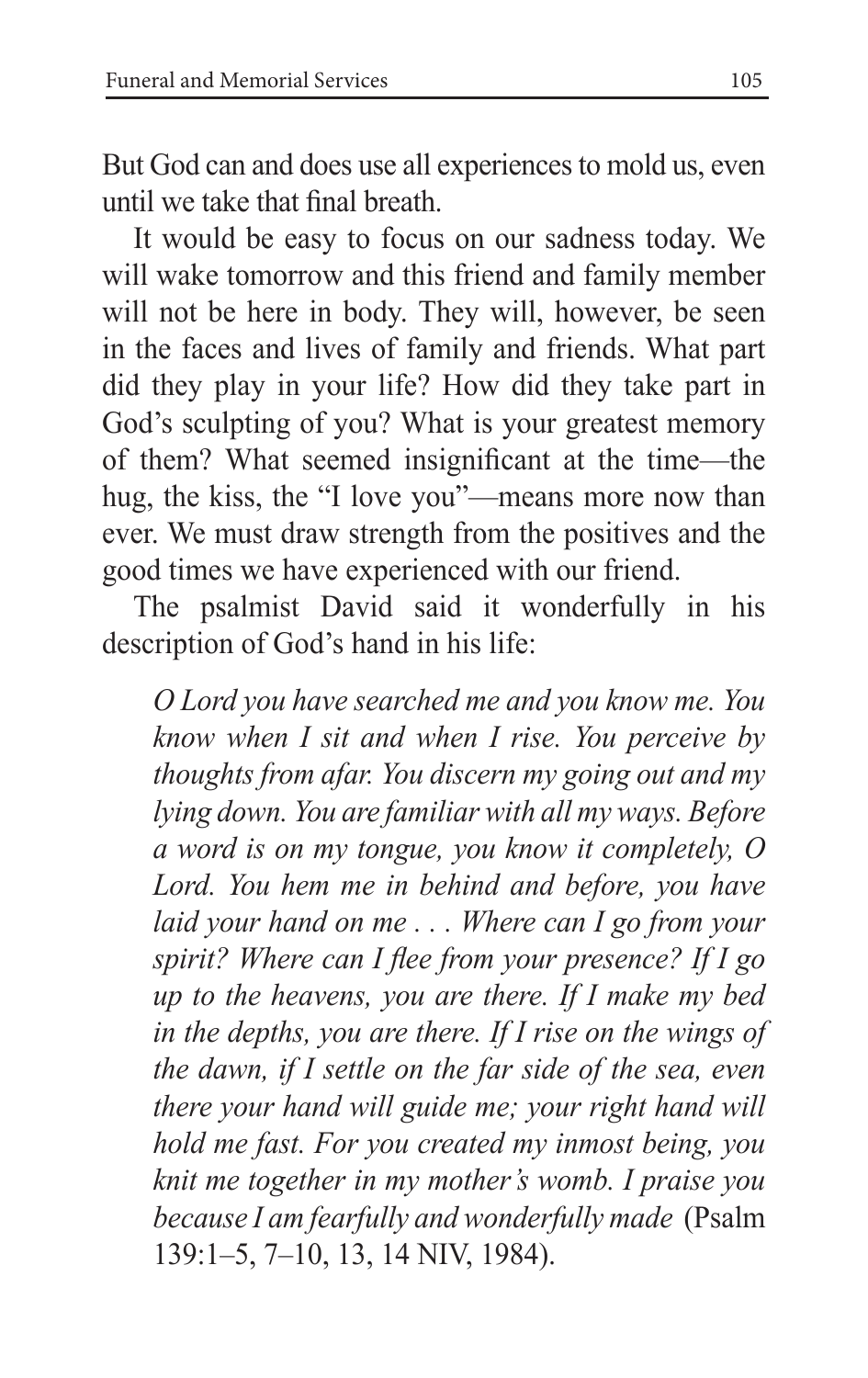# **Committals For Graveside or Tomb**

## **Believer's Committal**

Jesus proclaimed:

*I am the resurrection and the life. The one who believes in me will live, even though they die; and whoever lives by believing in me will never die*  (John 11:25, 26).

Job proclaimed:

*The Lord gave and the Lord has taken away; may the name of the Lord be praised. I know that my redeemer lives, and that in the end he will stand on the earth. And after my skin has been destroyed, yet in my flesh I will see God; I myself will see him with my own eyes—I, and not another. How my heart yearns within me!* (Job 1:21, 19:25–27).

In His divine providence, our God has chosen to call to eternal rest the soul of our dear deceased brother/ sister. Therefore, we commit this body to the ground; earth to earth, ashes to ashes, dust to dust; awaiting the resurrection in the last day, and the life of the world to come, through our Lord and Savior Jesus Christ; at whose glorious appearing, the earth and the sea shall give up their dead; and the corruptible bodies of those who sleep in Him shall be changed, and made like unto His own glorious body.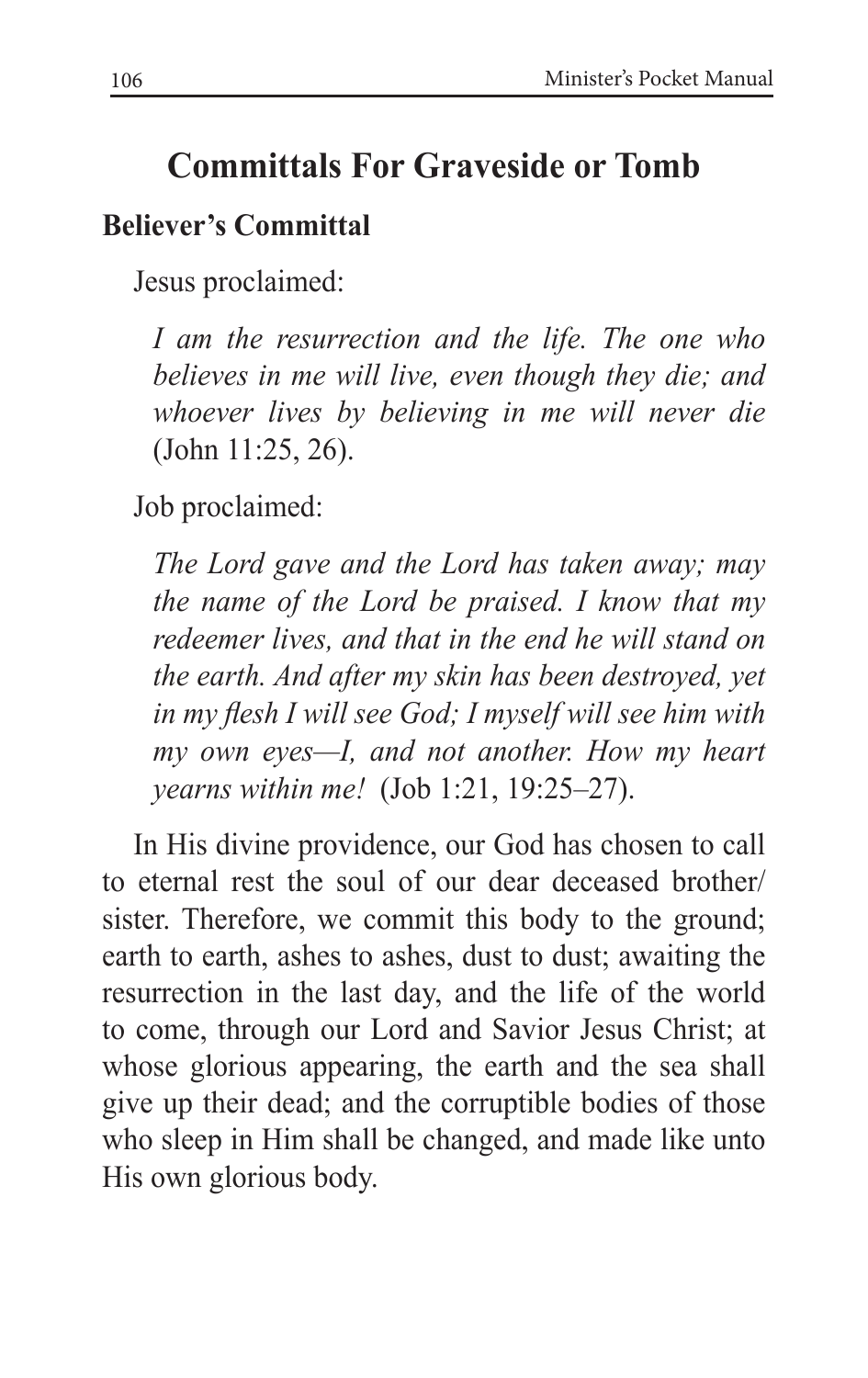The Book of Revelation proclaims:

*Then I heard a voice from heaven say, "Write this: Blessed are the dead who die in the Lord from now on.' 'Yes,' says the Spirit, 'they will rest from their labor, for their deeds will follow them"* (Revelation 14:13).

Let us share in the prayer of our Lord together (Ask those present to recite this prayer with you aloud):

*Our Father, who art in heaven, Hallowed be thy Name. Thy kingdom come. Thy will be done on earth, as it is in heaven. Give us this day our daily bread. And forgive us our trespasses, as we forgive those who trespass against us. And lead us not into temptation, but deliver us from evil: For thine is the kingdom, and the power, and the glory, for ever. Amen* (Matthew 6:9–13 KJV).

#### **Unbeliever's Committal**

Job proclaimed: *"The Lord gave and the Lord has taken away; may the name of the Lord be praised"* (Job 1:21).

In His divine providence, our God has chosen to call to eternal rest the soul of our dear deceased brother/ sister. Therefore, we commit this body to the ground; earth to earth, ashes to ashes, dust to dust; awaiting the resurrection in the last day, and the life of the world to come, through our Lord and Savior Jesus Christ; at whose glorious appearing, the earth and the sea shall give up their dead; and the corruptible bodies of those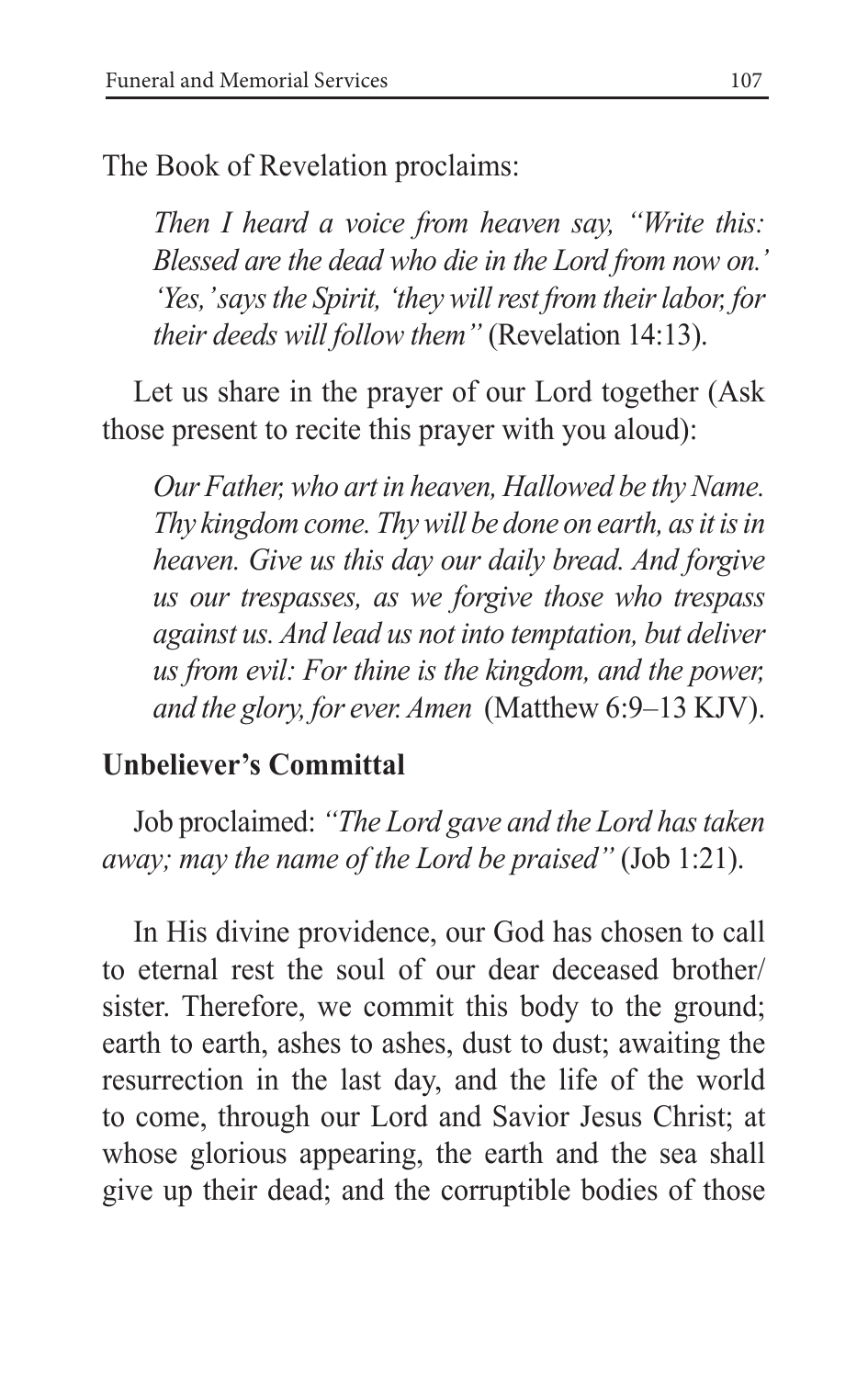who sleep in him shall be changed, and made like unto his own glorious body.

Let us share in the prayer of our Lord together (Ask those present to recite this prayer with you aloud):

*Our Father, who art in heaven, Hallowed be thy Name. Thy kingdom come. Thy will be done on earth, as it is in heaven. Give us this day our daily bread. And forgive us our trespasses, as we forgive those who trespass against us. And lead us not into temptation, but deliver us from evil: For thine is the kingdom, and the power, and the glory, forever. Amen* (Matthew 6:9–13 KJV).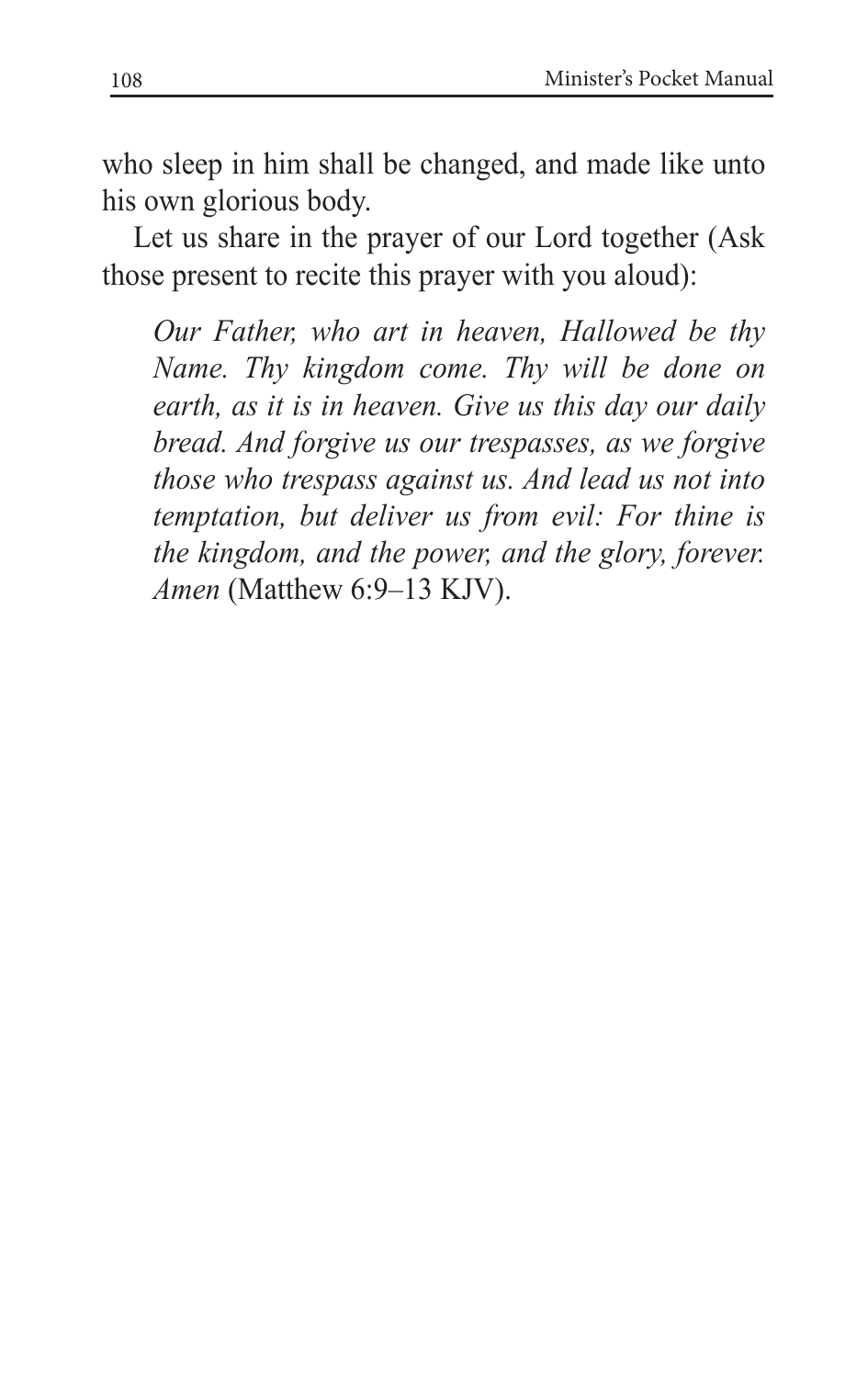# **Memorial Services Using the All Nations Flag**

The All Nations Flag was accepted by the 28th International Assembly of the Church of God of Prophecy in September 1933 to represent the Lordship of Jesus Christ over the church and serves as the recognizable ensign for its fellowship in all nations where the Church of God of Prophecy meets.

When the All Nations Flag is used for memorial services the following procedures should be followed.

### **When carrying the All Nations Flag preceding the funeral party or casket:**

Flag should be carried at full mast by one individual. The flag may be used alone or as a part of other national, local, or state flags that may be displayed.

#### **When the All Nations Flag is used to drape a casket:**

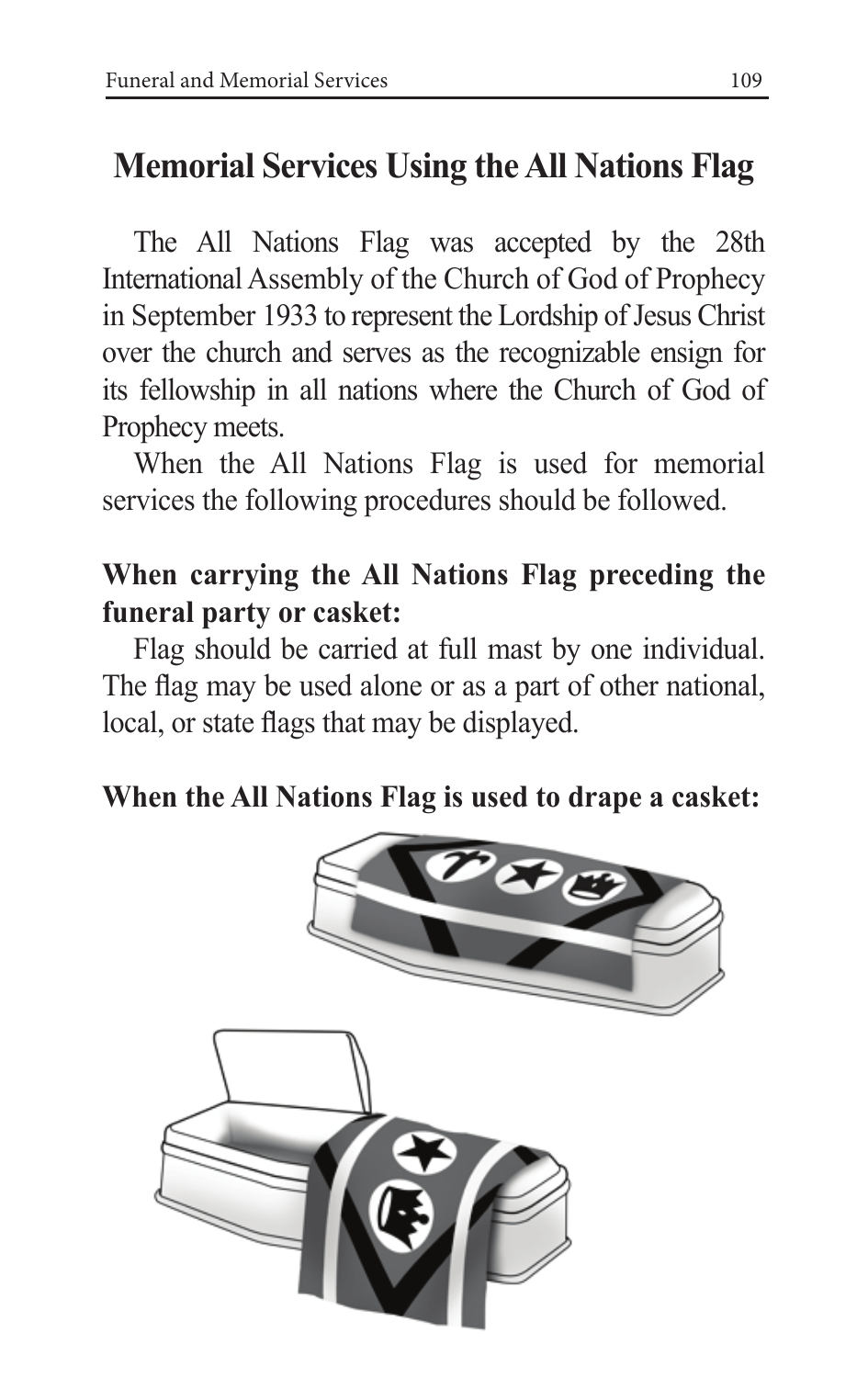The scepter should be placed at the head of the casket with the top of the scepter pointing to the left side of the deceased.

Please note: When the lid of the casket is raised to permit the remains of the body to be viewed by the audience, the All Nations Flag should be removed and draped vertically across the unopened part of the casket with the crown at the bottom on the deceased one's right, facing the congregation.

#### **When the All Nations Flag is used at the grave site:**

The All Nations Flag should not be lowered into the grave. If the flag draping a casket is presented to a close relative it should be folded in such a way that the crown in the circle of white is on top with very little of the red showing. The person presenting the flag to the deceased relative should pay respect to the recipient in memory of the deceased.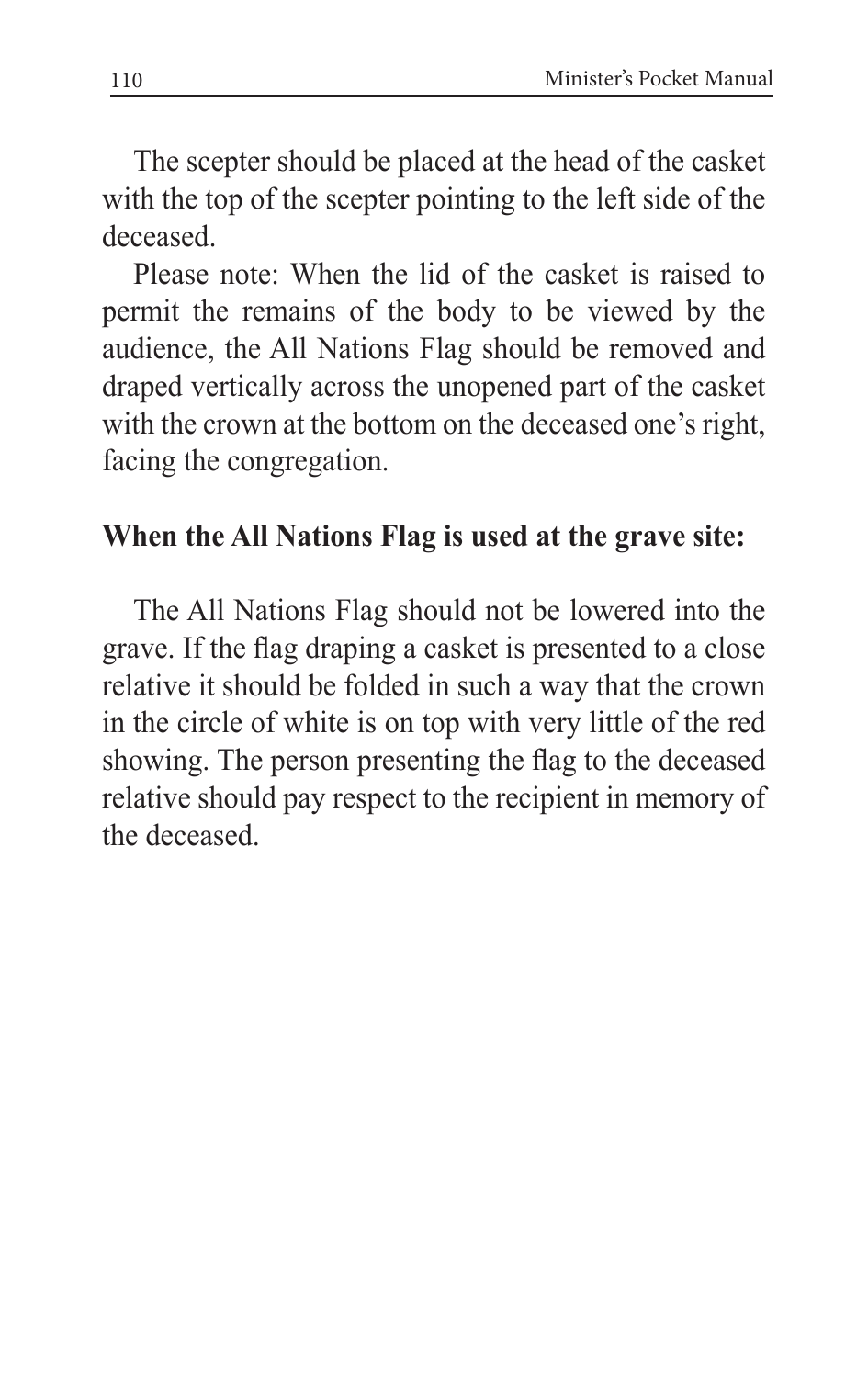

**Instructions for folding the All Nations flag**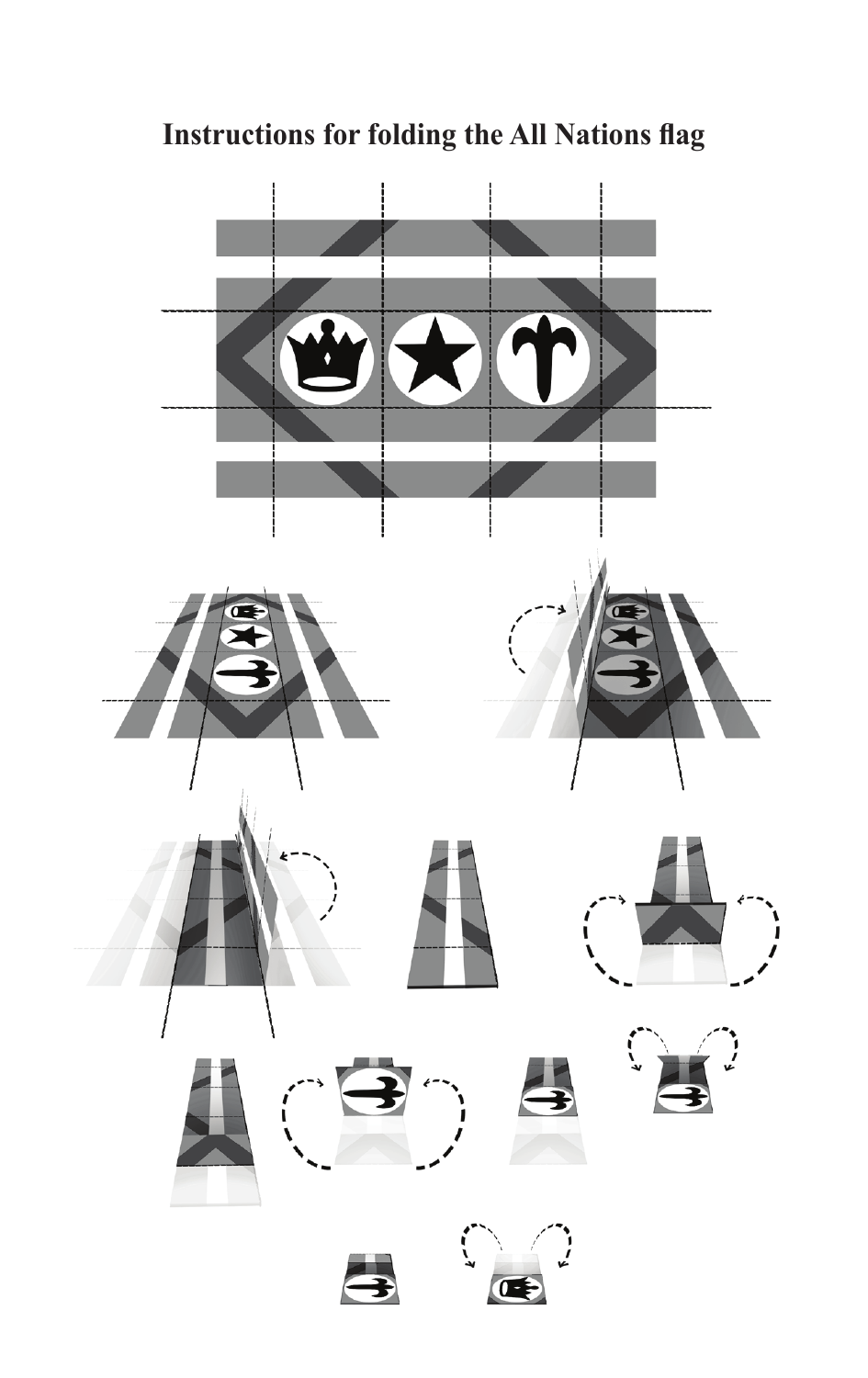# **Old Testament Scripture Passages for Memorial Services and Funerals**

*"The righteous perish, and no one takes it to heart; the devout are taken away, and no one understands that the righteous are taken away to be spared from evil. Those who walk uprightly enter into peace; they find rest as they lie in death"* (Isaiah 57:1, 2 ESV).

*"For his anger lasts only a moment, but his favor lasts a lifetime; weeping may stay for the night, but rejoicing comes in the morning"* (Psalm 30:5).

*"I love the Lord, because he has heard my voice and my pleas for mercy. Because he inclined his ear to me, therefore I will call on him as long as I live"* (Psalm 116:1, 2).

*"Mortals, born of woman, are of few days and full of trouble. They spring up like flowers and wither away; like fleeting shadows, they do not endure. Do you fix your eye on them? Will you bring them before you for judgment? Who can bring what is pure from the impure? No one! A person's days are determined; you have decreed the number of his months and have set limits he cannot exceed. So look away from him and let him alone, till he has put in his time like a hired laborer. At least there is hope for a tree: If it is cut down, it will sprout again, and its new shoots will not fail. Its roots may grow old in the ground and its stump die in the soil, yet at the scent of water it will bud and put forth shoots like a plant. But a man dies and is laid low; he breathes his last and is no more. As the*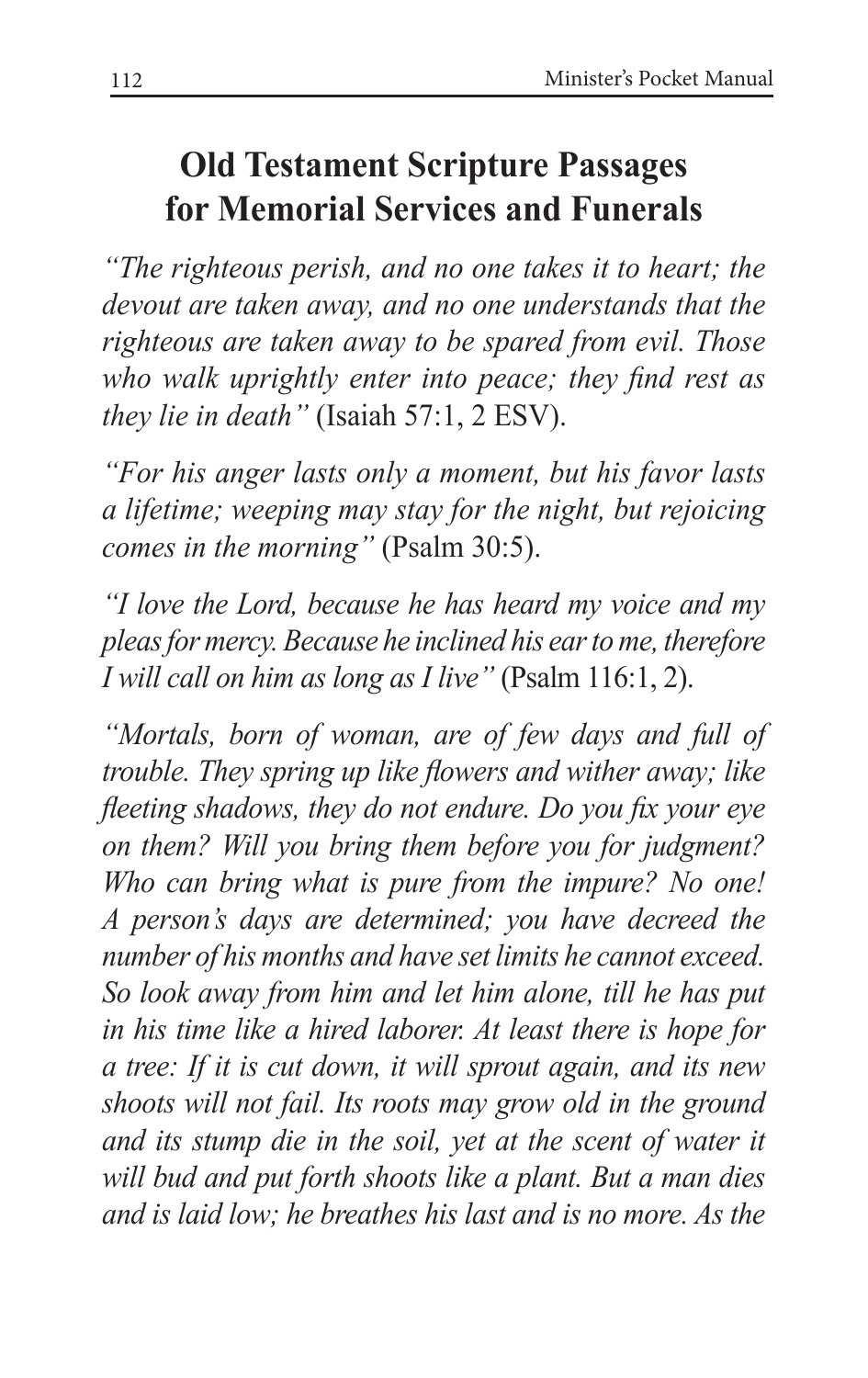*water of a lake dries up or a riverbed becomes parched and dry, so he lies down and does not rise; till the heavens are no more, people will not awake or be roused from their sleep. If only you would hide me in the grave and conceal me till your anger has passed! If only you would set me a time and then remember me! If someone dies, will they live again? All the days of my hard service I will wait for my renewal to come"* (Job 14:1–14).

*"Cast your burden on the Lord, and he will sustain you; he will never permit the righteous to be moved"* (Psalm 55:22 ESV).

*"Now all has been heard; here is the conclusion of the matter: fear God and keep his commandments, for this is the duty of all mankind. For God will bring every deed into judgment, including every hidden thing, whether it is good or evil"* (Ecclesiastes 12:13, 14).

*"Seek the Lord while he may be found; call on him while he is near. Let the wicked forsake their ways and the unrighteous their thoughts. Let them turn to the Lord, and he will have mercy on them, and to our God, for he will freely pardon"* (Isaiah 55:6, 7).

*"He heals the brokenhearted and binds up their wounds"*  (Psalm 147:3).

*"Show me, Lord, my life's end and the number of my days; let me know how fleeting my life is. You have made my days a mere handbreadth; the span of my years is as nothing before you. Everyone is but a breath, even those who seem secure"* (Psalm 39:4, 5).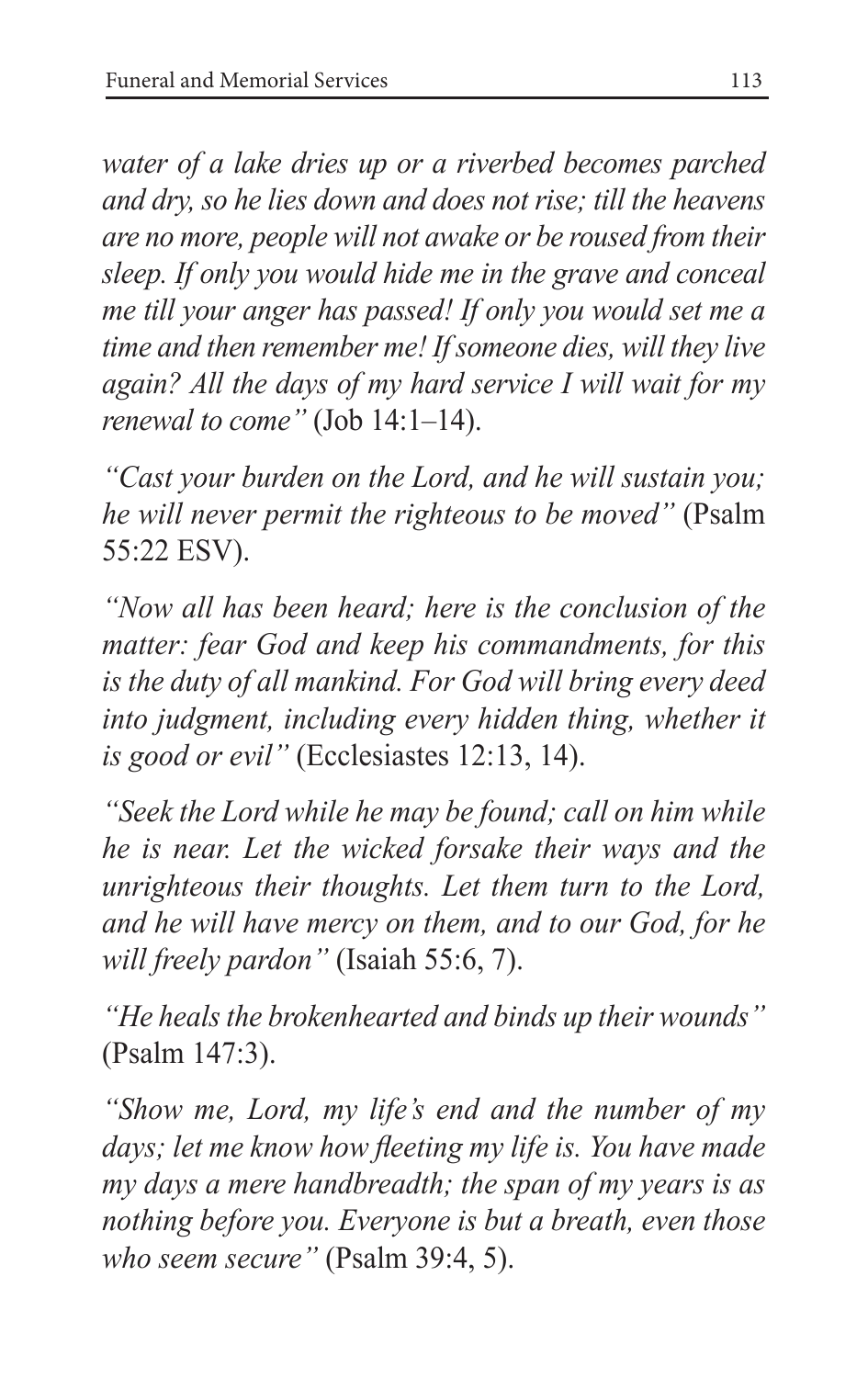*"For he has not despised or abhorred the affliction of the afflicted, and he has not hidden his face from him, but has heard, when he cried to him"* (Psalm 22:24 ESV).

*"For you have been my hope, sovereign Lord, my confidence since my youth. My mouth is filled with your praise, declaring your splendor all day long. Do not cast me away when I am old; do not forsake me when my strength is gone. Do not be far from me, my God; come quickly, God, to help me. My mouth will tell of your righteous deeds, of your saving acts all day long though I know not how to relate them all. I will come and proclaim your mighty acts, sovereign Lord; I will proclaim your righteous deeds, yours alone. Since my youth, God, you have taught me and to this day I declare your marvelous deeds. My lips will shout for joy when I sing praise to you—I whom you have delivered"* (Psalm 71:5, 8, 9, 12, 15–17, 23).

*"For no one is cast off by the Lord forever. Though he brings grief, he will show compassion, so great is his unfailing love"* (Lamentations 3:31, 32).

*"A thousand years in your sight are like a day that has just gone by, or like a watch in the night. Yet you sweep people away in the sleep of death—they are like the new grass of the morning: In the morning it springs up new, but by evening it is dry and withered. Our days may come to seventy years, or eighty, if our strength endures; yet the best of them are but trouble and sorrow, for they quickly pass, and we fly away"* (Psalm 90:4–6, 10).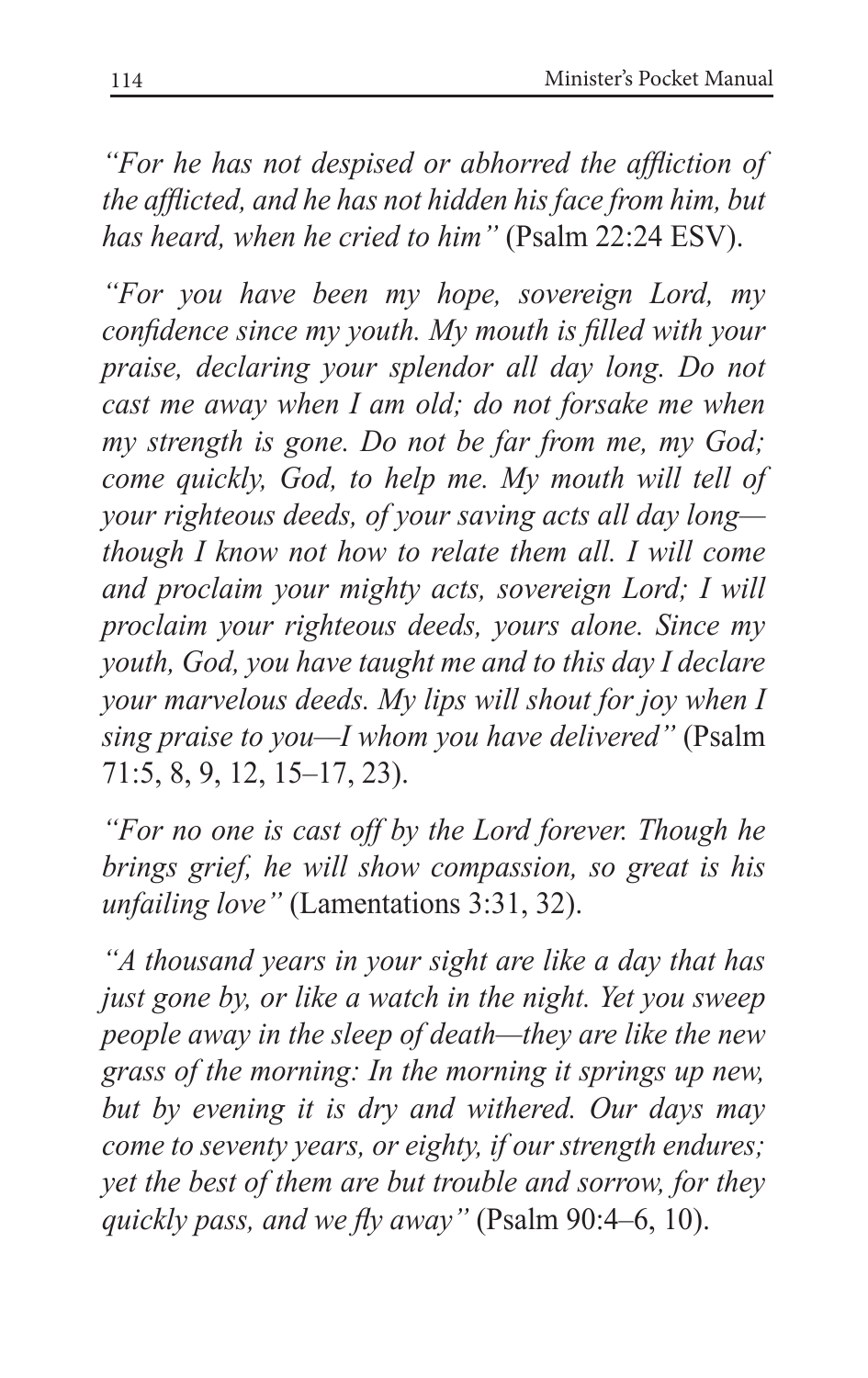*"Even to your old age and gray hairs I am he, I am he who will sustain you. I have made you and I will carry you; I will sustain you and I will rescue you. With whom will you compare me or count me equal? To whom will you liken me that we may be compared? Remember the former things, those of long ago; I am God, and there is no other; I am God, and there is none like me. I make known the end from the beginning, from ancient times, what is still to come. I say, 'My purpose will stand, and I will do all that I please'"* (Isaiah 46:4, 5, 9, 10).

*"However many years anyone may live, let them enjoy them all. But let them remember the days of darkness, for there will be many. Everything to come is meaningless. You who are young, be happy while you are young, and let your heart give you joy in the days of your youth. Follow the ways of your heart and whatever your eyes see, but know that for all these things God will bring you into judgment. So then, banish anxiety from your heart and cast off the troubles of your body, for youth and vigor are meaningless"* (Ecclesiastes 11:8–10).

*"You have searched me, Lord, and you know me. You know when I sit and when I rise; you perceive my thoughts from afar. You discern my going out and my lying down; you are familiar with all my ways. Before a word is on my tongue you, Lord, know it completely. You hem me in behind and before, and you lay your hand upon me. Such knowledge is too wonderful for me, too lofty for me to attain. Where can I go from your Spirit? Where can I flee from your presence? If I go up to the heavens, you*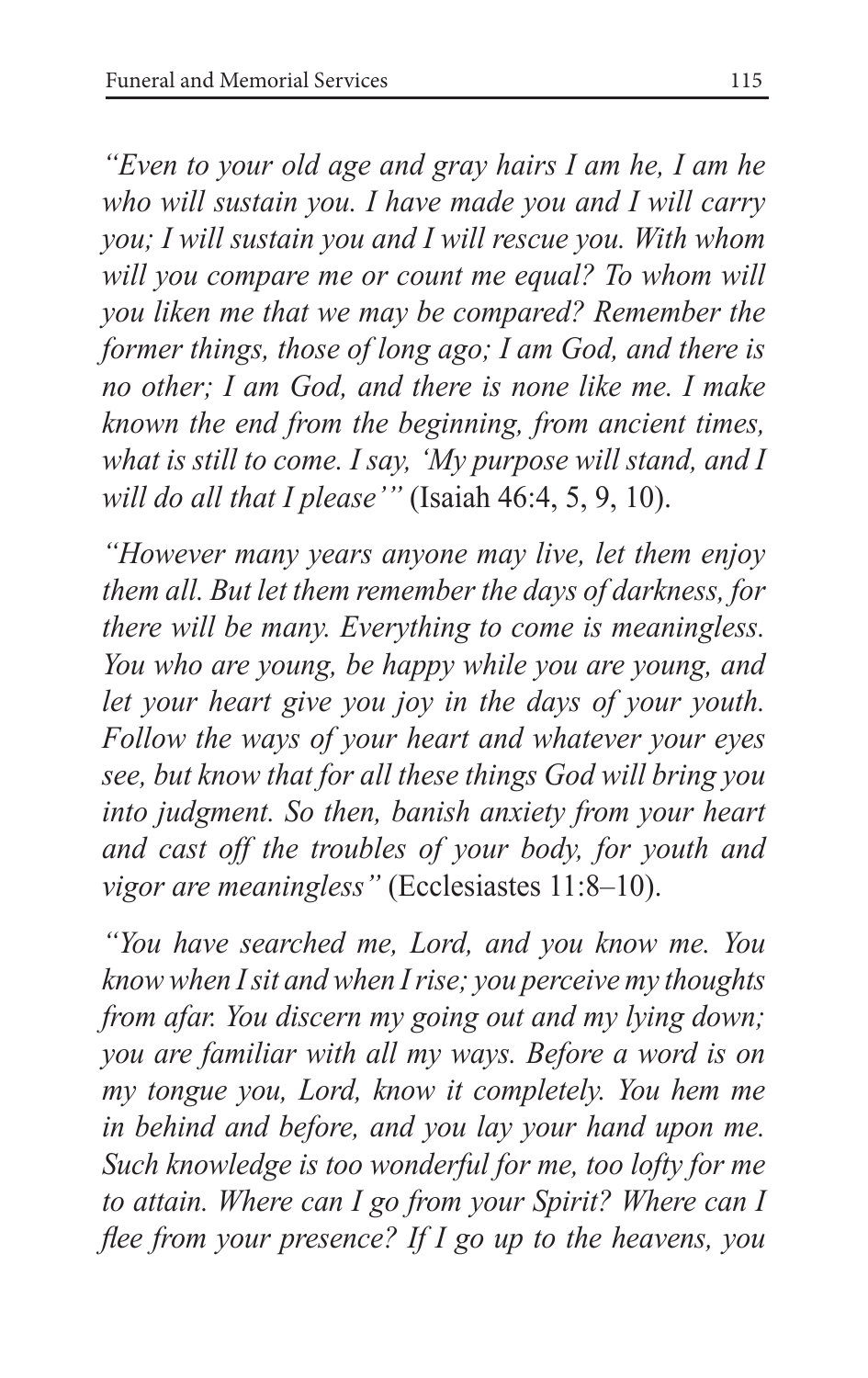*are there; if I make my bed in the depths, you are there. If I rise on the wings of the dawn, if I settle on the far side of the sea, even there your hand will guide me, your right hand will hold me fast"* (Psalm 139:1–10).

*"The Lord is my shepherd, I lack nothing. He makes me lie down in green pastures, he leads me beside quiet waters, he refreshes my soul. He guides me along the right paths for his name's sake. Even though I walk through the darkest valley, I will fear no evil, for you are with me; your rod and your staff, they comfort me. You prepare a table before me in the presence of my enemies. You anoint my head with oil; my cup overflows. Surely your goodness and love will follow me all the days of my life, and I will dwell in the house of the Lord forever"* (Psalm 23).

*"Remember your Creator in the days of your youth, before the days of trouble come and the years approach when you will say, I find no pleasure in them"* (Ecclesiastes 12:1).

*"Blessed is the one who does not walk in step with the wicked or stand in the way that sinners take or sit in the company of mockers, but whose delight is in the law of the Lord, and who meditates on his law day and night. That person is like a tree planted by streams of water, which yields its fruit in season and whose leaf does not wither—whatever they do prospers"* (Psalm 1:1–3).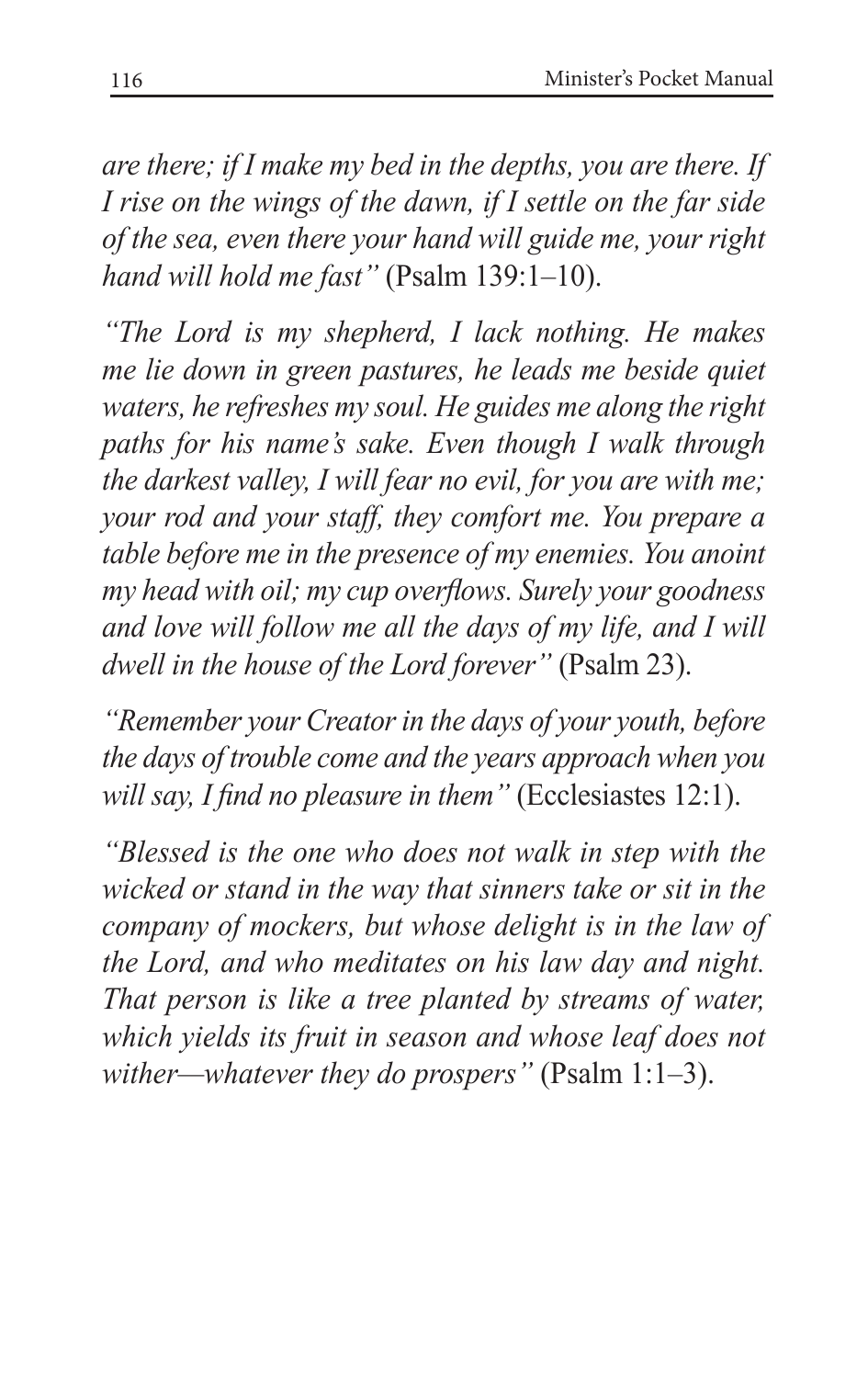# **New Testament Scripture Passages for Memorial Services and Funerals**

*"But if it is preached that Christ has been raised from the dead, how can some of you say that there is no resurrection of the dead? If there is no resurrection of the dead, then not even Christ has been raised. And if Christ has not been raised, our preaching is useless and so is your faith. More than that, we are then found to be false witnesses about God, for we have testified about God that he raised Christ from the dead. But he did not raise him if in fact the dead are not raised. For if the dead are not raised, then Christ has not been raised either. And if Christ has not been raised, your faith is futile; you are still in your sins. Then those also who have fallen asleep in Christ are*  lost. If only for this life we have hope in Christ, we are of *all people most to be pitied. But Christ has indeed been raised from the dead, the firstfruits of those who have fallen asleep. For since death came through a man, the resurrection of the dead comes also through a man. For as in Adam all die, so in Christ all will be made alive"* (1 Corinthians 15:12–22).

*"The sun has one kind of splendor, the moon another and the stars another; and star differs from star in splendor. So will it be with the resurrection of the dead. The body that is sown is perishable, it is raised imperishable; it is sown in dishonor, it is raised in glory; it is sown in weakness, it is raised in power; it is sown a natural body, it is raised a spiritual body. If there is a natural*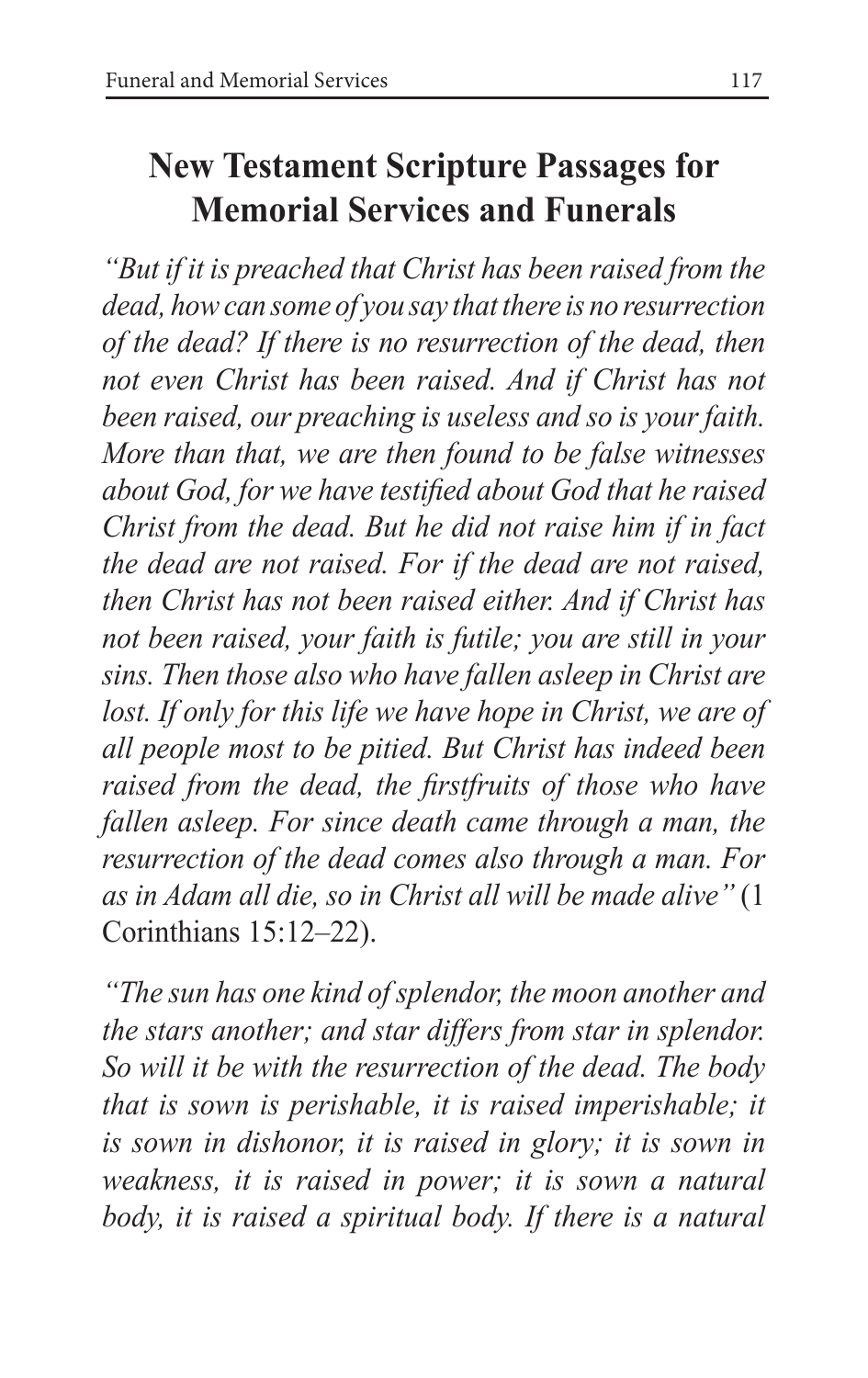*body, there is also a spiritual body. And just as we have borne the image of the earthly man, so shall we bear the image of the heavenly man. I declare to you, brothers and sisters, that flesh and blood cannot inherit the kingdom of God, nor does the perishable inherit the imperishable. Listen, I tell you a mystery: We will not all sleep, but we will all be changed—in a flash, in the twinkling of an eye, at the last trumpet. For the trumpet will sound, the dead will be raised imperishable, and we will be changed. For the perishable must clothe itself with the imperishable, and the mortal with immortality. When the perishable has been clothed with the imperishable, and the mortal with immortality, then the saying that is written will come true: "Death has been swallowed up in victory"* (1 Corinthians 15:41–44, 49–54).

*"Brothers and sisters, we do not want you to be uninformed about those who sleep in death, so that you do not grieve like the rest of mankind, who have no hope. For we believe that Jesus died and rose again, and so we believe that God will bring with Jesus those who have fallen asleep in him. According to the Lord's word, we tell you that we who are still alive, who are left until the coming of the Lord, will certainly not precede those who have fallen asleep. For the Lord himself will come down from heaven, with a loud command, with the voice of the archangel and with the trumpet call of God, and the dead in Christ will rise first. After that, we who are still alive and are left will be caught up together with them in the clouds to meet the Lord in the air. And so we will be*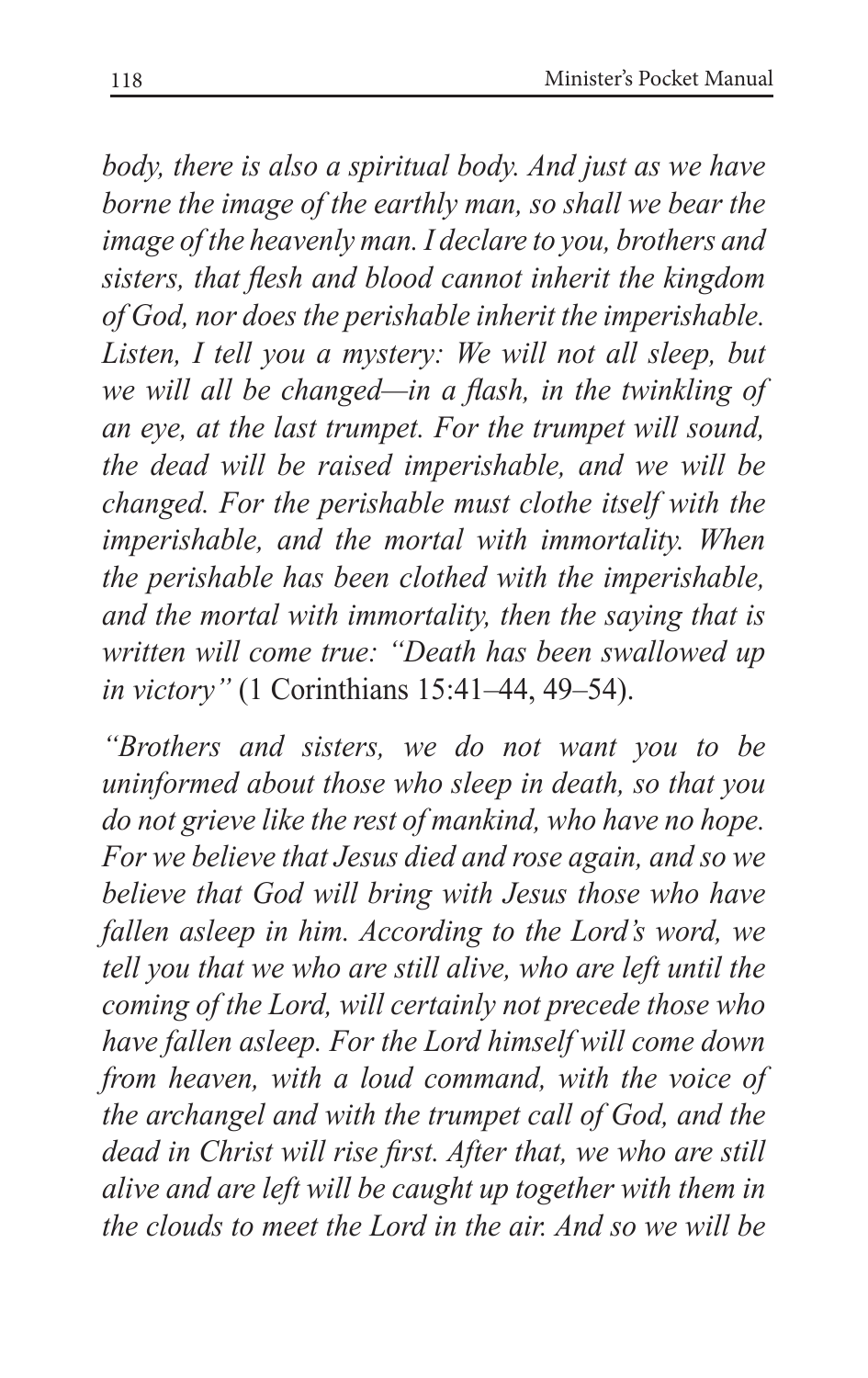*with the Lord forever. Therefore encourage one another with these words"* (1 Thessalonians 4:13–18).

*"The Spirit himself testifies with our spirit that we are God's children. Now if we are children, then we are heirs—heirs of God and co-heirs with Christ, if indeed we share in his sufferings in order that we may also share in his glory. I consider that our present sufferings are not worth comparing with the glory that will be revealed in us. That the creation itself will be liberated from its bondage to decay and brought into the freedom and glory of the children of God"* (Romans 8:16–18, 21).

*"Do not let your hearts be troubled. You believe in God; believe also in me. My Father's house has many rooms; if that were not so, would I have told you that I am going there to prepare a place for you? And if I go and prepare a place for you, I will come back and take you to be with me that you also may be where I am"* (John 14:1–3).

*"Very truly I tell you, a time is coming and has now come when the dead will hear the voice of the Son of God and those who hear will live. For as the Father has life in himself, so he has granted the Son also to have life in himself. And he has given him authority to judge because he is the Son of Man. Do not be amazed at this, for a time is coming when all who are in their graves will hear his voice and come out—those who have done what is good will rise to live, and those who have done what is evil will rise to be condemned"* (John 5:25–29).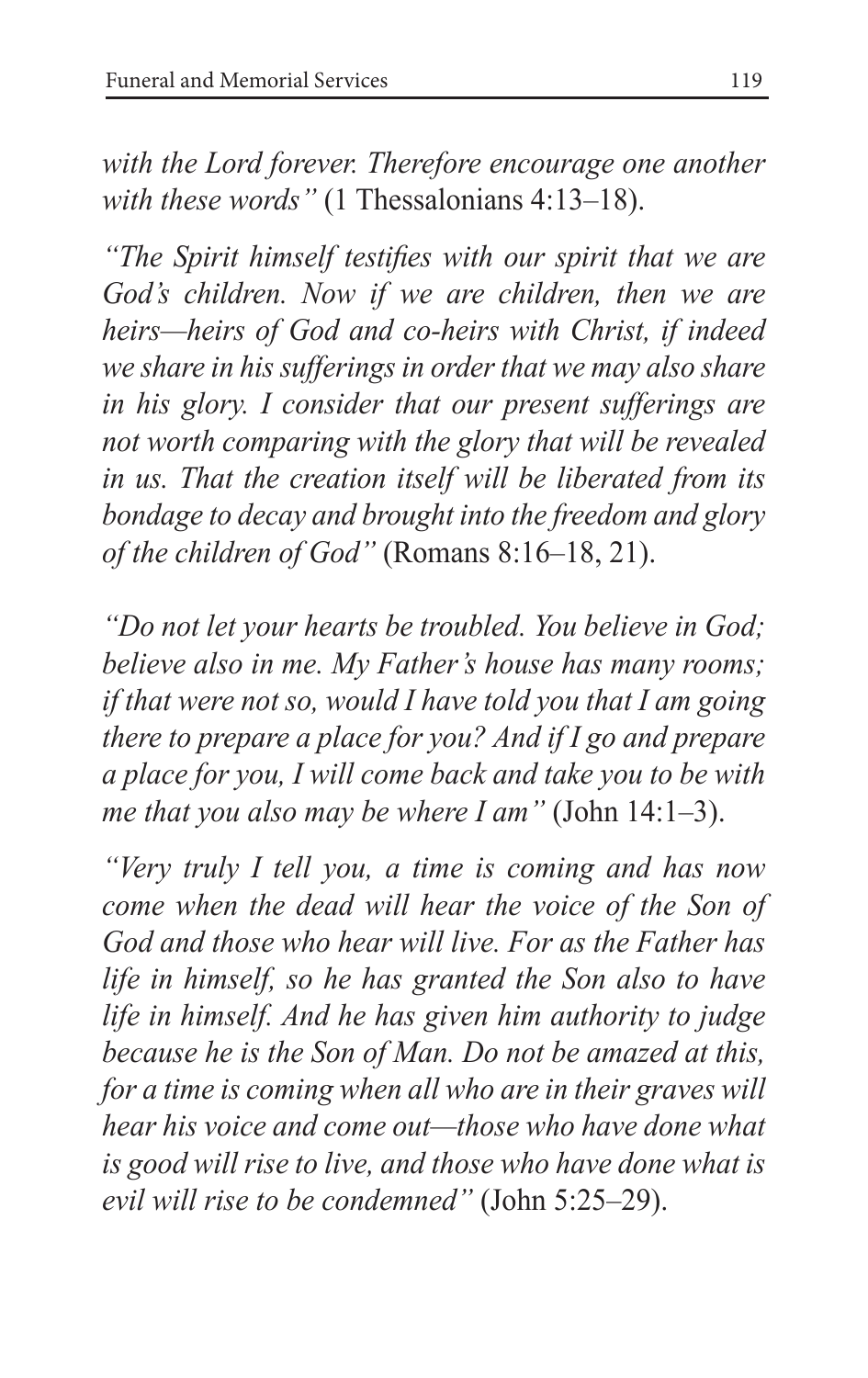*"The twelve gates were twelve pearls, each gate made of a single pearl. The great street of the city was of gold, as pure as transparent glass. I did not see a temple in the city, because the Lord God Almighty and the Lamb are its temple. The city does not need the sun or the moon to shine on it, for the glory of God gives it light, and the Lamb is its lamp. The nations will walk by its light, and the kings of the earth will bring their splendor into it. On no day will its gates ever be shut, for there will be no night there"* (Revelation 21:21–25).

*"But we do see Jesus, who was made lower than the angels for a little while, now crowned with glory and honor because he suffered death, so that by the grace of God he might taste death for everyone. In bringing many sons and daughters to glory, it was fitting that God, for whom and through whom everything exists, should make the pioneer of their salvation perfect through what he suffered"* (Hebrews 2:9, 10).

*"Come to me, all you who are weary and burdened, and I will give you rest. Take my yoke upon you and learn from me, for I am gentle and humble in heart, and you will find rest for your souls"* (Matthew 11:28, 29).

*"But our citizenship is in heaven. And we eagerly await a Savior from there, the Lord Jesus Christ, who, by the power that enables him to bring everything under his control, will transform our lowly bodies so that they will be like his glorious body"* (Philippians 3:20, 21).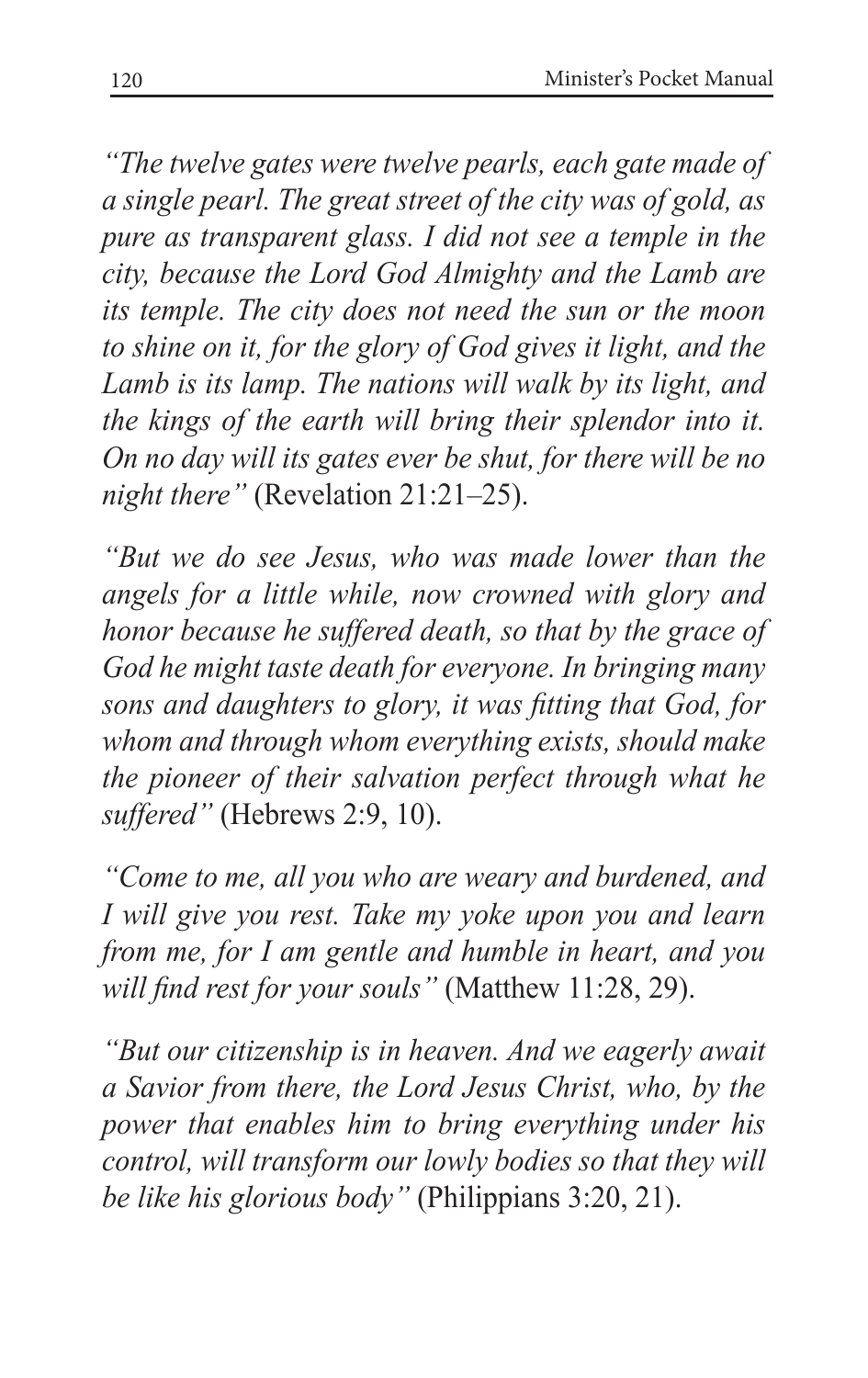*"Martha answered, 'I know he will rise again in the resurrection at the last day.' Jesus said to her, 'I am the resurrection and the life. The one who believes in me will live, even though they die; and whoever lives by believing in me will never die. Do you believe this?'"*  (John 11:24–26).

*"Who shall separate us from the love of Christ? Shall trouble or hardship or persecution or famine or nakedness or danger or sword? No, in all these things we are more than conquerors through him who loved us. For I am convinced that neither death nor life, neither angels nor demons, neither the present nor the future, nor any powers, neither height nor depth, nor anything else in all creation, will be able to separate us from the love of God that is in Christ Jesus our Lord"* (Romans 8:35, 37–39).

*"For we know that if the earthly tent we live in is destroyed, we have a building from God, an eternal house in heaven, not built by human hands. Meanwhile we groan, longing to be clothed instead with our heavenly dwelling, because when we are clothed, we will not be found naked. For while we are in this tent, we groan and are burdened, because we do not wish to be unclothed but to be clothed instead with our heavenly dwelling, so that what is mortal may be swallowed up by life"* (2 Corinthians 5:1–4).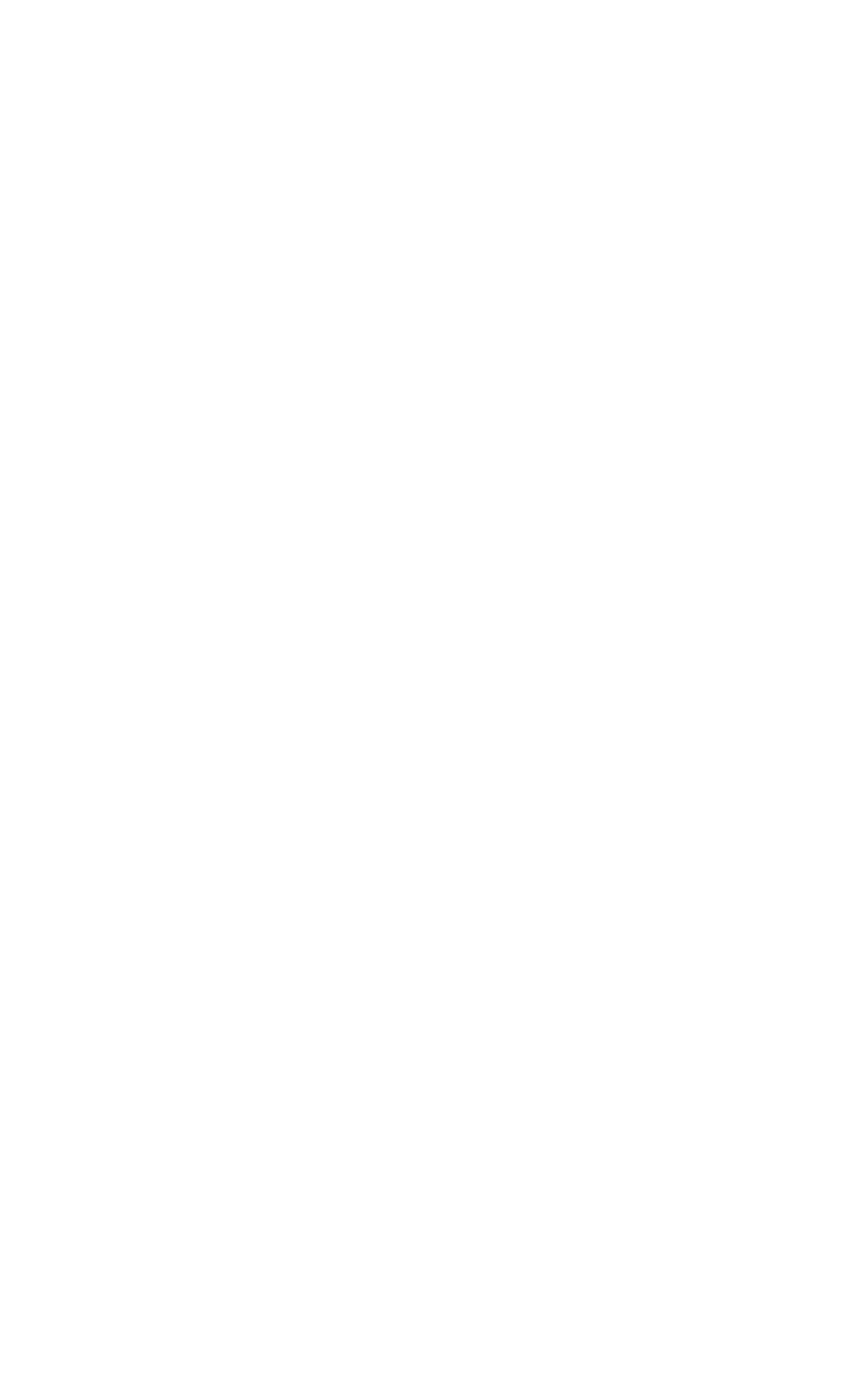# **20 Questions Ministers Should Ask Before Sharing from God's Word**

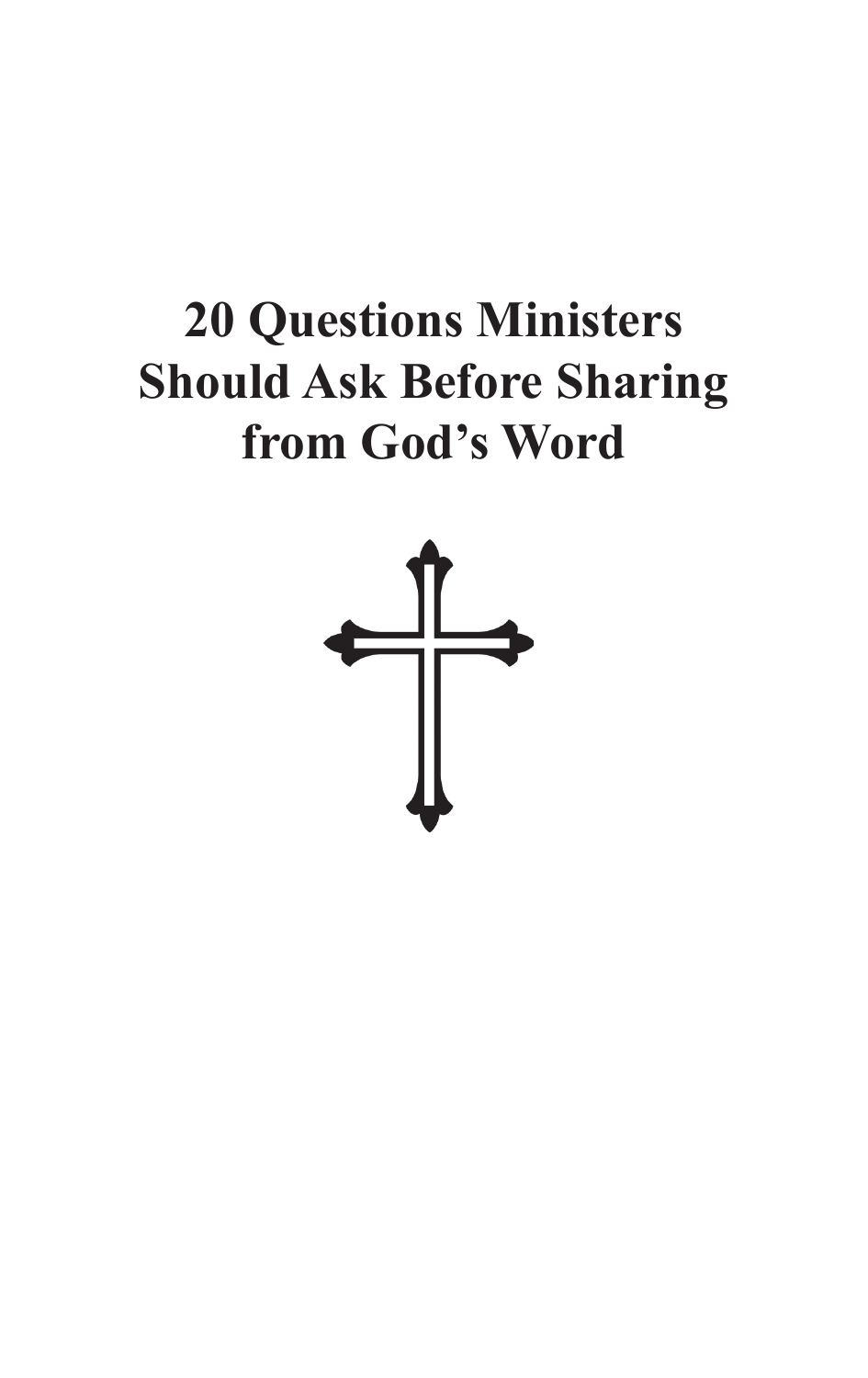# **20 Questions Ministers Should Ask Before Sharing from God's Word Suggested Steps for Exegesis of Biblical Text and Sermon Preparation**

The task of interpreting the meaning of the Bible and presenting it to hearers must be done with great reverence for God's Word and dependence upon the Holy Spirit. Proper biblical interpretation and presentation are two of the most essential functions of the Gospel minister. The minister must seek to interpret and discern the original meaning of the biblical text and share this meaning with others through the preaching and teaching of God's Word. Additionally, the truths discerned in observation must be properly applied to the lives of the interpreter and hearers in their culture and context.

Due to the limitation of time and resources, a minister of the Gospel may be required to preach or teach from God's Word without ample, desired preparation. The following 20 questions may serve as a guide for the busy minister who seeks to carefully interpret and share the Word of God through preaching and teaching. These questions serve only as a suggested, systematic process for interpretation and application. It is my prayer that the use of some or all of this exegesis and sermon preparation process will assist those who desire to share the truths of God's Word with a hurting world.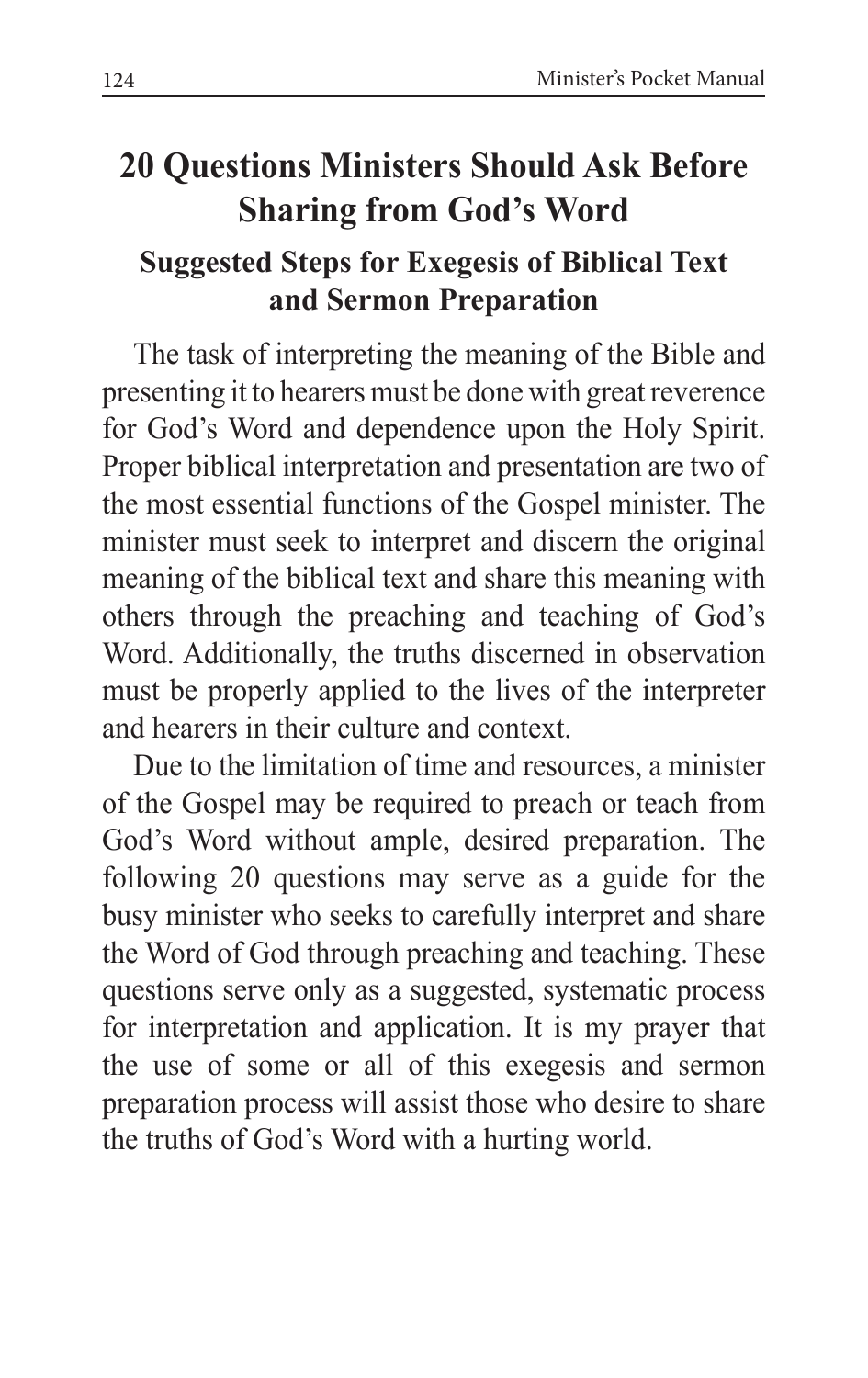### **1. What specific passage of Scripture should you share?**

Before you begin studying, spend time seeking God for a passage of Scripture to share. After prayer, select a central text from the Bible and follow the following steps to prepare your talk or sermon.

#### **2. What is the setting of your passage?**

Gather information from the text itself and from other Bible resources to understand what was happening in the life of the author and the lives of the original recipients.

### **3. What is revealed in the passages before and after your selected text?**

Context is everything! Read the passage and chapters before and after your selection until you have the bigger picture.

### **4. Is there a theme of the book your passage is taken from?**

The passage you have selected may be a critical part of the author's overall message in this book of the Bible. Determine the author's main thought and condense the message of the book into one or two sentences. This will help you place your text in perspective.

## **5. How does your passage fit into the theme of the book your passage is taken from?**

Discover how the passage you have selected fits into the author's overall message in this book of the Bible.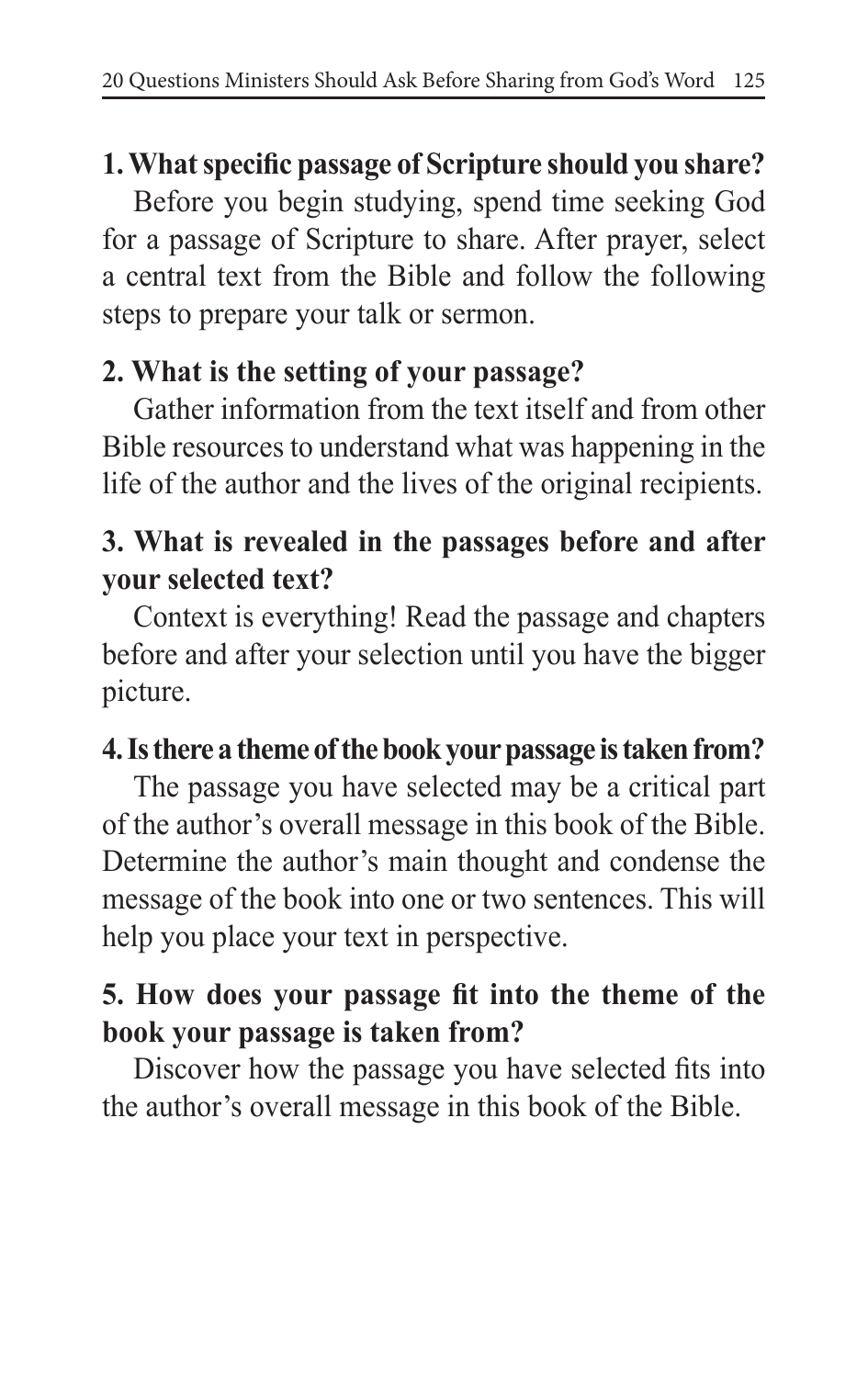# **6. What are the differences between the biblical audience this was written to and us?**

Research the time period. Gather information from historical sources and writings that were contemporary with the book from which you took your text. Commentaries and scholarly papers are good resources.

# **7. How do the differences between the original audience and us today affect how we discern what the Holy Spirit is saying?**

This is a critical step that should never be overlooked in the discovery process! The instructions for the biblical audience will reveal to us timeless, applicable truths.

# **8. Does your selected passage complete, introduce, or further describe a story?**

Find how your text fits into a larger message and why it is part of the Gospel.

## **9. How is Jesus revealed in your passage?**

At times, Scripture mentions Jesus specifically and other times we see Jesus as we connect the truths of Scripture. For example, Jesus is often seen in the Old Testament in prophecies and types. It may help to look for resources that show how Jesus is revealed in each book of the Bible.

# **10. How does your text relate to loving God and loving you neighbor as yourself?**

Judge your passage against Mark 12:29–31. Since Jesus said these commands are the two most important, find how your text relates to them.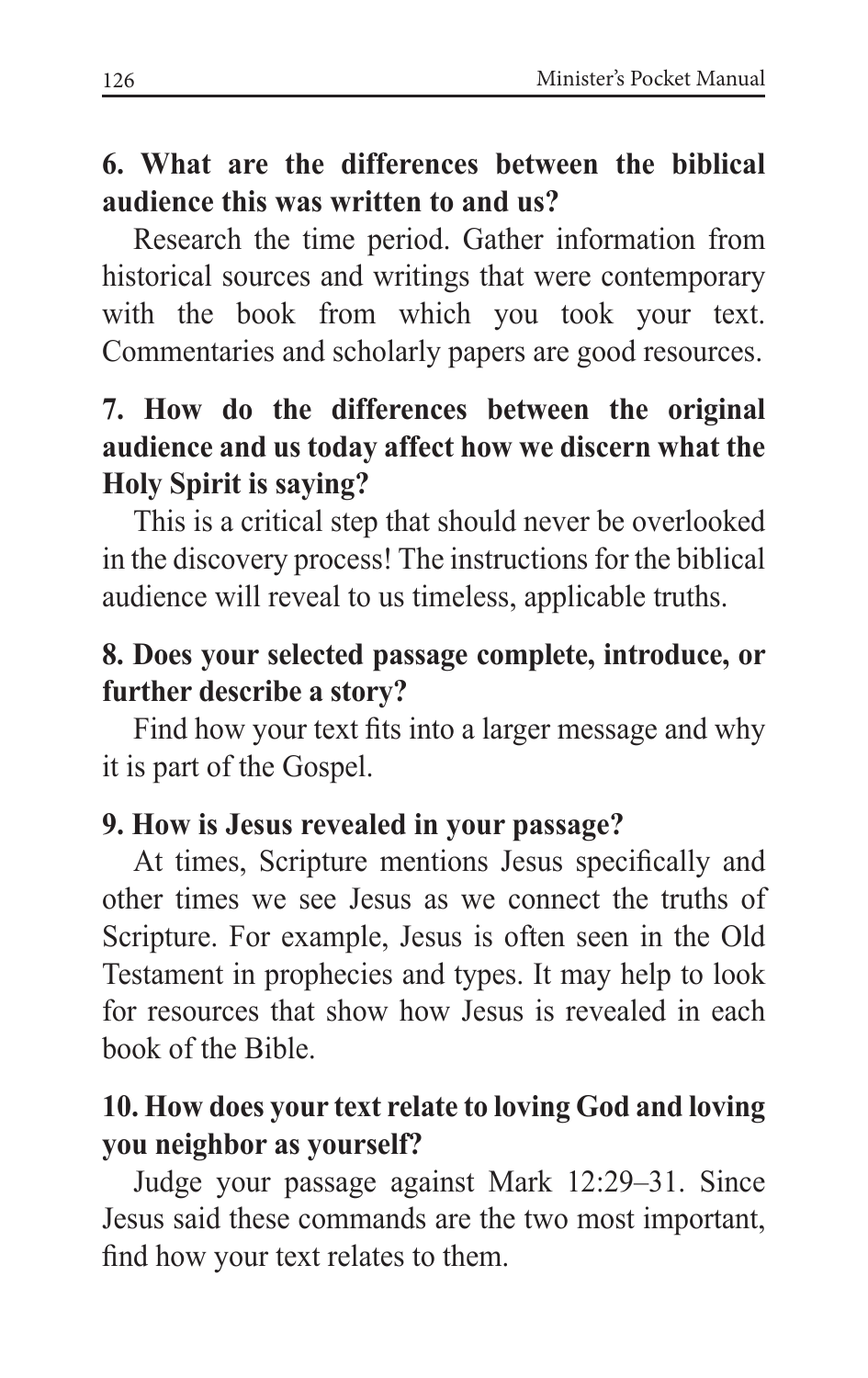# **11. How does your selected passage fit into God's whole redemption story?**

God's plan for humanity and indeed all of creation is to redeem and re-create. God's Word is a love letter written to us describing this redemption plan. Consider your passage in the light of God's big plan to more clearly understand the significance of events, stories, and truths.

## **12. How does your selected passage relate to the mission of God (Missio Dei)?**

The mission of God is reconciliation of mankind to Himself and restoration of all that was lost in the Fall.

# **13. What is God's central message (the main point) of your passage?**

Identify the central and overriding message God is conveying in this passage. Write it as a complete sentence.

### **14. How does your selected text speak to the needs of your audience today?**

The Bible is alive and active and speaks to us today. Consider the needs of those who will listen to you share. Find an effective way to show them how the truths of your text apply to their physical, emotional, or spiritual needs.

### **15. Who is prominent in your story? Who will your hearers most identify with?**

Determine the key people in your passage. Show how their story relates to your hearers' present lives and their own stories.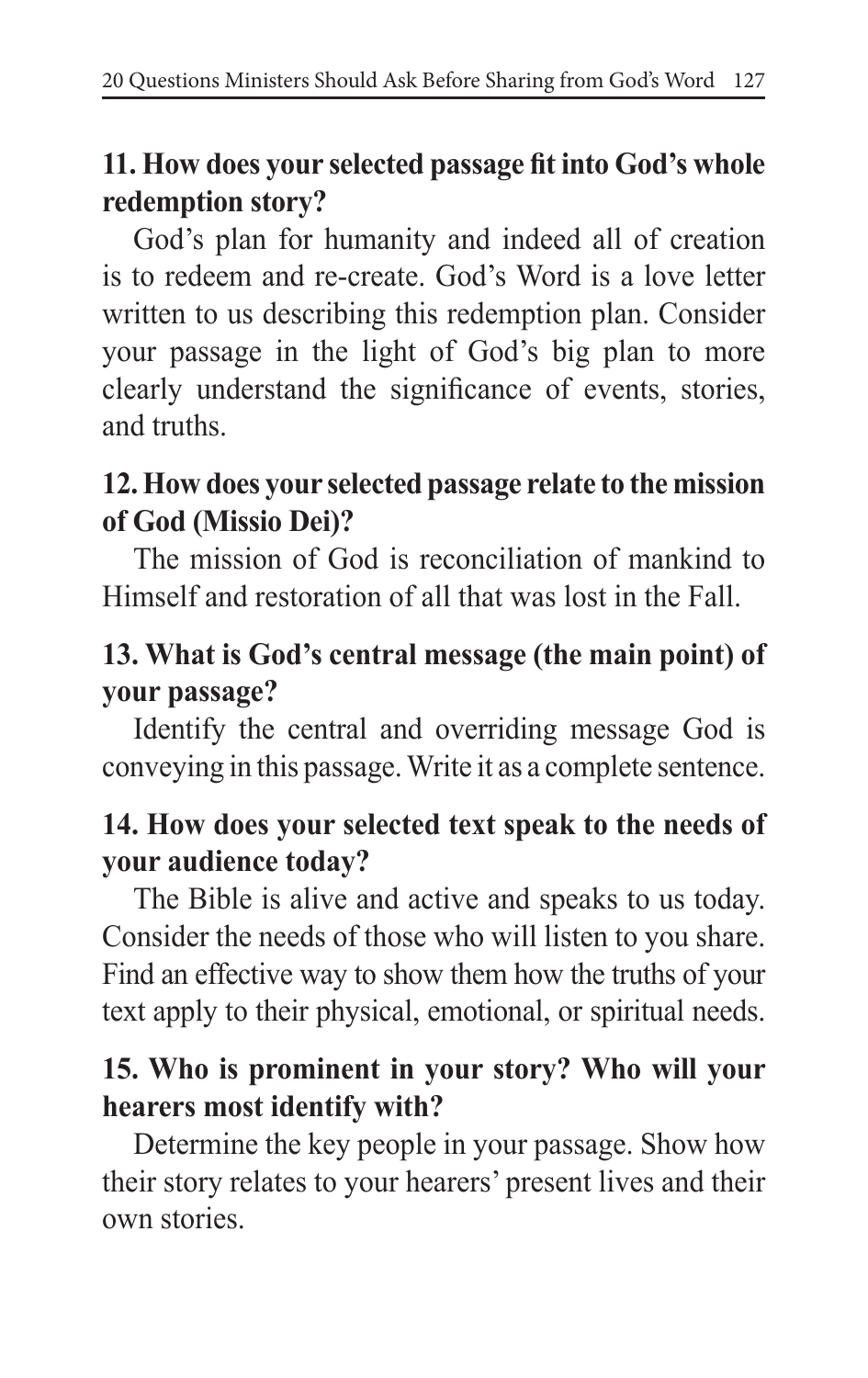# **16. What is the most encouraging way to share your passage?**

Offer hope to your hearers. Share the truth from your selected passage with specific encouragement for your hearers.

#### **17. What are the simplest ways to present the truths of your passage?**

Simple can be profound. Make sure it is applicable and understandable to different levels of listeners.

#### **18. What is the most personal way to share your passage?**

Show how God worked in your life relating to your passage. Share God's faithfulness to you with your hearers and what God desires to do for them.

#### **19. What are the benefits to your hearers as they respond to God's Word?**

God's Word demands a response. Help your hearers discover how they will benefit if they respond to the Word and follow God's leading.

### **20. What should your hearers do in response to your passage?**

Give your listeners clear direction regarding how to respond to God's leading in His Word. Invite them to respond to the Holy Spirit's promptings.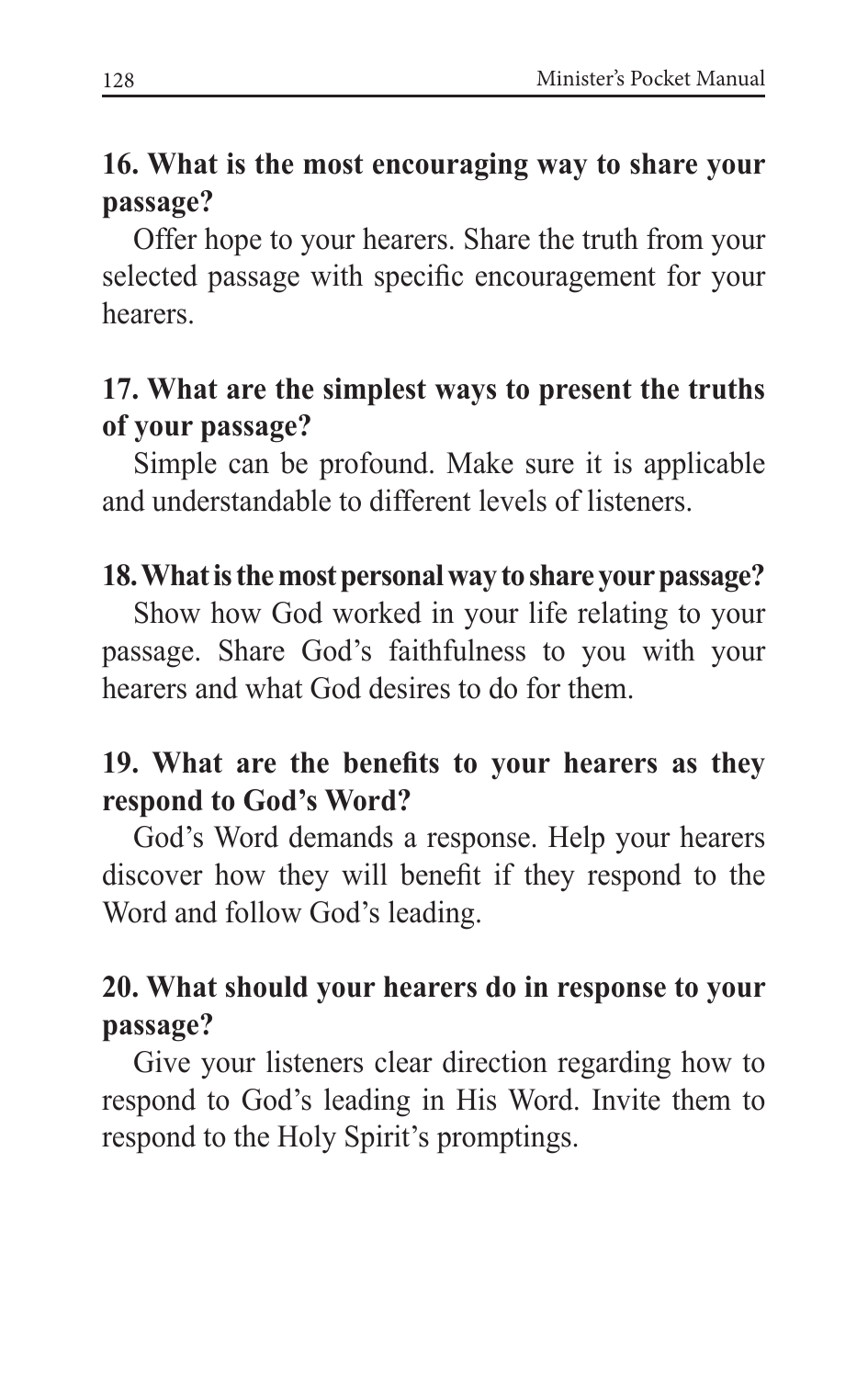# **Church of God of Prophecy Statement of Faith**

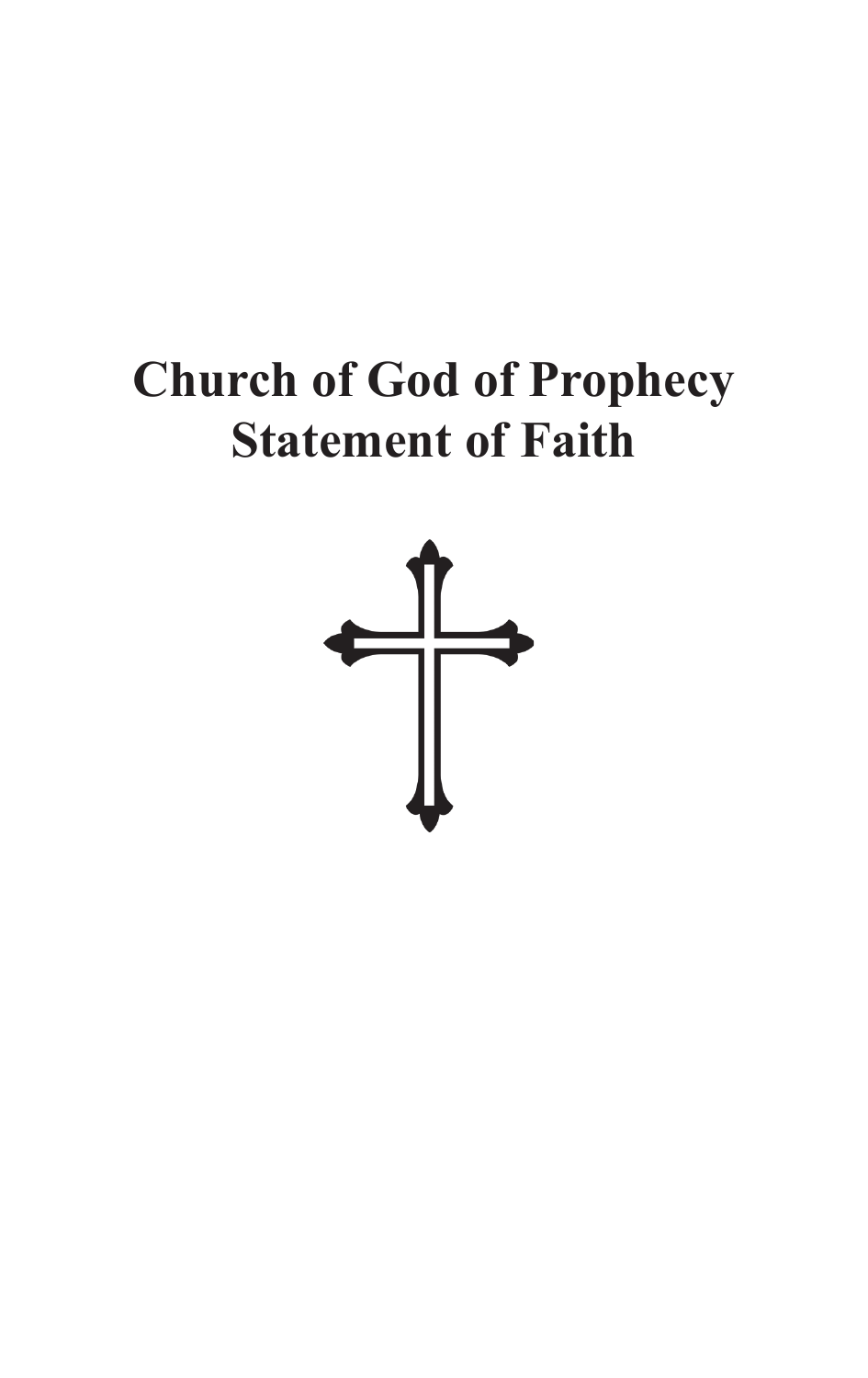# **Church of God of Prophecy Statement of Faith**

We believe in the Holy Trinity—one God, eternally existing in Three Persons: Father, Son and Holy Spirit.

We believe in one God the Father, creator of heaven and earth, of all things seen and unseen.

We believe in one Lord, Jesus Christ, the only Son of God, eternally begotten of the Father. All things were made through Him and for Him. He is true God and true man. He was conceived by the power of the Holy Spirit, and was born of the virgin Mary. He suffered, died, was buried, and on the third day He rose from the dead. He ascended to the right hand of the Father, and He will return to judge the living and the dead. His kingdom will have no end.

We believe in the Holy Spirit, the Lord and giver of life, who eternally proceeds from the Father. He is Teacher, Comforter, Helper, and Giver of spiritual gifts. Through Him the saving and sanctifying works of Jesus Christ are applied to the life of believers. He is the empowering Presence of God in the life of the Christian and the Church. The Father has sent His Son to baptize with the Holy Spirit. Speaking in tongues and bearing the fruit of the Spirit are New Testament signs of being filled with the Holy Spirit.

We believe that salvation is by grace through faith in the sacrificial death of Jesus Christ on the cross; and that He died in our place. The believer's sins are forgiven by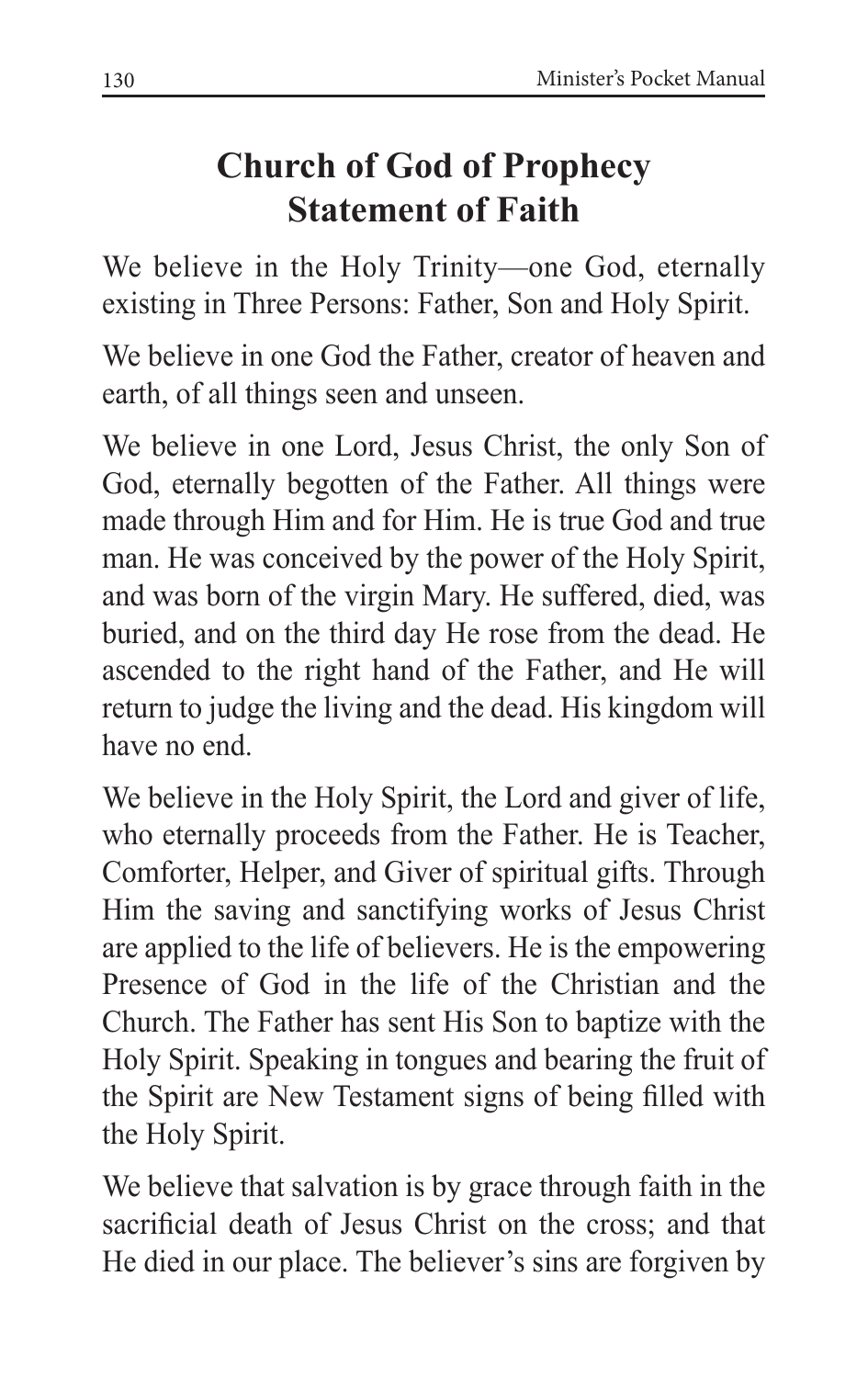the shedding of His blood. We believe that healing of mind, body, soul, and spirit is available to the believer through the blood of Jesus Christ and the power of the Holy Spirit.

We believe that the grace of God brings forgiveness and reconciliation to those who repent, as well as transformation in holiness, enabling them to live a Christ-like life. Sanctification is both a definite work of grace and a lifelong process of change in the believer brought by the blood of Jesus, the Word of God, and the enabling power of the Holy Spirit.

We believe in one holy, universal church, composed of all true believers in Jesus Christ, offering fellowship and calling for service to men and women of all races, nations, cultures, and languages. We believe in the spiritual and ultimate visible unity of the church.

We believe that the Bible—both Old and New Testaments—is the inspired Word of God. The Bible is God's revelation of Himself and His will to humankind, sufficient for instruction in salvation and daily Christian living. The Bible is the Christian's rule of faith and practice.

We believe that God will ultimately reconcile all things in heaven and earth in Christ. Therefore, we look forward to new heavens and a new earth in which righteousness dwells.

Note: This Statement of Faith was approved by the 99th International Assembly, July 13, 2016 (99th Assembly Minutes, pages 95, 96). For updates concerning the Statement of Faith, please access www.cogop.org/ statementoffaith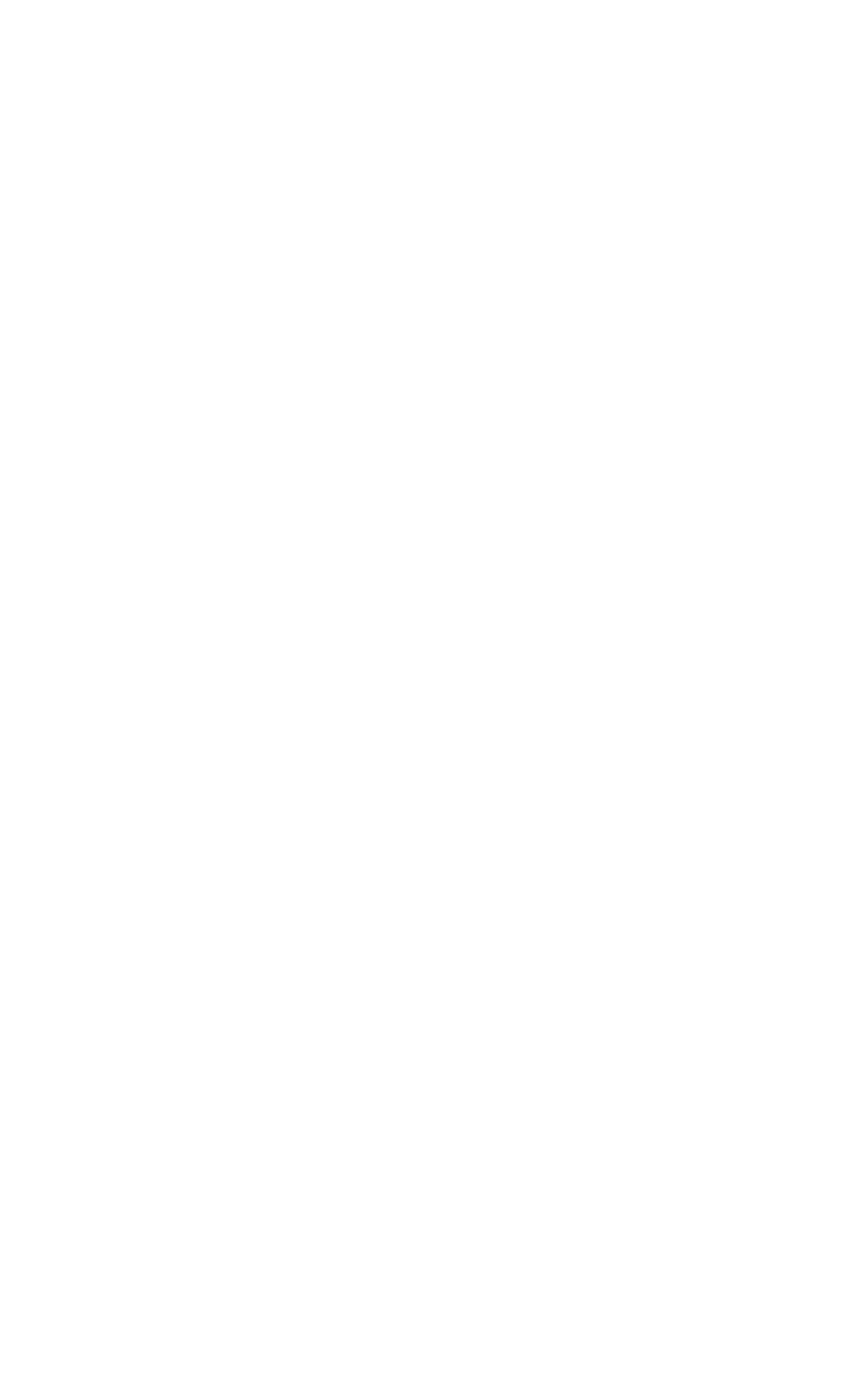# **Minister's Notes**